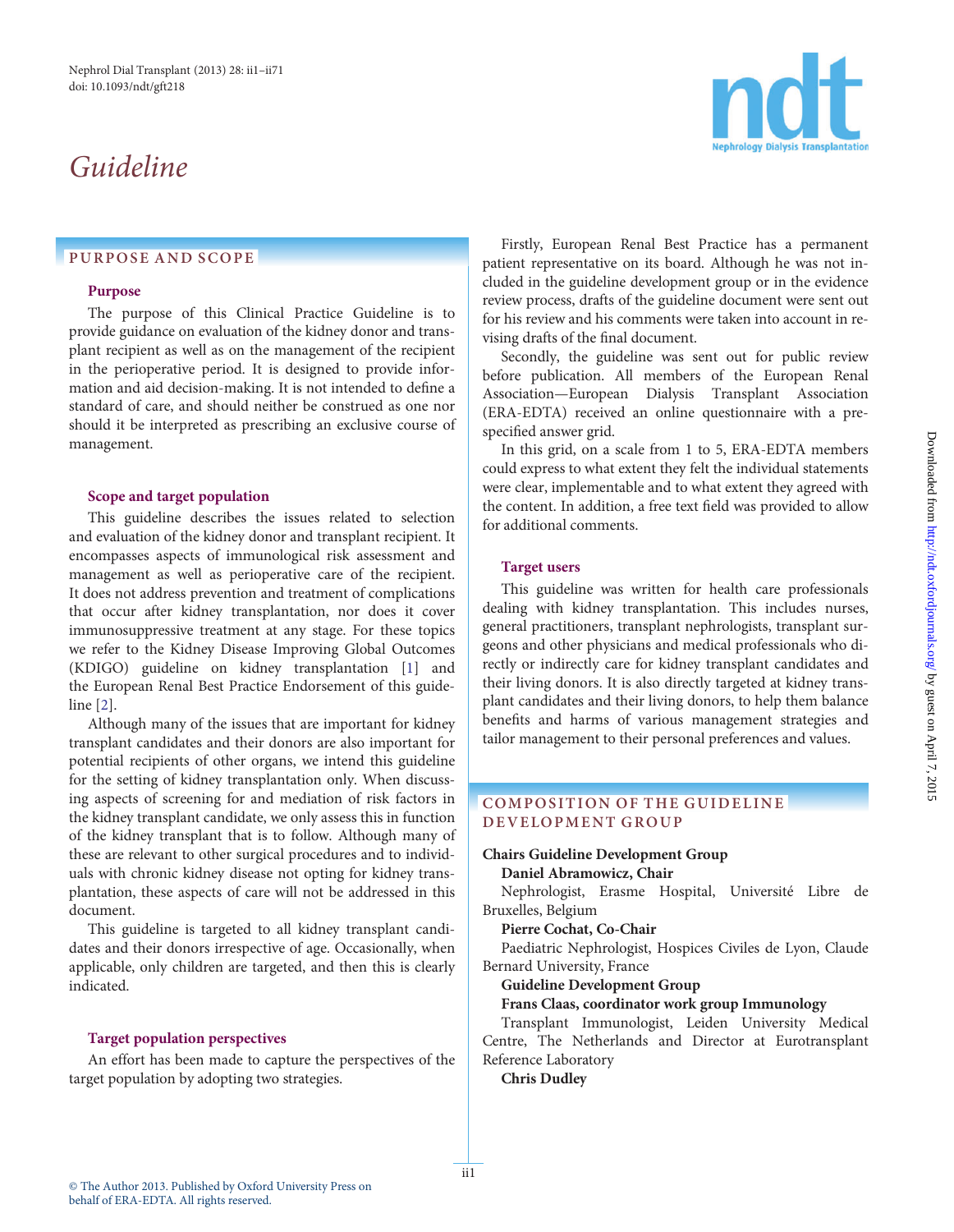

Evi Nagler Specialist Registrar Nephrology, Ghent University Hospital, Belgium

### GUIDELINE DEVELOPMENT GROUP AREA OF EXPERTISE AND DECLARATION OF INTEREST

According to the rules of ERA-EDTA, the members of the guideline development group have completed a centralized Declaration of Interest form that is available online at [www.](www.european-renal-best-practice.org) [european-renal-best-practice.org.](www.european-renal-best-practice.org)

This declaration of interest form is kept up-to date.

# METHODS FOR GUIDELINE DEVELOPMENT

# Establishment of the guideline development group

The ERBP Board members appointed the Chair and Co-chair of the guideline development group, who then assembled the guideline development group to be responsible for the development of the guideline. The guideline development group consisted of individuals with expertise in transplant immunology, adult and paediatric nephrology, transplant surgery and medicine. The European Renal Best Practice (ERBP) Methods Support Team provided support in guideline development and systematic review methodology. The ERBP Methods Support Team is a group of young nephrologists trained in guideline development and systematic review methodology. Throughout the process they contributed methodological input and assistance with literature searches together with methodology experts at the Cochrane Renal Group in Sydney, Australia.

# Defining clinical questions

Specific clinical questions were developed within the guideline development group to reflect the key issues in the management and evaluation of the kidney donor and recipient. They were structured in three chapters and comprised the following questions:

GUIDELINE

**GUIDELINE**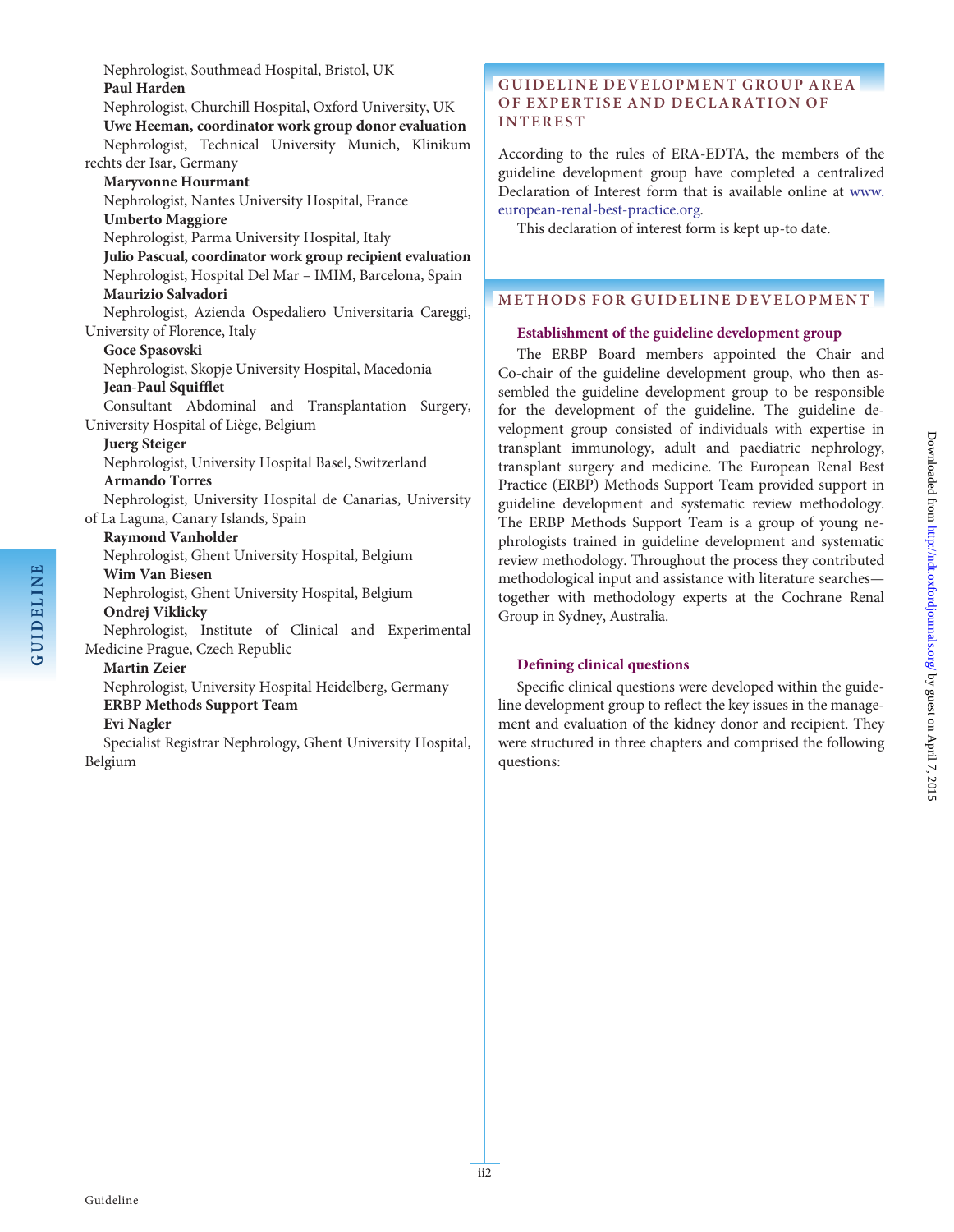### CHAPTER 1. EVALUATION OF THE KIDNEY TRANSPLANT CANDIDATE

- (1) Should we actively screen for the presence of malignancy in kidney transplant candidates? Is the presence or history of malignancy a contraindication to kidney transplantation?
- (2) Under which conditions can HIV infected patients be enrolled on the waiting list?
- (3) Is there a role for immunization against herpes varicella-zoster (HVZ) prior to kidney transplantation?
- (4) Should Haemolytic Uraemic Syndrome (HUS) as underlying cause of end-stage kidney disease preclude waitlisting for transplantation and does it influence graft and patient survival post-transplantation?
- (5) Should focal segmental glomerulosclerosis (FSGS) as underlying cause of end-stage kidney disease preclude waitlisting for transplantation and does it influence graft and patient survival post-transplantation?
- (6) Does pre-transplant alcohol and drug abuse in patients influence patient or graft survival?
- (7) Does pre-transplant tobacco smoking in patients influence patient or graft survival?
- (8) Should obesity preclude waitlisting for kidney transplantation and is there a difference in outcomes post-transplantation between those with and without obesity?
- (9) Should kidney transplantation be delayed in patients presenting with uncontrolled secondary hyperparathyroidism? Does uncontrolled secondary hyperparathyroidism in the immediate pre-transplant period have an impact on transplant outcomes?
- (10) How should screening for potential cardiovascular disease in the potential recipient be done in a cost-effective way?
- (11) When and for which indications should native nephrectomy be performed in kidney transplant candidates awaiting kidney transplantation?

### CHAPTER 2. IMMUNOLOGICAL WORK-UP OF KIDNEY DONORS AND RECIPIENTS

- (1) How should human leucocyte antigen (HLA) typing be performed in kidney transplant candidates and donors?
- (2) In a kidney transplant recipient, how should HLA matching be used to optimize outcome?
- (3) In kidney transplant candidates, what HLA antigens and non-HLA antigens should be defined in addition to HLA-A, -B and -DR?
- (4) In HLA-sensitized kidney transplant candidates what measures should be attempted to improve the probability of a successful transplantation?
- (5) Should in kidney transplant candidates a failed allograft that still is in place be removed or left in place?
- (6) In kidney transplant candidates, what technique of crossmatch should be used to optimize outcomes?
- (7) In kidney transplant candidates planned to undergo living donor transplantation but for whom the available donor is ABO incompatible, what measures can be undertaken to improve outcome after transplantation?
- (8) In previously transplanted patients, what is the effect of repeated mismatches for HLA antigens on outcomes, as compared to avoiding repeated HLA mismatches?

### CHAPTER 3. EVALUATION, SELECTION AND PREPARATION OF DECEASED AND LIVING KIDNEY DONORS

- (1) When is dual transplantation preferred over single transplantation?
- (2) Which perfusion solution is best suited for kidney preservation in recipients of living donation? Which perfusion solution is best suited for kidney preservation in recipients of deceased kidney donation?
- (3) Is machine perfusion superior to standard perfusion?
- (4) Is there a critical cold ischaemic time beyond which a donated organ should be discarded?
- (5) On which criteria should we select living kidney donors to optimize the risk–benefit ratio of their donation?
- (6) What lower limit of kidney function precludes living donation?
- (7) What are the risks of pregnancy in a woman with a single kidney after living donation?
- (8) What is the best surgical approach for living donor nephrectomy for the donor? What is the best surgical approach for living donor nephrectomy for the recipient?

### CHAPTER 4. PERIOPERATIVE CARE OF THE KIDNEY TRANSPLANT RECIPIENT

- (1) What are the indications for additional haemodialysis in the recipient immediately before the transplantation procedure?
- (2) Does the use of central venous pressure measurement as a guidance tool for fluid management in kidney transplant recipients improve the outcome after transplantation?
- (3) In kidney transplant recipients during the perioperative period, does the use of intravenous solutions other than 0.9% sodium chloride improve patient and/or graft outcome?
- (4) Does the use of dopaminergic agents (dopamine and its alternatives) improve early post-operative graft function?
- (5) Should we use prophylactic antithrombotic agents during the perioperative period?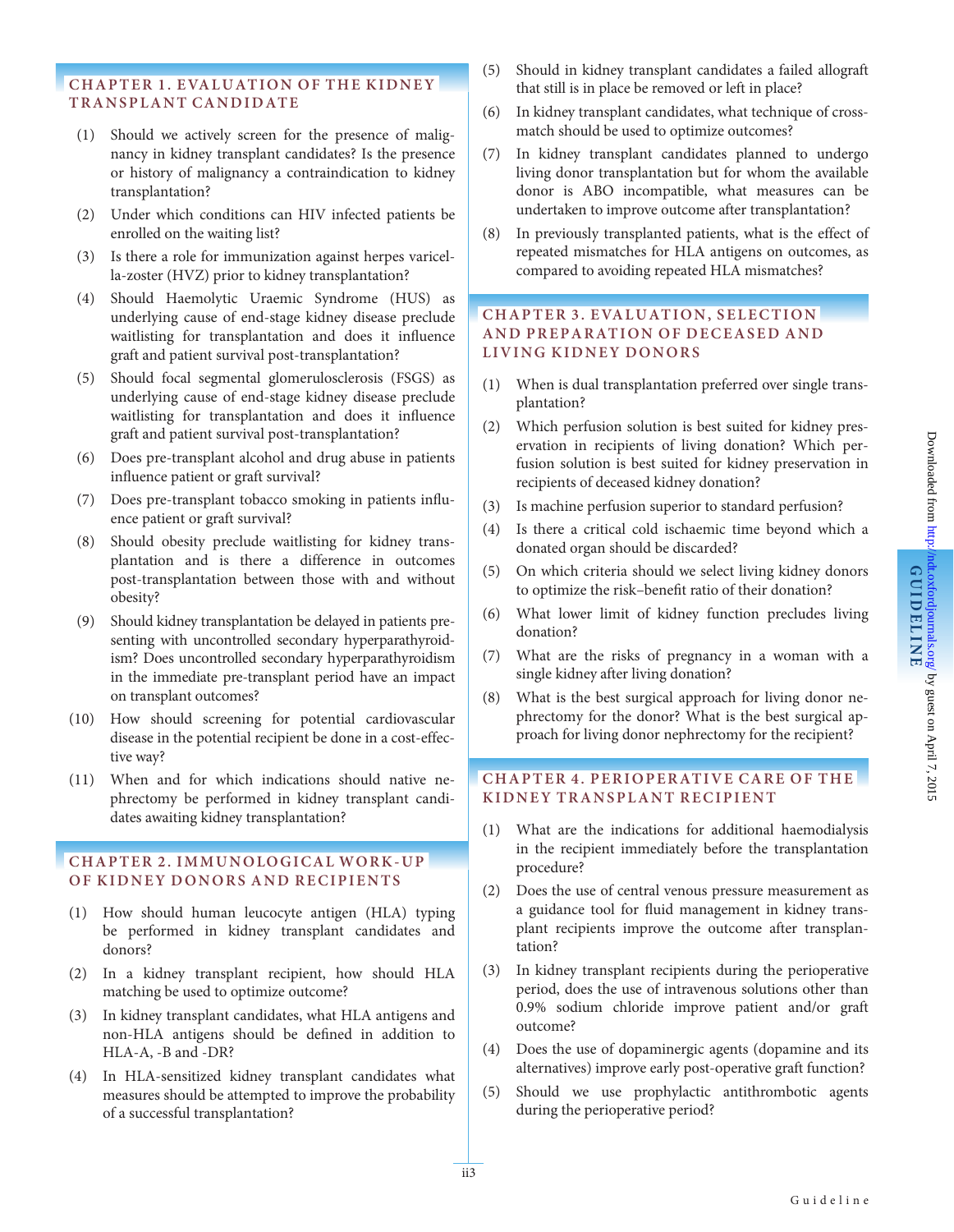- (6) In kidney transplant recipients, what are the effects of using a JJ stent at the time of operation on outcomes?
- (7) What is the optimal post-operative time for removal of the indwelling bladder catheter in kidney transplant recipients?

The Methods Support Team assisted the guideline development group in framing the clinical questions into a PICO format, a well-accepted methodology which requires breakdown of the clinical question with careful specification of a patient group, the intervention diagnostic test or risk factor, the comparator and the outcomes or target disease of interest [[3\]](#page-57-0). For each question the guideline development group and Methods Support Team agreed upon explicit criteria for the patient group, intervention or risk factor, comparators, outcomes and study design features (Appendix 1).

#### Assessment of the relative importance of the outcomes

For each question, the guideline development group compiled a list of outcomes, reflecting both benefits and harms of alternative management strategies. The guideline development group ranked the outcomes as critical, highly or moderately important according to their relative importance in the decision-making process. As such, outcomes such as patient and graft survival were considered critical. Outcomes such as acute rejection and graft function were considered highly important, and surrogate outcomes such as blood pressure were considered moderately important outcomes (Table 1).

#### Searching for evidence

GUIDELINE

**GUIDELINE** 

Sources. The Methods Support Team initially searched The Cochrane Database of Systematic Reviews, DARE, CENTRAL and MEDLINE (from 1948) in May 2010. All searches were updated in July 2011 and supplemented by articles identified by the guideline development group members through February 2012. The search strategies combined subject headings and text words for the patient group, and the intervention or risk factor under assessment. The full search strategies are detailed in Appendix 2. We also searched guideline databases and organizations including the National Guideline Clearinghouse, Guidelines International Network, Guidelines Finder, Centre for Reviews and Dissemination, National Institute for Clinical Excellence and professional societies of Nephrology and Transplantation to screen the reference lists. Searching was restricted to electronically available information. We did not attempt hand-searching, nor searching grey literature.

Searching hierarchy and selection criteria. For questions on treatment, we adopted a hierarchical search strategy in which we first tried to identify eligible systematic reviews of randomized controlled trials. If not available, of insufficient quality or if they did not fully address the question, we searched for individual eligible randomized controlled trials. If the systematic reviews were of sufficient quality but outdated, we restricted our search to the time period since the end of the literature search within the systematic reviews. If randomized controlled trials were not available, underpowered, at moderate to high risk of bias or if they did not fully address the question,

### Table 1. Hierarchy of outcomes

| Hierarchy               | Outcomes                                    |
|-------------------------|---------------------------------------------|
| Critically<br>important | Patient survival                            |
|                         | Graft survival                              |
| Highly important        | Acute rejection                             |
|                         | Cardiovascular events                       |
|                         | Cerebrovascular events                      |
|                         | Graft function                              |
| Moderately<br>important | Delayed graft function                      |
|                         | New onset diabetes after<br>transplantation |
|                         | Length of hospital stay                     |
|                         | Blood pressure                              |

we tried to identify all relevant observational data. For prognostic questions, we tried to identify all relevant observational data irrespective of sample size.

We included all studies conducted in humans without restrictions based on language. Inclusion and exclusion criteria for each question were defined within the PICO-framed questions (Appendix 1). Citations were screened on title and abstract by a member of the Methods Support Team to discard clearly irrelevant ones. A second screening was done a member of the guideline development group. All abstracts that did not meet the inclusion criteria were discarded. Any discrepancies at this stage were resolved by consensus.

Assisted by the Cochrane Renal Group's Information Specialist, the Methods Support Team retrieved full texts for potentially relevant studies. The guideline development group members then examined them for eligibility according to the predefined eligibility criteria.

#### Data extraction and critical appraisal of the literature

For each included study, relevant information on design and conduct and relevant results were collected through a standardized data extraction sheet in Microsoft Excel (2010). Data were extracted by the guideline development group members and further checked by a member of the Methods Support Team. Discrepancies were resolved by consensus. A template is available from Appendix 3. The full tables are available online from Appendix 4.

Risk of bias of the included studies was evaluated using validated checklists, as recommended by the Cochrane Collaboration. These are AMSTAR for Systematic reviews [[4\]](#page-57-0), the Cochrane Risk of Bias tool for randomized controlled trials [[5\]](#page-57-0) and the Newcastle Ottawa scale for Cohort and Case–control studies [\[6](#page-57-0)]. As such, the risk of bias was assessed by study and across outcomes. We defined three categories for the overall assessment of the risk of bias at study level: 'high', 'moderate' and 'low', reflecting the extent to which the guideline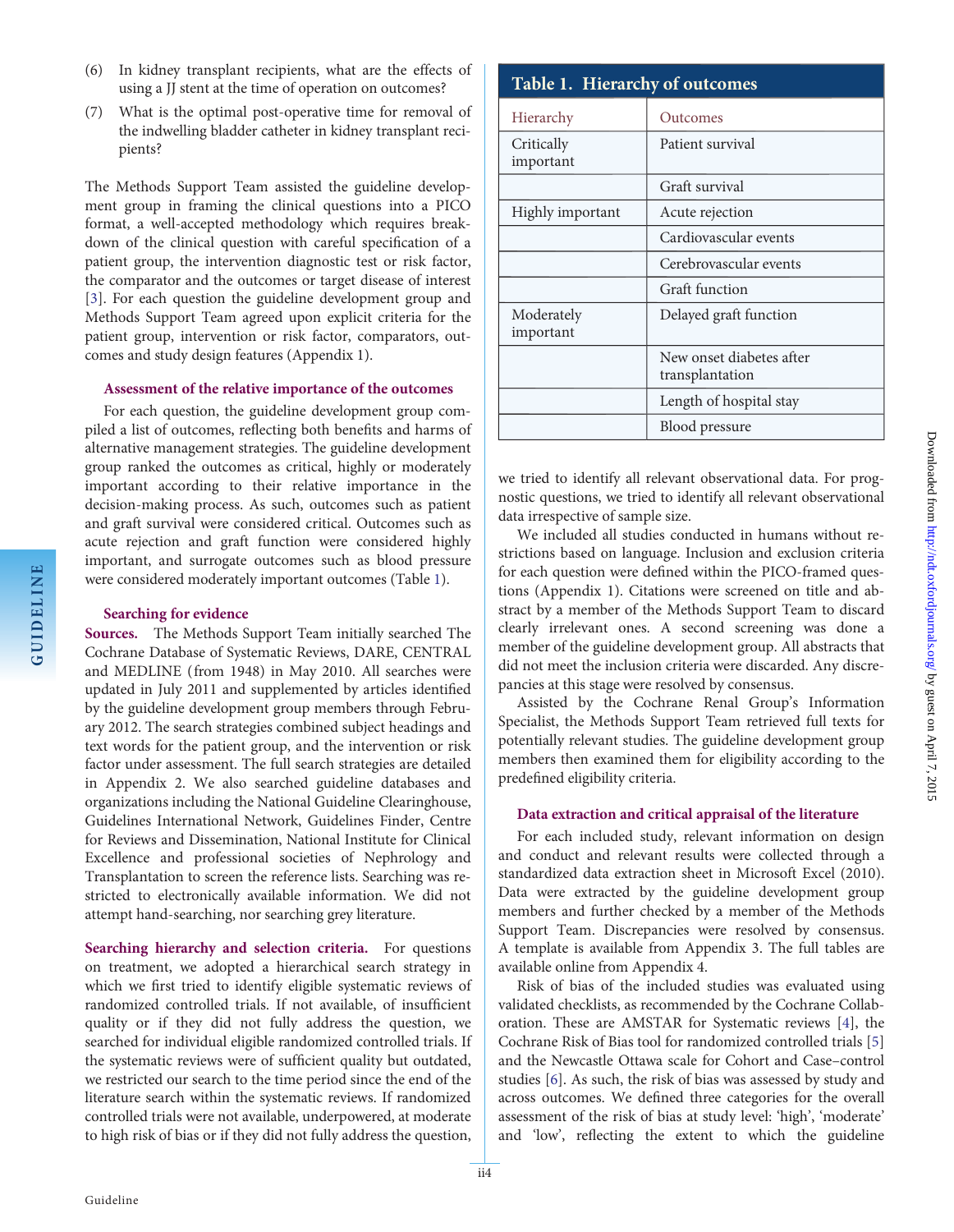development group members were confident that the effect sizes in the study were close to that of the true effect.

### Formulating and grading recommendations: GRADE

After the data tables were prepared, revised and approved by the guideline development group three full-day plenary meetings were held in December 2011, February 2012 and May 2012 to formulate and grade the recommendations. We used a structured approach, based on Grading of Recommendations Assessment, Development and Evaluation Working Group (GRADE) methodology to grade the quality of the evidence and the strength of the recommendations [[7](#page-58-0)]. GRADE offers a system for separately rating the quality of the evidence and grading the strength of the recommendations in the guideline. The 'strength' of a recommendation indicates the extent to which we are confident that adherence to the recommendation will do more good than harm. The 'quality' of the evidence refers to the extent to which we are confident that the estimates of effect across studies are close to the true effects (Figure 1).

Rating the quality of the evidence for each outcome. In accordance with GRADE, we—guideline development group together with the Methods Support Team—initially categorized the quality of the evidence for each outcome as high if it originated predominantly from randomized controlled trials and low if it originated from observational data. We subsequently downgraded the quality of the evidence one level if the results from individual studies were at serious risk of bias; there were serious inconsistencies in the results across studies; the evidence was indirect; the data were sparse or imprecise; and publication bias was thought to be likely. If evidence arose from observational data, but effect sizes were large, or there was evidence of a dose–response gradient, or all plausible confounding would either reduce a demonstrated effect or suggest a spurious effect when results showed no effect, we would upgrade the quality of the evidence. The final grade for the quality of the evidence for each intervention or risk and outcome pair would eventually be one of high, moderate, low or very low (Table [2](#page-5-0)).

Rating overall quality of the evidence. Each clinical outcome was ranked by the guideline development group according to its relative importance to the patient. The overall body of evidence was then graded, taking into account the quality of the evidence for each outcome and judgement about the relative importance of each outcome. This resulted in four aggregated categories A, B, C or D (Figure 1 and Table [3](#page-5-0)).

Grading the strength of the recommendation. Recommendations can be for or against a certain strategy. Following GRADE, we classified the strength of the recommendations as strong, coded '1' or weak, coded '2' [[7\]](#page-58-0). Table [4](#page-5-0) shows the implications of strong and weak recommendations for patients, clinicians and policy-makers.

Judgements around four key factors determined the strength of a recommendation: the balance between desirable and undesirable consequences of alternative management strategies, the quality of the evidence, the variability in values and preferences and ultimately also resource use. We did not conduct formal decision or cost analyses.

#### Ungraded statements

We decided to use an additional category of 'ungraded statement' for areas where formal evidence was not available and statements were based on common sense, or expert experience alone. They were termed 'statement' to differentiate them from graded recommendations and not meant to be stronger than level 1 or 2 recommendations.

#### Writing rationale

Rationales were written by the guideline development group members according to a pre-specified format. Each question contains one or more specific boxed statements. Within each recommendation the strength is indicated as level 1 or level 2 and the quality of the supporting evidence as A, B, C or D. Ungraded statements are referred to as such, and do not hold an indicator for the quality of the evidence. These are followed by the rationale, which contains a brief section on 'why this question' with relevant background and rationale to justify the topic, followed by a short narrative review of the evidence in 'what did we find' and finally a justification of how the evidence translated in the recommendations made in 'how did we translate the evidence into the statement'.

For each question we provided a narrative summary of the relevant recommendations made by a selection of guideline producing organizations issuing recommendations in the area of kidney transplantation in Europe and beyond. It was not meant to be an exhaustive list, but predominantly aimed to represent major bodies in Europe and active ones beyond (Table [5](#page-6-0)).



ii5

FIGURE 1: Grade system for grading recommendations. \*From [[7](#page-58-0)] . Q1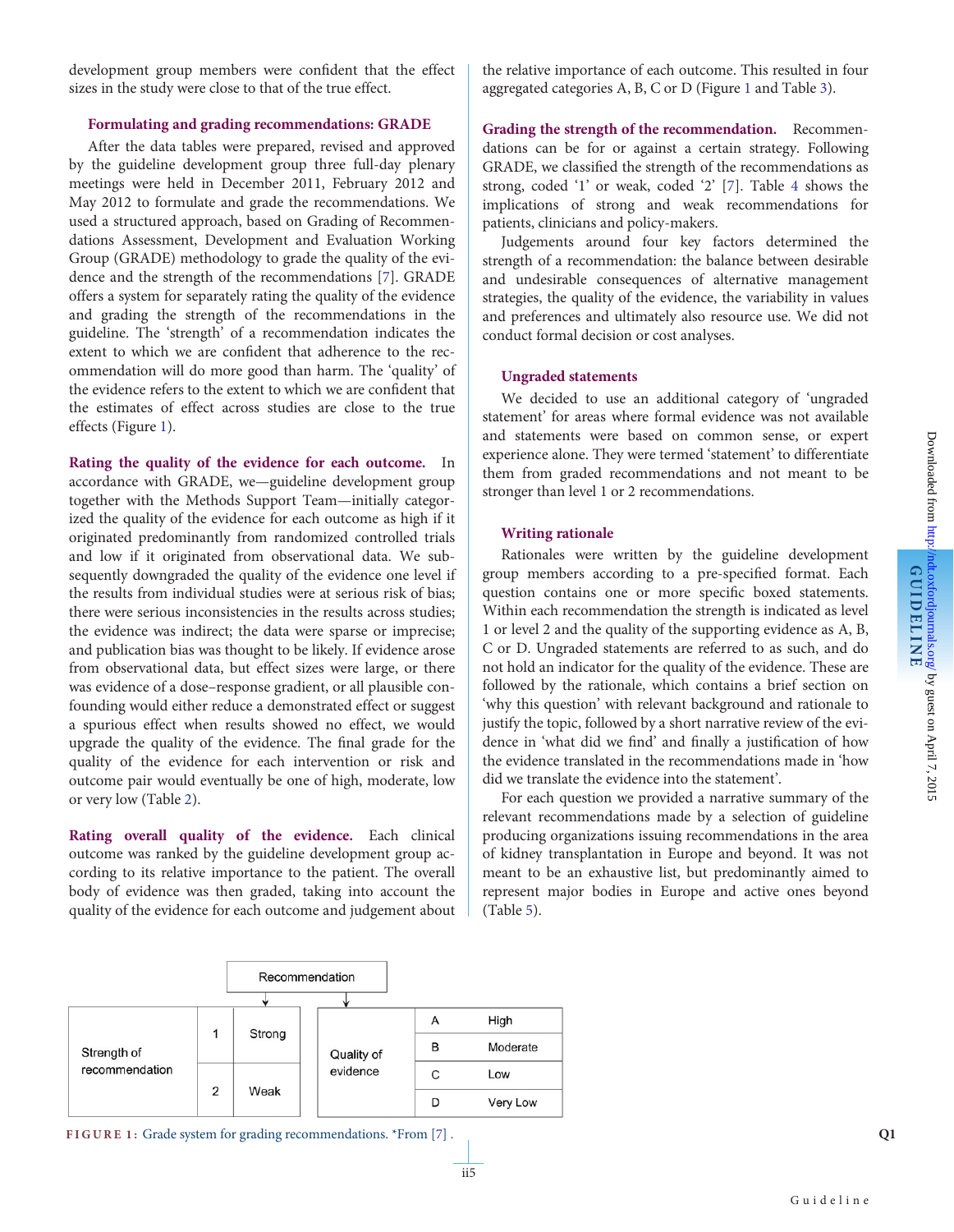<span id="page-5-0"></span>

| Table 2. Method of rating the quality of the evidence     |                                                                                                                                                                                                                                                            |                                                                                                                                                                                                                                          |                                                             |
|-----------------------------------------------------------|------------------------------------------------------------------------------------------------------------------------------------------------------------------------------------------------------------------------------------------------------------|------------------------------------------------------------------------------------------------------------------------------------------------------------------------------------------------------------------------------------------|-------------------------------------------------------------|
| Step 1: starting grade according<br>to study design       | Step 2: lower if                                                                                                                                                                                                                                           | Step 3: higher if                                                                                                                                                                                                                        | Step 4: determine<br>final grade for quality<br>of evidence |
| Randomized trials = High<br>Observational studies $=$ Low | Risk of bias<br>-1 Serious<br>-2 Very serious<br>Inconsistency<br>-1 Serious<br>-2 Very serious<br><b>Indirectness</b><br>-1 Serious<br>-2 Very Serious<br>Imprecision<br>-1 Serious<br>-2 Very serious<br>Publication bias<br>-1 Likely<br>-2 Very likely | Large effect<br>$+1$ Large<br>+ 2 Very large<br>Dose response<br>+ 1 Evidence of a gradient<br>All plausible confounding<br>+ 1 Would reduce a demonstrated effect<br>+ 1 Would suggest a spurious effect<br>when results show no effect | High<br>Moderate<br>Low<br>Very low                         |
| *Adapted from [8]                                         |                                                                                                                                                                                                                                                            |                                                                                                                                                                                                                                          |                                                             |

| Table 3. Grade for the overall quality of evidence |                  |                                                                                                                                              |  |
|----------------------------------------------------|------------------|----------------------------------------------------------------------------------------------------------------------------------------------|--|
| Grade                                              | Quality<br>level | <b>Definition</b>                                                                                                                            |  |
| A                                                  | High             | We are confident that the true effects lies close to that of the estimates of the effect                                                     |  |
| B                                                  | Moderate         | The true effects are likely to be close to the estimates of the effects, but there is a possibility that<br>they are substantially different |  |
| C                                                  | Low              | The true effects might be substantially different from the estimates of effects                                                              |  |
| D                                                  | Very low         | The estimates are very uncertain, and often will be far from the truth                                                                       |  |

Downloaded from http://ndt.oxfordjournals.org/ by guest on April 7, 2015 Downloaded from <http://ndt.oxfordjournals.org/> by guest on April 7, 2015

|  |  |  | Table 4. Implications of strong and weak recommendations for stakeholders |
|--|--|--|---------------------------------------------------------------------------|
|--|--|--|---------------------------------------------------------------------------|

|                               | Implications                                                                                                          |                                                                                                                                                                                                                             |                                                                                             |
|-------------------------------|-----------------------------------------------------------------------------------------------------------------------|-----------------------------------------------------------------------------------------------------------------------------------------------------------------------------------------------------------------------------|---------------------------------------------------------------------------------------------|
| Grade                         | Patients                                                                                                              | Clinicians                                                                                                                                                                                                                  | Policy                                                                                      |
| $1$ —strong<br>'We recommend' | Most people in your situation<br>would want the recommended<br>course of action, only a small<br>proportion would not | Most patients should receive the<br>recommended course of action                                                                                                                                                            | The recommendation can be<br>adopted a as policy in most<br>situations                      |
| $2$ — weak<br>'We suggest'    | Most people in your situation<br>would want the recommended<br>course of action, but many<br>would not                | You should recognize that<br>different choices will be<br>appropriate for different<br>patients<br>You must help each patient to<br>arrive at a management decision<br>consistent with her or his values<br>and preferences | Policy making will require<br>substantial debate and<br>involvement of many<br>stakeholders |
| *Adapted from [7].            |                                                                                                                       |                                                                                                                                                                                                                             |                                                                                             |

ii6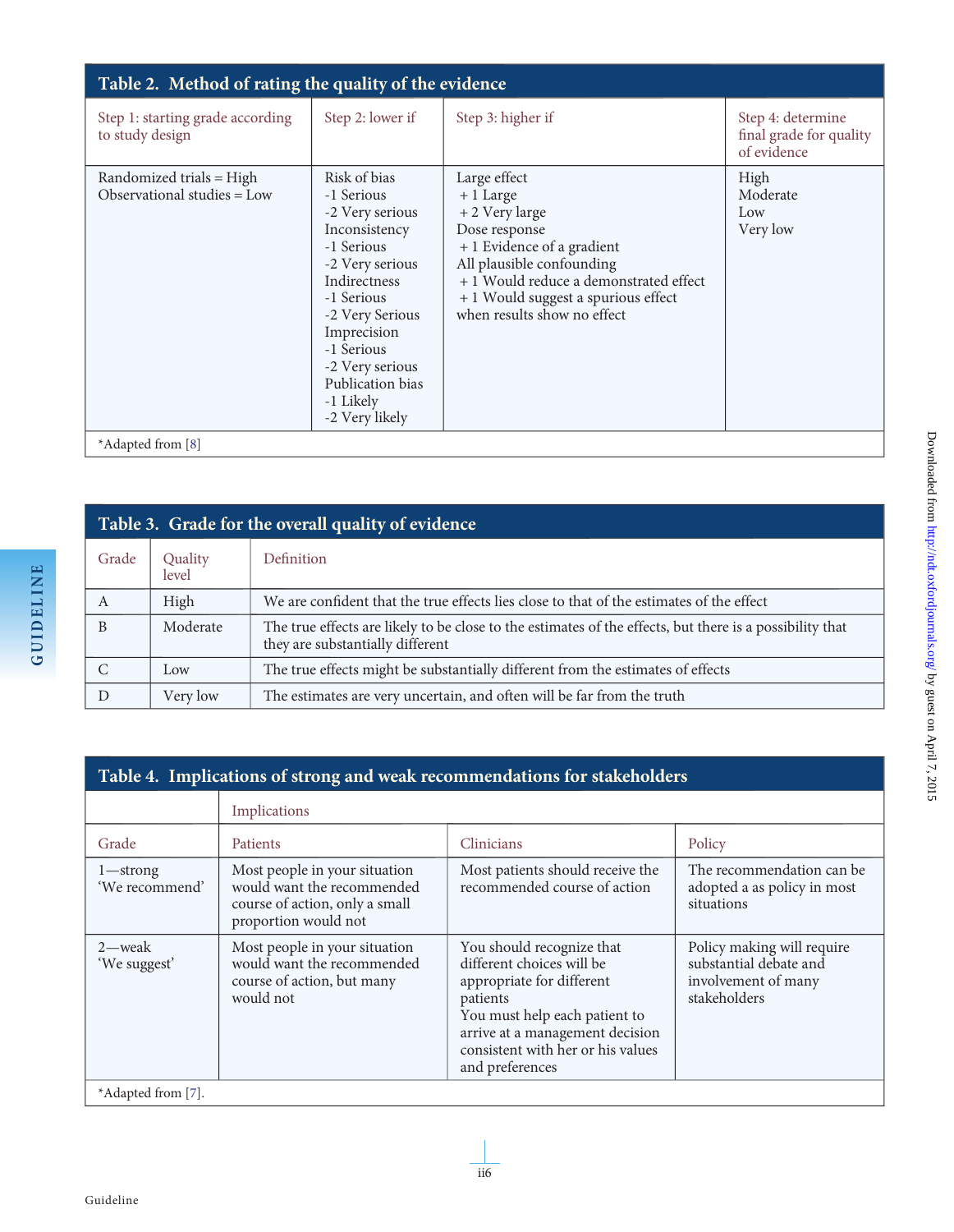## <span id="page-6-0"></span>Table 5. Selected guideline producing organizations

| Kidney Disease: Improving Global Outcomes (KDIGO)<br>Canadian Society of Nephrology (CSN)<br>Kidney Health Australia – Caring for Australasians with<br>Renal Impairment (KHA-CARI)<br>The Renal Association (UK)<br>European Association of Urology (EAU)<br>British Transplant Society (BTS)<br>Société Francophone de Néphrologie<br>Deutsche Gesellschaft für Nephrologie<br>Società Italiana di Nefrologia<br>Sociedad Espagnola de Nefrologia<br>Sociedad Espagnola de Diálisis y Transplante |  |
|-----------------------------------------------------------------------------------------------------------------------------------------------------------------------------------------------------------------------------------------------------------------------------------------------------------------------------------------------------------------------------------------------------------------------------------------------------------------------------------------------------|--|
|                                                                                                                                                                                                                                                                                                                                                                                                                                                                                                     |  |
|                                                                                                                                                                                                                                                                                                                                                                                                                                                                                                     |  |
|                                                                                                                                                                                                                                                                                                                                                                                                                                                                                                     |  |
|                                                                                                                                                                                                                                                                                                                                                                                                                                                                                                     |  |
|                                                                                                                                                                                                                                                                                                                                                                                                                                                                                                     |  |
|                                                                                                                                                                                                                                                                                                                                                                                                                                                                                                     |  |
|                                                                                                                                                                                                                                                                                                                                                                                                                                                                                                     |  |
|                                                                                                                                                                                                                                                                                                                                                                                                                                                                                                     |  |
|                                                                                                                                                                                                                                                                                                                                                                                                                                                                                                     |  |
|                                                                                                                                                                                                                                                                                                                                                                                                                                                                                                     |  |
|                                                                                                                                                                                                                                                                                                                                                                                                                                                                                                     |  |

Finally, we attempted to provide relevant suggestions for future research where possible.

### ORGANIZATION OF INTERNAL AND EXTERNAL REVIEW

#### Internal review

A first draft of the guideline was sent to experts in transplantation, selected by the chair and co-chair. (in alphabetical order):

- Klinger Marian, Department and Clinic of Nephrology and Transplant Medicine, Medical University of Wrocalw, Poland
- Krämer Bernhard, Universitätsklinikum Mannheim, Germany
- Martorell Julio, Servicio de Immunologia, Hospital de Clinic de Barcelona, Spain
- Roodnat Joke, Erasmus Medical Center Rotterdam, Rotterdam, the Netherlands
- Watschinger Bruno, Universitätsklinik für Innere Medizin, Nephrologie und Dialyse, Wien, Austria
- Wiseman Alexander, Division of Renal Diseases and Hypertension, University of Colorado, Denver, USA

Internal reviewers were asked to complete a grid-based evaluation of overall appreciation of each individual statement, using a score ranging from 1 to 5. These scores were averaged and colour-coded between red (1) and green (5) to help visualize any problematic part. In addition, internal reviewers were asked to comment on the statements and the rationale within free text-fields limited to 225 characters. All these comments and suggestions were discussed during an additional meeting of the guideline development group in October 2012. For each comment or suggestion, the guideline development group evaluated whether it was needed to adapt the statement, again taking into account the balance between desirable and undesirable consequences of the alternative management strategies, the quality of the evidence, the variability in values and preferences and ultimately also resource use.

### External review

The finalized version of the guideline was sent to the European Society of Transplantation, with the invitation to select three reviewers from their membership. C.C. Baan, C. Legendre and F. Diekmann were indicated and reviewed the guideline. External reviewers were asked to complete a grid-based evaluation of overall appreciation of each individual statement, using a score ranging from 1 to 5. These scores were averaged and colour-coded between red (1) and green (5) to help visualize any problematic part. In addition, external reviewers were asked to comment on the statements and the rationale within free text-fields limited to 225 characters.

The same evaluation grid, but without potential to write free text comments, was also made publicly available to the ERA-EDTA membership and the members of Descartes working group. In total, 648 ERA-EDTA members and 27 Descartes members responded.

All these valid comments and suggestions were discussed with the subgroups by e-mail, and during a final meeting of the chair of the guideline development group (Daniel Abramowicz) and the chair of ERBP (Wim Van Biesen). As a result, one ungraded statement, that was considered to be inappropriate by the external reviewers, was removed.

### Timeline and procedure for updating the guideline

ERBP plans to update the guideline every 5 years, or when new evidence emerges that might require changes to individual statements. At least every 5 years, they will update its literature searches. Relevant papers will be identified and their data will be extracted using the same procedure as for the initial guideline. The guideline development group will then decide whether or not the original statement needs to be updated. The guideline will then be published as a whole online in the revised version, and a position statement describing the changes will be published with an accompanying rationale in Nephrology, Dialysis and Transplantation.

During the 5-year interval, designated members of the advisory board ('watchdogs') will follow the literature, and signal the chair and co-chair of the guideline development group when new information is published that might require changes to specific statements. The chair and co-chairs of the guideline development group will then decide whether an update is needed. If they deem an update is warranted, data from the additional paper will be extracted and added to the original data extraction table. A position statement will be produced and published in Nephrology, Dialysis and Transplantation.

GUIDELINE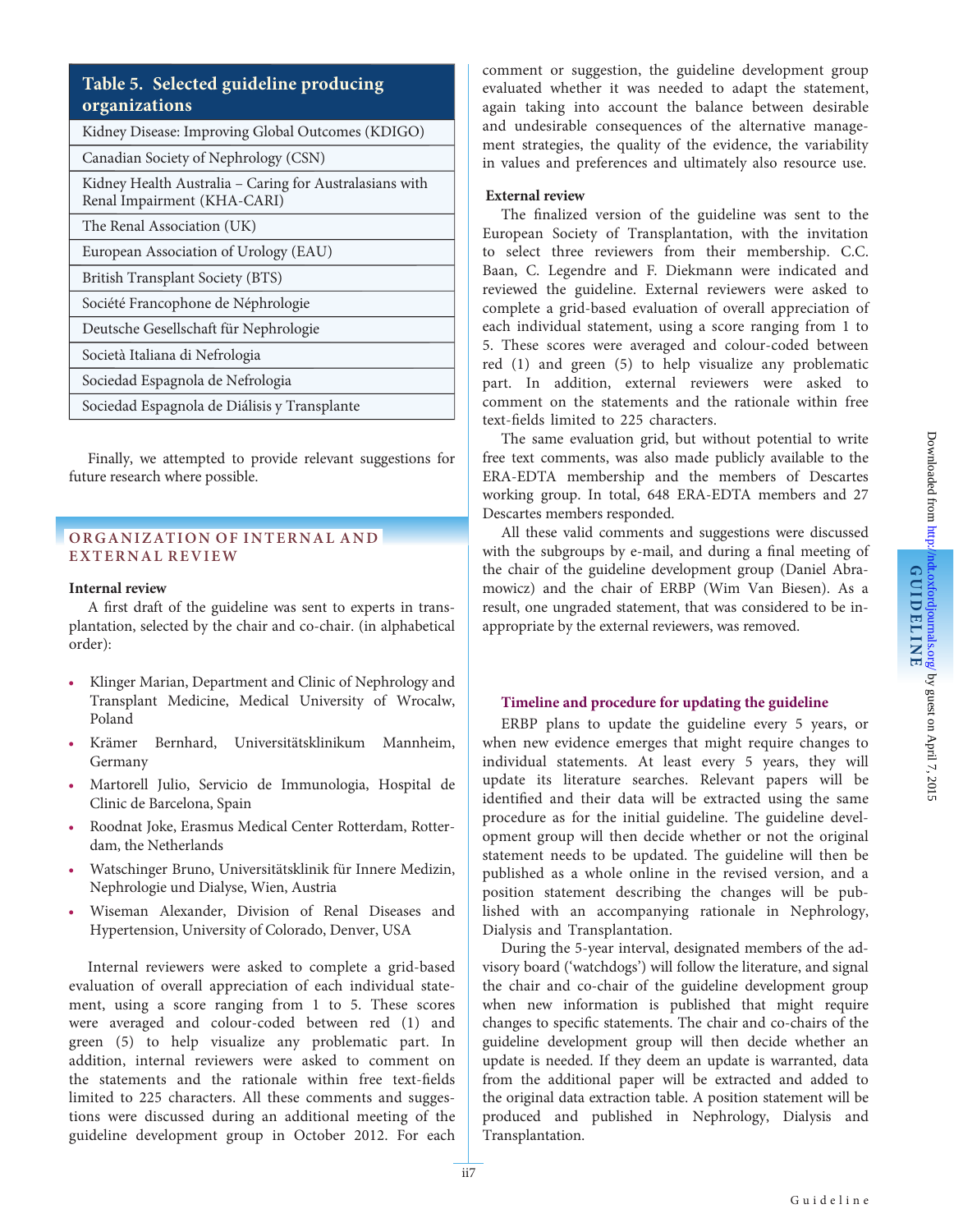### FUNDING

This guideline was produced on the budget of ERBP, the guideline producing body of ERA-EDTA. Activities of ERBP are supervised by an advisory board (see [www.european-renal](www.european-renal-best-practice.org)[best-practice.org](www.european-renal-best-practice.org) for details and declaration of interests).

ERBP is an independent part of ERA-EDTA, and is funded by an unrestricted grant by ERA-EDTA. The amount of this yearly grant is based on a budget that is proposed on a yearly basis by the chair of ERBP to the ERA-EDTA council for approval.

All these secure ERBP can act independently from industry and other possible influences.

### CONFLICT OF INTEREST POLICY

We required all participants in the guideline development group to fill out a detailed Declaration of Interest Statement. We did not however attach any consequences to these stated interests. All members of the guideline development group were allowed to participate in all the discussions and have equal weight in formulating the statements. All were allowed equal involvement in data extraction and writing the rationales. The declaration of interest forms are available on [www.european-renal-best](www.european-renal-best-practice.org)[practice.org](www.european-renal-best-practice.org)

> Downloaded from http://ndt.oxfordjournals.org/ by guest on April 7, 2015 Downloaded from <http://ndt.oxfordjournals.org/> by guest on April 7, 2015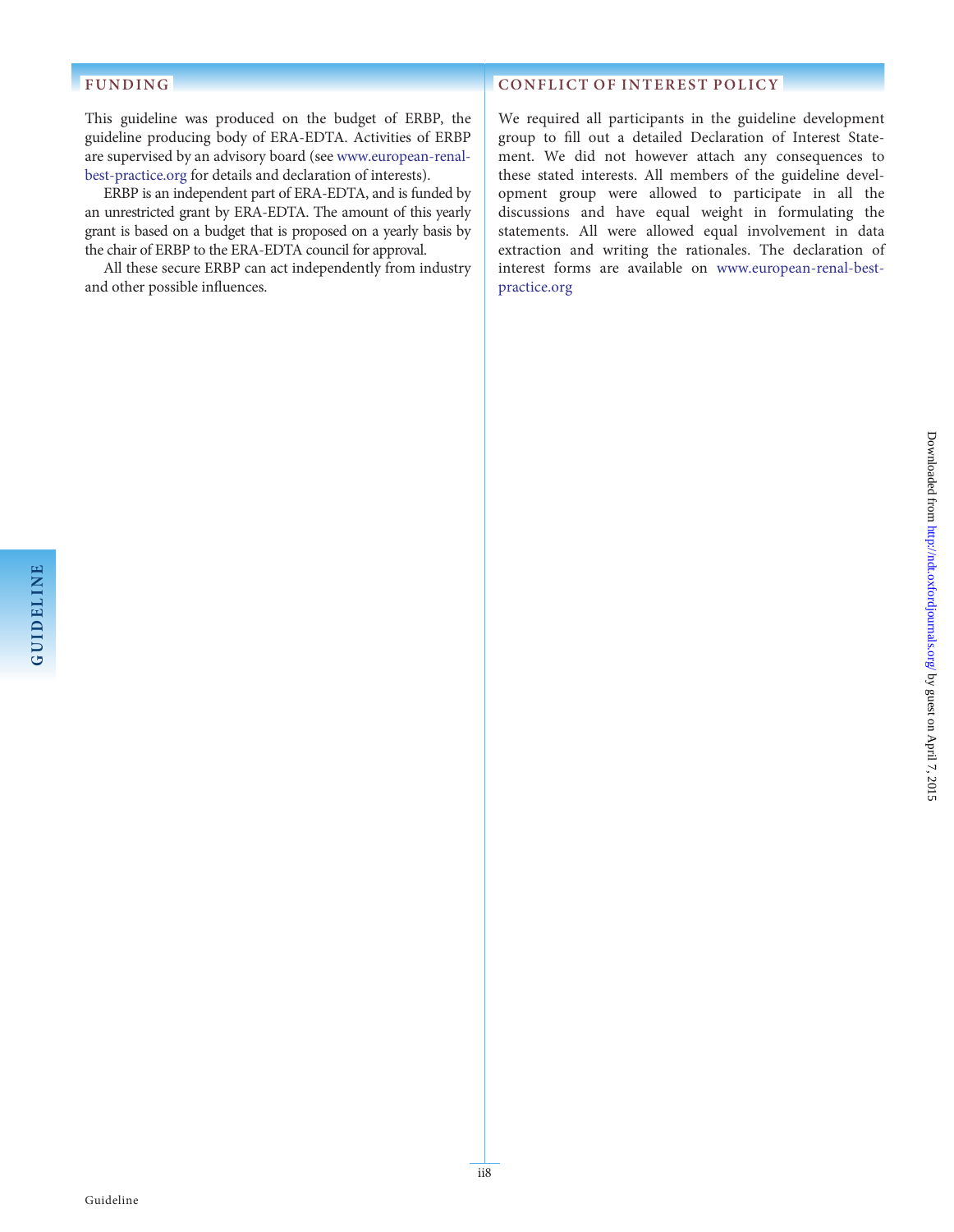### RECOMMENDATIONS

### CHAPTER 1. EVALUATION OF THE KIDNEY TRANSPLANT CANDIDATE

1.1. Should we actively screen for presence of malignancy in kidney transplant candidates? Is presence or history of malignancy a contraindication to kidney transplantation?

We recommend screening kidney transplant candidates for cancer according to the recommendations that apply to the general population. (Ungraded Statement)

We suggest screening kidney transplant candidates for the presence of kidney cancer by ultrasound. (Ungraded Statement)

We suggest screening for the presence of urothelial cancer by urinary cytology and cystoscopy in kidney transplant candidates with an underlying kidney disease associated with an increased risk of this type of cancer. (Ungraded Statement)

We recommend screening HCV and HBV-infected kidney transplant candidates for the presence of hepatocellular carcinoma according to the EASL-EORTC Clinical Practice Guideline on the management of hepatocellular carcinoma. (Ungraded Statement)

We suggest that patients with current or previous cancer be discussed with an oncologist and considered on a caseby-case basis. The following factors should be considered when determining the appropriate time that wait-listing should be delayed: (a) the potential for progression or recurrence of the cancer according to its type, staging and grade; (b) the age of the patient; (c) the existence of comorbidities, in order to define the appropriate period of time that wait-listing should be delayed. (Ungraded Statement)

#### Rationale

#### Why this question?

Kidney transplantation is associated with an increased risk of cancer. Screening in transplant candidates is aimed at avoiding kidney transplantation, and its associated immune suppression in a patient with an unknown cancer present. To optimize survival of the recipient and of the graft, optimized screening protocols are needed. In transplant candidates diagnosed with cancer, the balance between mortality risk after transplantation and remaining on dialysis should be defined to guide optimal timing of active wait-listing.

#### What did we find?

Kidney transplant recipients are approximately three times more likely to develop cancer than the general population [[9](#page-58-0)–[14](#page-58-0)]. Estimates result mostly from large registry analyses showing standardized incidence rates up to 10 times those seen in the general population, depending on the type of cancer [\[9](#page-58-0)–[11,](#page-58-0) [13](#page-58-0)–[23](#page-58-0)]. Most of these studies included patients without specifying whether the presence of cancer had been excluded before transplantation. Hence, it is unclear whether this higher cancer risk was due to the presence of an undiagnosed cancer, to a true increased risk of developing cancer after transplantation, or a combination of both.

We found no data evaluating the effectiveness of screening protocols in transplant candidates; hence recommendations are made based on extrapolations from the general population taking into account the additional baseline risk of patients with end-stage kidney disease.

Data on the recurrence of pre-existing cancers after kidney transplantation come from two registry analyses with inconsistent results [\[24,](#page-58-0) [25\]](#page-58-0). Historical data gathered in the 1970s, 1980s and early 1990s showed that patients with previous cancer experienced recurrence at an overall rate of 21% [[26](#page-58-0)]. In the majority in whom the cancer recurred, it did so within the first 5 years after transplantation. Analysis for the Australian and New Zealand Transplant Registry found much lower rates of cancer recurrence, ∼2–5% [[25](#page-58-0)]. Plausible differences in patient selection and cancer ascertainment make inference problematic. As information on tumour staging in both registries is lacking, any attempt at risk estimation remains crude. No data allowing more precise estimation of risk of recurrence are available at this point.

#### How did we translate the evidence into the statement?

Diagnosis of cancer at earlier stages, changes in treatment, and availability of new immunosuppressive agents urge us to reevaluate risk and prognosis of cancer in transplant candidates. Unfortunately accurate evidence in this field is lacking. The guideline development group judged that, in view of the increased prevalence and severity of cancer in both patients with end-stage kidney disease and those after transplantation, screening should be recommended. In the absence of validated screening protocols for this specific patient group, we advocate the screening recommendations that apply to the general population as a minimal work-up.

Recommendations on how long patients should be withheld from transplantation when a cancer is detected are troublesome. Given the important limitations of the existing registry data, and the changes in medical practice and perhaps prognosis over time, the guideline development group felt that stringent generic recommendations according to the type of tumour were no longer possible. A more reasonable, although arguably a more difficult approach is a case-percase analysis, taking into account the potential for progression or recurrence of the cancer according to its type, but also its staging, the age of the patient and potential comorbidities. Information to guide this discussion can be found on the website of Adjuvent! online: adjuvantonline.com, or on the website of the Laboratory for Quantitative Medicine of the Harvard Medical School and Massachusetts Hospital: lifemath.net/cancer.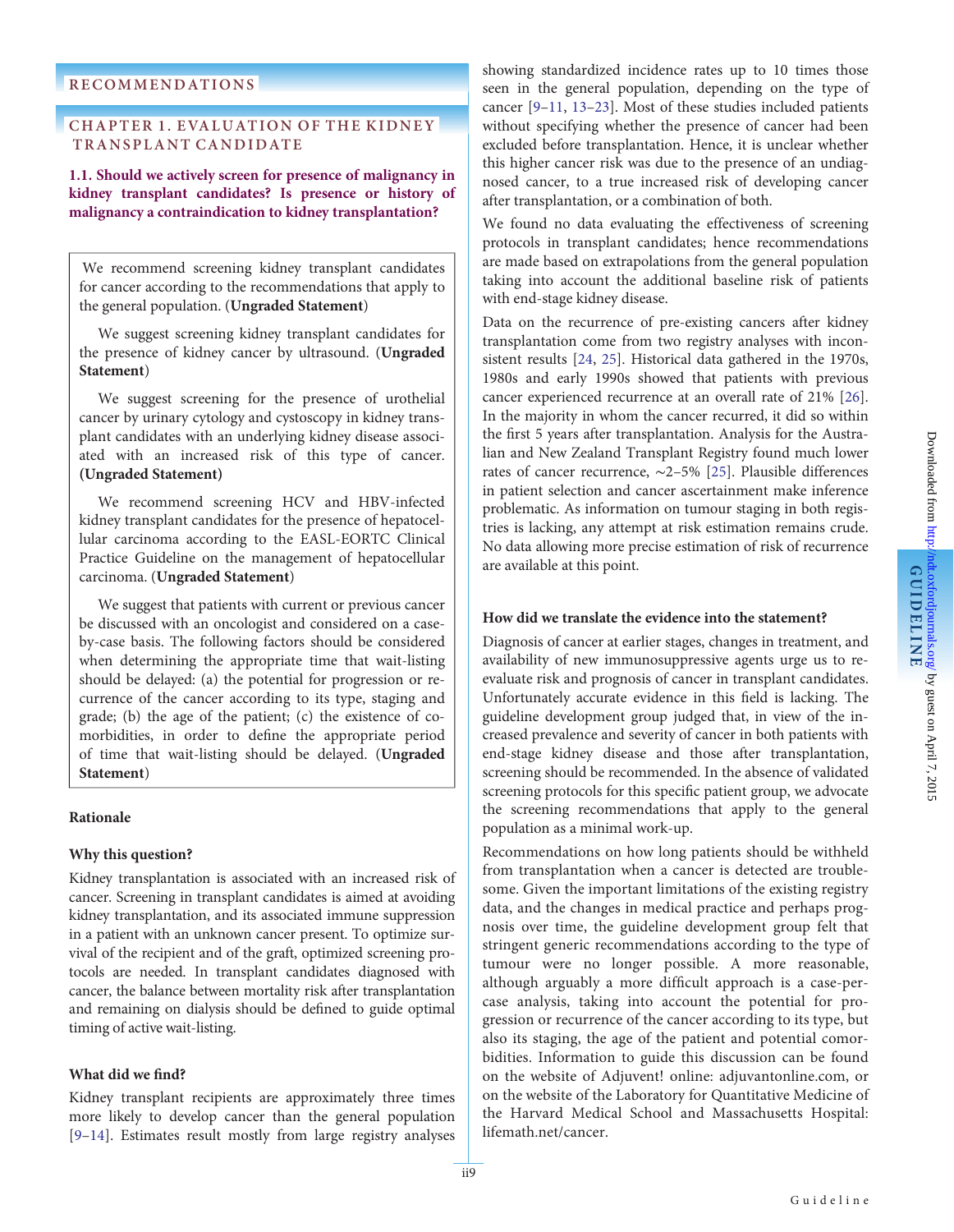Based on consensus of personal opinion, the guideline development group supported following suggestions:

We suggest that patients with in situ cancers of the skin and uterine cervix, and patients with incidentally discovered and successfully removed kidney cancer, can be immediately registered on the waiting list.

We suggest that patients with localized cancer of good prognosis such as cancers of the thyroid, uterus body, uterine cervix or larynx wait 1–3 years before transplantation.

We suggest that patients with a potentially curable cancer such as localized, or curable metastatic or disseminated cancer such as testicular malignancy or lymphoma wait at least 1–3 years before transplantation.

We suggest strongly discouraging transplantation for at least 5 years for cancers with a generally poor prognosis such as lung, stomach, brain and oesophagus cancers, melanoma and mesothelioma.

We suggest strongly discouraging transplantation in patients with metastatic or disseminated forms of any cancer, except for testicular cancer and lymphomas.

### What do the other guidelines state?

The UK Renal Association recommends a general waiting time between successful tumour treatment/remission and transplantation of at least 2 years and for certain malignancies at least 5 years, referring mainly to the Penn database [[24](#page-58-0)]. KHA-CARI agrees on screening in accordance to the general population but does not specifically recommend screening for renal, urothelial and hepatocellular cancer. KHA-CARI provides specific waiting times depending on the type of malignancy, whereas we recommend an individual case-by-case approach [[27](#page-58-0), [28\]](#page-58-0). The European Association of Urology endorses similar recommendations to ERBP concerning that the waiting time until transplantation depends on individual patient and cancer-related facts [\[29\]](#page-58-0).

### Suggestions for future research

Development of prospective registry studies of all transplant candidates reporting detailed information on pre-transplant cancer diagnosis, screening results, acceptance on the waiting list, recurrence and outcome.

Development and rigorous evaluation of screening protocols for transplant candidates.

Downloaded from http://ndt.oxfordjournals.org/ by guest on April 7, 2015 Downloaded from <http://ndt.oxfordjournals.org/> by guest on April 7, 2015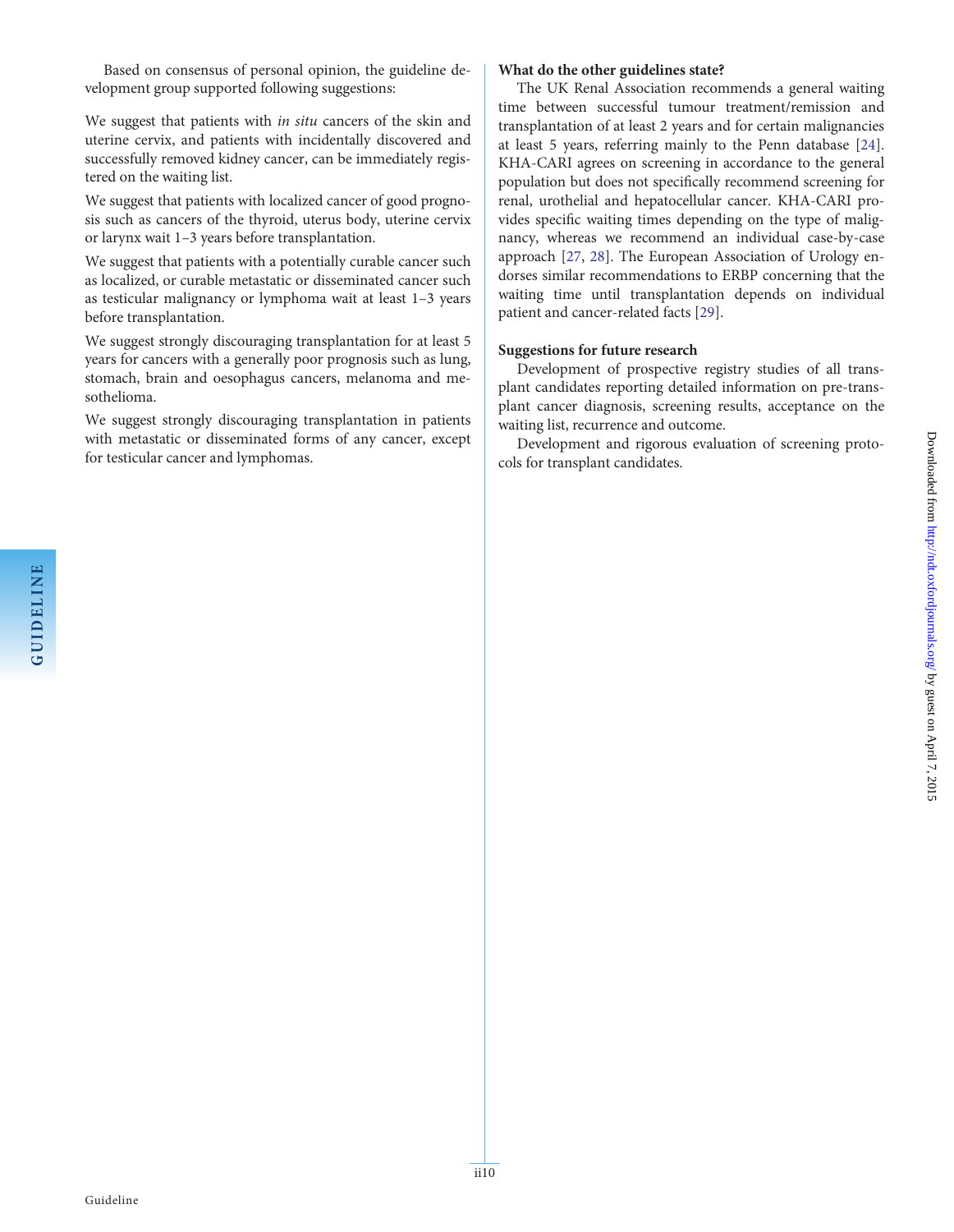### 1.2. Under which conditions can HIV infected patients be enrolled on the waiting list?

We recommend that HIV per se is not a contraindication for kidney transplantation. (1C)

We recommend waitlisting HIV patients only if

(1) they are compliant with treatment, particularly HAART therapy

(2) their CD4+ T cell counts are  $>$ 200/ $\mu$ L and have been stable during the previous 3 months

(3) HIV RNA was undetectable during the previous 3 months

(4) no opportunistic infections occurred during the previous 6 months

(5) they show no signs compatible with progressive multifocal leukoencephalopathy, chronic intestinal cryptosporidiosis or lymphoma. (1C)

We suggest that the most appropriate anti-retroviral therapy should be discussed before transplantation with the infectious diseases team in order to anticipate potential drug interactions after transplantation. (Ungraded Statement)

### Rationale

### Why this question?

Around 1% of patients with chronic kidney disease stage 5D in Europe and the USA are infected with human immunodeficiency virus (HIV) [\[30\]](#page-58-0). Since highly active antiretroviral therapy (HAART) became widely available in 1996, the prognosis of HIV infection has dramatically improved. Once contraindicated because of poor prognosis after kidney transplantation [[31](#page-58-0)], many transplant programmes are now routinely transplanting HIV-infected candidates, provided HIV infection is well controlled.

### What did we find?

Data on >500 carefully selected HIV-infected patients show that patient and graft survival is similar to non-HIV patients up to 3–5 years after transplantation [[32](#page-58-0)–[44](#page-58-0)]. However, most of these studies applied stringent inclusion and exclusion criteria:

CD4 >200 cells/µL for at least 3 months; undetectable HIV viraemia (<50 copies/mL) for at least 3 months; demonstrable adherence overall and with HAART therapy in particular; absence of AIDS-defining illness following successful immune reconstitution after HAART.

The use of immunosuppressive agents does not seem to destabilize HIV control, with patients showing stable CD4+ levels, anecdotal occurrence of viral replication and opportunistic infections. Data on acute rejection rates are higher —up to 2- to 3-fold—in some [\[38,](#page-58-0) [40](#page-58-0), [41](#page-58-0)], but not all reports [\[34,](#page-58-0) [35,](#page-58-0) [39,](#page-58-0) [42](#page-58-0)].

#### How did we translate the evidence into the statement?

Based on the currently available data, the guideline development group judged that patients should not be denied waitlisting for transplantation based on the presence of HIV infection alone. As so far, the positive results have been observed in highly selected patients, the guideline development group judged that the following criteria should be met: patients are compliant overall and with HAART therapy in particular, CD4+ T cell levels are  $>200/\mu L$  and have been stable during the last 3 months, HIV RNA was undetectable during the last 3 months, no opportunistic infections occurred during the last 6 months, no signs are present compatible with progressive multifocal leukoencephalopathy, chronic intestinal cryptosporidiosis or lymphoma.

The reported higher rejection rate in some studies can potentially be attributed to the difficulty to obtain a good balance between immunosuppression and controlled viral replication. Achieving this balance is further hampered by the potent drug interactions between anti-retroviral and immunosuppressive drugs, e.g. protease inhibitors that potently impair cytochrome P-450 enzyme function leading to calcineurin inhibitor intoxication. For all these reasons, the guideline development group judged that the most appropriate anti-retroviral therapy for an individual patient should be discussed with the infectious diseases team before transplantation. The use of antiretrovirals such as integrase inhibitors that do not inhibit the cytochrome P-450 enzyme system may simplify the use of immunosuppressants in this setting and decrease the frequency of rejection [\[43](#page-58-0)].

#### What do the other guidelines state?

KHA-CARI endorses similar recommendations, but demand a CD4+ T cell count  $>$ 200/ $\mu$ L for 6 months and do not specify a certain time period free of opportunistic infections prior to transplantation [[45\]](#page-59-0).

### Suggestions for future research

Evaluation of effectiveness, safety, pharmacokinetic profiles and drug–drug interactions of new anti-HIV medications and immunosuppressive agents in the context of kidney transplantation.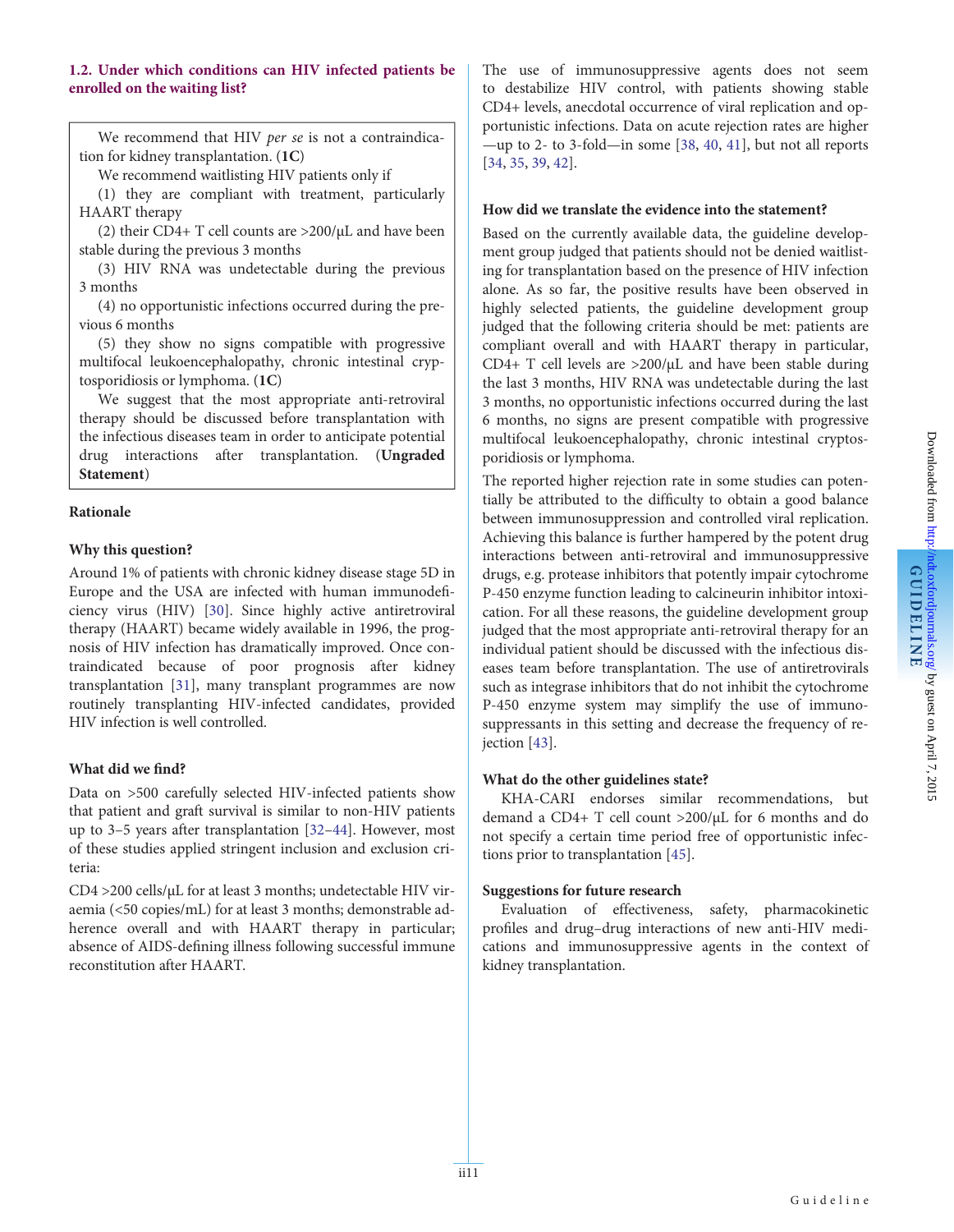### 1.3. Is there a role for immunization against herpes varicella-zoster prior to kidney transplantation?

We recommend immunization against varicella-zoster virus in all paediatric and adult patients negative for antivaricella-zoster antibodies, preferably when they are still waitlisted. (1D)

#### Rationale

#### Why this question?

Varicella may be a severe and even fatal disease in the immunocompromised child and adult. Vaccination is available but not routine in the general population in most countries.

### What did we find?

GUIDELINE

**GUIDELINE** 

Almost 50% of paediatric patients on the waiting list for kidney transplantation are seronegative for antibodies against varicella-zoster virus (VZV) [\[46\]](#page-59-0). Three to ten per cent of adult kidney transplant candidates are negative for anti-VZV antibodies [\[47,](#page-59-0) [48](#page-59-0)]. After a single dose of vaccine, 50–82% develop a protective antibody titre [\[46](#page-59-0), [48,](#page-59-0) [49](#page-59-0)]. After two doses, separated by 3 to 4 months, 73–94% do so [[46,](#page-59-0) [48](#page-59-0)–[50\]](#page-59-0). Protective titres may be lost with time and a third dose may be necessary [\[51\]](#page-59-0). In chronic kidney failure, the vaccine appears more effective in children younger versus older than 6 years of age [\[46](#page-59-0)]. Vaccination before transplantation seems to be well tolerated with mild varicella and flu-like symptoms being the only reactions seen. In transplanted children with versus

without varicella vaccination, varicella infection incidence is lower (12 versus 45%,  $P < 0.001$ ), as is the severity of the illness (P < 0.04). Also reactivation (Herpes Zoster) is lower (11 versus 38%,  $P < 0.001$ ) [[51\]](#page-59-0). All these data stem from observational studies uncontrolled for potential confounding such as time effect. A pre-transplant vaccination programme against varicella is reported as cost-effective when compared to treatment with varicella-zoster immunoglobulin [\[52](#page-59-0), [53](#page-59-0)].

#### How did we translate the evidence into the statement?

Although studies are largely limited by their observational character and univariate analyses, data seem to suggest protective titres are easily achieved after two doses with reduced incidence of both varicella-zoster infection and reactivation. Additionally, reported side-effects appear to be infrequent and benign. The cost of a pre-transplant vaccination programme is relatively low. Taking all this into account, the guideline development group felt that the risk–benefit balance is in favour of vaccinating all sero-negative children and by extrapolation all seronegative adults awaiting kidney transplantation.

#### What do the other guidelines state?

These recommendations correspond with those of KDIGO [\[1](#page-57-0)], UK Renal Association [\[28\]](#page-58-0) and KHA-CARI [[54\]](#page-59-0).

#### Suggestions for future research

No suggestions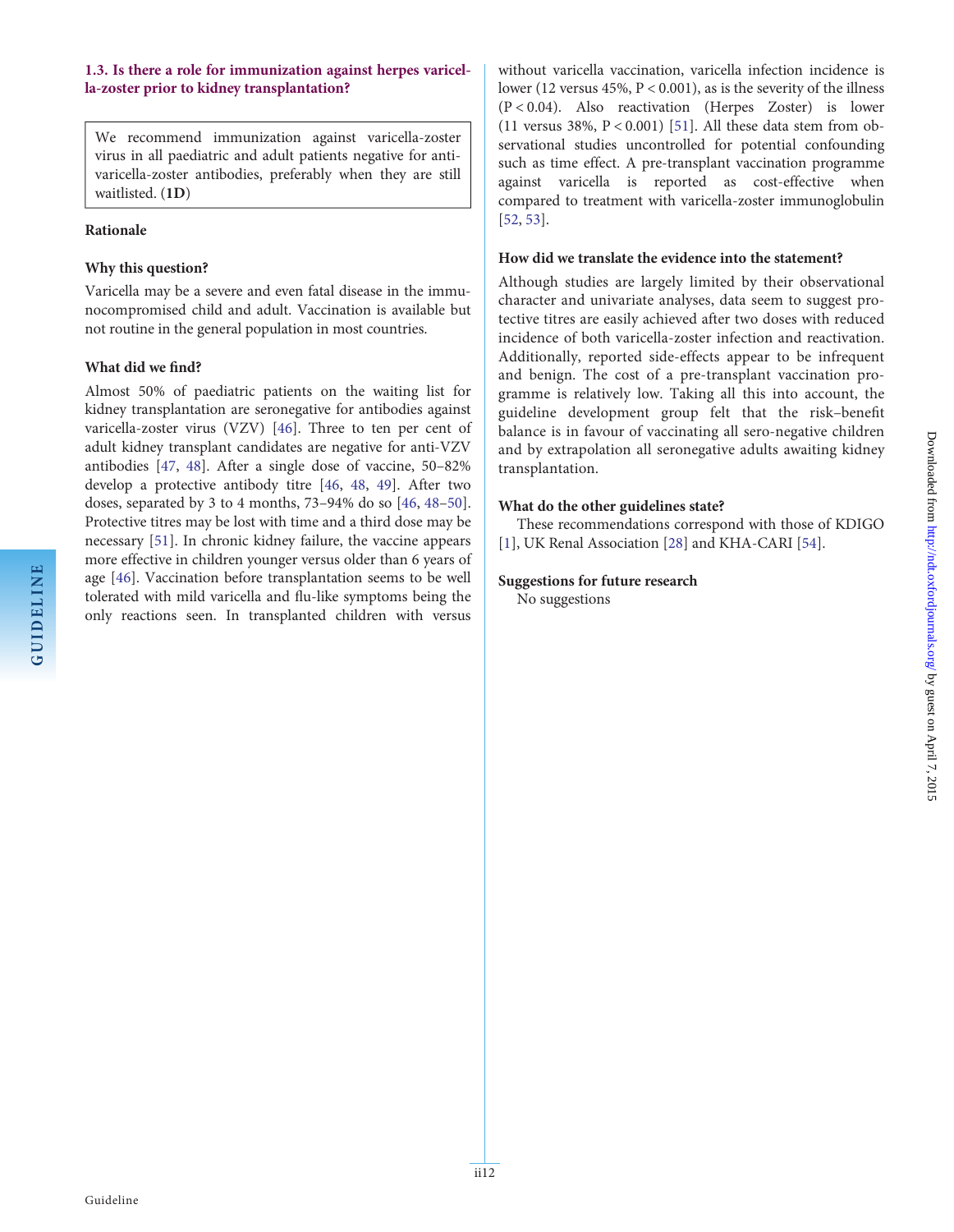1.4. Should haemolytic uraemic syndrome (HUS) as underlying cause of end-stage kidney disease preclude waitlisting for transplantation and does it influence graft and patient survival post-transplantation?

We recommend that typical, proven shiga-toxin Escherichia coli-associated HUS is not a contraindication to transplantation from either deceased or living donors. (1B)

We suggest considering kidney transplantation as an acceptable option (i) in kidney transplant candidates with atypical HUS (aHUS) and a proven membrane cofactor protein (MCP) mutation and (ii) in those displaying anticomplement factor H (CFH) auto-antibodies. (Ungraded Statement)

We suggest that kidney transplantation in patients with aHUS should only be undertaken in centres with experience in managing this condition and where appropriate therapeutic interventions are available. (Ungraded Statement)

We do not recommend living donation from a genetically related donor in patients who are suspected to have aHUS as their underlying kidney disease unless the responsible mutation has been conclusively excluded in the donor. (1D)

We recommend evaluating the potential of living donation from a genetically unrelated donor to a recipient with aHUS on a case-by-case basis. It should only be considered after appropriate counselling of recipient and donor on the risk of disease recurrence in the transplanted graft. (Ungraded Statement)

#### Rationale

#### Why this question?

The HUS is a condition that can recur after transplantation. Recently, HUS has been associated with several distinct abnormalities in complement genes, a condition named aHUS. The insights in the underlying pathophysiology of the different forms of aHUS are rapidly evolving, and accordingly so is the evaluation of the risk of recurrence after transplantation.

#### What did we find?

Most cases of HUS, including >90% of those in children, are secondary to infection with E. coli serotypes O157:H7 and others, which produce Shiga-like toxin [[55](#page-59-0)].

We found three studies retrospectively reviewing outcomes after transplantation in Shiga-like toxin-associated HUS. All found recurrence rates to be extremely low  $(0-1\%)$  [[55](#page-59-0)-[57\]](#page-59-0). It has been hypothesized that in the cases in which HUS did recur, the condition was in fact associated with unrecognized genetic mutations, but this has not been directly proven.

aHUS presents as either a familial (<20%) or a sporadic form (>80%) [[58](#page-59-0)]. Both autosomal dominant and recessive patterns of inheritance have been reported. About two-thirds of

familial forms have been linked to distinct complement abnormalities—mutations in CFH 40–45%; in complement factor I (CFI) 5–10%; in C3, 8–10%; in MCP 7–15%; in thrombomodulin (THBD) 9% and in complement factor B (CFB) 1– 2% [\[58](#page-59-0)] . The genetic abnormalities identified in the sporadic (mainly idiopathic) form of the disease are those that have also been documented in the familial form of aHUS. Of note, at least 10% of affected patients have a combination of two mutations. In addition to mutations, various polymorphisms in genes encoding complement proteins may have some contribution to the degree of susceptibility to HUS. Finally, antibodies to CFH have been found in 6–10% of patients affected by sporadic aHUS.

Altogether, aHUS is reported to recur in ∼50–60% of patients who undergo transplantation, and graft failure occurs in 80– 90% of those with recurrent disease [\[58](#page-59-0)–[61](#page-59-0)]. Importantly, reported post-transplant recurrence rate varies depending on the particular genetic abnormality with 70–90% in CFH and CFI mutations and <20% in patients with MCP mutations.

#### How did we translate the evidence into the statement?

Research has linked aHUS to uncontrolled activation of the alternative complement pathway. Kidney transplantation may trigger aHUS recurrence because of cold ischaemia that induces graft-derived C3 production, endothelial injury due to calcineurin inhibitors, anti-HLA antibodies and infections.

It is sometimes advised that patients should undergo a thorough screening before transplantation for blood levels of C3, CFH, CFI, CFB, the presence of anti-CFH auto-antibodies and membrane CP expression on peripheral blood leucocytes, and be genotyped for mutations in CFH, MCP, CFI, C3, CFB, THBD as well as for CFH-related deletions.

The ERBP guideline development group judged that, while obtaining such a complete work-up would be ideal for research purposes, at present it is expensive, logistically difficult to organize, and may take several months, while the clinical relevance of this information is very low. We believe currently only the presence of an MCP mutation or anti-CFH antibodies is clinically relevant for the discussion of the option of transplantation with the patient. Indeed, MCP-associated aHUS recurs in only 20% of cases, and recurrence due to anti-CFH antibodies is potentially manageable. Still then, it should not be neglected that some patients have more than one mutation. In case of aHUS based on a MCP mutation, living donation from a genetically related donor should only be considered after careful exclusion of aHUS-associated mutations in the donor, not only for MCP, but also all other known mutations.

In any case, we suggest that kidney transplantation should only be undertaken if appropriate therapeutic measures are available post-transplantation. Different therapeutic options [eculizimab, plasma exchange] are currently being explored. Data to support any of these strategies are lacking so far however, and are eagerly awaited.

Living-donor transplantation is contraindicated in patients with aHUS because of the high risk of recurrence. In addition, such procedures may be risky for living-related donors, who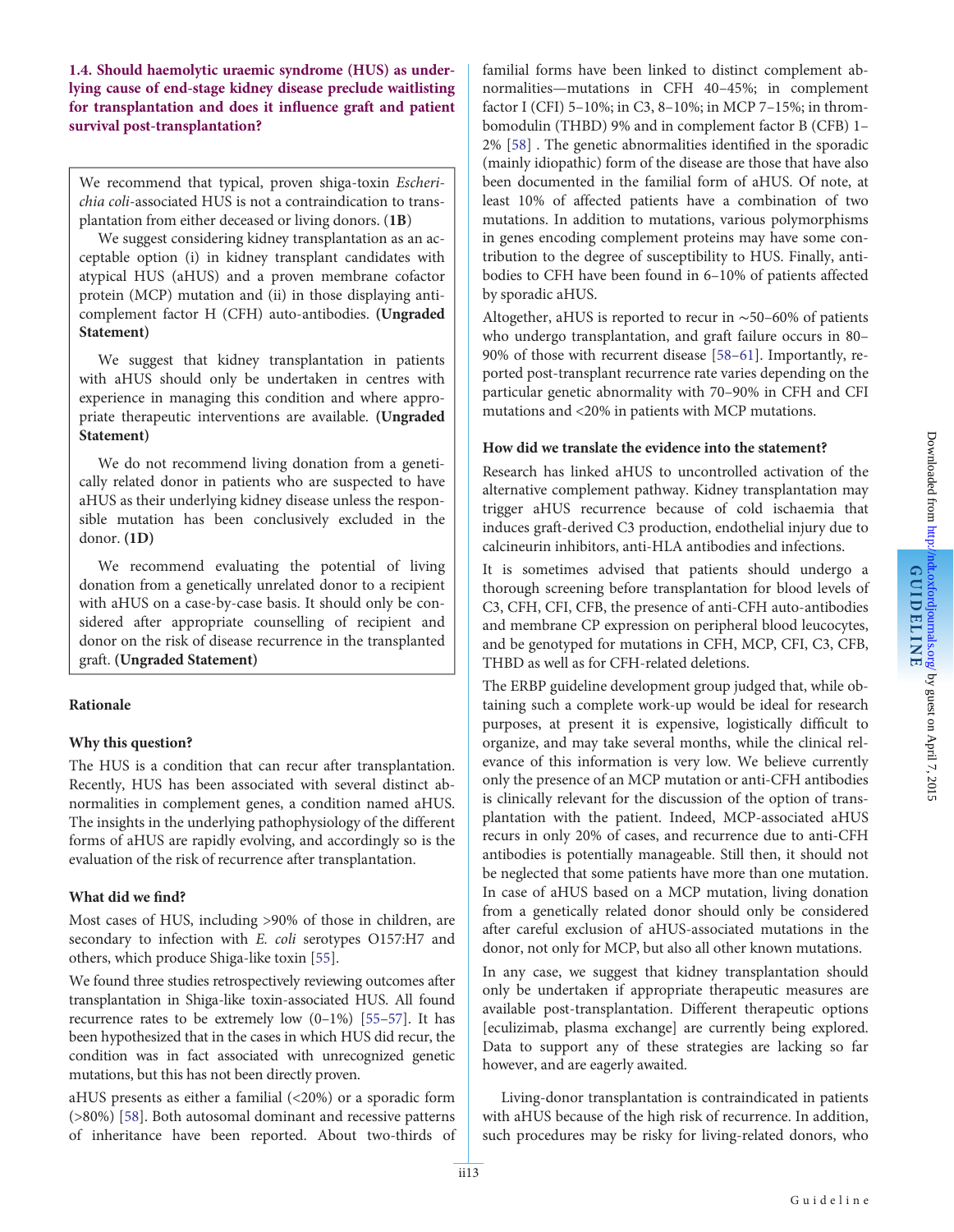may carry an unrecognized genetic susceptibility factor or be mutations carriers and develop 'de novo' aHUS.

#### What do the other guidelines state?

The British Transplant Society suggests similarly to ERBP that living-related kidney transplantation is not recommended in aHUS [\[62](#page-59-0)]. While ERBP suggests that kidney transplantation is an acceptable option in candidates with a proven MCP mutation, the British Transplant Society suggests informing these patients who the risk of recurrence after kidney transplantation is low.

The British Transplant Society does not recommend kidney transplantation in candidates with a factor H or I mutation; it recommends that if either isolated liver or combined liver/kidney transplantation are considered, this should only be done as part of an international clinical trial.

The British Transplant Society suggests informing patients with mutations in C3 and CFB of their high risk of recurrence after transplantation and recommends minimizing antibody titres in patients with anti-factor H autoantibodies before transplantation, whereas ERBP does not provide guidance on these specific mutations.

### Suggestions for future research

Registries of aHUS patients could refine the association between genotype–phenotype and outcome of transplantation.

Trials investigating the efficacy of eculizumab in the prevention and treatment of post-transplant aHUS recurrences in the different genotypes are needed.

> Downloaded from http://ndt.oxfordjournals.org/ by guest on April 7, 2015 Downloaded from <http://ndt.oxfordjournals.org/> by guest on April 7, 2015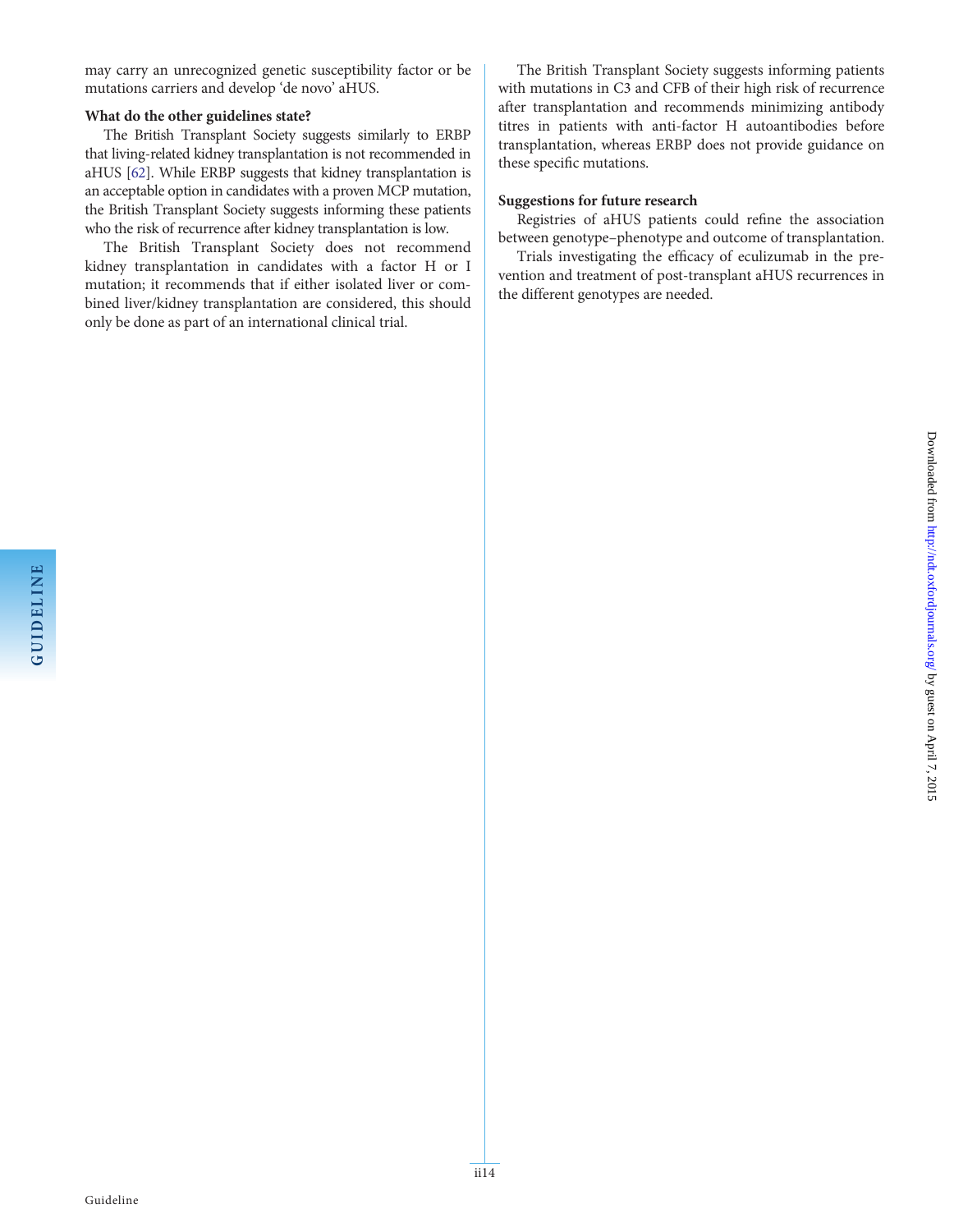### 1.5. Should focal segmental glomerulosclerosis (FSGS) as underlying cause of end-stage kidney disease preclude waitlisting for transplantation and does it influence graft and patient survival post-transplantation?

We recommend that primary focal segmental glomerulosclerosis per se is not a contraindication to kidney transplantation from either a living or a deceased donor. (1D)

We recommend informing the recipient and in living donation, the potential donor, about the risk of recurrence of focal segmental glomerulosclerosis in the graft. (Ungraded Statement)

We recommend that when a first graft has been lost from recurrent focal segmental glomerulosclerosis, a second graft from either a deceased or a living donor should only be transplanted after an individual risk–benefit assessment and careful counselling of the recipient and potential donor in the case of living donation. (Ungraded Statement)

We suggest using an updated management protocol in cases of recurrent focal segmental glomerulosclerosis. (Ungraded Statement)

We suggest that children with steroid-resistant nephrotic syndrome undergo appropriate genotyping before wait listing them for kidney transplantation. (Ungraded Statement)

### Rationale

#### Why this question?

FSGS accounts for ±10% of childhood end-stage kidney disease and, depending on age, 1–5% of adult end-stage kidney disease. Primary FSGS may recur after transplantation and lead to rapid graft loss. As this disease typically occurs in younger patients, it is quite likely that the possibility of living donation will be considered by the patient or his/her family. In the same context, it should be considered that a second transplantation might be needed during the course of the patient's life.

### What did we find?

Secondary FSGS classically does not recur after kidney transplantation. The reported recurrence rate of primary FSGS however lies between 34 and 56% [[63](#page-59-0)–[68](#page-59-0)].

Graft loss occurs in  $\pm$  30–50% of patients with FSGS recurrence after transplantation, resulting in an overall graft loss due to FSGS recurrence of  $\pm 10-15\%$  [\[63,](#page-59-0) [65,](#page-59-0) [68,](#page-59-0) [69\]](#page-59-0). The reported risk of relapse is high (±80–100%) in those with a history of allograft loss due to recurrent FSGS [\[65,](#page-59-0) [68,](#page-59-0) [70](#page-59-0)].

FSGS patients with mutations of the NPHS1 and NPHS2 genes, only rarely experience recurrence after transplantation [\[65,](#page-59-0) [67](#page-59-0), [71](#page-59-0)]. Therapy of recurrent disease with high-dose cyclosporine, steroids and PE has been associated with partial or complete remission in 17/42 patients [[64](#page-59-0)].

### How did we translate the evidence into the statement?

Recurrence of primary FSGS after first transplantation is rather high, but leads to graft loss in only 10–15% of cases. In view of the potential advantages of transplantation over remaining on dialysis, the guideline development group judged that under these conditions there is sufficiently positive risk– benefit to not preclude the option of transplantation. However, the increased risk of recurrence with its associated substantial morbidity and potential need for aggressive interventions need to be clearly communicated to the patient and his next of kin. Potential living donors should be informed about the risk of recurrence and graft loss.

Treating recurrent disease after transplantation can be challenging. Aggressive treatment protocols with high-dose plasmapheresis, cyclosporine and steroids have been advocated with some success in small series. To the opinion of the guideline development group the transplant team should therefore have a well-defined updated management strategy to both detect and treat focal segmental glomerulosclerosis recurrence in order to optimize prognosis by early intervention.

In view of the very high reported recurrence rate for a second transplantation after recurrence in the first graft, the guideline development group judged that regrafting should be strongly discouraged.

### What do the other guidelines state?

No other guideline body has a statement on this topic.

#### Suggestions for future research

Randomized controlled trials evaluating effectiveness and safety of treatment of recurrent idiopathic FSGS after transplantation.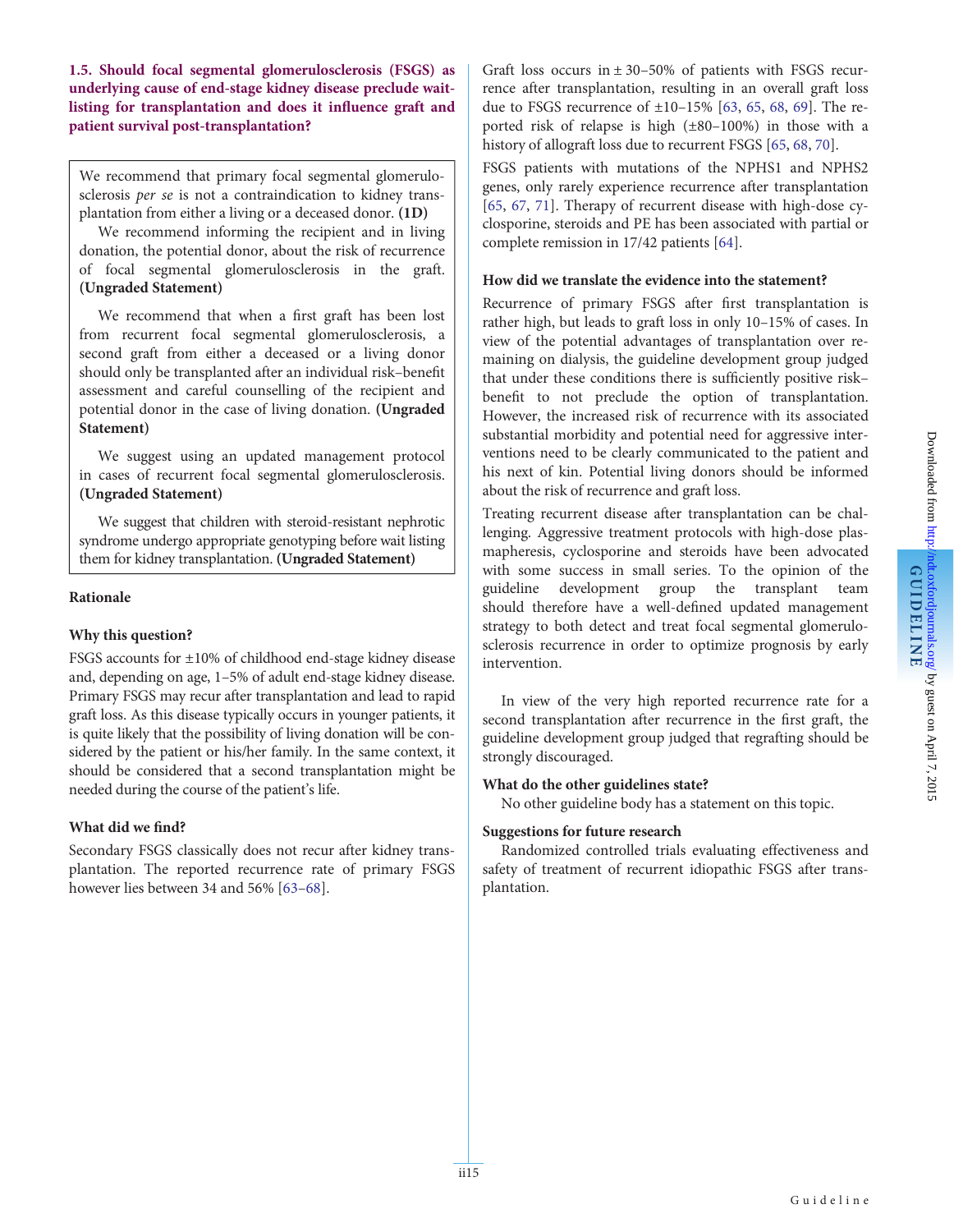#### 1.6. Does pre-transplant alcohol and drug abuse in patients influence patient or graft survival?

We recommend that women who drink >40 g and men who drink >60 g of alcohol per day stop or reduce their alcohol consumption to below these levels. (1D)

These patients can be waitlisted, but a careful surveillance of reduction of alcohol consumption should be exerted. (Ungraded Statement)

We recommend not waitlisting patients with alcohol 'dependence'. (Ungraded Statement)

Strategies to stop alcohol consumption should be offered, according to the World Health Organization (WHO) Clinical Practice Guideline. (Ungraded Statement)

We recommend not waitlisting patients with an ongoing addiction to 'hard drugs' resulting in non-adherence. (1D)

### Rationale

GUIDELINE

**GUIDELINE** 

### Why this question?

Alcohol consumption is widely accepted and frequent in the general population. Its use puts patients potentially at risk for additional complications after transplantation. Especially adherence, pharmacokinetic interactions and physical and psychosocial consequences are of concern.

Transplantation in patients with drug abuse poses challenging clinical and ethical questions, both for the personal outcome of the individual as for the fair allocation of organs.

### What did we find?

Various categories of alcohol consumption have been defined and interchangeably used in the literature. The WHO defines three categories: hazardous alcohol drinking (20–40 g/day for women, 40–60 g/day for men), harmful alcohol drinking (>40 g/day for women, >60 g/day for men) and finally alcohol dependence, which refers to a cluster of physiological behavioural and cognitive phenomena in which the use of alcohol takes on a much higher priority for a given individual than other behaviours that once had a greater value [[72](#page-59-0)].

The reported prevalence of alcohol consumption in the transplant population is high, but both harmful drinking and alcohol dependence are low at ∼1.5% [\[73\]](#page-59-0).

We found one retrospective multivariate analysis, based on data from the United States Renal Data System (USRDS) [[74\]](#page-59-0). In this study, alcohol consumption was defined as a dichotomous variable: 'alcohol dependence' declared as yes or no at the time of the first visit to an end-stage kidney disease service. After adjustment for multiple covariates, 'alcohol dependency', was associated with an increased risk of death (HR: 1.56 95% CI: 1.21–2.02) and death-censored graft-loss (HR: 1.38, 95% CI: 1.04–1.08). It was reported that the increased risk was not present in females; however, this was not formally analysed due to sample-size restrictions. We found one additional retrospective single-centre cohort study, in which both patient and graft survival up to 10 years after transplantation were numerically better for patients with prior history of alcohol dependency [[75](#page-59-0)]. Small numbers and univariate analysis make interpretation of these results cumbersome. We did not find any study evaluating the influence of known alcohol consumption of any category before transplantation on patient adherence and drug-interactions afterwards. Also no studies were found on success of alcohol cessation programmes or risk of relapse after transplantation.

We found three old retrospective cohort studies evaluating the influence of past drug, heroin or cocaine abuse conducted in 424 kidney transplant recipients. Results are conflictive, studies underpowered and generally poorly designed and analysed. Overall there is no evidence that past heroin or cocaine abuse is associated with poorer patient and graft survival. However, as these data come from observational studies, this only indicates that in well selected past heroin or cocaine abusing patients, where the treating physicians judged transplantation feasible, outcome is not jeopardized [[75](#page-59-0)–[77\]](#page-59-0).

#### How did we translate the evidence into the statement?

Although results come from one retrospective study with a potential for misclassification due to a vague definition of alcohol dependency, we judged this would have biased the results in favour of no difference, rather than that it would have resulted in an overestimation of the effect. Accordingly, the guideline development group recommend that patients with harmful drinking should reduce their alcohol intake, and that patients with alcohol dependence should stop. There is no evidence that modest alcohol consumption negatively influences patient or graft survival, so complete alcohol abstinence seems, in view of its wide social acceptance, neither realistic, nor necessary. However, the guideline development group judged that patients with alcohol dependence as defined by the WHO, have a high risk for negative outcomes, and that, according to the definition and the data in the general population, a sustained modest consumption is not realistic in this patient group. Accordingly, these patients should stop their alcohol consumption completely.

The mechanisms by which alcohol consumption is associated to graft dysfunction are poorly understood. Alcohol-dependent patients may have lifestyle habits that adversely affect patient and graft survival. Levels of immunosuppressant drugs might be very variable due to non-adherence with post-transplant treatment, and because of pharmacokinetic interactions. However, none of these mechanisms have been investigated so far.

The few available data on the influence of drug abuse on outcome after transplantation indicate that a history of heroin or cocaine abuse is not associated with poorer graft or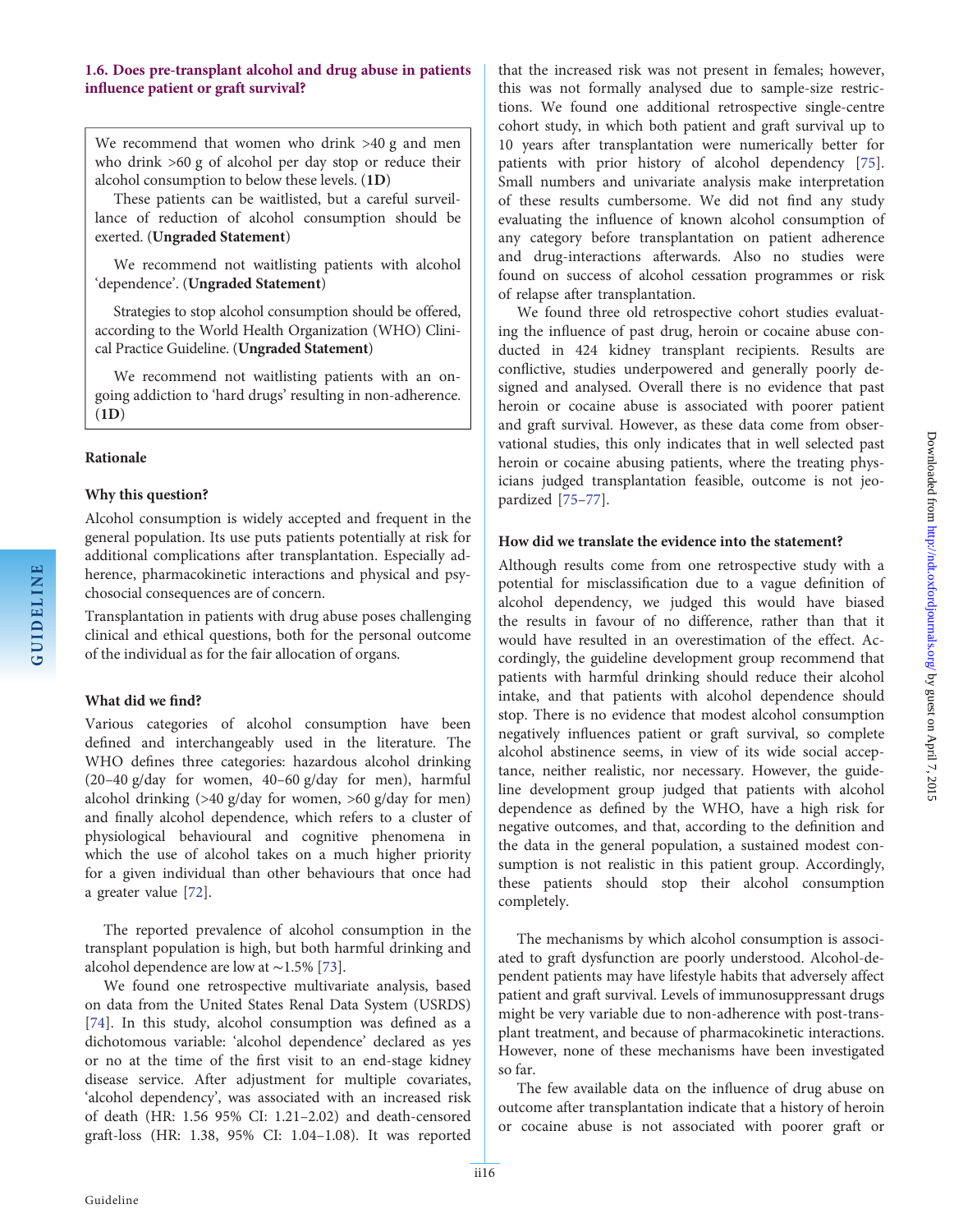recipient survival. In all of these studies however a well-documented complete abstinence was a prerequisite for transplantation. Accordingly, the guideline development group judged that drug addicts should be encouraged to follow a structured rehabilitation programme. The prospect of transplantation can be used as a positive motivator.

### What do the other guidelines state?

No other guideline body provides a statement on this topic.

### Suggestions for future research

Studies, stratified for quantity of alcohol consumption and its influence of post-transplant outcome.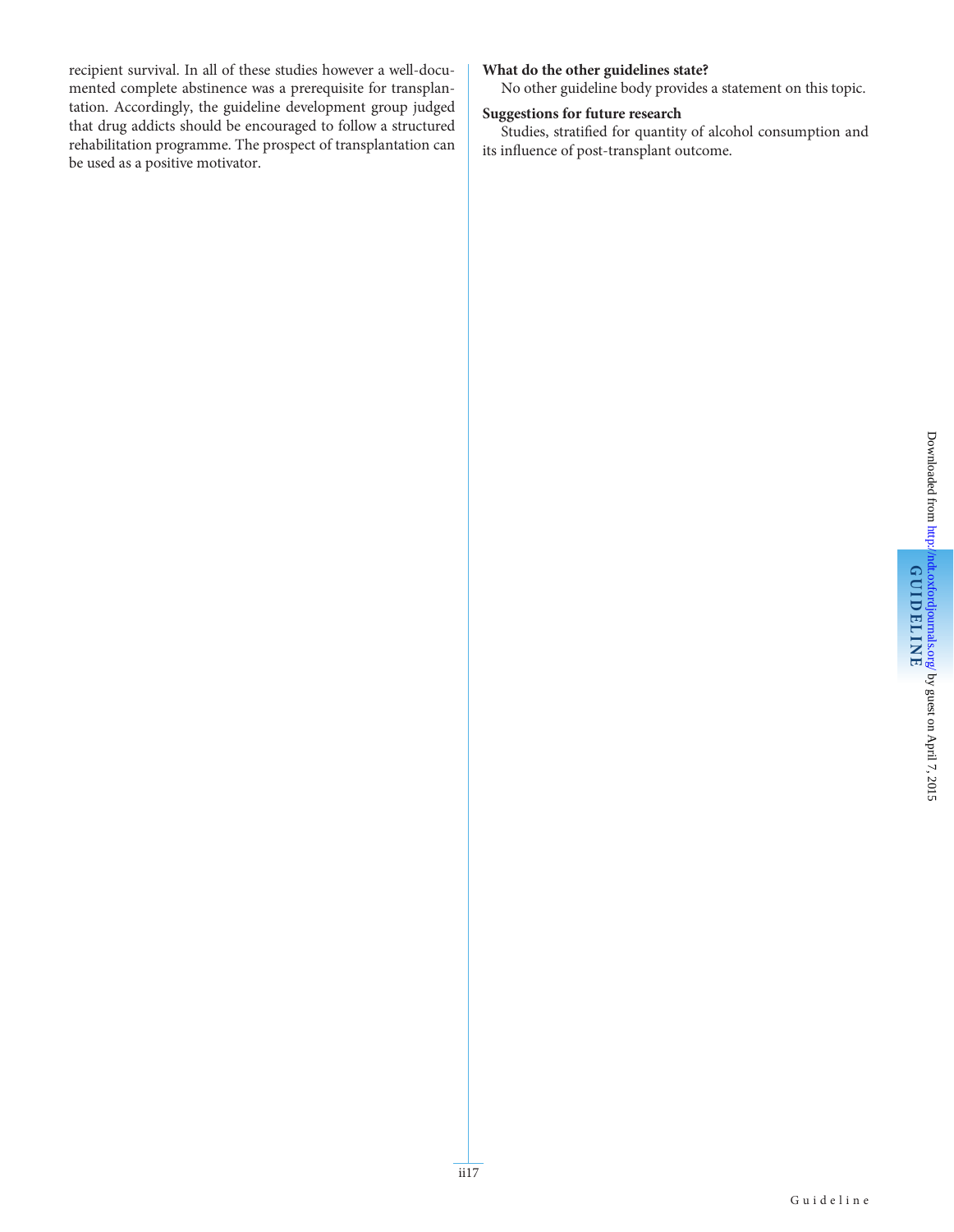### 1.7. Does pre-transplant tobacco smoking in patients influence patient or graft survival?

We recommend patients stop smoking before transplantation. (1B)

Smoking cessation programmes should be offered. (Ungraded Statement)

### Rationale

#### Why this question?

Cigarette smoking increases the risk of cancer and cardiovascular disease in the general population and may negatively influence patient and graft survival in kidney transplant recipients.

#### What did we find?

GUIDELINE

**GUIDELINE** 

Few studies have specifically addressed the role of pre-transplant tobacco exposure on post-transplant outcomes. However, many retrospective cohort studies have analysed risk factors for post-transplant cardiovascular disease controlling for pre-transplant tobacco exposure. All have shown that tobacco exposure is associated with a decrease in patient (HR: 1.4–7.4) and/or graft survival (HR: 1.3–8.1) [[78](#page-60-0)-[109\]](#page-60-0). In addition, smoking cessation for 5 years or more before transplantation has been associated with improvements in both patient (HR: 0.71, 95% CI: 0.52–0.9) and graft survival (HR: 0.66, 95% CI: 0.52–0.85) [[95\]](#page-60-0). One study specifically in living donor kidney transplantation showed that any history of smoking was associated with impaired graft and patient survival and a 50% increased risk of early rejection [[102\]](#page-60-0).

#### How did we translate the evidence into the statement?

The evidence for a negative influence of smoking on the outcome of kidney transplantation is large and consistent stemming from well-adjusted multivariate analyses of observational data at low risk of bias. However, there was no consensus in the guideline development group to consider active smoking as a contraindication for waitlisting for transplantation. The major argument was that it is very difficult, if not impossible to check smoking status, and even if patients stopped smoking before transplantation, there is always the risk of relapse after transplantation. There was however a consensus to strongly recommend smoking cessation in kidney transplant candidates. The guideline development group feels that, as for the general population, success of smoking cessation can be enhanced by offering structured smoking cessation programmes.

What do the other guidelines state? The UK Renal Association supports these recommendations [[28](#page-58-0)]. No other guideline bodies provide a statement on this topic.

#### Suggestions for future research

No suggestions.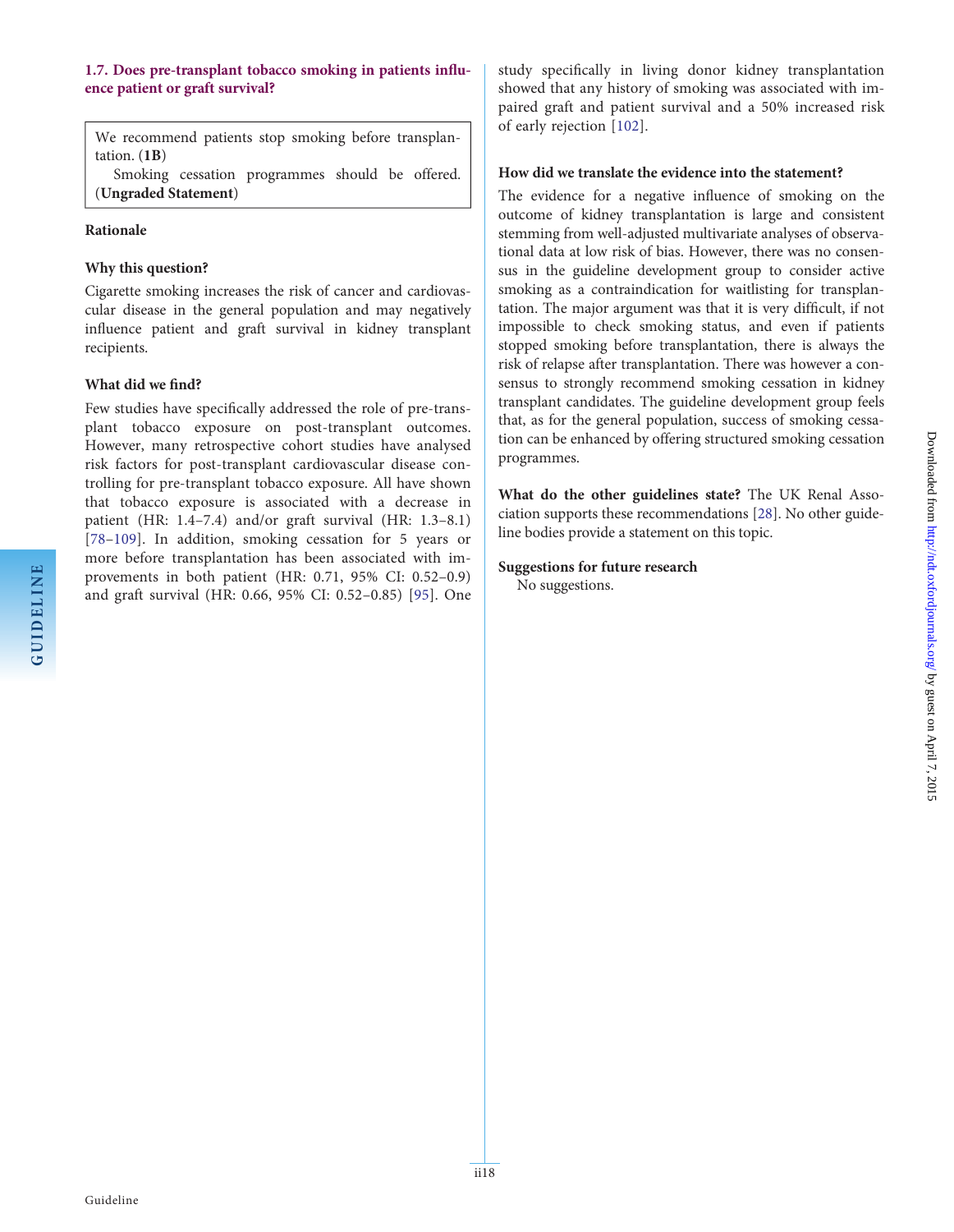1.8. Should obesity preclude waitlisting for kidney transplantation and is there a difference in outcomes post-transplantation between those with and without obesity?

We recommend that patients with a body mass index (BMI)  $>30 \text{ kg/m}^2$  reduce weight before transplantation. (Ungraded Statement)

#### Rationale

#### Why this question?

There is uncertainty around the relation between obesity and outcomes after kidney transplantation. Obese kidney transplant recipients may have poorer outcomes in comparison with non-obese recipients, but perhaps outcomes are better compared with remaining on dialysis. There is no consensus on whether obesity should be an exclusion criterion for kidney transplantation and policies differ among transplant centres.

#### What did we find?

We found 13 observational studies examining the relation between obesity and outcomes after transplantation [[110](#page-60-0)– [122\]](#page-61-0). All used BMI as a measure to discriminate between obese and non-obese recipients, but studies differed widely in their threshold for obesity, and the distinction between different levels of excess weight.

All but one [\[119](#page-61-0)] were retrospective in design and included between 130 and ±52 000 kidney transplant recipients. In nine studies, multivariate Cox-regression analysis was used to model time to event data [\[110,](#page-60-0) [112,](#page-60-0) [113](#page-61-0), [116](#page-61-0)–[119,](#page-61-0) [121,](#page-61-0) [122\]](#page-61-0). Results varied widely.

Whereas in three studies there was a significant negative association between obesity and death [\[117](#page-61-0), [119](#page-61-0), [121](#page-61-0)], graft loss or death-censored graft loss, in six others results were inconclusive. The difference could not be explained by sample size, variation in the overall risk of bias or the extent to which estimates were adjusted for confounding. However, definition of the reference category and stratification of obesity could be an explanation. In the two studies in which authors distinguished between obesity and morbid obesity ( $n = 79$  304), morbid obesity was consistently associated with a 20% increase in the risk of death and an 20% increase in the risk of graft loss, compared with a reference category of normal weight recipients [\[116](#page-61-0), [121\]](#page-61-0). Obesity—as defined by a BMI between 30 and 35 kg/m<sup>2</sup>-was not consistently associated with poorer outcomes. Results differed according to how patient groups were pooled and according to which groups were compared with one another.

One study found obese recipients to have a 75% increased risk of developing new onset diabetes after transplantation in comparison with non-obese recipients [\[112\]](#page-60-0). Finally one study examined perioperative complications and found obese patients to have 4% more surgical wound breakdowns. However, there was no increase in the number of infections or complete wound dehiscence when corrected for confounders [\[118\]](#page-61-0).

#### How did we translate the evidence into the statement?

The present data on the association between obesity and patient and graft survival are conflictive.

Although morbidly obese patients have poorer outcomes after transplantation than those who are not obese, the risk of moderate obesity is less clear. Although one could hypothesize on how obesity causally relates to adverse outcomes, we could not identify interventional trials examining the effect of intentional weight loss before transplantation on outcomes after transplantation. In addition, in all of the studies obesity was defined as a BMI  $\geq$ 30 kg/m<sup>2</sup>, and yet it is undeniable that some individuals may have increased BMI which is not only due to excess body fat. Finally, registry data have indicated obese patients to benefit from transplantation, with better survival compared with remaining on the waiting list [\[120,](#page-61-0) [123,](#page-61-0) [124](#page-61-0)].

With this in mind, the guideline development group felt that they could not make a statement regarding the acceptance or refusal for kidney transplantation based on obesity in itself. On the other hand, candidates with morbid obesity do have poorer outcomes after transplantation than those with a normal weight. Although there is no evidence that weight reduction before transplantation improves survival afterwards, it seems reasonable to believe the cardiovascular risk profile would benefit from such an intervention. How weight loss should be achieved is less clear. Although the benefits of dietary treatment will reasonably outweigh the harms, both pharmacological therapy and bariatric surgery will likely cause more adverse events, making the risk–benefit balance more problematic.

#### What do the other guidelines state?

No other guideline body provides recommendations on this topic.

#### Suggestions for future research

Randomized controlled trials to examine the benefits and harms of interventions aimed at losing weight in obese and morbidly obese kidney transplant candidates.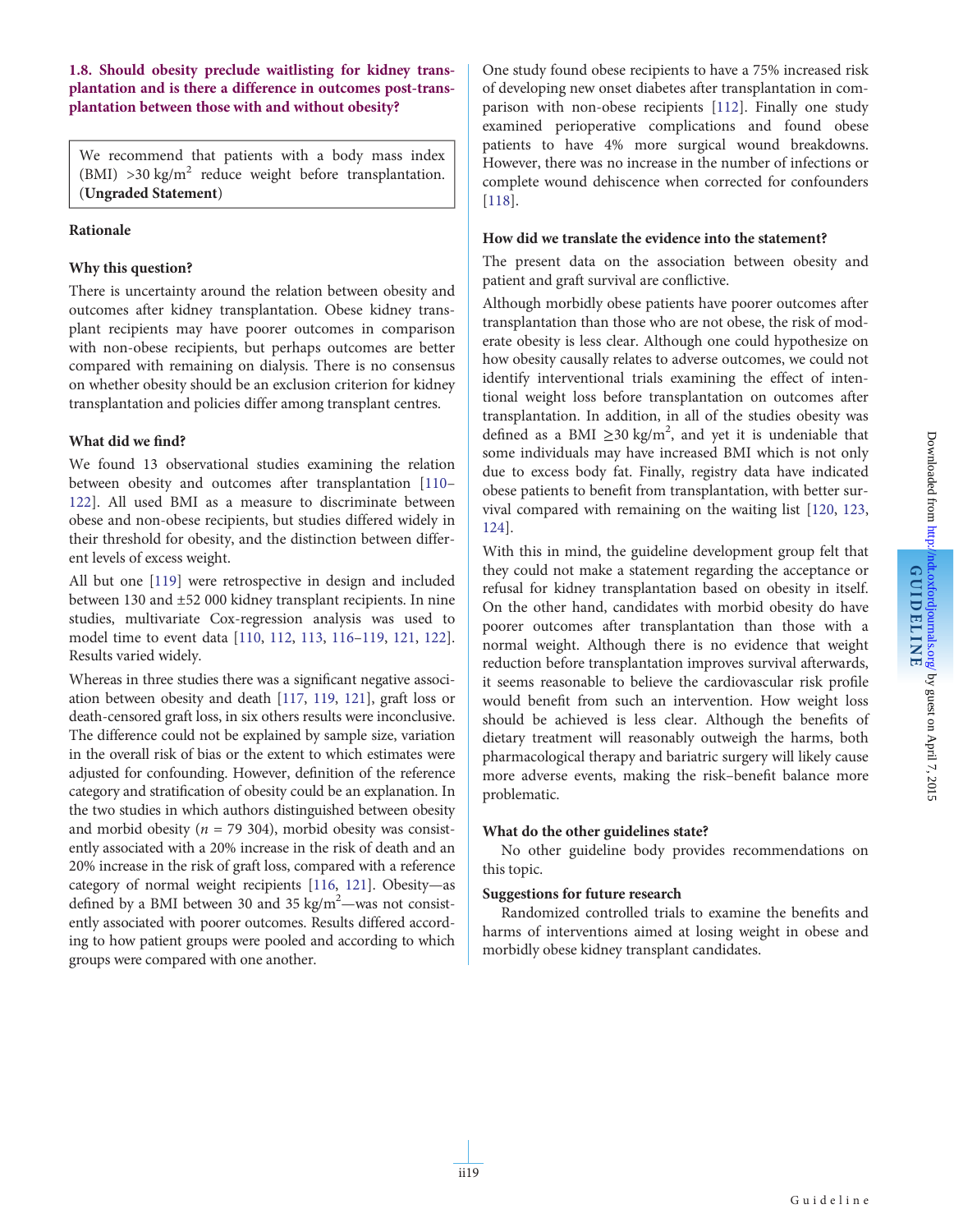1.9. Should kidney transplantation be delayed in patients presenting with uncontrolled secondary hyperparathyroidism? Does uncontrolled secondary hyperparathyroidism in the immediate pre-transplant period have an impact on transplant outcomes?

We recommend not refusing a cadaveric graft only because of uncontrolled hyperparathyroidism in the recipient. (1D) However, for patients on the waiting list, effort should be made to comply with existing chronic kidney disease metabolic bone disease guidelines, including parathyroi-

dectomy, when indicated. (Ungraded Statement)

#### Rationale

#### Why this question?

There is evidence that parathyroid hormone (PTH) concentrations both early and late after kidney transplantation are independently related to PTH levels before transplantation [[125\]](#page-61-0). In addition, persistent hyperparathyroidism following kidney transplantation plays a central role in post-transplant hypercalcaemia through calcium release from bone. As such, there might be a risk of accelerated osteoporosis and vascular calcification, and of nephrocalcinosis potentially leading to graft loss.

#### What did we find?

GUIDELINE

**GUIDELINE** 

Resolution of pre-transplantation hyperparathyroidism in the post-transplantation period is reported to be rather uncommon (22.7–50%) in several single-centre retrospective cohorts [[125](#page-61-0), [126](#page-61-0)].

Two studies have shown that nephrocalcinosis detected by protocol biopsies 3–6 months after transplantation is related to persisting hyperparathyroidism and higher serum calcium levels post-transplantation. In addition, early nephrocalcinosis detected by protocol biopsies 3–6 months after transplantation influenced graft function 1 year after transplantation in one study, but not in a prospective study with a mean follow-up of 33 months [[127](#page-61-0), [128\]](#page-61-0).

In a single-centre retrospective cohort study, pre-transplant PTH levels were independently associated with death-censored graft survival and with acute rejection, but not with patient survival [\[129\]](#page-61-0). In the same study, pre-transplantation parathyroidectomy was independently associated with a 3-fold risk reduction for death.

In a retrospective analysis, 49 patients with post-transplant hyperparathyroidism had similar graft survival compared with those without hyperparathyroidism (88 versus 84%,  $P = 0.51$ ) [[130](#page-61-0)]. In this study patients who underwent parathyroidectomy after transplantation had lower glomerular filtration rates (GFRs)  $(46 \pm 20 \text{ versus } 58 \pm 21 \text{ mL/min}, P = 0.04)$  and poorer graft survival (71 versus 88%,  $P = 0.06$ ) in comparison with those that did not undergo parathyroidectomy.

In a small  $(n = 7)$  non-randomized observational study, total pre-transplant parathyroidectomy with auto transplantation of a small part of the gland resulted in better preservation of bone mineral density as assessed by dual energy X-ray absorptiometry (DEXA) testing post-transplantation [\[131\]](#page-61-0).

In a single-centre prospective cohort study, PTH levels were inversely associated with bone mineral density before transplantation. However, evolution of bone mineral density post-transplantation was not influenced by the pre-transplant PTH level [\[132](#page-61-0)].

Patients receiving calcimimetics before transplantation to control severe secondary hyperparathyroidism who discontinue the treatment after transplantation may be at risk of rebound hyperparathyroidism, hypercalcaemia and early nephrocalcinosis.

#### How did we translate the evidence into the statement?

The guideline development group judged that there was insufficient evidence to refuse only because of uncontrolled hyperparathyroidism a cadaveric graft to a patient for whom a kidney becomes available, as studies reporting on the association between pre-transplantation PTH concentrations and graft survival are conflictive, whereas all studies report absence of an association with patient survival. The guideline development group deems that the risk of delaying transplantation in these patients outweighs the risks of transplantation with high PTH levels.

The guideline development group points out that this should not be seen as an excuse not to do any effort to comply with the guidance provided by KDIGO [[133](#page-61-0)] and endorsed by ERBP [[134](#page-61-0)] with regard to management of metabolic bone disease for the following reasons:

Complete resolution of hyperparathyroidism after transplantation occurs rather infrequently.

There appears to be a higher prevalence of nephrocalcinosis in patients with persistent hyperparathyroidism after kidney transplantation, although this may have no influence on graft outcome.

Parathyroidectomy before transplantation in patients with hyperparathyroidism reduced the relative risk of death after transplantation 3-fold, whereas parathyroidectomy after transplantation seems to be associated with worsening graft function. It should be taken into account that there is a high recurrence rate of hyperparathyroidism and hypercalcaemia post-transplantation in patients whose hyperparathyroidism was controlled by calcimimetics before transplantation [\[135\]](#page-61-0). In patients who are deemed suitable for kidney transplantation, the risk of parathyroidectomy is low, while it probably is beneficial. Therefore, in patients who are listed on the waiting list, and who have secondary or tertiary hyperparathyroidism, parathyroidectomy in the pre-transplant period should be preferred over controlling PTH with calcimimetics.

#### What do the other guidelines state?

No other guideline body provides a statement on this topic.

#### Suggestions for future research

Influence of pre-transplantation parathyroidectomy in patients with hyperparathyroidism listed for kidney transplantation on outcome ( patient and graft survival, GFR, cardiovascular events).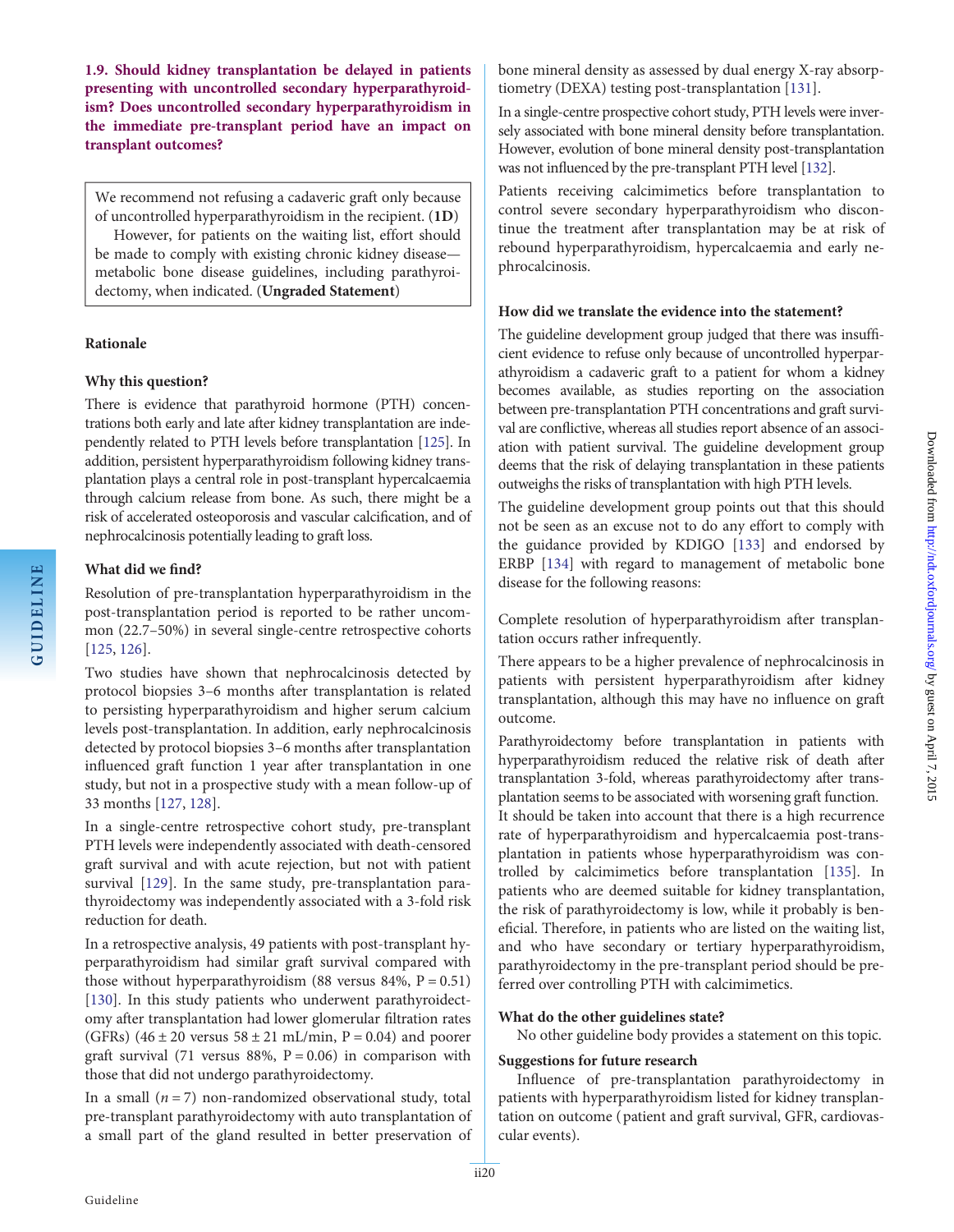### 1.10. How should screening for potential cardiovascular disease in the potential recipient be done in a cost-effective way?

We recommend that basic clinical data, physical examination, resting electrocardiogram (ECG) and chest X-ray are a sufficient standard work-up in asymptomatic low-risk kidney transplant candidates. (1C)

We recommend performing a standard exercise tolerance test and cardiac ultrasound in asymptomatic high-risk patients (older age, diabetes, history of cardiovascular disease). In patients with a negative test, further cardiac screening is not indicated. (1C)

We recommend performing further cardiac investigation for occult coronary artery disease with non-invasive stress imaging (dobutamine stress echocardiography or myocardial perfusion scintigraphy) in kidney transplant candidates with high risk and a positive or inconclusive exercise tolerance test. (1C)

We recommend performing coronary angiography in kidney transplant candidates with a positive test for cardiac ischaemia. Further management should be according to the current cardiovascular guidelines. (1D)

#### Rationale

#### Why this question?

Cardiovascular death with a functioning graft is considered a prevalent major negative outcome after kidney transplantation. As a consequence, it is tempting to screen patients listed for transplantation thoroughly for cardiovascular disease.

The American College of Cardiology/American Heart Association (ACC/AHA) does not recommend routinely screening asymptomatic patients facing intermediate to high-risk surgery if their functional status allows them to perform four or more metabolic equivalent tasks; however, the relevance of these findings to patients with end-stage kidney disease is not known. As a consequence, ACC/AHA guidelines are in conflict with current practice in many units for end-stage kidney disease patients facing kidney transplant.

The question is of relevance, as not screening can incur an increased risk of cardiovascular morbidity and/or mortality, especially of death with functioning graft. On the other hand, screening might deny a transplant to patients who might benefit from it, can substantially postpone the transplantation, and may lead to increased costs and potential complications.

In addition, it is also unclear what to do when cardiac lesions are found during screening, with regard to the different therapeutic options, and with regard to whether or not patients can be put on the waiting list after their cardiac problem has been intervened upon.

To properly assess the question at hand, a decision-tree analysis should be made, where all components of underlying epidemiology, diagnostic accuracy of the different tests in different subsets of patients, outcome of different interventions and outcomes after transplantation of all these possible combinations of events are numerically assessed. Such a decision-tree analysis is a tremendous and complex task. Therefore, the guideline development group decided to reformat the problem into some easier to solve subquestions:

- (1) Is it safe in asymptomatic patients at low risk to only screen for cardiovascular risk by physical examination, ECG and chest X-ray?
- (2) What is the negative predictive value of non-invasive tests such as a cardiac exercise tolerance test in asymptomatic patients with a higher risk (diabetes; older age, history of cardiovascular disease)?
- (3) What is the negative predictive value of non-invasive tests such as myocardial perfusion tests or dobutamine stress echocardiography?

By providing the answers to these questions, we hoped to substantially simplify screening for cardiovascular risk in transplant candidates, and reduce the number of patients in need of a coronary angiography, without putting them at jeopardy. As an additional question, we wondered whether there are cardiac tests predictive for increased cardiac mortality due to non-coronary artery disease.

### What did we find?

Several smaller single-centre cohort studies reported a high negative predictive value for cardiovascular risk obtained by basic history, clinical information, ECG and chest X-ray in non-diabetic, asymptomatic patients [\[136](#page-61-0)–[138](#page-61-0)]. Most of the studies consider diabetes, presence of peripheral vascular disease, older age, hypertension and elevated low-density lipoprotein cholesterol as 'high risk'.

In a retrospective analysis, Kasiske et al. found that in kidney transplant candidates, who were considered low risk (43% of the cohort) based on history, ECG and clinical findings, and who were thus accordingly not further screened by invasive testing, the actuarial incidence of an event related to ischaemic heart disease was only 5.8% at 5 years after transplantation [\[139\]](#page-61-0). In contrast, in patients deemed to be at high risk, and in whom further investigation and work-up was performed, prophylactic angioplasty was performed in 6.2%, and bypass surgery in 2.8% before listing, but still, prevalence of an ischaemic heart disease-related event was 18.9% at 5 years.

Manske et al. reported that 31 out of 151 (20.5%) asymptomatic insulin-dependent diabetic kidney transplant candidates had coronary artery stenoses >75%. Of these, 26 were randomized to medical versus coronary bypass; 10/13 in the medical versus 2/13 in the intervention group had a cardiovascular event after a median of 8.4 months ( $P = 0.002$ ), and 4 versus 0 patients died  $(P > 0.05)$  [\[140\]](#page-61-0). In another study by the same group in diabetic type 1 kidney transplant candidates, the combination of age <45, non-smoking, no ST-segment changes on ECG and <25 years of diabetes resulted in a negative predictive value for cardiac events of 98% [[141](#page-61-0)]. At 36 months of follow-up, 55 and 30 % of those with >50% or >75% stenosis on coronary angiogram had experienced a cardiovascular event [\[142\]](#page-61-0).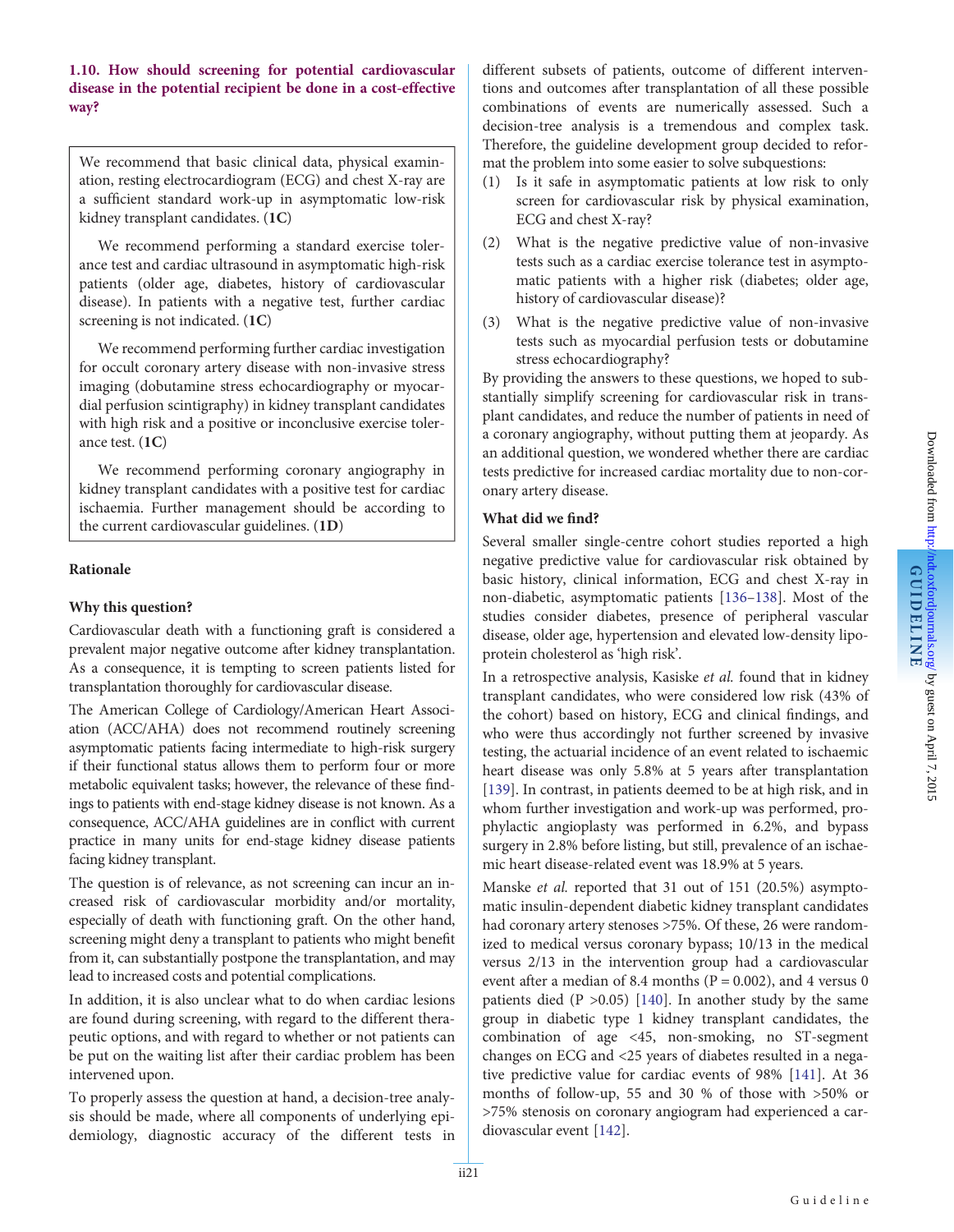De Lima et al. reported on a cohort of 1025 patients who were screened in a pre-transplant work up by laboratory tests, resting electrocardiography, transthoracic echocardiography and non-invasive coronary testing [myocardial scintigraphy with dipyridamole, single photon emission computed tomography (SPECT)], irrespective of symptoms [[143](#page-61-0)]. Patients in whom these tests revealed an increased probability for the presence of coronary artery disease ( $n = 519, 51\%$ ) were referred for coronary angiogram, where the presence of coronary artery disease was confirmed in 230 (44%). Based on the

Downloaded from <http://ndt.oxfordjournals.org/> by guest on April 7, 2015

Downloaded from http://ndt.oxfordjournals.org/ by guest on April 7, 2015



ii22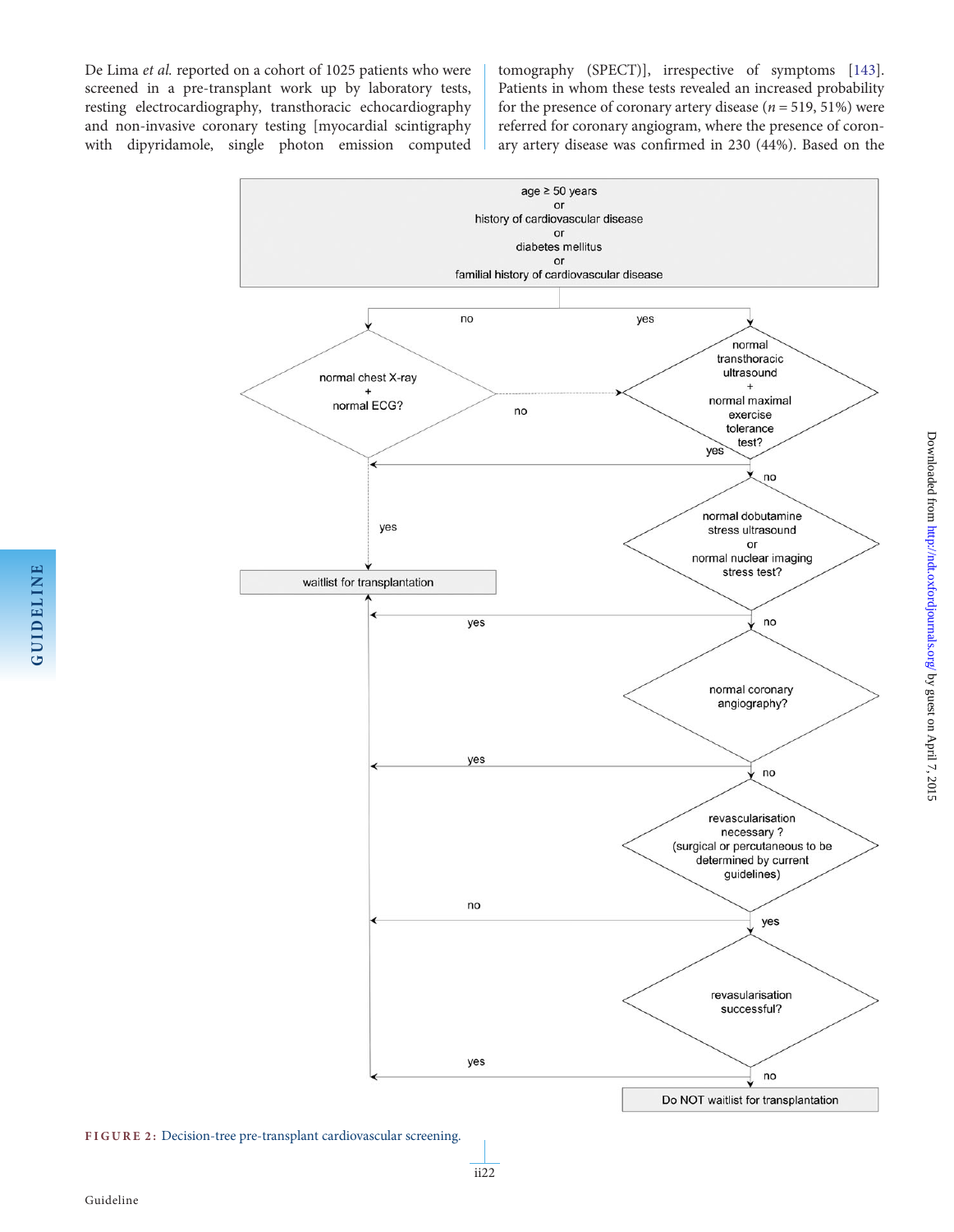ACC/AHA criteria, these patients were either maintained on medical therapy or referred for revascularization. Event-free survival for patients on medical therapy at 12, 36 and 60 months was 86, 71 and 57%, whereas overall survival was 89, 71 and 50% in the same period, respectively. However, patients who refused intervention had a worse outcome compared with those who actually underwent intervention (cardiac events: HR: 4.50, 95% CI: 1.48–15.10; death: HR: 3.39, 95% CI: 1.41– 8.45). Although these are observational data, they suggest that ∼50% of patients presenting for kidney transplantation can be safely screened by basic non-invasive screening; for the other 50% who will need a coronary angiogram, about half will need intervention based on ACC/AHA criteria, and half can be maintained on medical therapy; overall, outcomes in these groups should be considered equal. Refusal of treatment in patients needing it based on the ACC/AHA criteria was detrimental however, and maybe these patients should be excluded from the waiting list.

In a single-centre cohort study, 45/429 (10.5%) had a cardiac event post-transplantation [[144\]](#page-61-0). The risk was higher (31.3 versus 6.5%) in the subgroups with versus without pre-transplant angina, myocardial infarction or positive angiography. Five-year patient survival was lower in the high-risk group (82.8 versus 93.1%,  $P = 0.004$ ), as was 5-year overall graft survival (74.8 versus 84.1%,  $P = 0.08$ ). Forty-one per cent of patients who were treated with angioplasty plus stenting or bypass graft prior to transplantation had post-transplant cardiac events, when compared with 28% of those without intervention in the high-risk group and 6.5% of patients in the low-risk group  $(P = 0.001)$ .

Koch et al. found a prevalence of coronary artery disease of 36% in diabetic patients; the presence of coronary artery disease was poorly predicted by any clinical or biochemical sign or by ECG; no outcome data were provided however [[145](#page-61-0)].

Barrionuevo reported a prevalence of relevant coronary artery disease in 89/356 patients evaluated for kidney transplantation [[146](#page-62-0)]. Of these, 73 were asymptomatic; no outcome data were reported. Charytan et al. evaluated 67 asymptomatic haemodialysis patients with coronary angiogram, and found stenoses in the proximal vessels in 28.5% [[147](#page-62-0)]. The presence of this finding was associated with increased 3-year mortality (HR: 3.1, 95% CI: 1.4–7.3).

When it comes to diagnostic accuracy of non-invasive tests detecting significant coronary artery disease, we found one wellconducted systematic review, published in 2011. It included eleven studies (690 participants) evaluating dobutamine stress echocardiography, 7 studies (317 participants) assessing myocardial perfusion scintigraphy, and two studies (129 participants) evaluating exercise stress electrocardiography. Compared with coronary angiography, dobutamine had pooled sentitivity of 0.80 (95% CI 0.64 to 0.90) and specificity of 0.89 (95% CI 0.79 to 0.94). Myocardial perfusion scintigraphy had pooled sensitivity of 0.69 (95% CI 0.48 to 0.85) and specificity of 0.77 (95% CI 0.59 to 0.89). Indirect comparison suggested that dobutamine stress echocardiography may have higher accuracy compared with stress echocardiography

 $(P = 0.07)$ . Power to detect differences in accuracy at the 5% level however was low due to sparse data [\[148\]](#page-62-0).

In a study including 600 patients, most of them diabetics, the 42-month cardiac event-free survival rate was 97% in patients with normal SPECT images and 85% in patients with abnormal SPECT images (RR: 5.04, 95% CI: 1.4–17.6) [[149\]](#page-62-0), comparable with results reported in other studies [\[150,](#page-62-0) [151\]](#page-62-0). In a cohort of 150 transplant candidates, using a multivariate logistic regression model adjusted for age and diabetes mellitus, an abnormal myocardial perfusion imaging test result (either low left ventricular ejection fraction or abnormal perfusion), was a strong independent predictor of all-cause mortality (OR: 2.5, 95% CI: 1.2–5.3), together with diabetes mellitus (OR: 2.2, 95% CI: 1.01–4.8) [\[152\]](#page-62-0).

Hage et al. investigated all-cause mortality in 3698 patients with end-stage kidney disease evaluated for kidney transplantation [[153\]](#page-62-0). Sixty per cent were high risk, but coronary angiography was performed in only 7%. The presence and severity of coronary artery disease on angiogram was not predictive of mortality. Coronary revascularization did not impact survival except in three-vessel disease ( $P = 0.05$ ).

In a study including 300 consecutive patients with end-stage kidney disease referred for pre-transplant cardiac evaluation (222 finally listed on the waiting list, 80 transplanted during the follow-up), patients unable to exercise (Bruce standard exercise tolerance test) or to exercise for a maximum of 6 min exhibited a higher mortality rate after transplantation in the multivariate analysis (adjusted HR: 6.4 and 5.2, respectively, P < 0.05) [\[154\]](#page-62-0). However, coronary angiography and revascularization were not predictive of mortality.

In a cohort of 653 kidney transplant candidates, a left ventricular ejection fraction <45% was associated with a 1.8-fold increased risk of cardiac complications and a 2-fold increased risk of mortality after a mean follow-up of  $3.0 \pm 1.8$  years [[106](#page-60-0)]. In another study, four independent predictors of mortality after kidney transplantation were identified: age >50 years  $(P = 0.002)$ , left ventricular end-systolic diameter >3.5 cm  $(P = 0.002)$ , maximal wall thickness >1.4 cm,  $(P = 0.014)$  and mitral annular calcification ( $P = 0.036$ ). The 5-year survival estimates for 0, 1, 2 and 3 prognostic factors were 96, 86, 69 and 38%, respectively [\[155\]](#page-62-0).

In an observational cohort of 253 transplant candidates deemed to be at high cardiovascular risk, mortality was worse in patients not transplanted versus transplanted, even after stratification for the severity of coronary artery disease. However, it is unclear how lead time bias induced by death on the waiting list influenced these results, and the data should be interpreted with caution [[156](#page-62-0)].

### How did we translate the evidence into the statement?

The guideline development group proposes an algorithms for screening for underlying cardiovascular disease.

In patients with a low cardiovascular risk profile, history, basic ECG and chest X-ray have a very high negative predictive value for the presence of cardiovascular disease.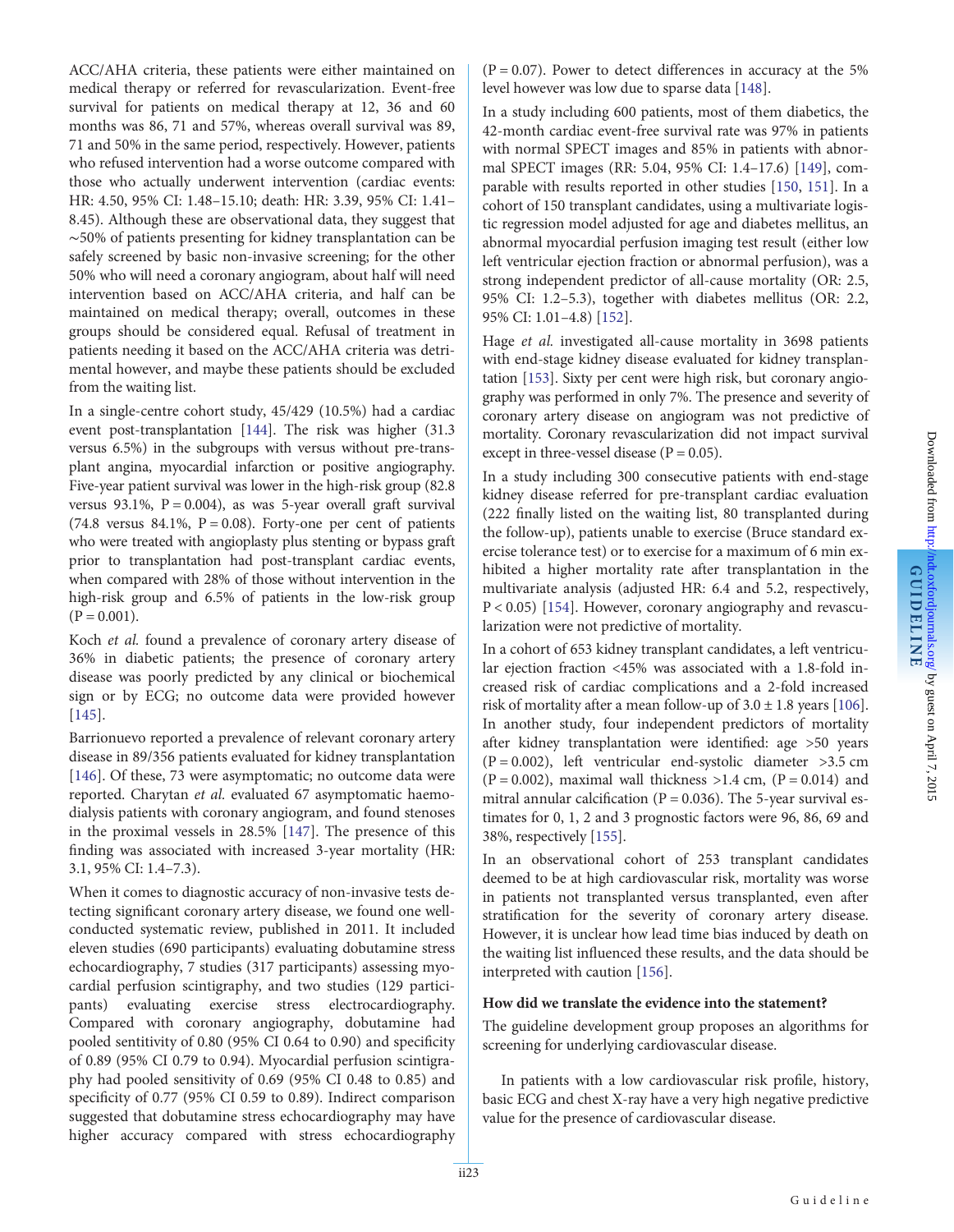In patients with diabetes or high cardiovascular risk (elderly, peripheral vascular disease, familial history), additional stress testing has a high negative predictive value. There is no clear evidence for superiority of one method of stress testing over the other (dobutamine stress echocardiography versus myocardial perfusion scanning, physical versus medication induced exercise).

Only patients with high cardiovascular risk with non-negative stress imaging tests should undergo coronary arteriography.

A basic cardiac ultrasound can in high-risk patients give some prognostic information, based on simple criteria.

#### What do the other guidelines state?

The UK Renal Association similarly does not recommend full/invasive cardiac work up in asymptomatic patients [\[28\]](#page-58-0).

KHA-CARI endorses similar recommendations on cardiac work-up before transplantation [[157](#page-62-0)]. The European Association of Urology recommends to rule out coronary artery disease in high-risk patients and to perform any revascularizations prior to transplantation [\[29\]](#page-58-0).

### Suggestions for future research

A randomized controlled trial comparing routine coronary screening in asymptomatic high-risk patients with care as proposed by the ACC/AHA guidelines would determine whether current recommendations have an impact in outcomes important to patients. It has been shown that such a trial is feasible.

> Downloaded from http://ndt.oxfordjournals.org/ by guest on April 7, 2015 Downloaded from <http://ndt.oxfordjournals.org/> by guest on April 7, 2015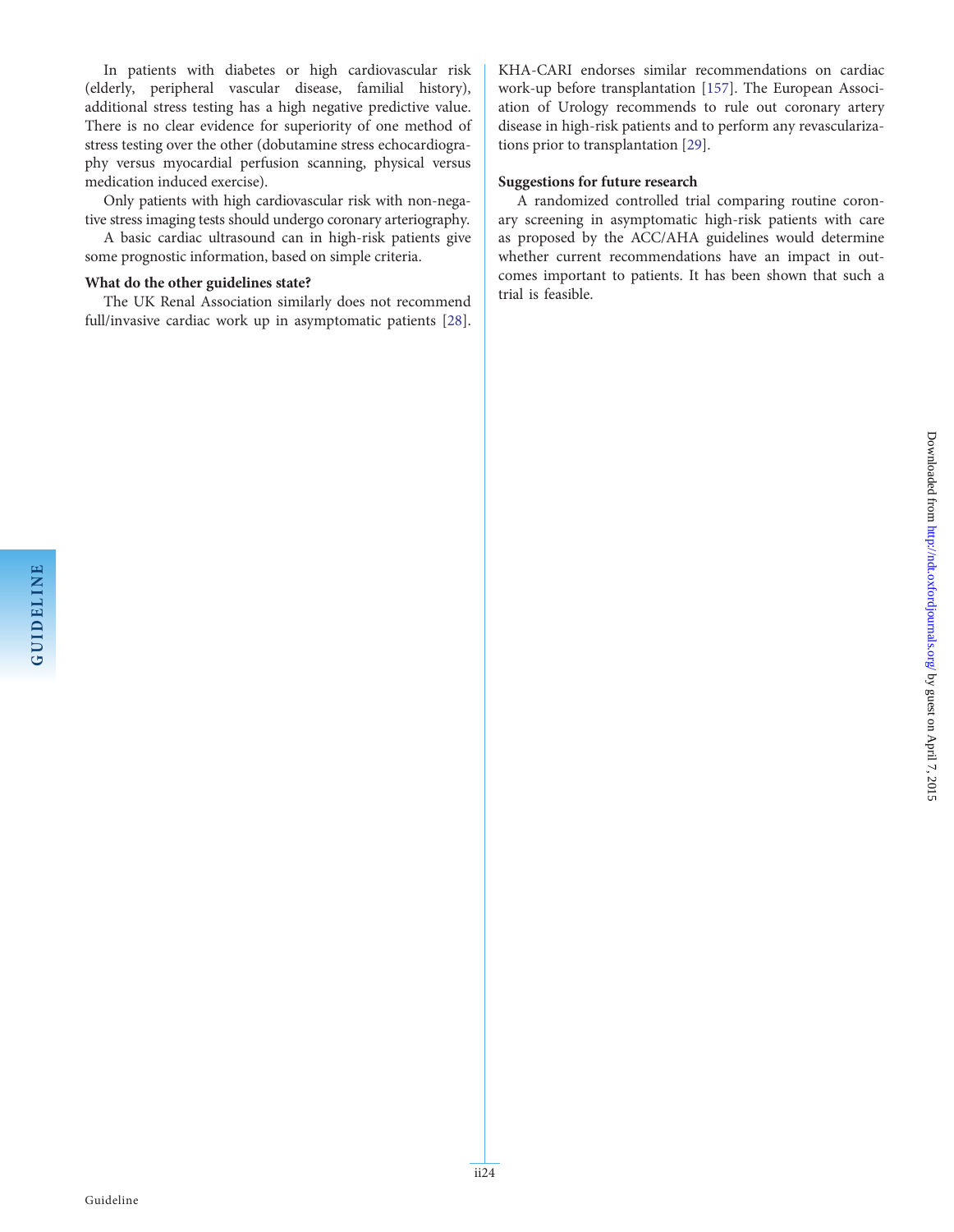### 1.11. When and for which indications should native nephrectomy be performed in kidney transplant candidates awaiting kidney transplantation?

We recommend native nephrectomy before transplantation (unilateral or bilateral) in patients with autosomal polycystic kidney disease (ADPKD) when there are severe, recurrent symptomatic complications (bleeding, infection, stones). (1C)

We suggest unilateral nephrectomy of asymptomatic ADPKD kidneys when space for the transplant kidney is insufficient. (2C)

We do not recommend routine native nephrectomy, unless in cases of recurrent upper urinary tract infections or when the underlying kidney disease predisposes to enhanced cancer risk in the urogenital tract. (Ungraded Statement)

#### Rationale

#### Why this question?

There is no consensus regarding which kidney transplant candidates should undergo native nephrectomy, whether they should undergo unilateral of bilateral nephrectomy and what is the optimal timing for such a procedure.

### What did we find?

We identified 12 retrospective cohort studies examining the influence of unilateral or bilateral nephrectomy on outcomes after transplantation [\[158](#page-62-0)–[169](#page-62-0)]. With the exception of one old registry study including close to 3000 patients [\[166\]](#page-62-0), sample sizes were small with 23–75 participants each. Eight studies only included patients with ADPKD [[160](#page-62-0)–[162,](#page-62-0) [164,](#page-62-0) [165,](#page-62-0) [167](#page-62-0)– [169\]](#page-62-0).

In all 12 studies removal of one or both kidneys had been for clear reasons of recurrent infections, persistent bleeding, discomfort or lack of space for the kidney graft. In nine studies unilateral or bilateral nephrectomy was compared with not performing planned nephrectomy either before, during or after transplantation  $(n = 3268)$  [\[158](#page-62-0), [159](#page-62-0), [161](#page-62-0), [163](#page-62-0)-[168\]](#page-62-0). Overall, there was no difference in patient and/or graft survival between patients who underwent nephrectomy before transplantation and those that did not undergo planned nephrectomy.

When compared with patients who underwent planned nephrectomy before transplantation, patients who underwent planned nephrectomy during transplantation had similar patient and/or graft survival after transplantation, post-operative complications and duration of hospital stay (five studies,  $n = 2945$ ). Complications and complication rates in case of required nephrectomy after transplantation were not different in comparison with complication rate after planned nephrectomy. Only two small studies ( $n = 85$ ) compared bilateral with unilateral nephrectomy [[162](#page-62-0), [167](#page-62-0)]. Overall there was no evidence to suggest outcomes after transplantation or complication rate differed between bilateral and unilateral nephrectomy, but the comparisons were poorly studied.

All studies suffered from selection bias and lack of adequate decision analysis as all studies only included those who were actually transplanted.

#### How did we translate the evidence into the statement?

Overall there was no evidence to suggest that if kidneys were left in place in asymptomatic patients, and surgeons did not consider space to be insufficient, patient or graft survival after transplantation was compromised, complication rate was higher or hospitalization was longer. If they did consider there to be insufficient space to accommodate the kidney graft, then outcomes were not different whether the nephrectomy was done before or during transplantation and whether one or both kidneys were removed. Although subject to selection bias, it suggests that subjecting these patients to an additional surgical procedure does not convey benefit.

When one or both native kidneys were removed before transplantation for reasons other than lack of space, it happened because of recurrent infection, bleeding or pain. Reasonably, the comparator group in whom kidneys were left in place had no such symptoms. Outcomes were similar between those with symptomatic and those with asymptomatic kidneys, provided the symptomatic kidneys had been removed and patients had lived up to transplantation. Although there is no direct evidence to support removal of symptomatic ADPKD kidneys specifically in light of subsequent transplantation, it seems reasonable the strategy would not differ from those who are not considered for transplantation. The guideline development group felt that although not supported by direct evidence, the risk of severe infections under immunosuppression in patients with recurrent urinary tract infections before transplantation could make nephrectomy of a non-ADPKD kidney a reasonable strategy.

#### What do the other guidelines state?

These recommendations are in line with those of the European Association of Urology. None of the other guideline bodies provides a statement on this topic [\[29](#page-58-0)].

#### Suggestions for future research

No suggestions.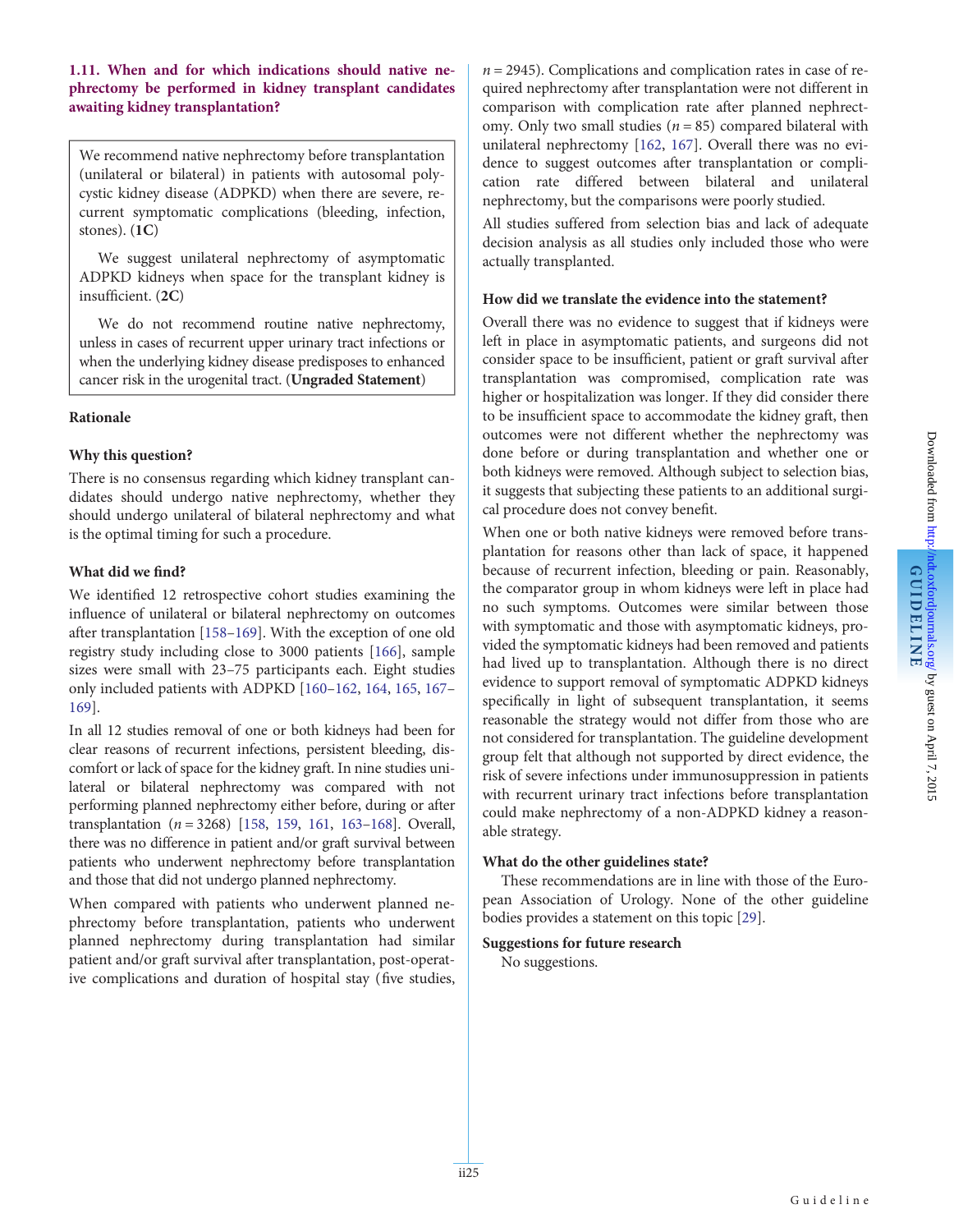### CHAPTER 2. IMMUNOLOGICAL WORK-UP OF KIDNEY DONORS AND RECIPIENTS

### 2.1. How should HLA typing be performed in kidney transplant candidates and donors?

We suggest that at least one typing is performed by molecular HLA typing of patients and donors to avoid mistakes in the classification of the HLA antigens. (2D)

We suggest that HLA typing is performed in duplicate, preferentially on separate samples obtained at different occasions to avoid logistical errors. (Ungraded Statement)

In case of sensitized patients, we recommend additional serological typing of the donor cells to be used for crossmatches in order to check the proper expression of the HLA antigens on the target cells. (1D)

For highly sensitized patients with allele-specific antibodies we suggest to consider high-resolution molecular typing in both recipients and donors. (2D)

#### Rationale

GUIDELINE

**GUIDELINE** 

#### Why this question?

Good matching potentially improves graft outcome. More precise tests may improve the matching, and thus improve graft outcome. However, they are expensive and laborious.

#### What did we find?

All studies comparing the results of serological HLA typing and molecular typing show a significantly lower discrepancy rate with molecular typing irrespective of the molecular typing technique, i.e. PCR-SSP and PCR-SSO. Especially serological typing for HLA-DR is associated with a high discrepancy rate up to 25% but also for HLA-A and -B typing the error rate is significantly higher when using serological typing [\[170](#page-62-0)–[173](#page-62-0)].

The clinical benefit of molecular typing is shown by studies where patients had been transplanted with an HLA compatible donor on the basis of serological typing. One-year graft survival in the group that was also compatible after molecular typing was significantly higher (87 versus 72%,  $P < 0.05$ ) than in the group where molecular typing revealed incompatibilities [\[174\]](#page-62-0). Of course, these data stem from an era with less potent immunosuppressive regimens.

A disadvantage of molecular typing is the fact that this technique does not test the proper expression of the HLA molecules on the cell surface. This is important when cross-matches are performed for sensitized patients as this may lead to false-negative cross-matches in case the target antigen is not adequately expressed on the donor cells used for cross-matching. Serological typing will reveal the expression of the antigens on the donor cells used in the cross-match.

Matching in kidney transplantation is based on lowresolution typing, which means that allelic mismatches could still be present in apparently fully HLA-matched combinations. High-resolution typing can reveal allelic differences between donor and recipient, which may be important for patients with allele-specific antibodies.

#### How did we translate the evidence into the statement?

Despite the fact that there is no direct evidence to prove superiority of molecular typing tests, the guideline development group judged that they can be of benefit because of better accuracy and reproducibility in defining class I and class II antigens.

For highly sensitized patients, high-resolution molecular typing in both recipients and donors is necessary to avoid allocation of kidneys bearing the HLA allele against which the recipient has antibodies.

Duplicate sampling is recommended to avoid administrative and logistic errors.

### What do the other guidelines state?

The British Transplant Society endorses guidelines for the detection and characterization of clinically relevant antibodies in allo-transplantation in collaboration with the British Society for Histocompatibility and Immunogenetics. They recommend assessing a patient's HLA alloantibody profile to delineate antigens regarded as unacceptable for transplantation [\[62\]](#page-59-0).

#### Suggestions for future research

To evaluate outcomes of molecular typing versus classic typing, using an intention to treat approach, and with the outcome measures patient survival, graft survival and waiting time.

To conduct health economic analysis of molecular typing.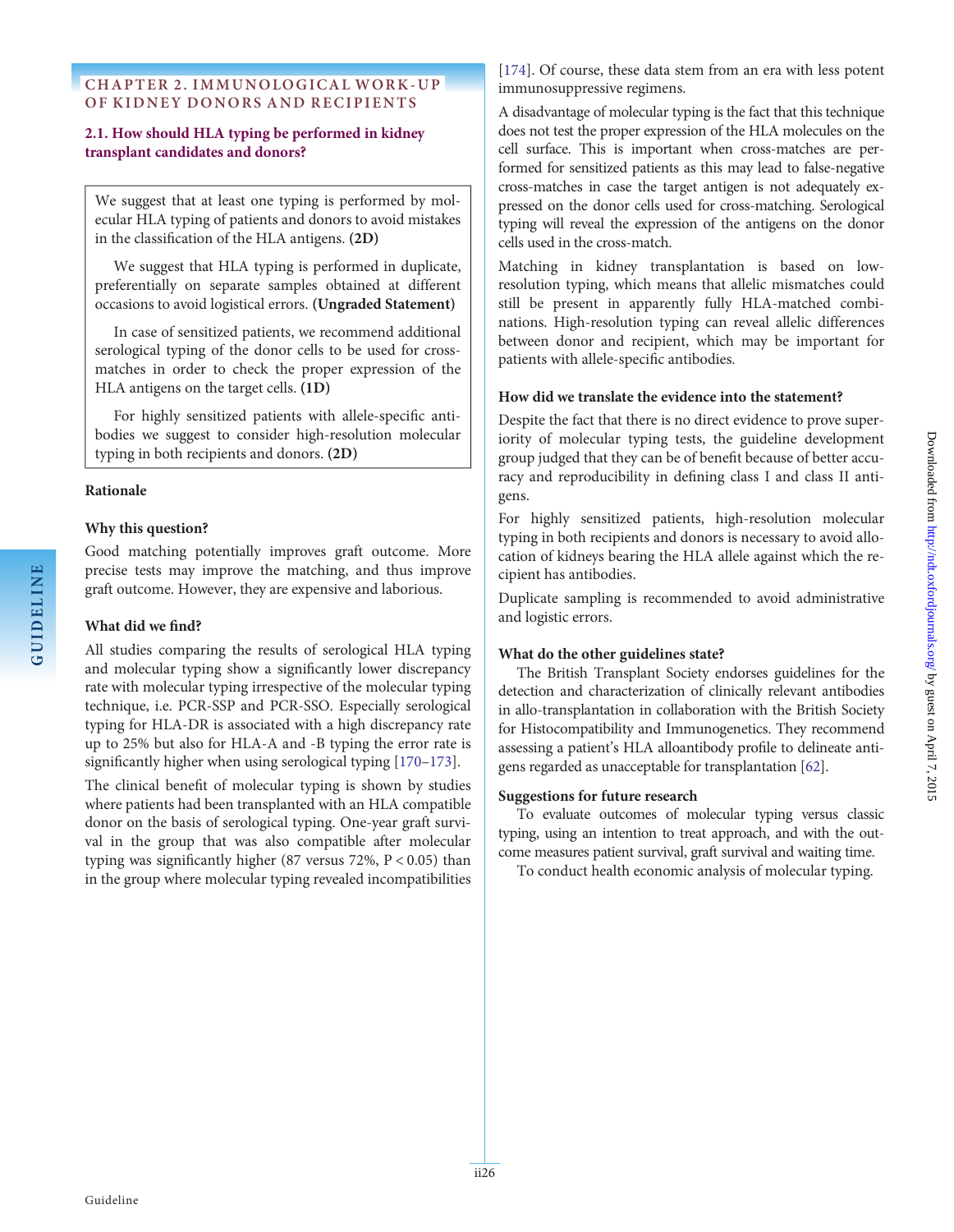### 2.2. In a kidney transplant recipient, how should HLA matching be used to optimize outcome?

We suggest matching for HLA-A, HLA-B and HLA-DR whenever possible. (2C)

We recommend balancing the effects of HLA matching with other parameters that affect patient and graft outcomes when deciding the acceptance of a potential graft. (1D)

We recommend giving preference to an HLA identical donor and recipient combination. (1B)

We suggest giving more weight to HLA-DR matching than to HLA-A and HLA-B matching. (2C)

We recommend giving more weight to HLA matching in younger patients, in order to avoid broad HLA sensitization that might impair re-transplantation. (Ungraded Statement)

### Rationale

### Why this question?

Matching for HLA antigens can potentially improve graft outcomes. However, it can increase waiting time for certain patients, and it can negatively impact on cold ischaemia time (CIT).

#### What did we find?

The current role of HLA matching is controversial. Several epidemiological data from large registries show a benefit with regard to both acute rejection incidence and graft survival when HLA antigens are matched [[175](#page-62-0)–[184\]](#page-63-0). This is in particular true for zero mismatch versus one or more mismatched organs [\[185\]](#page-63-0). Other studies fail to demonstrate a difference in rejection rates and graft survival according to HLA matching [[186](#page-63-0)–[188\]](#page-63-0). Overall it seems that HLA matching has a beneficial effect on graft survival, declining with era of transplantation from ∼15% after 5 years during the years 1985–94 to 2– 8% during the years 1995–2005 [\[189](#page-63-0)–[191](#page-63-0)].

Eurotransplant data show that matching primarily for HLA-DR can result in a simpler and more equitable allocation of kidneys [[192](#page-63-0)].

The effect of matching has to be balanced with other factors like time on dialysis. Moreover, waiting for a well-matched kidney can have negative effect on patient survival when compared with earlier transplantation with a poorly matched kidney [\[186\]](#page-63-0).

An increasingly important criterion for HLA matching is to reduce sensitization. This should be taken into consideration when transplanting a donor with a mismatch of a frequent HLA antigen in a younger recipient with a chance of needing a re-transplant.

#### How did we translate the evidence into the statement

The guideline development group judges that the impact of matching for HLA-A, -B and -DR is too important to be neglected. This beneficial effect is especially observed when a full match is obtained. The impact of DR mismatches is stronger than for HLA-A and -B.

However, also other factors such as estimated CIT, waiting time on the transplant list, eventual technical problems related to dialysis, difference or agreement between age and body size of donor and recipient should be accounted when taking the individual decision to accept an offered organ for a specific patient.

In young patients, it should be considered that re-transplantation might become necessary in the future. Therefore, one should try to have an as optimal organ as possible, to enhance longevity, and to avoid mismatches, to reduce the potential for sensitization, which at a later stage might complicate re-transplantation.

### What do the other guidelines state?

No other guideline provides specific statements on this topic.

### Suggestions for future research

More insight in the balance of the impact of CIT and of HLA-mismatching is needed.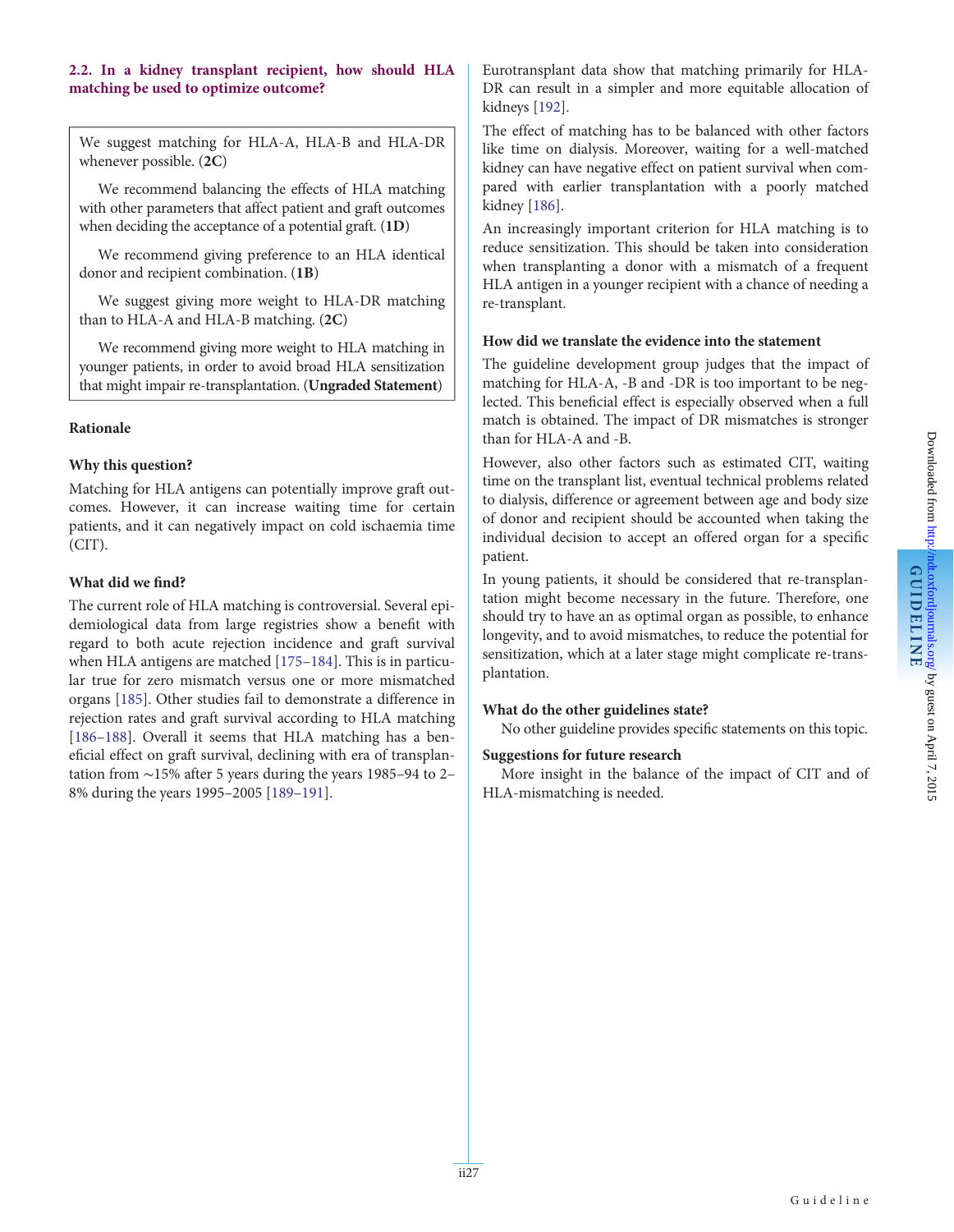We recommend performing HLA-DQ, HLA-DP and HLA-C typing of the donor only when the intended recipient has HLA antibodies against those antigens. (1D)

We do not recommend routine typing for major histocompatibility complex class I-related chain-A (MICA) and other non-HLA antigens in either recipient or donor. (1D)

#### Rationale

### Why this question?

Besides the classical HLA antigens, also additional HLA and non-HLA antigens might have an impact on graft outcome. Additional identification of these antigens can however pose logistical problems, and is laborious and expensive. It might also lead to avoiding clinically irrelevant mismatches, and thus increase waiting time in some patients.

### What did we find?

GUIDELINE

**GUIDELINE** 

The effect of HLA-C matching has been poorly studied. As a result of linkage des-equilibrium, HLA-C matching is strongly linked with A and B matching. In a small  $(n = 104)$  retrospective cohort study, an unplanned and univariate analysis showed association between HLA-C mismatching and acute rejection. However there was no pre-specified hypothesis or correction for multiple testing [[184\]](#page-63-0). In a large cohort of 2260 deceased donor kidney transplantations, the Collaborative Transplant Study (CTS) group found that HLA-C mismatch was associated with significantly decreased graft survival in sensitized (2 MM: 70.3 ± 7.5%, 1 MM 79.6 ± 2.7%, 0 MM  $87.7 \pm 1.7$ %,  $P < 0.001$ ) but not in non-sensitized patients  $(P = 0.75)$  [\[193](#page-63-0)].

The influence of HLA-DP matching on transplant outcome has still to be clarified. Around 14% of the patients have HLA-DP antibodies before transplantation [[194](#page-63-0)]. Post-transplant, 5.1% of recipients of a functioning graft and 19.5% of those who have rejected their graft have DP antibodies by Luminex [[195](#page-63-0)]. The CTS group has reported in a cohort of 3600 first transplantation and 1300 re-transplantation that HLA-DP matching is not associated with better allograft survival after a first kidney transplant, but is associated with better 1-year graft survival after a second kidney transplant (83 versus 76 versus 73% in 0, 1 and 2 mismatches respectively [\[196\]](#page-63-0). The same team as well as the Leiden group showed later, by studying the amino-acid residues in the hyper variable regions of the DP alleles that matching for certain immunogenic epitopes was more important than the classical matching at the allelic level [[194](#page-63-0), [197](#page-63-0)].

Among non-HLA antigens, MICA is the strongest antigenic system. While indirect evidence from small, retrospective studies suggest that MICA antibodies could be a risk factor for acute kidney graft rejection [[196,](#page-63-0) [198](#page-63-0)–[201\]](#page-63-0), the most robust

though contradictory data in kidney transplantation stem two major studies. In a cohort of 1910 transplanted patients, 11.4% had MICA antibodies before transplantation [\[202](#page-63-0)] MICA immunization significantly correlated with acute rejection and lower 1-year graft survival. Its influence was more evident in first transplantation and in patients well matched for HLA with their donor. In the second study, MICA antibodies were detected in 14.9% of patients with chronic kidney disease, 425 transplanted and 172 dialysed, versus 6.8% in controls [[203](#page-63-0)]. The variables associated with their development were the same as for HLA antibodies: transfusion, pregnancy and previous transplantation. Contrasting with the preceding study, no detrimental effect of MICA immunization on graft survival even at 10 years was found. In a subgroup of patients, MICA antibodies were identified as autoantibodies in 20%.

The pathogenic role of H-Y has been demonstrated in two large studies with a cohort of >100 000 transplantations, one from the CTS group [\[204](#page-63-0)] and one from the United States Renal Database [[205\]](#page-63-0). Both found a significantly increased risk of graft failure in the combination male donor/female recipient at 1 year but not at 10 years and female recipients even appeared to have better survival whatever the sex of the donor. Although significant, the H-Y effect was small (HR: ∼1.03). The US study included more covariates in the analysis such as race, peak PRA, cause of end-stage kidney disease and transplant era, but the conclusions were identical apart from a trend to disappearance of the H-Y effect in patients transplanted between 2000 and 2004. Antibodies against two recombinant H-Y molecules have been identified by enzymelinked immunosorbent assay (ELISA) and western blot in 46% of 26 female recipients of a male donor versus 0–3% in the other sex combinations [\[206\]](#page-63-0). These antibodies significantly and strongly correlated with acute rejection, CD38 and CD138 plasma cell infiltrates in the biopsy but not with C4d staining and post-transplant HLA antibody.

A significant effect on acute rejection of certain killer immunoglobulin-like receptor (KIR) mismatches has also been reported. A recent study showed that in 137 kidney transplantations compatible for HLA-A, HLA-B and HLA-DR, KIR-ligand mismatching was associated with a 25% reduction in deathcensored graft survival  $(P = 0.043)$  [[207\]](#page-63-0) and was an independent risk factor un-multivariate analysis (HR: 2.29). This effect was estimated comparable with that of HLA-A and -B incompatibilities. In HLA-B incompatible transplantations, KIRligand mismatches had no additional effect [[208\]](#page-63-0).

Other targets for non-HLA antibodies, such as endothelial cell antigens [[209\]](#page-63-0), have been suggested but their interest in kidney transplantation still has to be demonstrated. Antibodies against the angiotensin II type 1 receptor (AT1) were reported several years ago as able to induce humoral rejection characterized by malignant hypertension in a small series of 16 patients [\[210\]](#page-63-0). However, in 28 patients from a cohort of 433 kidney transplants, having early antibody-mediated rejection, none among the 10 that were not explained by HLA antibodies were associated with AT1 antibodies [\[211\]](#page-64-0). Along this line, AT1 antibodies could not be detected among patients who developed C4d-positive rejection [\[212\]](#page-64-0). Anti-glutathione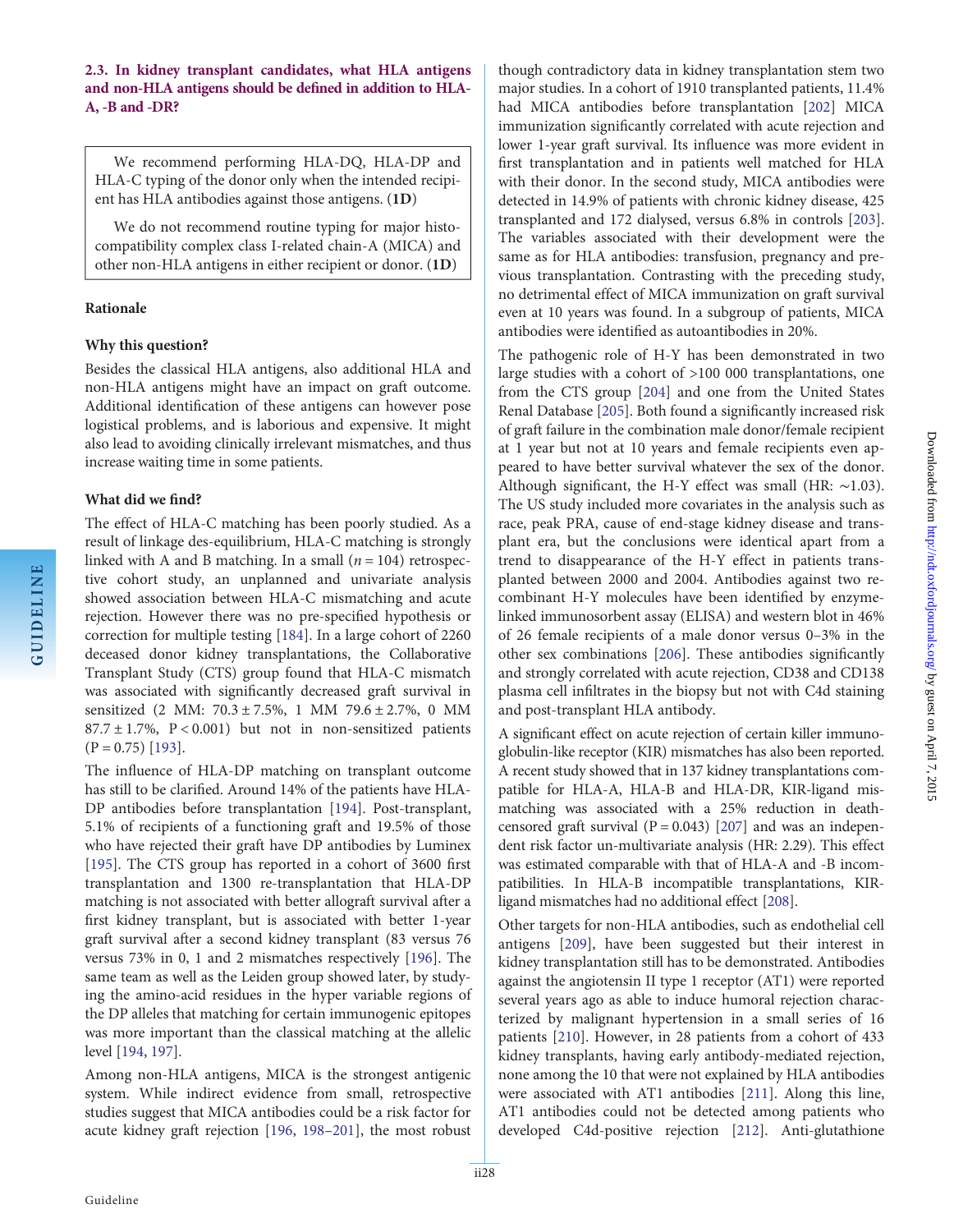transferase T1 (GSTT1) antibodies have been described in acute and chronic C4d-positive antibody-mediated rejection in patients who do not have the GSTT1 gene (20% of the population) and have received a GSTT1-positive donor [[213](#page-64-0), [214\]](#page-64-0).

### How did we translate the evidence into the statement?

Non-classical HLA types (HLA-C, HLA-DP and HLA-DQ) have been associated with acute rejection and worse graft survival. However, most of these data come from older observational cohorts which might not be representative for current transplant practice, and are based on univariate analyses. Taking into account the rather limited effect size, and the potential logistical consequences of routinely typing for these additional HLA antigens, both in terms of financial costs and

increasing the complexity of allocation, the guideline development group recommend performing HLA-C, HLA-DP and HLA-DQ preferentially in high-risk patients, i.e. re-transplantation in highly sensitized patients.

We suggest neither screening for AT I-receptor antibodies or MICA antibodies nor for any other non-HLA antibody.

### What do the other guidelines state?

No other guideline body provides a statement on this topic.

### Suggestions for future research

Prospective studies analysing the impact of matching for HLA-DQ, HLA-DP and HLA-C should be undertaken, with as outcome parameters patient and graft survival, time on the waiting list, CIT and a health economic analysis.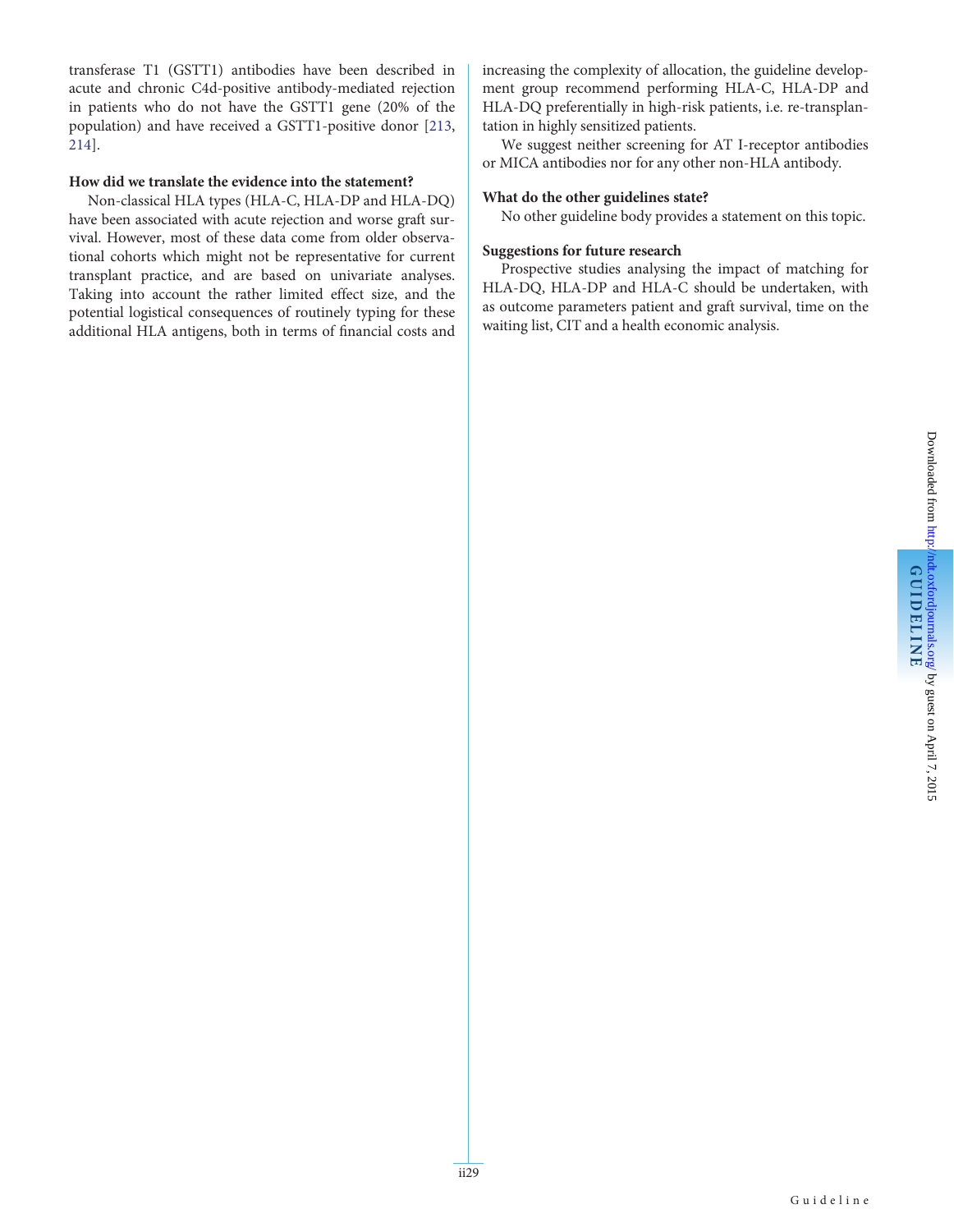### 2.4. In HLA-sensitized kidney transplant candidates what measures should be attempted to improve the probability of a successful transplantation?

We recommend establishing programmes to select a donor towards whom the recipient does not produce antibodies. (1C)

In recipients from cadaveric kidney donors, this aim can be achieved by an acceptable mismatch programme. (1C)

In living donation this goal can be achieved by paired exchange. (Ungraded Statement)

We recommend transplanting patients with donor-specific antibodies only if these above-mentioned measures cannot be accomplished and after successful intervention. (2D)

#### Rationale

#### Why this question?

Patients can be HLA sensitized, which might jeopardize their graft survival. Avoiding donors to whom the sensitized recipient produces antibodies can prolong the waiting time, or can lead to abandoning living donation. Several interventions have been described in the last decade to reduce the antibody titres, allowing transplantation of patients with donor-specific antibodies.

#### What did we find?

GUIDELINE

**GUIDELINE** 

In deceased donor transplantation, the Acceptable Mismatch programme of Eurotransplant is based on the accurate definition of the HLA antigens or epitopes against which the patient has not formed antibodies; the donor must be compatible with the combination of the HLA type of the recipient and the acceptable antigens. This procedure has increased the transplantation rate for highly immunized patients with good results [[215\]](#page-64-0). France has a similar programme where acceptable antigens are defined according to the positivity and strength of the HLA antibodies by Luminex. In case an incompatible living donor is available, paired donor exchange programmes have shown to be a good tool to find an alternative cross-match negative donor [[216](#page-64-0)].

Several papers have described a progressive or integrative approach in the attribution of the transplant graft and have also specified the associated risk [\[217](#page-64-0), [218](#page-64-0)]. The first protocols were based on high dose intravenous immunoglobulins (IVIG) [\[219](#page-64-0)] or plasmatic exchange with low dose IVIG [[220\]](#page-64-0). Stegall compared both and reported a lower incidence of humoral rejection whenever plasma exchange was used pre- and post-transplant [[221\]](#page-64-0). In some centres, plasma exchange has been replaced by immunoadsorptions [[222\]](#page-64-0). Anti-CD20 antibodies have been added in the most recent protocols for inhibition of antibody production [[223,](#page-64-0) [224](#page-64-0)]. The association of rituximab, plasma exchange and IVIG has improved the access of immunized patients to a transplant and short-term graft survival. In one study including histological data, the addition of rituximab was also shown to significantly decrease the inflammatory lesions in

the microcirculation, the rate of transplant glomerulopathy and of chronic humoral rejection [[224\]](#page-64-0). Based on a publication of the Mayo Clinic showing that this drug was able to inhibit antibody producing cells in the bone marrow [[225\]](#page-64-0), bortezomib has been used in desensitization protocols, but results are equivocal. A multicentre North American trial on this topic is currently on-going. An original approach has recently been proposed by Stegall with the addition of eculizumab, an anti-C5 monoclonal antibody to reduce lesions associated with complement activation by donor-specific antibodies [[226](#page-64-0)]. Although most of these protocols reduce HLA antibodies to a degree that transplantation becomes possible, the long-term outcome of these procedures is still uncertain, as no study has a follow-up longer than 3 years.

#### How did we translate the evidence into the statement?

In addition to poorer graft survival, HLA-sensitized patients, especially the highly sensitized ones, have a poor access to kidney transplantation and accumulate on the waiting list. The search for a compatible donor should be preferred, and optimized with the most accurate characterization of the HLA antibodies and attribution of a suitable donor, living or deceased, through specific programmes.

Transplantation of an HLA incompatible kidney should remain the last step when the search for a compatible donor is unsuccessful. HLA incompatible donors are increasingly proposed to these patients, after elimination of the donor-specific antibodies by desensitization procedures. These procedures allow transplantation, and have a reasonable and acceptable short-term outcome in reported case series. However, these interventions, either applied alone or in combination, do not seem able to significantly and sustainably reduce donor-specific antibody production in patients with high levels of HLA antibodies and there is still concern in the long-term outcome of the transplant and patient survival. Clearly, more studies are needed with larger cohorts and longer-term endpoints.

The strength of HLA antibody titres under or above which desensitization protocols are either not necessary or not efficient has also to be determined.

### What do the other guidelines state?

The British Transplant Society together with the British Society for Histocompatibility and Immunogenetics endorses recommendations on HLA-specific antibody incompatible transplantation in general (not specifically on kidney transplantation) [[62](#page-59-0)]. They recommend determining the HLA specificity and level of donor-specific antibodies prior to antibody reduction treatment which should follow an established clinical and laboratory protocol.

### Suggestions for future research

Long-term follow-up observational studies reporting graft and patient survival and complications with protocols bypassing high sensitization are needed.

Head-to-head comparison of different protocols for reduction of antibody titres is needed.

Relevant cut-off points for antibody strength should be defined, and this for different desentization strategies.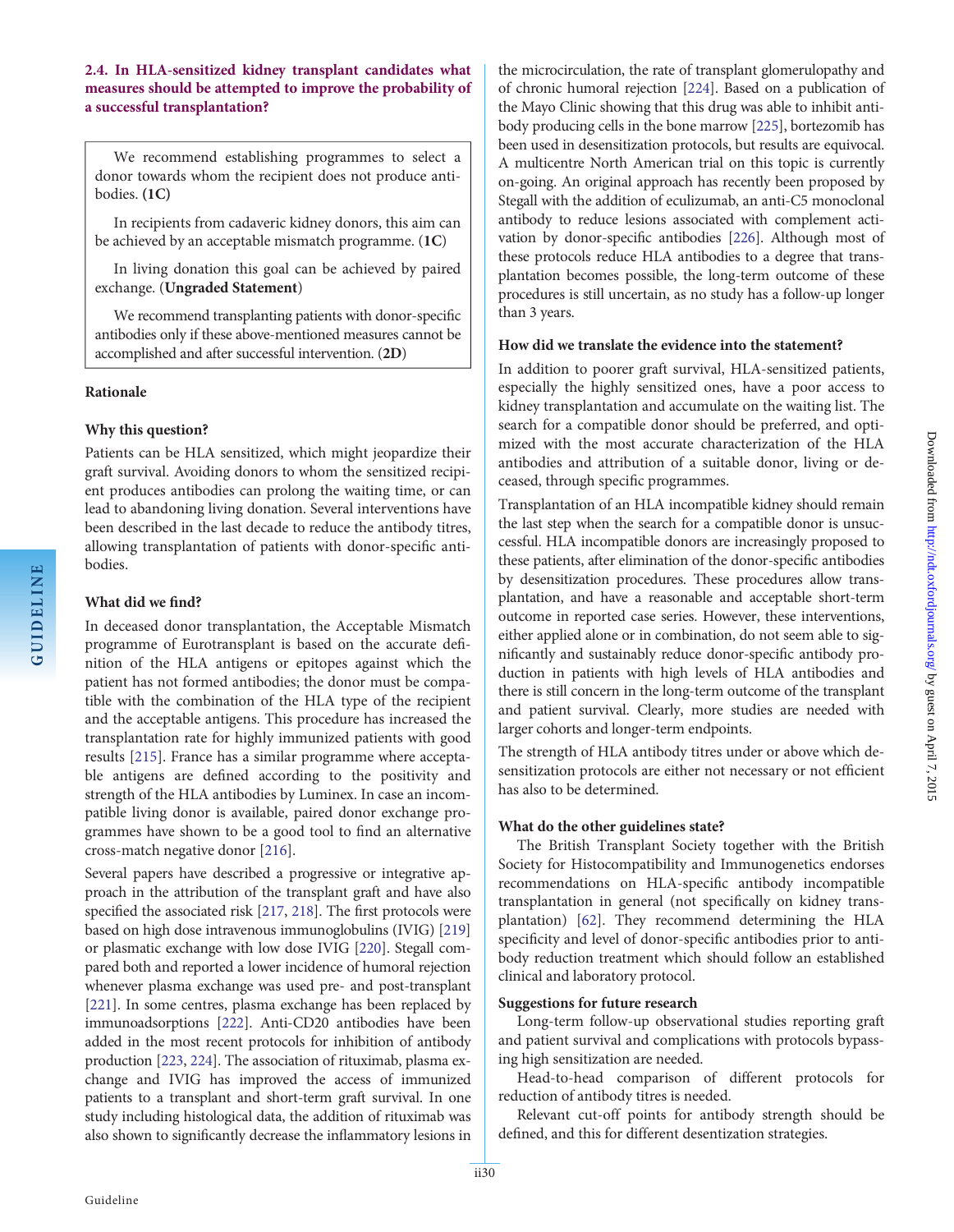### 2.5. Should in kidney transplant candidates a failed allograft that is still in place be removed or left in place?

Evidence comparing patients with a failed transplant with versus without nephrectomy is insufficient and conflictive, hampering a meaningful general recommendation on whether or not nephrectomy of failed grafts should be recommended. (Ungraded Statement)

We suggest that in following conditions an explantation of the failed kidney graft be considered: clinical rejection, chronic systemic inflammation without other obvious cause or recurrent (systemic) infections. (Ungraded Statement)

We suggest to continue low level immunosuppression and to avoid a nephrectomy of a failed graft when residual graft urinary output is >500 mL/day and there are no signs of inflammation. (Ungraded Statement)

### Rationale

#### Why this question?

Failed graft is an increasingly prevalent reason for start of kidney replacement therapy. Removal of a failed graft can theoretically reduce the inflammation induced by on-going activation of the immune system. The presence of the failing graft might induce sensitization, which might hamper retransplantation. The net immunological effects of a nephrectomy are unclear, as the failed graft can act as a sponge of already present antibodies, which will become apparent after nephrectomy. In addition, nephrectomy deprives the patient of residual diuresis, if still present.

#### What did we find?

Several studies have compared rejection incidence and graft survival in re-transplant recipients with versus without the failed graft in situ. All these studies showed serious methodological limitations because they were single centre; the management of immunosuppression both before and after nephrectomy varied between reports; the indications of nephrectomy were non-standardized, some being performed electively and others because of clinical indications; and there was a general lack of adjustment for possible confounders such as co-morbidities or time on dialysis before nephrectomy. Some studies did not show any difference in rejection incidence and graft survival or rejection incidence whether transplantectomy was performed or not [[227\]](#page-64-0), whereas others show either a beneficial [\[228](#page-64-0)] or a detrimental impact of previous transplantectomy [[229,](#page-64-0) [230\]](#page-64-0). Early data showed a higher anti- HLA sensitization if nephrectomy of the failed graft occurred before instead of during re-transplantation [[231\]](#page-64-0). This was later confirmed when the presence of HLA antibody specificities in the serum of 65 patients from 16 centres was analysed before and after nephrectomy of the failing graft [\[232](#page-64-0)]. In the HLA-A, HLA-B and HLA-DRB1 mismatch categories the incidence of DSA reactivity pre- versus post-nephrectomy was 64 versus 87% ( $P = 0.003$ ) and 57 versus 86%  $(P = 0.001)$ , respectively. The frequencies of individual reactive antigens were also lower before versus after nephrectomy of the failing graft: for HLA-A and HLA-B antigens: 49 versus 75%  $(P < 0.0001)$  and DRB1 antigens: 48 versus 79% (P = 0.0001). The authors speculated that additional antibodies are probably absorbed into the rejected graft and became apparent after removal of the graft.

In a small  $(n = 21$  and 32) retrospective single-centre cohort, graft survival at 1, 3 and 5 years was 83 versus 89%, 64 versus 79% and 45 versus 68% in the nephrectomized versus non-nephrectomized group, respectively. None of these differences was significant, which might be due to the lack of power [[233\]](#page-64-0).

In a small  $(n = 89)$  retrospective cohort study comparing patients who had their failing graft removed (Group 1) versus left in place (Group 2), there was no difference in panel reactive antibody (PRA) titre at the moment of transplantation (37 versus 29%). After a mean follow-up of 4 years, 49.1% of patients in Group 1 versus 31.2% in Group 2 had acute rejection  $(P = 0.20)$  and 20 (29%) versus 4 (19%) of grafts failed in Group 1 versus Group 2; 1, 3 and 5 years' actuarial graft survival in Group 1 was 83.8, 76 and 66.2%, whereas in Group 2, it was 94.7, 86.8 and 69.5%, respectively ( $P = 0.66$ ). Five-year actuarial patient survival in Groups I and II was 94.1% and 87.5%, respectively  $(P = 0.69)$  [\[234\]](#page-64-0).

In a large retrospective analysis of USRDS data, including 3707 early graft failure and 15 400 late graft failure patients (graft survival >12 months), nephrectomy was associated with an increased risk of death (HR: 1.13, 95% CI: 1.01–1.26) in the early transplant failure cohort, whereas in patients with late transplant failure, it was associated with a decreased risk of death (HR: 0.89, 95% CI: 0.83–0.95) [[235](#page-64-0)]. In early transplant failure patients, nephrectomy was associated with a lower risk of re-transplant failure (HR: 0.72, 95% CI: 0.56–0.94), while among late transplant failure patients it was associated with a higher risk (HR: 1.20, 95% CI: 1.02–1.41). In another analysis of the cohort in the USRDS database between 1994 and 2004, included 10 951 transplant recipients who returned to longterm dialysis [\[236\]](#page-64-0). Of those, 3451 (31.5%) received an allograft nephrectomy during the follow-up, which was associated with a 32% lower-adjusted relative risk for all-cause death (adjusted HR: 0.68, 95% CI: 0.63–0.74), after adjustment for socio-demographic characteristics, comorbidity burden, donor characteristics, interim clinical conditions associated with receiving allograft nephrectomy and propensity to receive an allograft nephrectomy. Those having versus not having a transplant nephrectomy had a higher probability for re-transplantation (10.0 versus  $4.1\%$ ,  $P < 0.0001$ ), but there might have been bias by indication, and no outcome data for the re-transplant were provided.

In a small retrospective comparison including only patients who actually underwent re-transplantation, previous nephrectomy  $(n = 141)$  versus no nephrectomy  $(n = 45)$  was associated with increased panel reactive antibody titres (37.2 versus 17.8%,  $P = 0.02$ ), increased rates of primary non-function (14.8 versus 4.4%,  $P = 0.05$ ) and acute rejection (29.7) versus 13.6%,  $P = 0.04$ ), and worse re-transplant graft survival (30 versus 15% after a mean of  $67 \pm 29$  months, P = 0.03) [\[230\]](#page-64-0).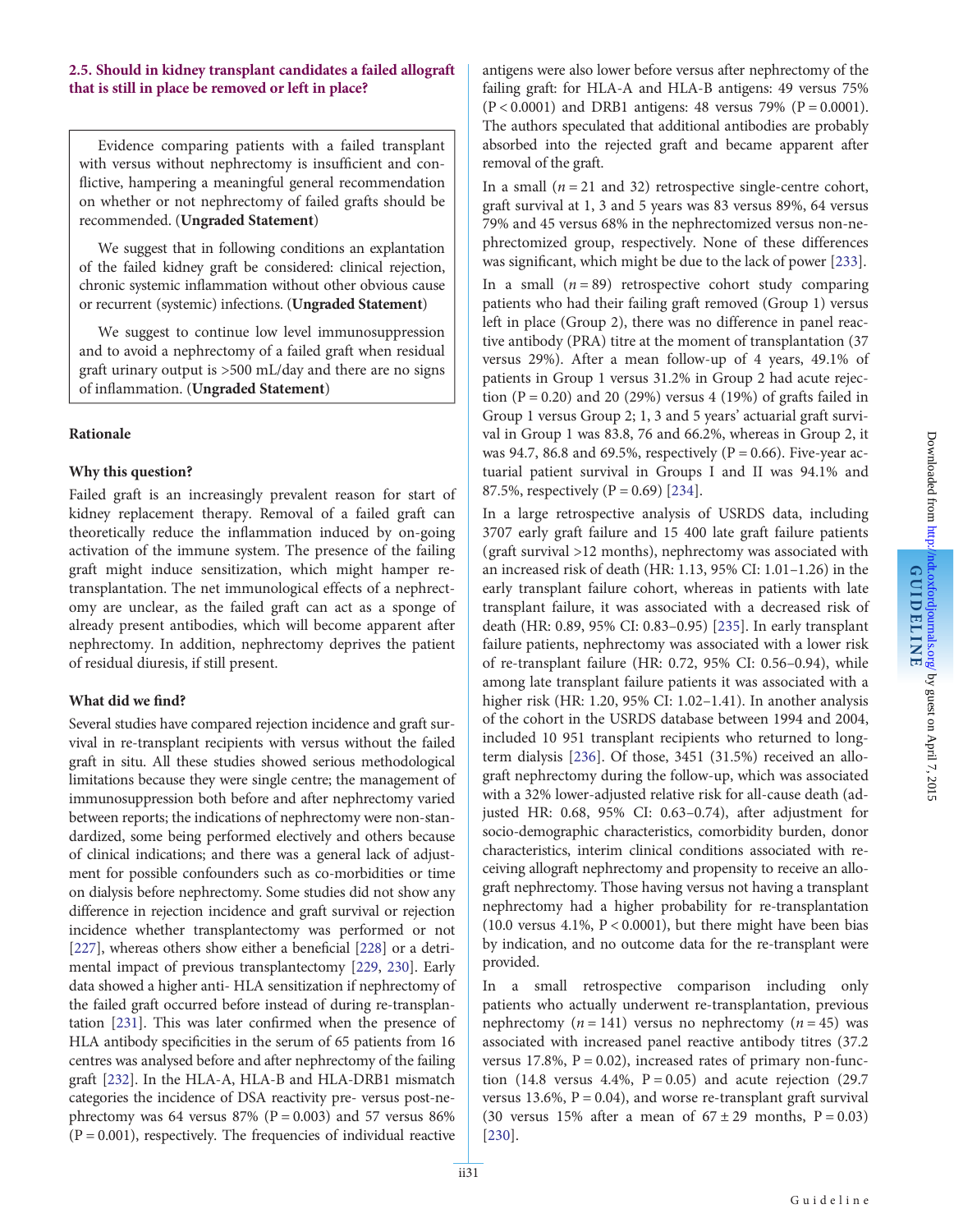Importantly, recent data show that, among patients who underwent early graft nephrectomy and were left without immunosuppression, anti-donor HLA antibodies were produced only after several weeks and continued to increase up to 6 months after graft nephrectomy. This observation suggests that donor-specific antibodies are produced 'de novo' after graft nephrectomy, rather than absorbed by the graft and released in the circulation thereafter [\[237\]](#page-64-0).

#### How did we translate the evidence into the statement?

Data seem to suggest that removal of a failing graft might either lead to 'de novo' immunization to donor HLA antigens, or reveal the presence of antibodies that where adsorbed by the failing graft while still in place. Data on graft and patient survival after re-transplantation are coming from small observational cohorts, and there is a substantial risk of bias by indication, as presumably, there was mostly a clear reason for removal of the failing graft; however, data on indications for graft removal are not available.

The guideline development group judged that data do not allow to draw any meaningful general conclusion, and that the

decision for nephrectomy of a failed graft should be taken on a case per case basis. Factors to be included in the evaluation are the presence/absence of residual kidney function, and the presence or absence of inflammation or infection.

We suggest that the threshold to perform a nephrectomy should be substantially lower in patients in whom re-transplantation is not an option; in contrast, in patients rescheduled for re-transplantation, the threshold should be higher.

### What do the other guidelines state?

No other guideline body provides a statement on this topic.

### Suggestions for future research

A randomized controlled trial comparing nephrectomy with no nephrectomy of a failed graft should be performed, with post-nephrectomy immunization profile and kinetics, patient survival, time to re-transplantation and graft survival as outcomes. Such a trial should include an evaluation of the impact of continuation of immunosuppression after transplant nephrectomy. A separate analysis should be provided for patients waiting for a re-transplantation, and those not rescheduled for transplantation.

Downloaded from http://ndt.oxfordjournals.org/ by guest on April 7, 2015 Downloaded from <http://ndt.oxfordjournals.org/> by guest on April 7, 2015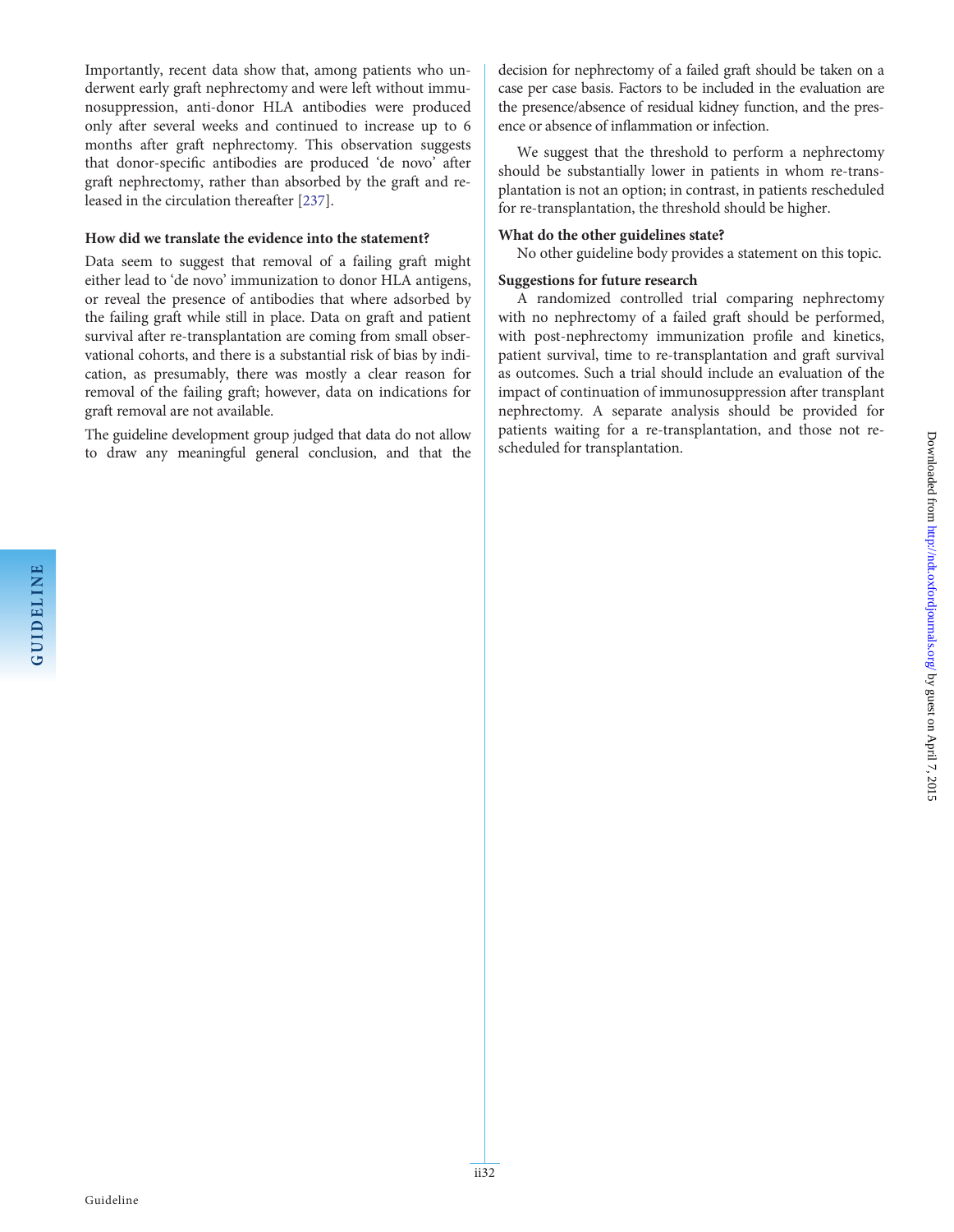### 2.6. In kidney transplant candidates, what technique of cross-match should be used to optimize outcomes?

We recommend performing a complement-dependent cytotoxic (CDC) cross-match in HLA-sensitized patients to prevent hyperacute rejection. (1B)

We suggest that in HLA antibody negative patients with negative regular quarterly screening samples a cross-match can be omitted, unless a potential HLA-sensitizing event has occurred since last screening. (2B)

We do not recommend performing a Luminex or endothelial cell cross-match because their additional value needs further evaluation. (1D)

We recommend a positive CDC cross-match should only be accepted as truly positive when donor-specific antibodies are known to be present. (1B)

### Rationale

### Why this question?

A cross-match is used as an in vitro test to evaluate compatibility between the individual donor and recipient pair. However, performing the cross-match takes some time, and might increase CIT.

CDC is the most widespread test, but more sensitive tests have been developed over the last years. These tests are however more laborious and expensive, and might lead to false-positive results.

### What did we find?

Historical data show that a positive CDC cross-match due to donor-specific HLA antibodies is associated with the occurrence of hyperacute rejection [[238](#page-64-0), [239](#page-64-0)]. The clinical relevance of a positive CDC cross-match with historical sera only is less clear and such a cross-match is rather a risk factor than a contraindication for transplantation [\[240](#page-64-0)]. A more sensitive variant of the CDC cross-match is the one augmented by the addition of anti-human immunoglobulin, the AHG-CDC cross-match, which might be too sensitive for the mere prevention of hyperacute rejection [[241](#page-64-0)]. In order to detect antibodies reactive with donor HLA class II, CDC cross-matches are performed with B cells as target. The relevance of a positive B-cell cross-match is less clear. Le Bas-Bernadet showed a higher incidence of early graft failure in case of a positive Bcell cross-match, whereas Pratico-Barbato did not observe any clinical effect [\[242](#page-64-0), [243\]](#page-64-0). The reason for this may be the specificity of the antibodies causing the positive B-cell cross-match. In case of a positive B-cell cross-match and proven donorspecific antibodies in antibody screening a high incidence of graft loss is observed whereas a positive B-cell cross-match in the absence of DSA has no effect on graft outcome [\[244](#page-64-0)]. Not all HLA antibodies do fix complement, which is the reason why the flow cytometric cross-match was introduced. Several retrospective studies show that the presence of a positive flow cytometric cross-match is not a contraindication for transplantation but is associated with a higher incidence of rejection although many grafts function well without any complications [[245](#page-64-0)–[248\]](#page-65-0). Other studies could not demonstrate any clinical relevance of a positive flow cross-match in the presence of a negative CDC cross-match [[249](#page-65-0)–[251\]](#page-65-0). A positive flow cross-match in the presence of donor-specific antibodies a shown to be associated with more acute rejection and poor graft function [[246](#page-65-0)], although this was not confirmed by a small study by Bryan et al. [\[252](#page-65-0)]. A problem associated with flow cross-matching is the detection of irrelevant (non-HLA) antibodies especially reactive with B-cells, which may be prevented by the addition of pronase [[253](#page-65-0), [254\]](#page-65-0). Recently two other cross-match tests have been introduced: one for the detection of donor-specific HLA antibodies on the basis of the Luminex technology [[255](#page-65-0)], while the second one uses endothelial cell precursor cells as targets in order to be able to detect non-HLA targets [[256](#page-65-0)].The clinical relevance of these assays remains to be established.

Recent data suggest that a good antibody screening can help to define non-acceptable mismatches and can predict a positive cross-match [\[257](#page-65-0)–[261](#page-65-0)]. Donors expressing these non-acceptable HLA antigens can be excluded without performing an actual cross-match, a policy called a virtual cross-match.

In a cohort of 606 patients [[262](#page-65-0)], no cross-match was being performed before transplantation in 257 non-sensitized patients; a cross-match performed at a later stage proved to be negative in all cases, and CIT was reduced from 16.7 to 14.3 hours, resulting in a decrease (28 versus 18%) in delayed graft function (DGF) in recipients of a brain death donor, but not in recipients of a heart-beating donor (52 versus 54%).

### How did we translate the evidence into the statement?

A positive CDC cross-match with current serum is considered a contraindication for transplantation. It is however essential to take the results of antibody screening into consideration in the interpretation of the cross-match. A positive B-cell crossmatch in CDC is therefore only associated with a higher incidence of rejection when donor-specific antibodies are present. If that is not the case, graft survival and rejection incidence in patients with a positive B-cells cross-match are similar to that of non-sensitized patients. An important aspect of the CDC cross-match is the fact that donor lymphocytes are used as target cells. The consequence is that the antibodies leading to a positive cross-match are not necessarily directed against the HLA antigens. This is one of the reasons that why a positive cross-match in CDC is not always a contraindication for transplantation.

In non-sensitized patients with negative regular quarterly screening samples, the guideline development group accepted that a cross-match can be omitted. This is based on a large cohort of such patients, where in none of the cases, a positive cross-match was observed at a later stage. In this study, omission of the cross-match resulted in a shorter CIT, and in the recipients of a brain death donor even in less DGF. However, it is important that no potentially HLA sensitizing event, such as pregnancy, or blood transfusion has occurred since last screening.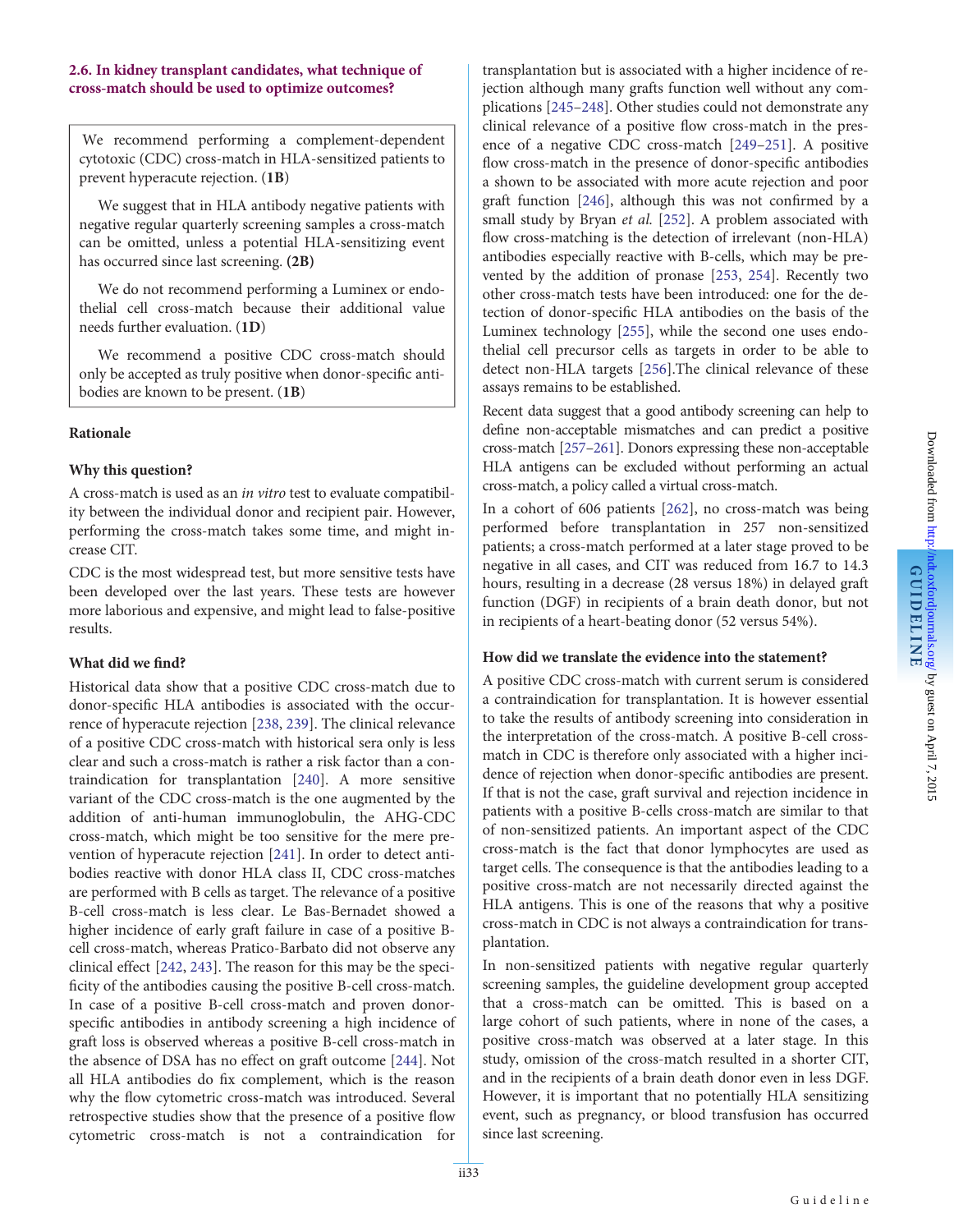Positive cross-match tests based on flow cytometry are associated with increased, but not unacceptable, risk of graft loss and the guideline development group judged that transplantation under these conditions is possible, but should be done with caution. However, the guideline development group judged that the additional value of flow cytometry remains uncertain, and that especially cost aspects make that it cannot be recommended as a routine procedure. The same line of reasoning was followed for cross-match based on Luminex and on endothelial cell assays.

#### What do the other guidelines state?

The European Association of Urology recommends that a lymphocyte cross-match should be performed to avoid hyperacute rejection. The British Transplant Society in collaboration with the British Society for Histocompatibility and Immunogenetics recommend pre-transplant cross-match unless a programme exists to confidently identify non-sensitized individuals that have never produced HLA antibodies [\[62\]](#page-59-0). According to them, patients with no detectable HLA-specific antibodies can be transplanted on the basis of a negative virtual cross-match without waiting for a cross-match test to be performed; this recommendation is thus in line with that of ERBP. Additionally, a cross-match using flow cytometric techniques on historic samples of the sensitized patient is recommended for sensitized patients.

### Suggestions for future research

Further evaluation of the additional value of flow cytometric, Luminex and endothelial cell cross-match, including health economic analysis is needed.

Further evaluation of the impact of omitting a cross-match in non-sensitized patients is warranted.

> Downloaded from http://ndt.oxfordjournals.org/ by guest on April 7, 2015 Downloaded from <http://ndt.oxfordjournals.org/> by guest on April 7, 2015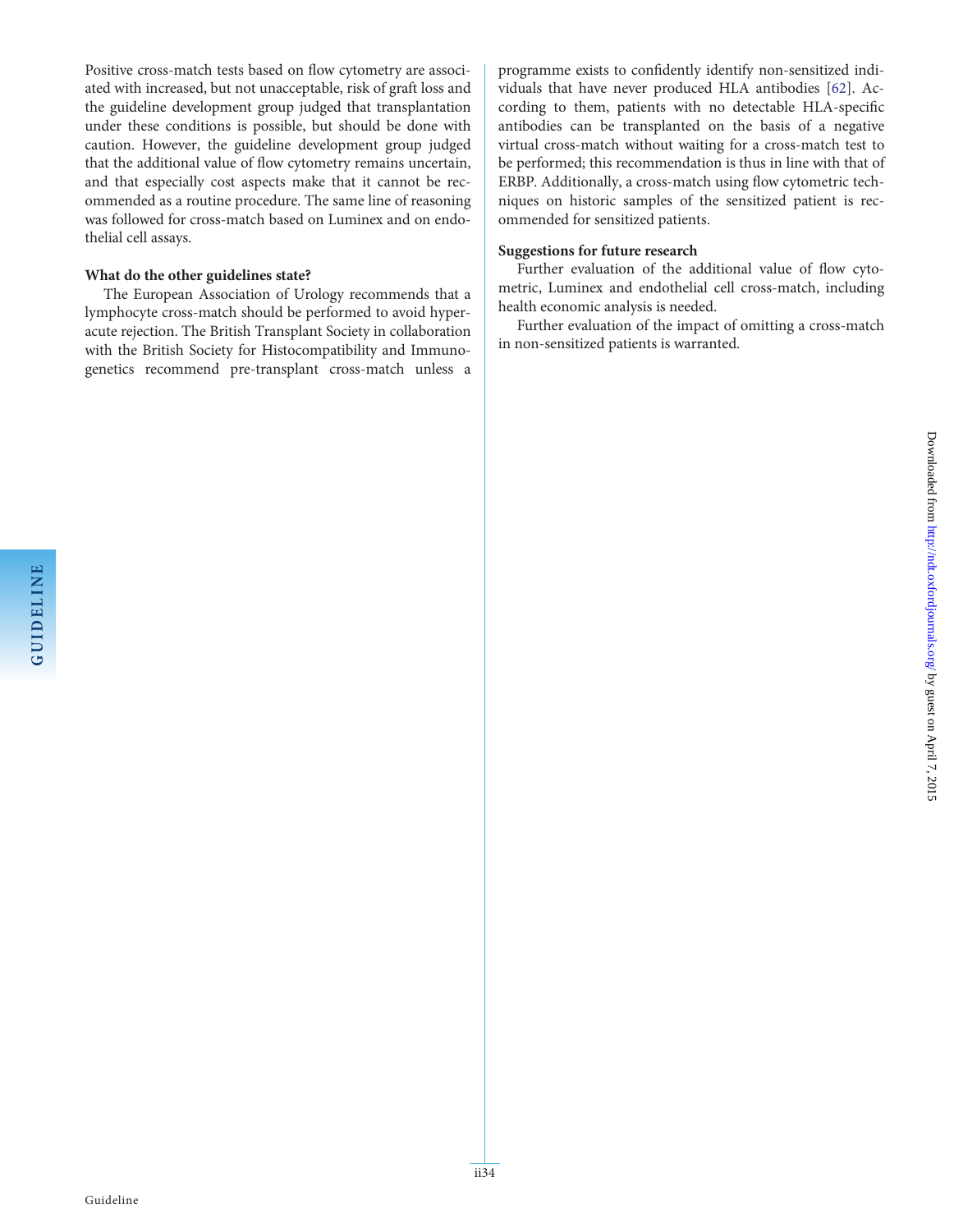2.7. In kidney transplant candidates planned to undergo living donor transplantation but for whom the available donor is ABO incompatible, what measures can be taken to improve outcome after transplantation?

We recommend both inhibition of antibody production and ABO antibody removal before transplantation applied together in one and the same validated protocol. (1C)

We recommend transplantation of an ABO incompatible kidney only if the ABO antibody titre after intervention is lower than 1:8. (1C)

We suggest considering paired exchange when available. (Ungraded Statement)

#### Rationale

#### Why this question?

In some cases only an ABO blood group incompatible living donor is available. Allowing ABO incompatibility in living donation could expand the donor pool. However, there might be an increased risk for rejection and worse long-term outcomes.

#### What did we find?

It has long been known that preformed anti-ABO antibodies trigger hyperacute rejection, and ABO incompatibility has been considered an absolute contraindication to kidney transplantation. As a consequence, between 30 and 40% of potential living donors are turned down. An extreme lack of available deceased donor kidneys encouraged investigation into desensitization for ABO incompatible living donation in Japan starting in 1989, using antibody removal and splenectomy. At present, the long-term results between ABO incompatible and compatible transplantation are similar [[263](#page-65-0), [264\]](#page-65-0). One report detailed the long-term follow-up on 441 of 494 patients who received an ABO incompatible kidney allograft during the period of 1989 through 2001. In this retrospective multicentre analysis, there was no significant difference in patient or graft survival at Year 1, 3, 5, 7 or 9 compared with historical data from 1055 recipients of ABO compatible living donor allografts [\[265\]](#page-65-0). In Europe, the median-term outcomes of 60 consecutive ABO incompatible kidney transplantations after the use of a protocol that incorporated antigen-specific immunoadsorption, rituximab, and IVIG were compared to that of 276 ABO compatible live donor transplant recipients in three centres [\[266\]](#page-65-0). At follow-up of up to 61 months, allograft survival was 97% for the ABO incompatible group versus 95% for the ABO compatible recipients. Patient survival was identical for both groups (98 %). Of note, there was a significant improvement in ABO incompatible graft survival in patients in the 2000 to 2004 era, following the incorporation of tacrolimus and mycophenolate in the maintenance immunosuppression regimen instead of cyclosporine and azathioprine [[267](#page-65-0)]. In this analysis, statistically superior allograft survival in the most recent period was reported at 1 year (94 versus 78%) and 5 years (90 versus 73 %); acute rejection rates had also markedly improved (15 versus 48%). Along the same line, the combined use of tacrolimus and mycophenolate mofetil allowed to safely and efficiently transplant patients who had initial high titres against A and/or B antigens, in contrast to similar patients previously transplanted under cyclosporine and azathioprine [\[268\]](#page-65-0).

In most recent reports, the incidence of early acute antibodymediated rejection is below 10%, and is similar to that observed after ABO compatible transplantation [[266](#page-65-0), [269](#page-65-0)–[276](#page-65-0)].

The main principles to allow for efficient ABO incompatible transplantation are first, to reduce circulating ABO antibody titters with either plasmapheresis or immunoadsorption, with the goal of achieving titters  $\leq 1:8$  to  $\leq 1:32$ , depending on centre practice [\[277\]](#page-66-0). When plasmapheresis is used, most centres administer 0.1 g/kg of intravenous immunoglobulins (IVIG) after each session [[274](#page-65-0), [278](#page-66-0)–[284\]](#page-66-0) in order to avoid the depletion of protecting antibody and also to take advantage of the immunomodulatory properties of IVIG [\[285](#page-66-0)].

Immunoadsorption was initially described in Sweden using an affinity column coated with A and B blood group antigens (Glycosorb A/B®, Glycorex Transplantation AB, Sweden), allowing for specific depletion of anti-A/B antibodies [\[286](#page-66-0)]. Immunoadsorption is performed daily until antibody titres reach 1:8 or lower. In roughly 80% of patients this is achieved with four sessions of antibody removal. This technique is now widely and successfully used in Europe [[269,](#page-65-0) [272](#page-65-0), [287,](#page-66-0) [288](#page-66-0)]. Second, immunosuppression should be initiated at least one week prior to transplantation, to inhibit the synthesis of the anti-A/B antibodies depleted by immunoabsorption or plasmapheresis. Third, splenectomy and the use of rituximab, the anti-B-cell depleting monoclonal antibody, have been used as adjunctive therapies to further inhibit posttransplantation antibody synthesis. Several protocols have been published. However, what seems to be essential is the reduction of ABO titres at the time of transplantation, to avoid hyperacute rejection and early acute antibodymediated rejection during the first post-transplant month. Beyond this period, a rise in isoagglutinin antibody titre to pre-treatment levels or higher is generally not associated with graft damage, a process called accommodation. Although controversial, splenectomy has been commonly used in desensitization protocols for ABO incompatible transplantation to reduce the risk of acute antibody-mediated rejection, mostly in Japan [[265](#page-65-0), [283,](#page-66-0) [289,](#page-66-0) [290\]](#page-66-0) but also in the early experience in the USA [[291](#page-66-0)]. However, the combination of an additional surgical risk and an increased risk of serious infection, especially in the setting of chronic immunosuppressive therapy, lead to a progressive decline of this procedure, which has been often efficiently replaced by rituximab in series from Japan [\[273](#page-65-0), [275,](#page-65-0) [292\]](#page-66-0), the USA [[278](#page-66-0), [279](#page-66-0)] and Europe [[266](#page-65-0)]. Finally, even the use of rituximab seems to be avoidable, as several groups have reported no graft loss and rate of acute antibody-mediated rejection below 10% by using plasmapheresis and IVIG alone [[274,](#page-65-0) [279](#page-66-0), [280\]](#page-66-0). Of note, steroid withdrawal after 1 year in some studies was only successful in 50% and therefore should be used with great caution [\[287,](#page-66-0) [293](#page-66-0), [294](#page-66-0)].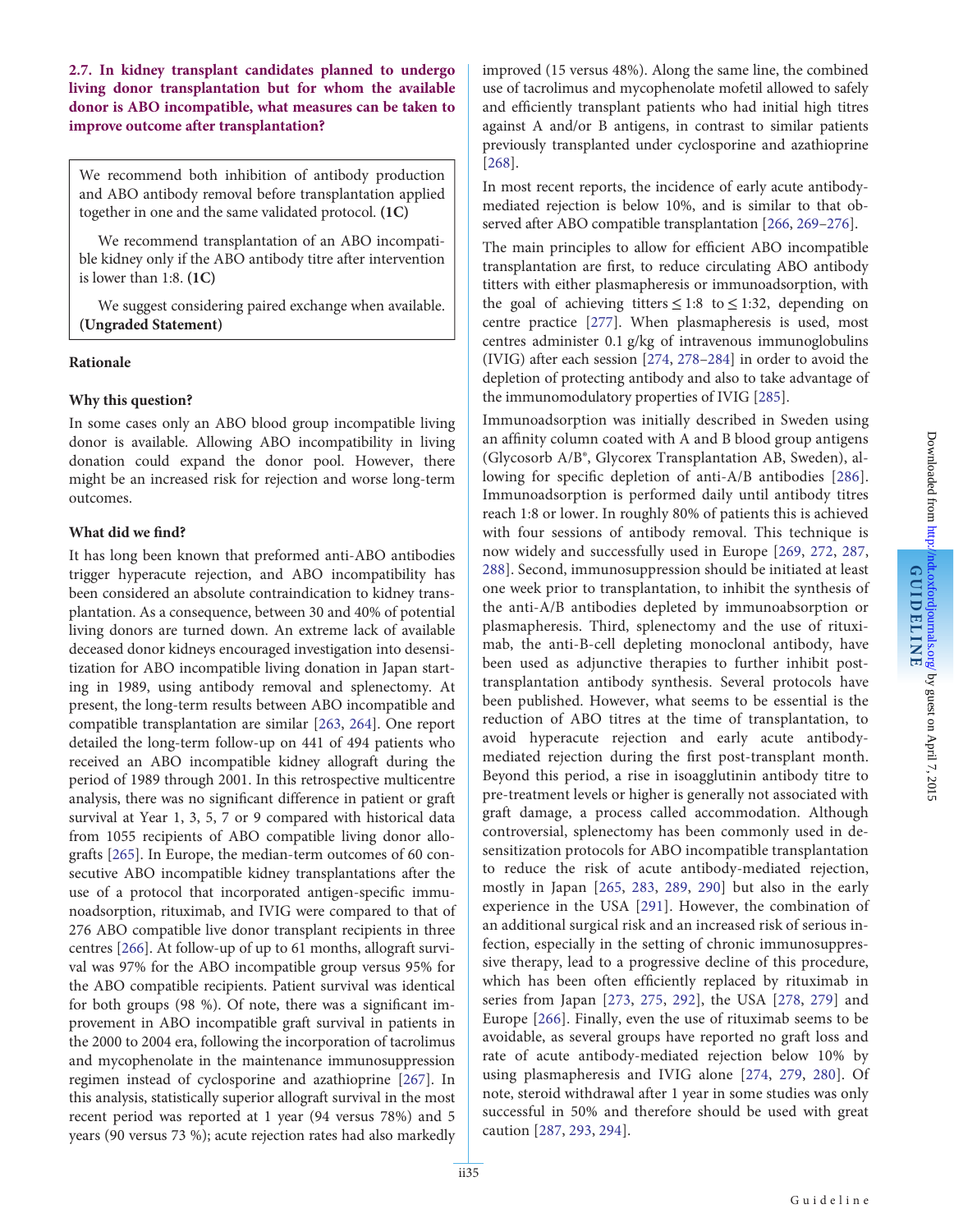#### How did we translate the evidence into the statement?

The guideline development group acknowledges that ABO incompatibility can be a barrier to expansion of living donor programmes. According to the group, there are two ways out: one is to avoid ABO incompatibility by organizing a paired exchange programme. If successful, and with acceptable delays on waiting time, such a programme might have benefits over elimination protocols.

Different protocols for elimination of antibodies have been established, always based on a combination of antibody removal and inhibition of antibody production. As ABO antibodies are subject to accommodation, excellent outcomes have been obtained with these techniques. However, the pros and cons of the procedure should be explained carefully and in depth with

the donor and the recipient. As benefits, one can state the shorter time on dialysis, or even avoidance of dialysis, which is considered to improve long-term outcome. As a drawback, one should stress the potential need for higher levels of immunosuppression and the need to continue long-term steroid therapy.

### What do the other guidelines state?

This topic is dealt with by the British Transplant Society, which mostly agrees with ERBP recommendations [\[62\]](#page-59-0).

### Suggestions for future research

At present, much work remains to be done to establish which strategy: plasmapheresis and IVIG, specific immunoabsorption or anti-CD-20 use is more effective.

> Downloaded from http://ndt.oxfordjournals.org/ by guest on April 7, 2015 Downloaded from <http://ndt.oxfordjournals.org/> by guest on April 7, 2015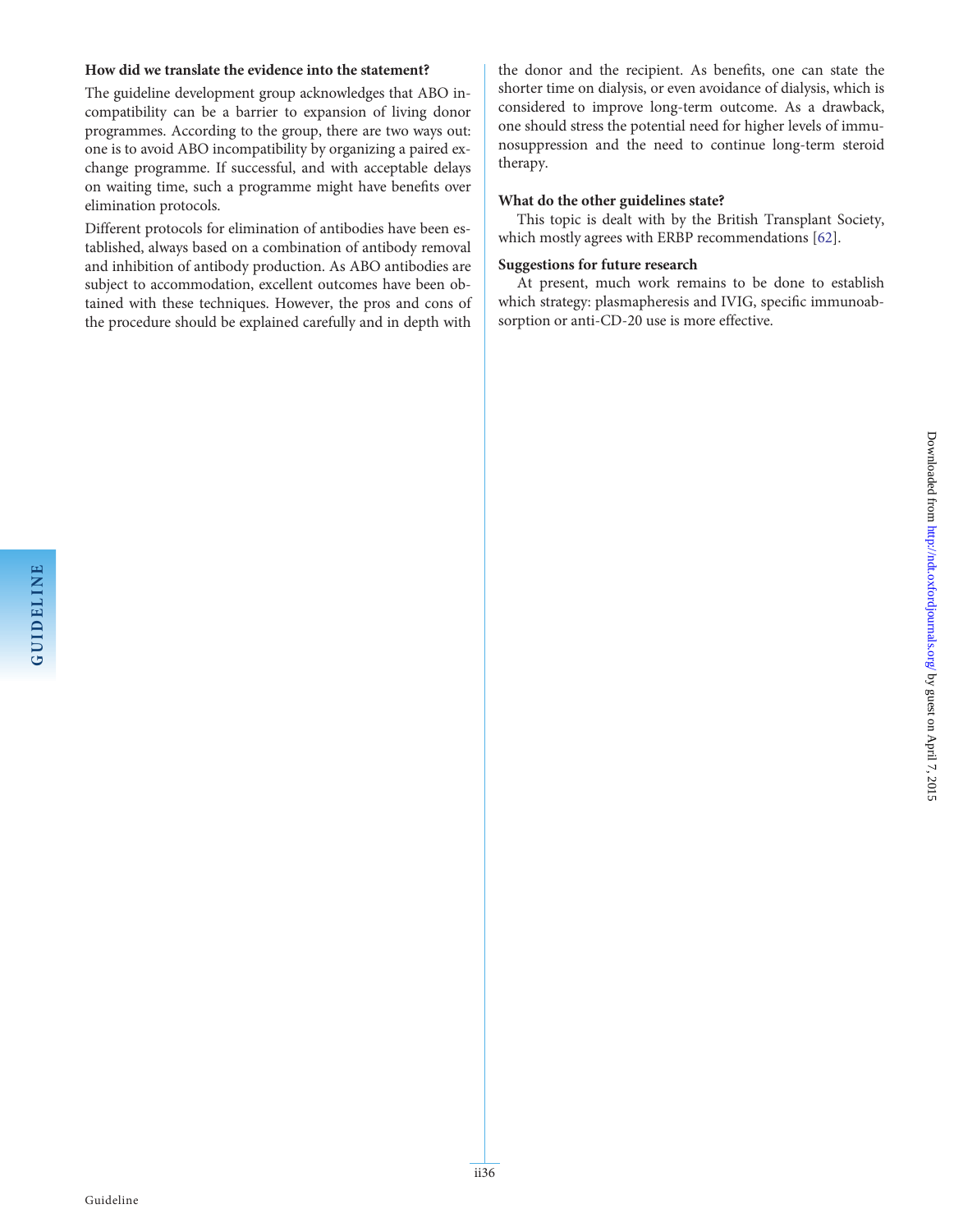### 2.8. In previously transplanted patients, what is the effect of repeated mismatches for HLA antigens on outcome, as compared to avoiding repeated HLA mismatches?

We recommend that repeated HLA mismatches are not considered a contraindication for transplantation in the absence of antibodies against those repeated mismatches. (Ungraded Statement)

We suggest that the presence of antibodies against the repeated mismatch detectable by other techniques than CDC technique be considered as a risk factor rather than a contraindication. (Ungraded Statement)

### Rationale

#### Why this question?

Patients with a previously failed graft might form antibodies against HLA mismatches present in their previous graft. Taking into account previous mismatches can prolong the waiting time. When antibodies are present against a previous mismatch, transplanting a kidney from a donor who also has that HLA pattern can jeopardize graft survival.

#### What did we find?

The available studies were published in the 1990s and their conclusions are difficult to extrapolate to today's situation. Conclusions were conflictive regarding class II repeated mismatches but not class I. Some studies [\[295](#page-66-0)–[297](#page-66-0)], but not all [[298](#page-66-0)–[302\]](#page-66-0), have suggested that class II repeated mismatches are detrimental. The Eurotransplant group has reported that repeat mismatch of class II had a negative impact on graft survival but only in patients who had lost their first graft in <6 months after transplantation [[303\]](#page-66-0). Others have also found that there was a correlation between the duration of the survival of a first graft and that of the second or further graft [\[297](#page-66-0), [301\]](#page-66-0). In this previous era, screening of HLA antibodies was more reliable for class I than class II. In addition, donor reactivity against a mismatched antigen was reflected by the positivity of the cross-match but not all centres performed B-cell cross-matches that are supposed to detect class II immunization. This might explain why class IIrepeated mismatches appeared to be detrimental.

Our actual screening, using more sensitive tests such as Luminex or ELISA, is more performant than the methods used previously and is so for any class of HLA antibodies. No study has been reported to date, on the topic of graft survival in retransplantations with repeated mismatches but this question is linked to the general question of the management of donorspecific antibodies before transplantation.

Repeated mismatch could be harmful in patients having a non-kidney transplant and receiving later a kidney graft. It cannot be excluded that they have donor-specific or nonspecific HLA antibodies that are not detected because they are trapped in their first transplant. One study only addressed this question. In a small cohort of patients having a heart, lung or liver transplant and receiving kidney transplantation years later (respectively, 53 and 22 patients), a repeated mismatch was present in 31% of patients, but was not associated with poorer graft survival or lower kidney function at 5 years [\[304](#page-66-0)].

### How did we translate the evidence into the statement?

A repeated mismatch does not contraindicate transplantation if the patient has not developed immunization against this antigen. This reactivity was detected by the cross-match in the past era but our actual screening for identification of HLA antibodies is more sensitive and possibly too sensitive. The question of the repeated HLA mismatch is part of broader discussions on the relevance of donor-specific antibodies detected by the currently available sensitive techniques.

### What do the other guidelines state?

No other guideline body produced a statement on this topic.

#### Suggestions for future research

Compare outcomes of patients with versus without repeat mismatch, with outcomes patient and graft survival, acute rejection, kidney function, time on the waiting list.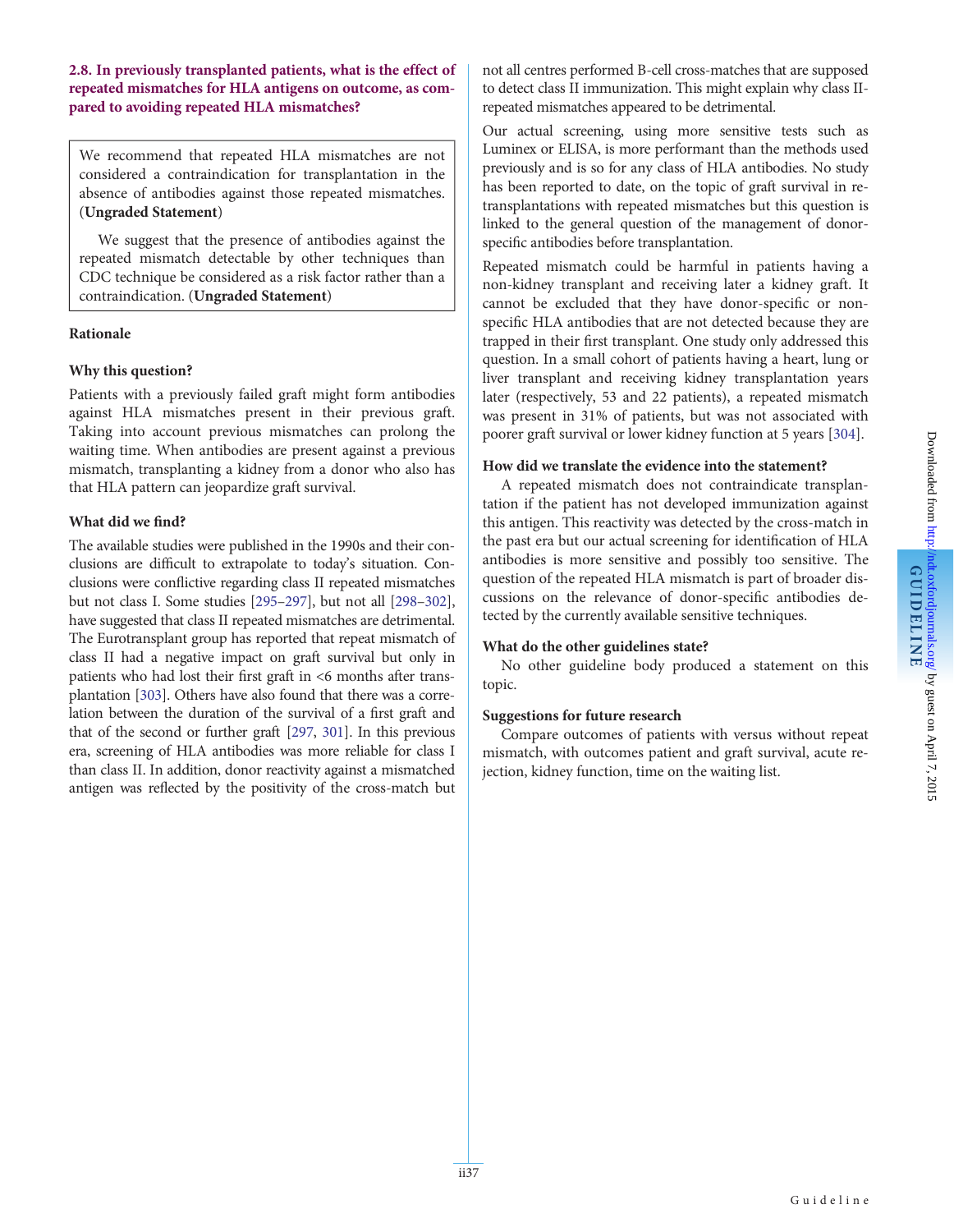#### CHAPTER 3. EVALUATION, SELECTION AND PREPARATION OF DECEASED AND LIVING KIDNEY DONORS

### 3.1. When is dual-kidney transplantation preferred over single-kidney transplantation?

We recommend that before the kidneys of a cadaveric donor are discarded because they are deemed unsuitable for single transplantation, transplantation of both kidneys into one recipient (dual-kidney transplantation) is considered as an option. (1C)

We suggest that in cadaveric donors where there is uncertainty about the quality of the kidneys, the decision to either discard the kidneys, or use them as a dual or a single transplant, is based on combination of the clinical evaluation and history of the recipient and donor, and when available, a standardized assessment of a pre-transplant donor biopsy. (2D)

We recommend that before a kidney from a paediatric donor is discarded because due to low donor age it is deemed unsuitable for single transplantation in an adult recipient, en bloc transplantation is considered. (1B)

We suggest that the option of using kidneys for en bloc transplantation is always considered for donors weighting  $<$ 10 kg. (1D)

#### Rationale

GUIDELINE

**GUIDELINE** 

#### Why this question?

As a result of the shortage of kidneys for transplantation and the increasing number of elderly patients on the waiting list, many organ procurement organizations are increasingly using kidneys from older donors and from donors with risk factors adversely affecting kidney function, such as hypertension or diabetes. This practice carries the risk of using poorquality organs which might in turn lead to poor graft outcome [[305](#page-66-0)–[307](#page-66-0)]. Apart from the surgical problems related to the presence of severe atherosclerosis in the kidney allograft vasculature, poor allograft outcome has traditionally been attributed to an inadequate number of viable nephrons. This problem also arises when paediatric donors are considered.

To overcome these, dual-kidney transplantation—in which both kidneys are transplanted into a single patient—has been proposed, based on the assumption that the sum of the viable nephrons in the two kidneys approach the number of one standard kidney [[308](#page-66-0), [309](#page-66-0)]. Such a strategy should expand the donor pool by recovering kidneys which would otherwise be discarded. Potential drawbacks of dual transplantation are the increased risk of perioperative and surgical complications, and the fact that using two kidney grafts for one recipient potentially deprives a second person from a scarcely available resource.

### What did we find?

We retrieved 32 observational cohort studies comparing dualwith single- kidney transplant outcomes [\[308](#page-66-0)–[339](#page-67-0)]. The studies differed in the methods of allocating the dual-kidney transplant, which varied as to the type of donors considered for evaluation, the criteria used for such an evaluation (biopsy, clinical, both) and the criteria used for decision-making. Only two studies from the same transplant centre reported explicit criteria for including the recipients as suitable for dual transplantation [\[321](#page-67-0), [339\]](#page-67-0). In most studies, dual transplantations have been performed using kidneys turned down by other transplant centres, whereas in 10 studies the allocation to dual or single transplantation was based on prospective criteria, which differed among studies [[309,](#page-66-0) [316,](#page-67-0) [321](#page-67-0)–[323](#page-67-0), [326](#page-67-0), [327](#page-67-0), [335](#page-67-0), [336](#page-67-0), [339](#page-67-0)]. One study on Organ Procurement and Transplant Network/United Network for Organ Sharing (UNOS) registry data examined the adherence to current UNOS Guidelines for dual transplantation [\[330](#page-67-0)]. Pre-transplant donor biopsies were obtained and used as the sole criteria for allocation of kidneys from marginal donors in all studies from Italy [\[309](#page-66-0), [321](#page-67-0), [323](#page-67-0), [326,](#page-67-0) [327,](#page-67-0) [339\]](#page-67-0) and pretransplant donor biopsies were performed in 75–95% in North American studies [\[330](#page-67-0), [336\]](#page-67-0), but in a French study, the allocation was based only on the estimated donor's maximum creatinine clearance [[335\]](#page-67-0). Kidney allograft and patient survival was evaluated in all studies, whereas kidney function [i.e. serum creatinine or estimated glomerular filtration rate (eGFR)] and surgical complications were reported in 10 of the 11 aforementioned studies. Follow-up ranged between 1 and 3 years and the number of dual transplants between 21 and 625. No study prospectively evaluated the effects of dual transplantation strategy on the rate of donor recovery and on the time spent by the recipients on the waiting list.

Concerning paediatric donors, we found 10 observational cohort studies [[312,](#page-67-0) [313,](#page-67-0) [319,](#page-67-0) [324,](#page-67-0) [325](#page-67-0), [329](#page-67-0), [333](#page-67-0), [334,](#page-67-0) [337,](#page-67-0) [338\]](#page-67-0) comparing en bloc kidney transplantations with single-kidney transplantation outcomes from standard criteria donors [[313,](#page-67-0) [319](#page-67-0), [324,](#page-67-0) [325,](#page-67-0) [332](#page-67-0), [334](#page-67-0), [337](#page-67-0), [338\]](#page-67-0), extended criteria donors [\[332](#page-67-0)] and single kidneys [[312](#page-67-0), [325,](#page-67-0) [329](#page-67-0), [337\]](#page-67-0). Kidney allograft and patient survival were evaluated in all studies. In most recent studies [[319,](#page-67-0) [324](#page-67-0), [325](#page-67-0), [332](#page-67-0), [334,](#page-67-0) [337\]](#page-67-0) follow-up ranged between 5 and 10 years and the number of en bloc kidney transplantations between 66 and 1162. Surgical complications were compared in four studies [[312,](#page-67-0) [313](#page-67-0), [329](#page-67-0), [338\]](#page-67-0), the incidence of acute rejection in three studies [\[313,](#page-67-0) [332,](#page-67-0) [337](#page-67-0)], the incidence of proteinuria and hypertension in one study [\[334](#page-67-0)].

### How did we translate the evidence into the statement?

Notwithstanding the less favourable donor characteristics, allograft survival and function of dual transplants approached that observed in transplants from extended criteria donors [\[330,](#page-67-0) [335](#page-67-0), [336\]](#page-67-0) or even that of standard criteria donors [[326](#page-67-0)], depending on which criteria were used to make the allocation between dual transplant, single transplant or discarding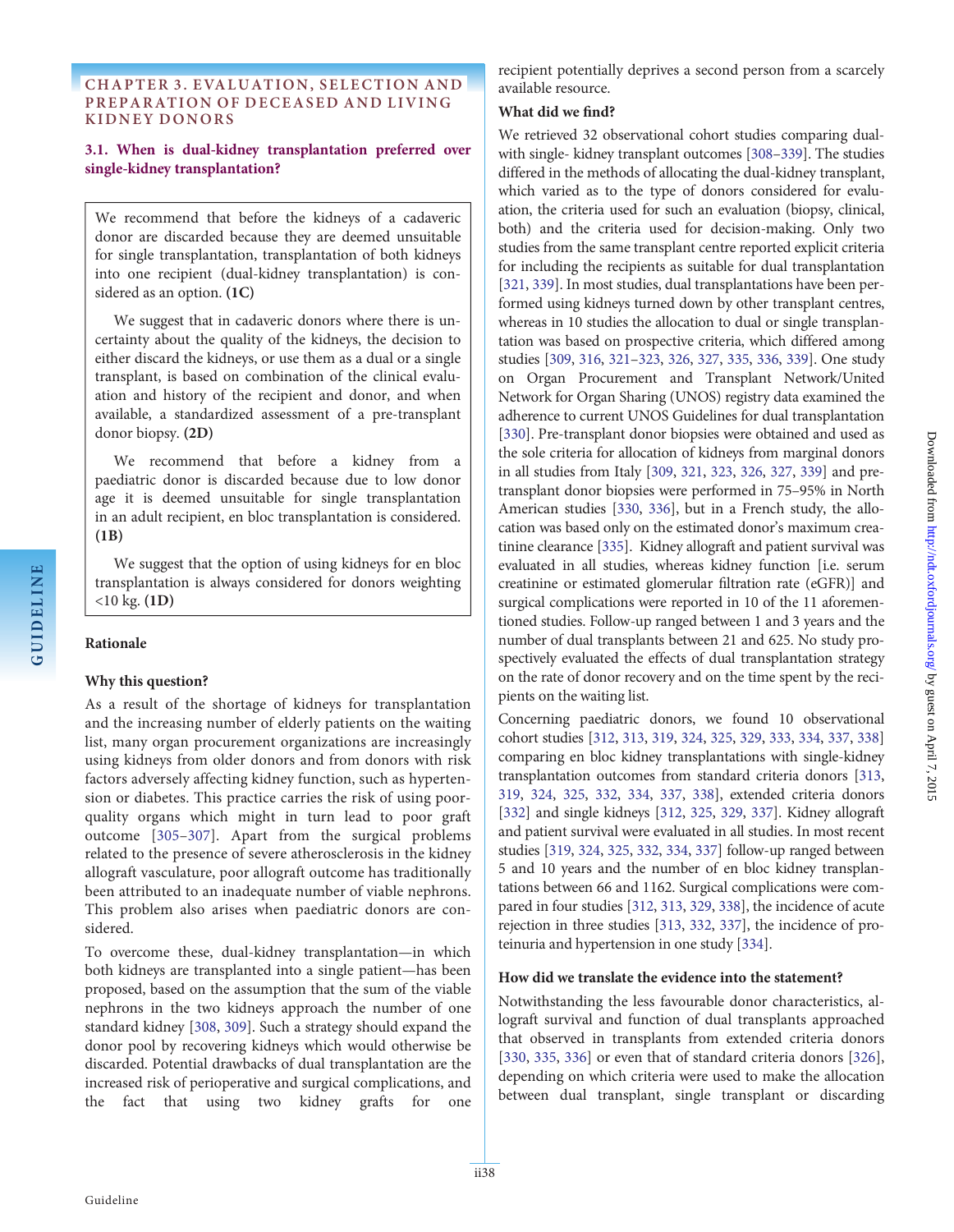kidneys. Unfortunately, no study performed so far provided sufficient evidence as to the best method to decide between dual or single transplantation, while ensuring that dual transplantation be restricted to organs that would otherwise be discarded. In fact, no study clearly showed specific prospective criteria for allocation yielding single transplants achieving adequate kidney function, dual transplants achieving the same allograft function as the single transplants, and the donor pool being increased as a result of the implementation of a dual transplantation policy. However, in some transplant centres, the strategy of dual transplantation apparently shortened recipient's expected time on the waiting list [[320,](#page-67-0) [322,](#page-67-0) [326](#page-67-0)]. Overall, dual transplantation is a relatively safe option. In fact, when dual transplantation is performed in suitably selected recipients, the increased risk of perioperative and surgical complications seems to be only modest, and not associated with an increased mortality [\[326](#page-67-0), [330](#page-67-0), [336](#page-67-0), [339\]](#page-67-0). Dual-kidney transplantation can be carried out by bilateral or unilateral placement of both kidneys. The latter technique offers the advantage of a single surgical access and shorter operating times but it is not technically feasible in all recipients [\[339](#page-67-0)].

Concerning paediatric donors, en bloc kidney transplantations have better long-term graft survival and graft function than expanded criteria donor kidneys and standard adult donor kidneys despite a higher graft loss during the first 12 months post-transplant due to an increased risk of graft thrombosis. The advantage of en bloc kidney transplantation can be appreciated even in extreme donor age <5 years for which en bloc is the transplant technique of choice with respect to the technique of using single organs for paediatric donors [\[324,](#page-67-0) [337\]](#page-67-0). The risk of early graft loss is inversely proportional to donor weight and is highest for donor weight below 10 kg [\[332](#page-67-0)]. Donors weighting less than 10 Kg have also the highest discard rate [\[325](#page-67-0)]. Surgical expertise and use of heparin can profoundly decrease the incidence of early graft loss due to graft thrombosis in these donors [[319\]](#page-67-0). The incidence of acute rejection for en bloc kidney transplant is similar to standard kidney grafts [\[319](#page-67-0), [332,](#page-67-0) [337\]](#page-67-0). From a resource perspective, single kidneys from paediatric donors weighing 10-35 kg used as singles offer more cumulative graft years than when used en bloc [[332\]](#page-67-0).

#### What do the other guidelines state?

No other guideline body provides a statement on this topic.

#### Suggestions for future research

Establish and evaluate strict donor criteria for single or dual-kidney transplantation.

Evaluate the impact of a strictly defined dual-kidney programme on the waiting list.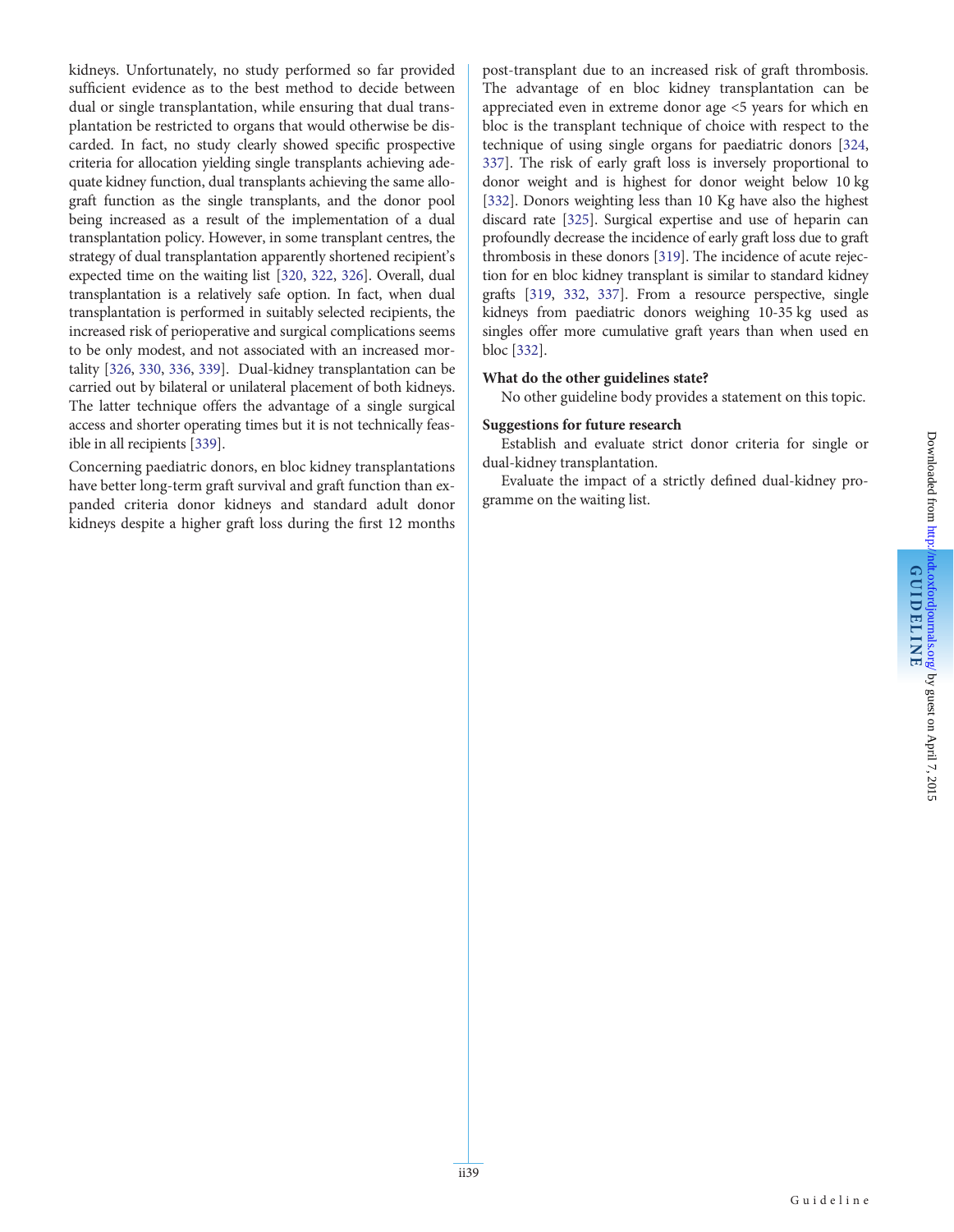#### 3.2. Which perfusion solution is best suited for kidney preservation in recipients of living donation? Which perfusion solution is best suited for kidney preser-

vation in recipients of deceased kidney donation?

There is insufficient evidence to favour a particular preservation solution for kidneys that carry a low risk of DGF. (Ungraded Statement)

We recommend not using Eurocollins as a preservation solution for kidneys that carry a high risk of DGF (longprojected CIT extended criteria donors). (1B)

### Rationale

### Why this question?

Cold storage is the most commonly used procedure for kidney preservation for either living donation or deceased donation after cardiac death. Several types of preservation solutions and fluids have been designed according to their extracellular or intracellular components, viscosity and ability to decrease cell metabolism during preservation while preventing ischaemic reperfusion injuries.

### What did we find?

GUIDELINE

**GUIDELINE** 

We found a recent systematic Cochrane review of sufficient quality on this topic [\[340\]](#page-67-0).

This review included in total 15 trials, 10 randomized controlled trials (RCTs) and 5 non-RCTs, with a total of 3584 (3004 in RCTs) kidneys, that analysed DGF as primary outcome. Three RCTs compared University of Wisconsin (UW) with Euro Collins (EC), three RCTs compared UW with Celsior, two RCTs and two non-RCTs compared EC with histidine–tryptophan–ketoglutarate (HTK), two RCTs compared UW with HTK. Overall quality of studies was rather low, with

a JADAD [[341](#page-67-0)] score of three  $(n=2)$ , two  $(n=6)$  and one  $(n = 2)$ . The definition of DGF was different in each study.

Euro Collins was associated with a higher risk of DGF than UW solution in two RCTs (114/343 versus 80/352 and 34/44 versus 32/46) and HTK in two RCTs (18/54 versus 0/34 and 119/277 versus 85/292), with moderate risk of bias. UW was associated with an equal risk of DGF compared with Celsior in three RCTs and HTK in two RCTs. These findings are partly supported by registry data.

Eleven studies reported comparable graft survival rate at 1 year for different combinations of perfusion solutions, and one reported worse outcome for EC versus UW (265/300 versus 233/282).

None of the studies was adequately powered to make conclusions on primary non-function or on patient survival.

#### How did we translate the evidence into the statement?

There is a consistent impression that Euro Collins performs worse when compared with other perfusion solutions with regard to DGF. There appears to be no evidence for differences between the other more frequently used perfusions solutions (UW, HTK, Celsior). As a consequence, the guideline development group judged that all solutions can be used when the risk of DGF is low, e.g. in living donation. When additional risk factors for DGF are present, e.g. projected long CIT or nonheart-beating donor, the use of perfusion solutions other than Euro Collins might be advantageous.?

### What do the other guidelines state?

The European Association of Urology states that UW-solution, HTK-solution and Celsior solution are equally effective for multi-organ and kidney-only donors [\[29\]](#page-58-0).

### Suggestions for future research

No suggestions.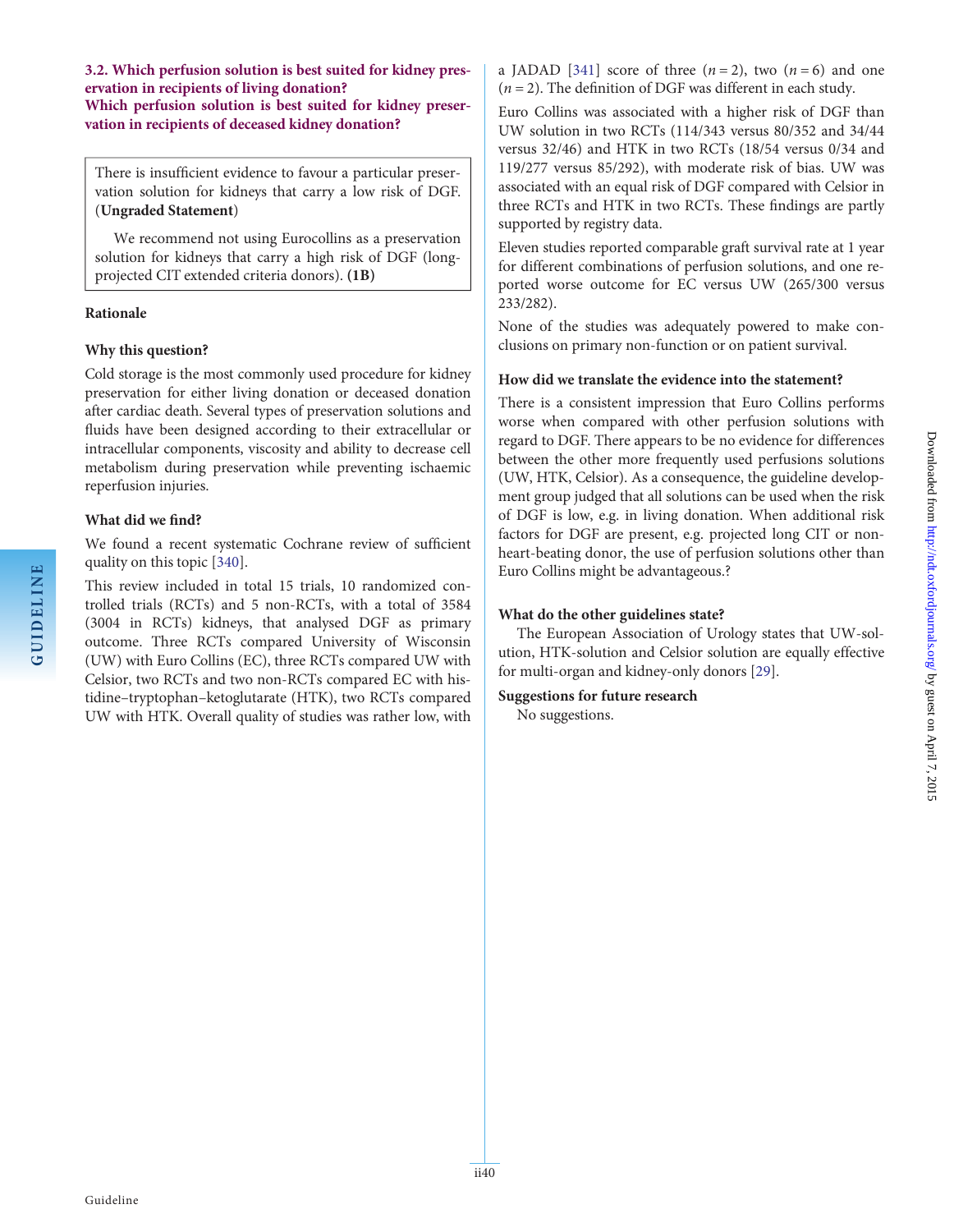### 3.3. Is machine perfusion superior to standard perfusion?

There are conflictive data regarding the generalizability of the benefit of machine perfusion over static cold storage. Until further evidence emerges, no firm recommendation for the use of machine perfusion in preference to cold storage can be made. (Ungraded Statement)

#### Rationale

### Why this question?

Kidney allografts retrieved from deceased donors may be preserved by either static cold storage or machine perfusion. Machine perfusion is more expensive, and is logistically more laborious, as it requires staff well trained in the procedure.

### What did we find?

Until recently, studies examining the potential benefits of machine perfusion were small and of poor quality. A metaanalysis of 16 studies with appropriate comparator groups and sufficient data performed between 1971 and 2001 concluded that machine perfusion when compared with cold storage was associated with a small reduction in the risk of DGF (RR: 0.80, 95% CI: 0.67–0.96) [\[342\]](#page-67-0). No evidence was found to suggest that this effect was different for allografts retrieved from heart beating versus non-heart-beating donors. There was no significant effect on 1-year graft survival although even when aggregated, the studies were underpowered. In 2009, Moers et al. reported the results of a well-designed adequately powered European multicentre randomized controlled study in which one kidney from a donor was assigned to machine perfusion using the LifePort machine  $(n = 359)$  with the contralateral organ assigned to cold storage ( $n = 359$ ) [\[343\]](#page-67-0). However, in 25 donors (4.6%) there were technical difficulties (small aortic patch or multiple arteries) to make connection to the perfusion machine, and the surgical teams were permitted to reverse the randomization. Trained perfusionists were used to transport and set up the machine perfusion device at the donor hospital. In 64% of donors, UW fluid was used for vascular flush and preservation, while HTK solution was used in 32%. Machine perfusion significantly reduced the risk, duration and severity of DGF (adjusted OR:  $0.57$ ,  $P = 0.01$ ). The size of the treatment effect was no different after standard-criteria donation versus expanded-criteria donation. While there was no difference in DGF or patient survival at 1 year, allograft survival at 1 year was better in the machine perfusion group (94 versus 90%;  $P = 0.04$ ). Because it was considered that an insufficient number of non-heart-beating donors had been enrolled after initial recruitment for subgroup analysis (heart beating versus non-heart-beating donors), the investigators extended the study until a total of 82 non-heart-beating kidney pairs had been randomized. In neither the main data set nor the extended data set was a significant difference observed in DGF between machine perfusion and cold storage in kidneys coming from heart beating versus non-heart-beating donors. However, the same group published a subgroup analysis of outcome in the 82 non-heart-beating kidney pairs from the extended data set of the Machine Preservation Trial [[344](#page-67-0)]. In this paper, the incidence of DGF was 53.7% in machine perfusion versus 69.5% in cold storage  $(P = 0.007)$  with an adjusted OR of 0.43 (95% CI: 0.20–0.89,  $P = 0.025$ ) for the probability of developing DGF in machine perfused kidneys compared with cold storage. There was no difference in 1-year patient and graft survival. In contrast, Watson et al. also published in 2010 the results of a multicentre randomized controlled trial of machine perfusion versus cold storage in nonheart-beating donor kidneys using only a sequential study design which stops patient recruitment after there is sufficient evidence to reject the null hypothesis [\[345](#page-67-0)]. After 90 transplants from 45 donor pairs, there was no difference in the incidence of DGF or in any secondary endpoints. In contrast to Moers' study, there was standardization of the preservation fluid (UW) and immunosuppression used. Trained perfusionists were not available and when kidney retrieval occurred away from the base transplant centre, kidneys randomized to machine perfusion could first undergo a period of cold storage during transport to the base hospital.

### How did we translate the evidence into the statement?

Given these conflictive results and in the absence of a pharmaco-economic evaluation of the cost of employing dedicated trained perfusionists as part of the retrieval team, no firm recommendation can be made regarding the optimum method of organ preservation until more evidence emerges from further studies.

### What do the other guidelines state?

No other guideline bodies provide a statement on this topic.

### Suggestions for future research

Further adequately powered randomized studies are required of machine perfusion versus static cold storage in both heart beating and non-heart-beating donors, and this using standardized perfusion fluid, with pre-specified subgroups. Ideally, these studies should be international and multicentre, to allow generalizability, and include a pharmaco-economic evaluation.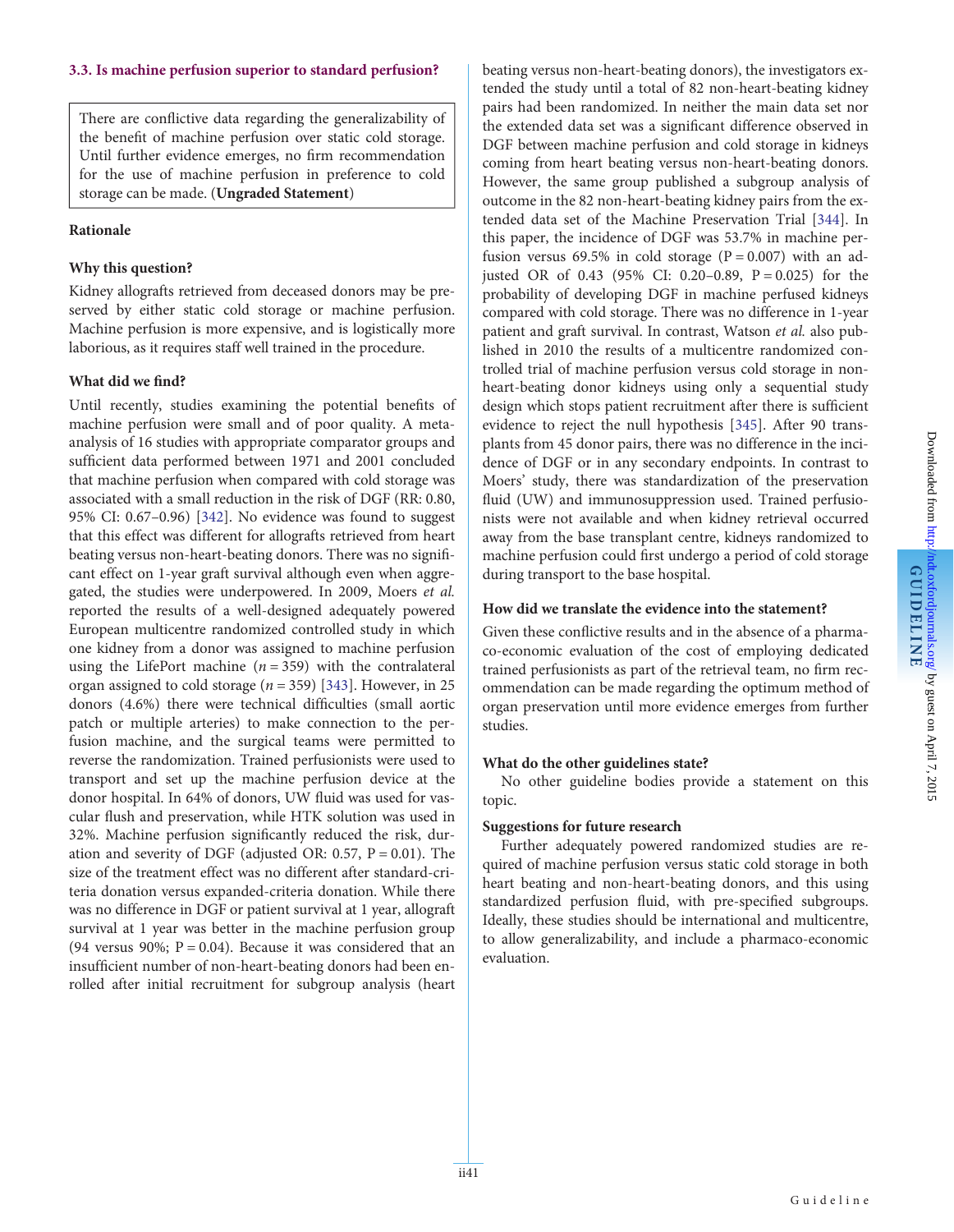#### 3.4. Is there a critical cold ischaemia time beyond which a donated organ should be discarded?

We suggest that CIT is kept as short as possible. (2D)

We recommend keeping CIT below 24 h when transplanting kidneys from donors after brain death. (1B)

We recommend keeping CIT <12 h when using kidneys from donors after cardiac death. (1D)

We recommend that the decision to use donor kidneys with a CIT of >36 h should be made on a case per case basis. (1D)

#### Rationale

#### Why this question?

CIT is one of the few potentially modifiable donor risk factors that can have a significant influence on transplant outcome. However, keeping CIT as short as possible might pose substantial logistical problems. Also, accepting only a short CIT might lead to loss of otherwise acceptable grafts.

#### What did we find?

GUIDELINE

**GUIDELINE** 

Data from the Collaborative Transplant Study (CTS) based on kidney allograft transplants performed between 1990 and 2004 have shown that increasing CIT up to 18 h has no adverse effect on graft outcome [[346](#page-67-0)]. For CIT between 19 and 24 h, the hazard of graft failure increased by 9%, for 25–36 h by 16% and for >36 h by 30%. Maybe as a result of that, the proportion of transplants with CIT >36 h decreased from 8.3% between 1990 and 1991 to 0.6% between 2004 and 2005. Compared with CIT <19 h, 1-year creatinine values were increased significantly only for CIT >36 h but not with CIT between 19 and 36 h. There was no evidence that prolonged CIT was more deleterious for kidneys from elderly donors or from extendedcriteria donors. In comparison, UK registry data have shown that for recipients of first kidney allografts from brain-death donors, CIT up to 21 h has no effect on transplant failure up to 5 years of follow-up. However, for every additional hour of CIT over 21 h, the risk of transplant failure increased by 4% [[347](#page-68-0)]. For recipients of kidneys from donors after controlled cardiac death (Maastricht category 3), a CIT >12 h seemed to be associated with worse graft survival, although results were not significant at the 5% level [\[348\]](#page-68-0). For recipients of kidneys from both cardiac-death and brain-death donors, a CIT >24 h was associated with an eGFR that on average was ∼5 mL/min/ 1.73 m<sup>2</sup> lower than in patients with a CIT <12 h [[348](#page-68-0)]. In a single-centre cohort study of brain death donor kidney transplants from younger donors (<50 years), CIT, when analysed as a continuous variable, was shown to be an independent risk factor for graft loss (20% increase for every 5 hours of CIT) [\[349\]](#page-68-0). When analysed as a categorical variable (less than or longer than 19 hours), a CIT >19 h independently increased the risk of graft failure by 50%.

CIT is associated with DGF, defined as the need for dialysis in the first week after transplantation. UNOS data reveal that the incidence of DGF in recipients of kidneys with a CIT of more than 36 hours was 40% in standard criteria donors and 50% in extended criteria donors [\[350\]](#page-68-0). In a single-centre study of brain-death donor kidney transplants using a uniform immunosuppression regimen, CIT was also an important risk factor for the development of DGF. CIT predicted long-term graft survival in grafts that survived for more than 1 year, and this independently of DGF [[351](#page-68-0)]. In another more recent singlecentre cohort study, CIT was the single most important independent predictor of DGF, which had an incidence of 42% when the CIT increased to 36 h. CIT was also an independent risk factor for acute rejection, with each hour of CIT increasing the risk of acute rejection by 4%. Although CIT was a significant independent risk factor for graft loss, this effect was almost entirely due to its impact on acute rejection. Similarly, the detrimental effect of DGF on graft survival was explained by an increased incidence of acute rejection [\[352](#page-68-0)].

#### How did we translate the evidence into the statement?

CIT is an important modifiable risk factor that can influence outcome. Therefore, every effort should be made to keep CIT to as short as possible. Based on the evidence above, the ERBP group recommends that when transplanting kidneys after brain death, the CIT should be kept below 24 h. Because nonheart-beating donor kidneys are subjected to longer warm ischaemia and have a higher incidence of delayed function, minimizing CIT is even more important in this setting. Based on observational studies, we recommend that when transplanting kidneys after controlled circulatory death (Maastricht category 3) CIT is kept <12 h. There are few data reporting the outcome of kidney transplants with very long CIT, i.e. >36 h. However, it was the opinion of the group that the high incidence of DGF, the worse outcome with increasing CIT and the increased risk of acute rejection means that these kidneys should not usually be used, unless under exceptional circumstances and after full discussion of the risks and benefits with the potential recipient.

### What do the other guidelines state?

Like ERBP, the European Association of Urology recommends to keep CIT as short as possible [\[29\]](#page-58-0). No other guideline body provides any indication on which maximal CIT is acceptable.

#### Suggestions for future research

No suggestions.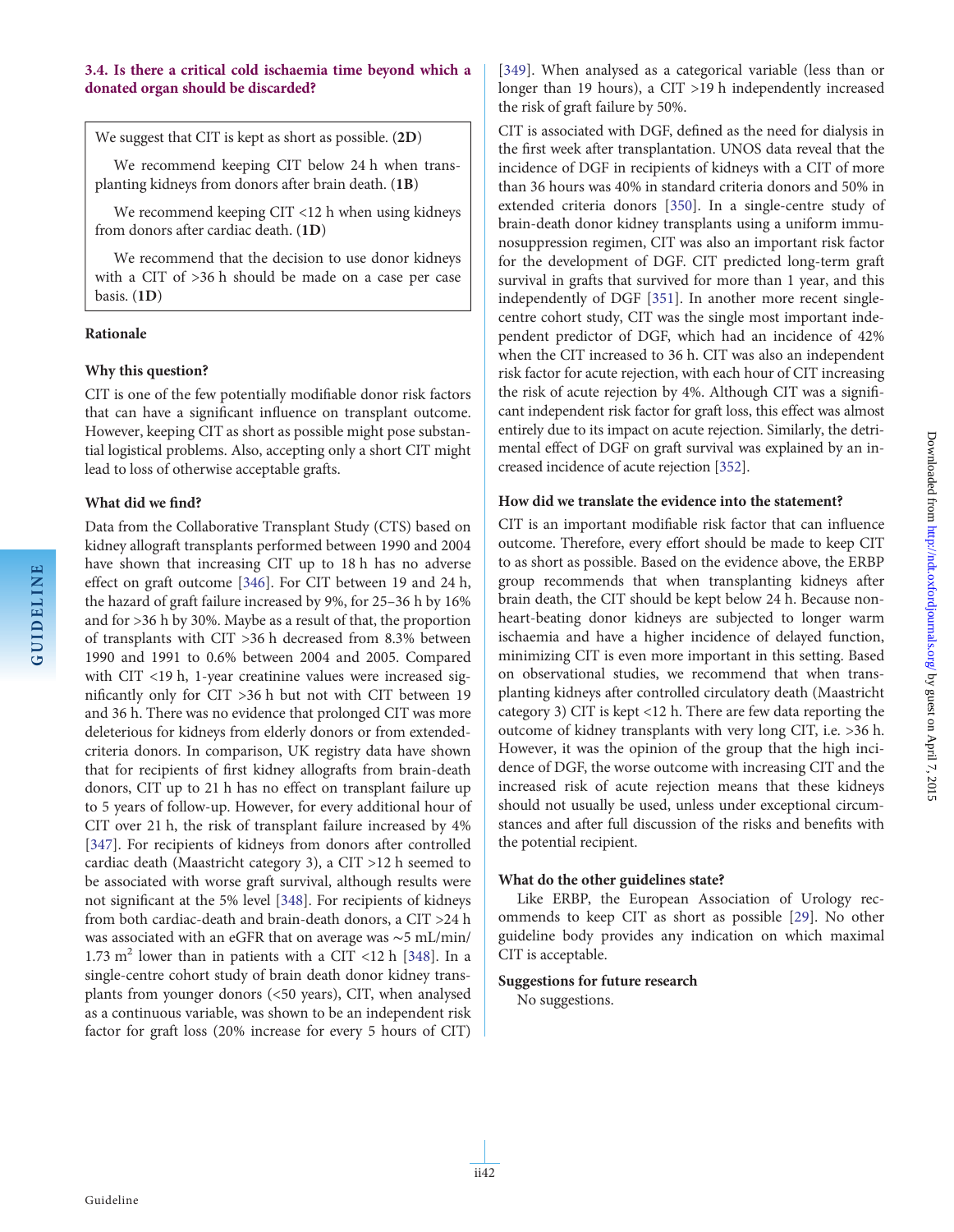### 3.5. On which criteria should we select living kidney donors to optimize the risk–benefit ratio of their donation?

### General remarks

We recommend encouraging living kidney donors to exercise on a regular basis and when relevant, to lose weight and stop smoking. (1C)

We recommend that the individual risk of donation should be carefully discussed with the donor, taking into account the situation of both donor and recipient. Ideally, this should be done using standardized check lists to ensure all items are discussed. (Ungraded Statement)

We suggest that the donor be evaluated by an independent physician who is not part of the transplant team and is not involved in the daily care of the recipient, and when possible, by a psychologist. (Ungraded Statement)

We recommend that the process of donation is stopped should any doubt on donor safety arise, especially in younger donors, or when the benefit for the recipient is limited. (Ungraded Statement)

We recommend that the simultaneous presence of more than one risk factor (hypertension, obesity, proteinuria, impaired glucose tolerance, haematuria) precludes donation. (Ungraded Statement)

### Hypertension

We recommend considering potential donors with a blood pressure <140/90 mmHg on at least three occasions without antihypertensive medication, as normotensive. (1C)

We suggest measuring ambulatory blood pressure in potential donors who have office hypertension (blood pressure  $\geq$ 140/90 mmHg) or who are taking pharmacological treatment for hypertension. (2C)

We suggest well-controlled primary hypertension, as assessed by ambulatory blood pressure <130/85 mmHg, under treatment with maximum two anti-hypertensive drugs (diuretics included) is not considered a contraindication to living kidney donation. (2C)

We recommend discouraging hypertensive donors with evidence of target organ damage such as left ventricular hypertrophy, hypertensive retinopathy and micro-albuminuria.  $(1C)$ 

We suggest that these potential donors could be re-evaluated for disappearance of this target organ damage after appropriate treatment. (2D)

### **Obesity**

We suggest a BMI > 35 kg/m<sup>2</sup> is a contraindication to donation. (2C)

We recommend counselling obese and overweight donors for weight loss before and after donation. (Ungraded statement)

### Impaired glucose tolerance

We recommend diabetes mellitus is a contraindication to donation, other than in exceptional circumstances. (1D)

We suggest impaired glucose tolerance is not an absolute contraindication to donation. (2C)

### Proteinuria

We recommend quantifying urinary protein excretion in all potential living donors. (1C)

We recommend overt proteinuria is a contraindication for living donation [24-h total protein >300 mg or spot urinary albumin to creatinine  $(mg/g)$  ratio >300 (>30 mg/mmol)].  $(1C)$ 

We recommend further evaluating potential living donors with persistent (more than three measurements with 3 months interval) proteinuria <300 mg/24 h by the quantification of micro-albuminuria to assess their risk of living donation. (Ungraded statement)

We suggest considering persistent (more than three measurements with 3 months interval) micro-albuminuria (30– 300 mg/24 h) a high risk for donation. (Ungraded statement)

### Haematuria

We recommend considering persistent haematuria of glomerular origin as a contraindication to living donation, because it may indicate kidney disease in the donor. (1B)

However, we acknowledge thin basement membrane disease might be an exception. (Ungraded statement)

### Old age

We recommend that old age in itself is not a contraindication to donation. (1B)

### Rationale

### Why this question?

Owing to the ever increasing waiting times required to receive a kidney transplant from deceased donors, more and more reliance is currently being put on living-donor kidney transplantation as the treatment of choice for end-stage kidney disease. To resolve pressure on the cadaveric waiting list, subjects who in the past were deemed unsuitable for living donation, nowadays are increasingly being considered as suitable candidates, so that donors with medical abnormalities form a significant proportion of the living donors [\[353](#page-68-0)]. What exactly the long-term effects of donation are in this population remains uncertain. In particular, it still remains to be answered whether or not donors with relevant risk factors such as hypertension, obesity, old age, impaired glucose tolerance, proteinuria or haematuria, have safe outcomes in the long term. The impact of borderlinenormal kidney function in the donor is discussed in a separate paragraph.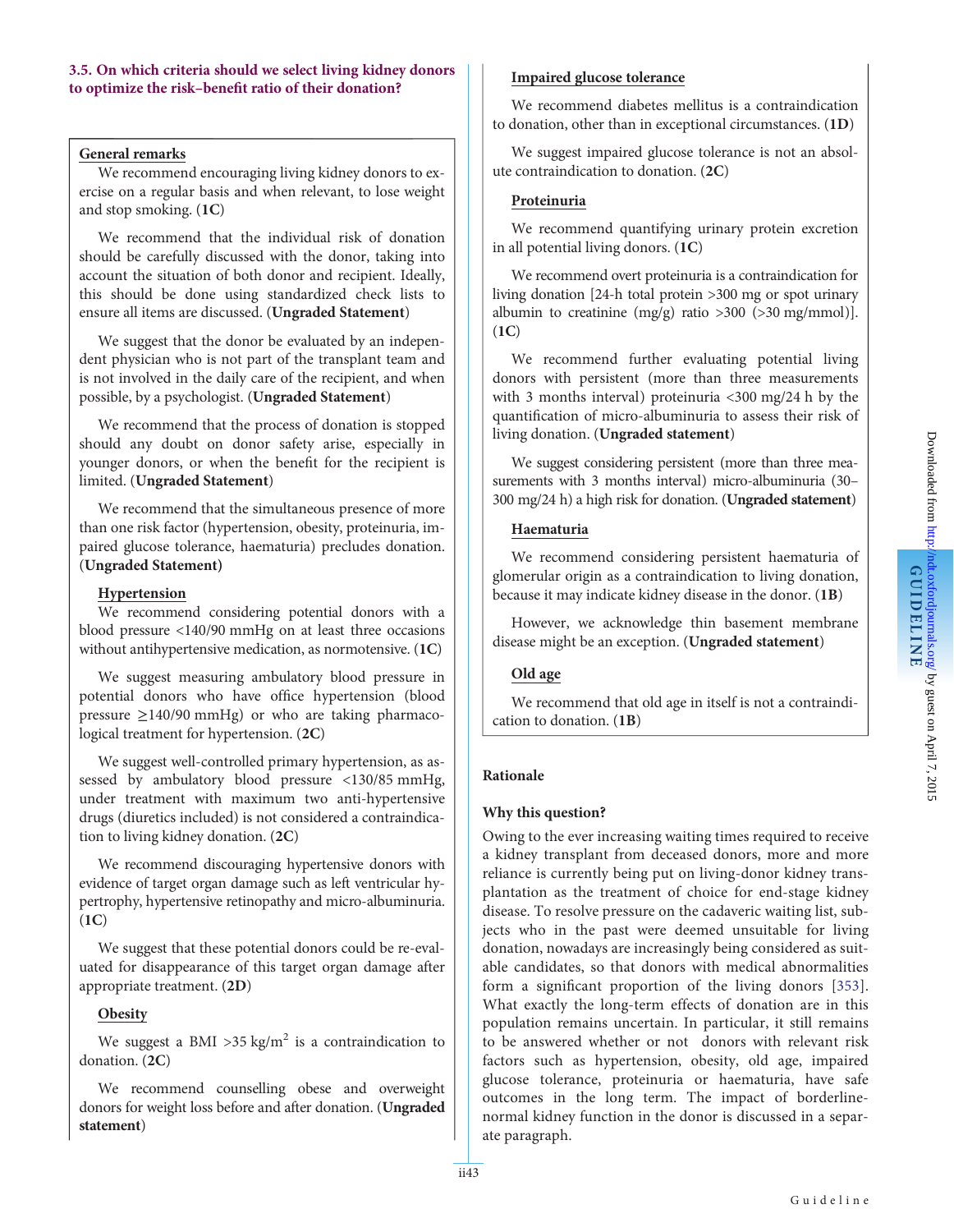#### What did we find?

Experience gained with unilateral nephrectomy performed on servicemen, who lost a kidney due to trauma during World War II, showed that the long-term risks inherent to this procedure when compared with non-nephrectomized servicemen are minimal [[354\]](#page-68-0). This finding was later confirmed by a comparison of donors with non-donating siblings [[355\]](#page-68-0). More recently, several studies showed excellent long-term outcomes in donors compared with an age-matched general population [[356\]](#page-68-0). However, these studies were limited to highly selected donors, who were young, white, and generally free from relevant risk factors, in contrast with current donors who are often obese, hypertensive and increasingly older [[357\]](#page-68-0). It is likely that the risk of living donation in individuals with medical disorders varies with race, since it has been shown that after kidney donation black donors, when compared with white donors, have an increased risk of developing hypertension, diabetes and chronic kidney disease [\[358](#page-68-0)]. Segev et al. examined donor survival over a median of ∼6 years follow-up in a cohort of over 80 000 donors from 1994 to 2009 [545 with hypertension and 4473 with BMI  $\geq$  30 kg/m<sup>2</sup>], and compared it with a matched cohort of ∼9000 healthy subjects selected from NHANES III [[359\]](#page-68-0). This is the only large study comparing living donors with healthy controls rather than with the general population. Moreover, at variance with previous studies, the population included a significant proportion of black (13%) and Hispanic (12%) individuals. On overall, living donation was not associated with an increased risk of death compared with a healthy matched cohort. However, being retrospective, this study could not fully control for all potential confounding factors. Moreover, there were too few events to provide reliable estimates for each risk subgroup of living donors.

Few multicentre cohort studies have been carried out choosing appropriate control groups, adjusting for all relevant confounding factors, using standardized definitions of donor risk factors and outcomes, and providing sufficient length and completeness of patient follow-up. Moreover, no study was designed to assess the effect of each donor risk factor in the context of the other risk factors which may have an additive effect in increasing the risk of living donation and, finally, no study examined the long-term outcome of young donors with risk factors associated with future development of hypertension or diabetes.

Therefore, the recommendation is mostly based on the natural history of the medical abnormalities, on common sense, and consensus between the guideline development group members.

#### Hypertension

GUIDELINE

**GUIDELINE** 

A systematic review of the literature until 2008 found six studies involving 115 donors with pre-existent hypertension, and 621 controls from three studies [[360\]](#page-68-0). Overall, quality of the studies was low, with 3/6 not providing a clear definition of hypertension, and only one stating that blood pressure was measured by a professional. Change in blood pressure after donation was quantified in only one study, where blood pressure did not increase 1 year after donation. One study

assessed change in the mean arterial blood pressure after donation, which decreased more often in hypertensive donors.

In the study of Segev et al., out of the ∼30 000 donors with blood pressure data available, 545 (1.8%) had pre-existent hypertension. Hypertension was associated with an increased risk of death in living donors (36.7, 95% CI: 4.4–132.6/10 000 donations versus 1.3, 95% CI: 0.4–3.4/10 000 donations) [\[359](#page-68-0)]. However, these risk estimates were based on only two deaths in the cohort of hypertensive patients. Textor et al. examined the short term, mainly 1-year, change in arterial blood pressure, kidney function and proteinuria of 148 donors with pre-existent hypertension, and compared it with normotensive donors [\[361](#page-68-0)]. After 282 days, normotensive donors had no change in awake ambulatory blood pressure monitoring measurements (before 121/75 mmHg versus after 120/75 mmHg), whereas blood pressure in hypertensive donors fell with both nonpharmacological and drug therapy (before 142/85 mmHg to after 132/80 mmHg, P < 0.01). After correction for age, no independent effect of hypertension before donation was evident for predicting GFR after nephrectomy. Urine protein including micro-albuminuria did not change after donor nephrectomy. It is worth noting that in the Textor study only a minority of 'hypertensive' patients were taking anti-hypertensive medications, despite blood pressures >140/90 mmHg in 96%, and awake ambulatory blood pressure monitoring >135/85 mmHg in 75% of the donors [\[361](#page-68-0)]. Tent et al. compared 47 hypertensive donors to 94 control donors [\[362\]](#page-68-0). Pre- and early post-donation systolic and mean arterial blood pressures were significantly higher in hypertensive donors. Control donors showed a rise in diastolic blood pressure after donation, and thus the predonation difference was lost post-donation. Both at 1 year (29 hypertensive donors, 58 controls) and 5 years after donation (13 hypertensive donors and 26 controls), blood pressure was similar between the groups, and kidney function was similar at all time-points. Both studies involved mainly white donors, whereas African-American living donors were reported to have an increased risk of developing hypertension and chronic kidney disease [\[358](#page-68-0)].

#### **Obesity**

A meta-analysis on the effect of obesity on the risk of perioperative complications after living donation compared 294 donors with BMI  $>30 \text{ kg/m}^2$  to 624 non-obese controls (average BMI 34 kg/m<sup>2</sup> and 24 kg/m<sup>2</sup>, respectively) [[360](#page-68-0)]. In the obese donors, the operative time was on average 20 min longer (95% CI: 14–26 min), and length of hospital stay was 0.1 days longer (95% CI: 0.0–0.3 days). Compared with donors having a BMI <25 kg/m<sup>2</sup>, the crude risk for post-operative wound complications (infection, seroma, hernia) increased from 2 to 4% for donors with a BMI =  $25-30$  kg/m<sup>2</sup> and ~9% in donors with BMI ≥30 kg/m<sup>2</sup> [[363](#page-68-0)]. In this study, no differences in micro-albuminuria post-donation were observed with increasing BMI. After adjusting for male sex, anomalies of kidney vessels, right versus left kidney and laparoscopic versus open surgery, a BMI >30 kg/m<sup>2</sup> was associated with an odds ratio of 1.76 (95% CI: 0.66–4.70) for major perioperative complications (45 events in total) in the Norwegian National Hospital Living Donor Registry including data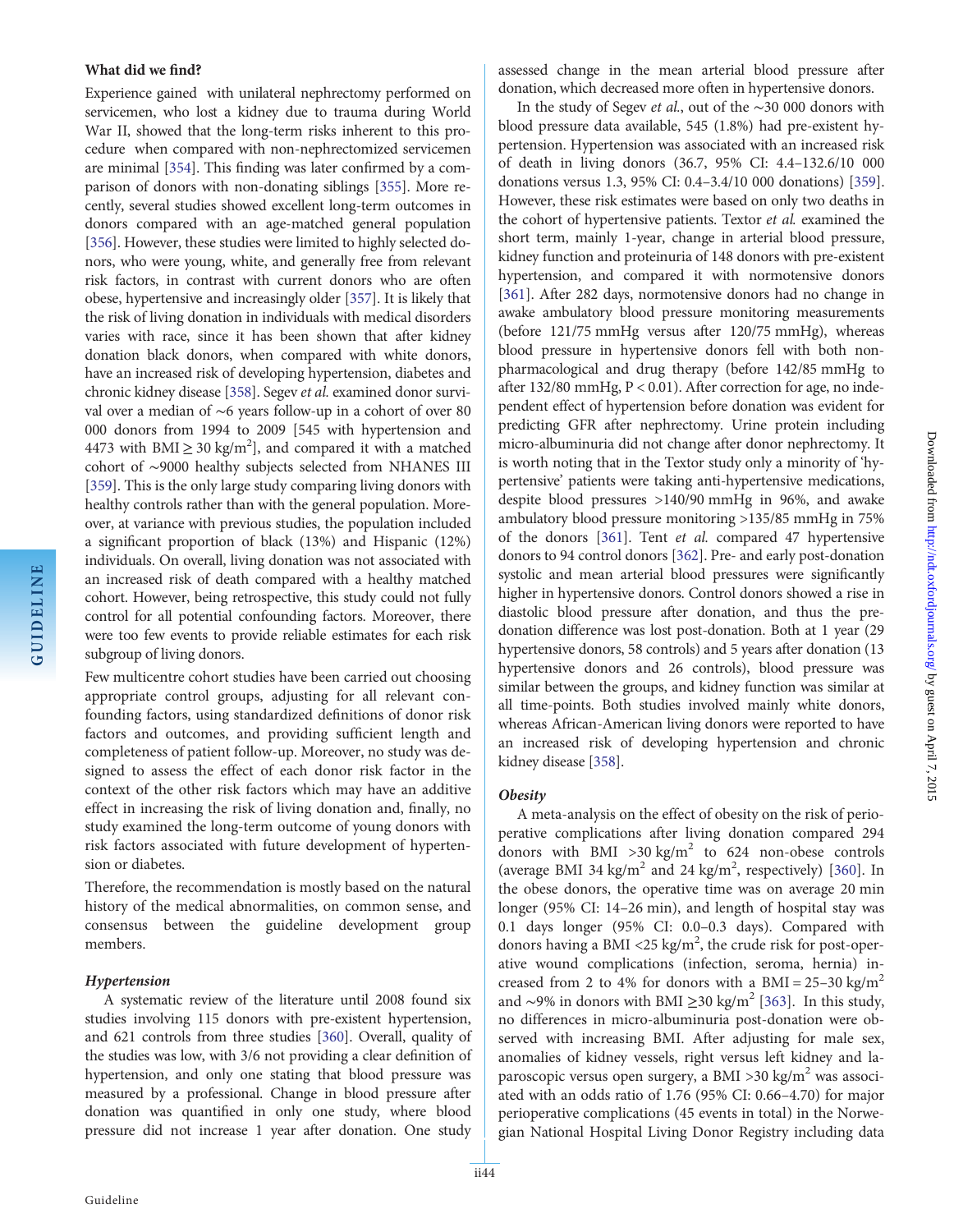of 1006 donors (524 and 85 donors with pre-donation BMI >25 kg/m<sup>2</sup> and BMI >30 kg/m<sup>2</sup>, respectively) [[364\]](#page-68-0). In this registry, post-operative wound infection (event number  $= 37$ ) was associated with BMI >25 kg/m<sup>2</sup>. No study has explicitly examined whether the risk of perioperative complications in obese donors is different according to the type of surgical procedure (laparoscopic donor nephrectomy versus open surgery).

Segev *et al.* compared ~4400 donors with BMI ≥30 kg/m<sup>2</sup> with 15 300 donors with BMI <30 kg/m<sup>2</sup>, finding that obesity was not associated with increased mortality among living donors in short-to-medium term [[359](#page-68-0)]. In the study of Ibrahim et al., for each unit of BMI there was a 12% increase in the odds of post-donation eGFR <60 mL/min/1.73  $m^2$ , and post-donation hypertension requiring medications [\[356\]](#page-68-0). However, the finding of an association between high BMI (>30 kg/m<sup>2</sup>) and the risk of a significant post-donation GFR decline was not confirmed by two other studies [\[353,](#page-68-0) [365\]](#page-68-0). African-American living donors with a BMI > 35 kg/m<sup>2</sup> might be at particularly high risk of developing a significant kidney function decline post-donation [[366](#page-68-0)].

It is worth mentioning that donors with high BMI have often a further increase in weight following donation [\[367\]](#page-68-0). No study estimated the absolute additional long-term risk in the young obese donors when compared with non-donor counterparts. Moreover, all these data being observational, it is unclear whether obese donors were selected among those who were otherwise healthy, i.e. with no additional risk factors such as, e.g., hypertension or diabetes. Finally, it must be stressed that in the same studies the proportion of very obese subjects  $( >35 \text{ kg/m}^2)$  was generally low. Therefore current available evidence regarding the safety of living donation in such donors is scarce.

#### Impaired Glucose Tolerance

Only one study, carried out in Japan, examined the effect of impaired glucose tolerance on living donor outcome [\[368\]](#page-68-0). This study compared donors having either impaired glucose tolerance ( $n = 44$ ) or true diabetes mellitus ( $n = 27$ ), with 373 normo-glycaemic donors. However, among the diabetic donors only five were receiving anti-diabetic treatment, while the other glucose-intolerant donors had been classified as diabetics only on the basis of the oral glucose tolerance test (OGTT) performed at the time of evaluation. Donors showing micro-albuminuria, haemoglobin A1c ≥6.5%, or diabetic complications were not included because deemed unsuitable for kidney donation. The follow-up was ∼9 years on average. Perioperative complications, kidney function and patient survival did not differ according to the presence or not of pretransplant glucose intolerance. One of the five diabetic donors already on treatment at the time of transplant was lost to follow-up, another donor showed an increase in serum creatinine from the pre-transplant value of 1.04 to 1.44 mg/dL 27 months after transplantation.

#### Proteinuria

Only one study examined the role of proteinuria on donor outcome by comparing the changes in kidney function, arterial blood pressure and proteinuria occurring 1 year after donation in eight subjects having abnormal proteinuria, and in 75 control donors [\[369](#page-68-0)]. The study was performed between 1988 and 1998, therefore the definition of abnormal proteinuria was not adherent to the current standard of today (urinary albumin/creatinine >10 mg/mmol or protein/creatinine >0.02 g/mmol). Anyhow, the borderline-high levels of proteinuria were not associated with any adverse effect on donor kidney function or blood pressure.

#### Haematuria

Living donations from individuals having haematuria due to proven glomerular kidney diseases have been reported: three had Immunoglobulin A (IgA) nephropathy [\[370](#page-68-0)], two thin basement membrane disease [[371\]](#page-68-0) and six were affected mothers donating the kidney to sons suffering from Alport syndrome [\[372](#page-68-0)]. Length of follow-up ranged between 1 and 10 years. In this small case series, at least one of the donors with IgA nephropathy, and two of the mothers of patients with Alport syndrome developed hypertension, proteinuria and significant kidney function decline beyond 1 year after donation. There is only one study, performed in Japan, which estimated the increased risk associated with isolated renal haematuria (defined as more than five dysmorphic erythrocytes in urine per high power field) in living donors who were not evaluated by kidney biopsy [[373\]](#page-68-0). In this study, 22 donors with pretransplant renal haematuria and 220 haematuria-free control donors were retrospectively followed-up for an average of ∼2 years. The study population included 43 subjects with family history of IgA nephropathy or Alport syndrome. A family history of IgA nephropathy increased the risk of haematuria after donation. In 70% of the donors with renal haematuria before donation, haematuria showed a persistent pattern (i.e. confirmed after >3 month interval). Almost invariably, donors having persistent haematuria before donation continued showing this urinary abnormality after donation. Persistent renal haematuria post-donation was associated with a declining GFR post-donation (±2 mL/min/ year). For the case of haematuria associated with the relatively benign condition of thin basement membrane disease, there are no data in the setting of living donation.

#### Old Age

Older living donors, defined in the various studies as aged ≥60 or ≥65 years, apparently do not have an increased risk of death after donation compared with the matched healthy population of the same age [\[359\]](#page-68-0). In fact, older age is not associated with a significant increase in perioperative complications such as blood loss, intraoperative incidents or wound infections, nor with an increased length of hospital stay [\[360](#page-68-0)], although an increased risk of cardiac and pulmonary complications in donors over 60 years has been reported in one study [\[374](#page-68-0)].

A meta-analysis on the effect of older age on kidney function after donation [\[360\]](#page-68-0), including 181 older donors and 666 younger donors, did not find a negative impact of older donor age on kidney function post-donation after a median followup of 2 years. On the other hand, Ibrahim [[356](#page-68-0)] reported that older age is a determinant of low (i.e. <60 mL/min per 1.73 m<sup>2</sup>) measured GFR post-donation after adjusting for creatinine concentrations before donation. However GFR, which was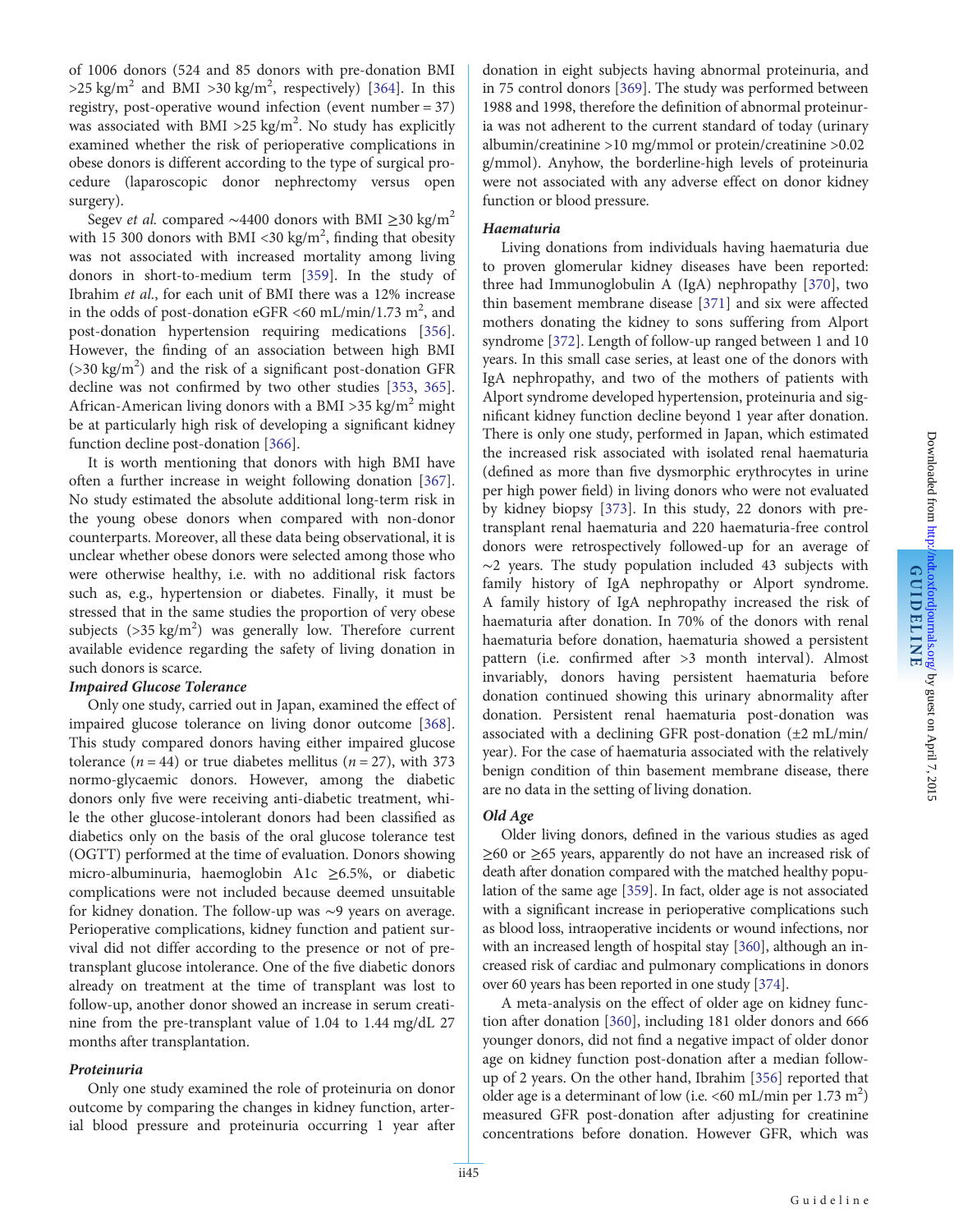measured in a random sample of 7% of the study population, was not available at baseline. Moreover, the finding that older age was associated with an increased risk of renal function decline after donation was not confirmed by a subsequent observation in another transplant centre [\[375\]](#page-68-0). Long-term changes in blood pressure and proteinuria in older donors have not been extensively investigated. Two studies comparing older with younger donors [[369,](#page-68-0) [376\]](#page-68-0) reported inconsistent findings on blood pressure. More recently, Ibrahim and colleagues found that older age is a determinant of hypertension requiring medication after donation [\[356\]](#page-68-0). The analysis was adjusted for pre-donation systolic and diastolic blood pressure but not for the use of anti-hypertensive medication before donation. One study did not find any effect of age at donation on the albumin:creatinine ratio after 1-year follow-up, a finding confirmed by Ibrahim [[369\]](#page-68-0).

It is worth noting however, that in all the above-mentioned studies it is unclear whether the cohorts of older living donors had a lower prevalence of additional pre-donation risk factors compared with younger donors, since no study fully adjusted for all the potential relevant pre-donation confounding factors. Therefore, selection bias cannot be excluded.

### How did we translate the evidence into the statement?

As presence of comorbidity often precludes donation, the evidence on the impact of these comorbidities on outcome after donation is scarce. Whereas for the presence of single risk factors, some low-quality evidence can be found, the lack of evidence on the impact of a combination of risk factors for donation does not allow exactly quantifying the additional risk for an individual donor with a specified set of comorbidities. The guideline development group judged that, as a general rule, persistent the presence of more than one risk factor should preclude donation in most, if not all, cases.

Some risk factors (blood pressure, obesity, nicotine abuse) can be modified, and effort should be made by the transplant team to obtain this modification before the donation.

In the absence of comorbidities, a blood pressure repeatedly <140/90 mmHg should be considered as 'normotension', as it is unlikely that this person would have higher blood pressures under more normal conditions.

If blood pressures >140/90 mmHg are recorded, 'white coat' or office hypertension should be excluded by ambulatory blood pressure recording.

Patients who have hypertension that is well controlled by medication (<130/85 mmHg on ambulatory blood pressure monitoring with two different drugs at maximal dose) can be considered normotensive. There is some suggestion that, after donation, blood pressure decreases in these patients, maybe because compliance increases.

Although the evidence for the negative impact of hypertension in the setting of living donation is scarce, the strong association between hypertension and negative cardiovascular outcome in the general population is so overwhelming that the guideline development group judged that it can most likely be translated to the peculiar situation of living donation. Potential

donors should be informed that a negative effect is even more likely if they already have end-organ damage at the moment of evaluation ( proteinuria, left ventricular hypertrophy, hypertensive retinopathy). As treatment of hypertension in some of these potential donors might have been suboptimal until the moment of evaluation for living donation, a re-evaluation after adequate treatment has been installed should be planned if the wish to donate persists.

Obesity as defined by BMI is associated with a relative increase in peri- and post-operative complications: mainly wound infection and wound healing. However, these problems appear to be relatively minor in relation to the potential gain for the recipient, especially as long as BMI is not >35 kg/m<sup>2</sup>. Attention should be given to presence of other risk factors, especially glucose intolerance, micro-albuminuria and hypertension. It should also be taken into account that a definition of obesity based on BMI does not differentiate between central obesity (fat) and high muscle mass, whereas these two conditions might be distinct in terms of outcome of living donation.

Persistent micro-albuminuria is a marker of kidney disease, and/or enhanced cardiovascular risk. Occasional albuminuria can be present even in normal persons, e.g. after exercise. Therefore, the diagnosis 'micro-albuminuria' should only be made when several samples with some months interval have been positive.

Presence of haematuria is a sign of either glomerular of urological disease, and should be further explored. The ERBP guideline development group judges that haematuria precludes living donation. Haematuria can be a sign of thin basement membrane disease, and it is unclear whether living donation is safe (both for the donor and the recipient) or not in this condition.

Downloaded from http://ndt.oxfordjournals.org/ by guest on April 7, 2015 Downloaded from <http://ndt.oxfordjournals.org/> by guest on April 7, 2015

Old age by itself should not be considered a contraindication to donation. Indeed, older donors do have a lower expected life span, and 'kidney survival' might be less an issue in these circumstances. Older patients should however be screened for the presence of other comorbidities, which could exacerbate after nephrectomy or jeopardize the remaining kidney (hypertension, proteinuria, diabetes).

### What do the other guidelines state? Hypertension

KHA-CARI provides suggestions for clinical care based on weak evidence which not only suggests 24-h ambulatory blood pressure measurement but also home blood pressure measurements for exclusion of white coat hypertension [[377](#page-68-0)]. KHA-CARI states a different threshold for systolic blood pressure assessed by 24 h ambulatory blood pressure measurement of <135 mmHg as target for potential kidney donors. KHA-CARI suggests excluding hypertensive donors with end-organ damage, but also with other cardiovascular risk factors. They do not state anything on re-evaluating potential donors with target organ damage after appropriate treatment for donation. The Amsterdam Forum on the Care of the live kidney donor considers potential donors with a blood pressure >140/90 mmHg on ambulatory blood pressure measurement as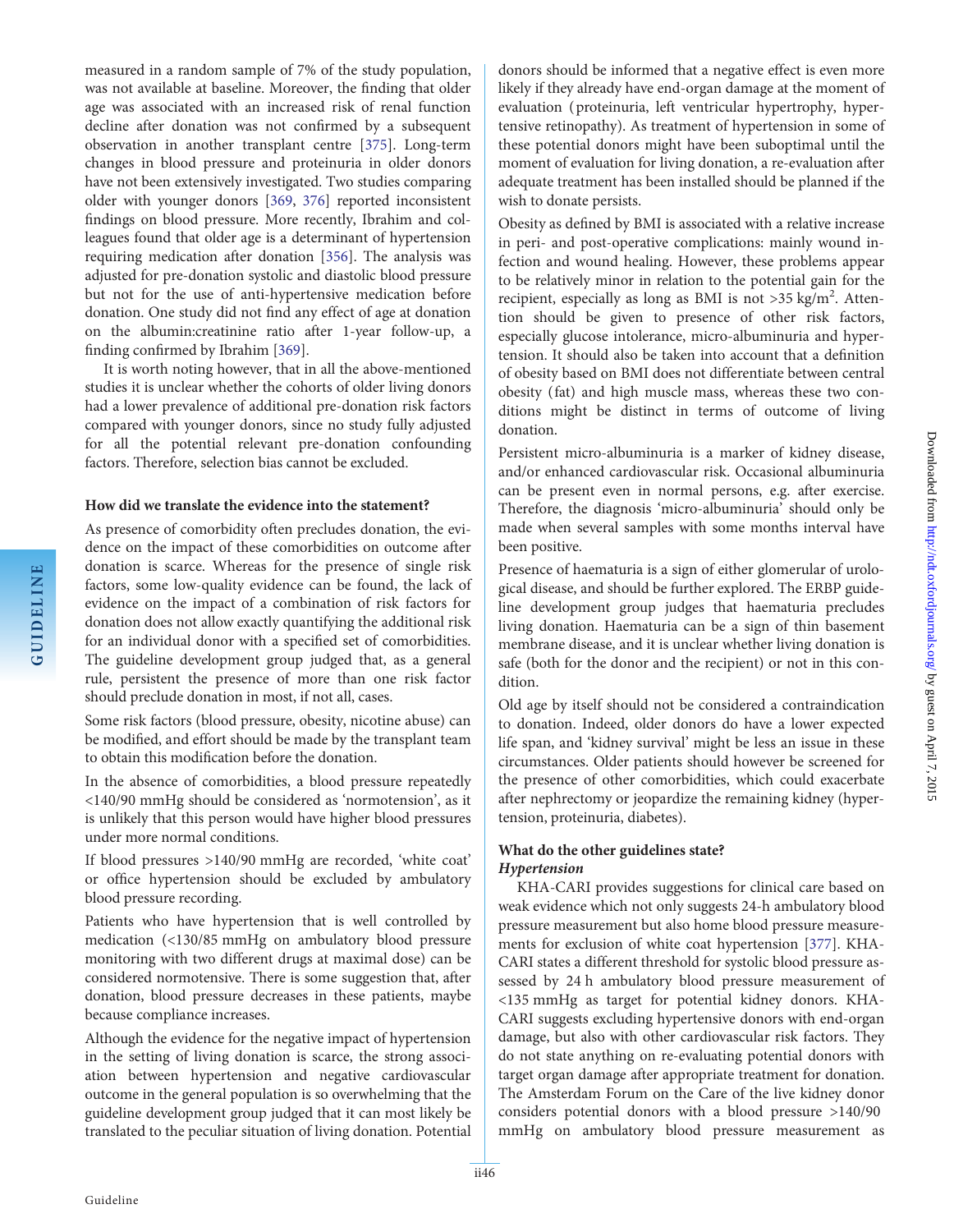generally unacceptable [\[378\]](#page-68-0). They suggest that under certain conditions (>50 years of age, GFR >80 mL/min and urinary albumin excretion <30 mg/day), such donors can be accepted for donation, after their blood pressure has been controlled. A recommendation on hypertensive donors with target organ damage is not provided by the Amsterdam Forum. Recommendations of the UK Renal Association and the British Transplant Society on this topic are in line with ERBP [\[28](#page-58-0), [62](#page-59-0)].

#### **Obesity**

KHA-CARI provides suggestions for clinical care based on weak evidence and suggests a stricter threshold of BMI  $>$ 30 kg/m<sup>2</sup> as relative contraindication to donation [\[379\]](#page-68-0). They suggest using both the BMI and the waist circumference as tools for clinical assessment of risk of donation. They suggest taking into account eventual additional risk factors to obesity for chronic kidney disease, such as impaired glucose tolerance, hypertension or proteinuria, which are, according to KHA-CARI, contraindications to donation in obese patients.

The Amsterdam Forum on the Care for the live kidney donor endorses guidelines similar to ERBP, but in addition stresses that the contraindication to donation is stronger if additional risk factors are also present [\[378\]](#page-68-0).

The UK Renal Association and British Transplant Society endorse similar recommendations as ERBP in regard of encouraging the obese donor to lose weight prior to donation and maintain an ideal weight after donation [\[28,](#page-58-0) [62\]](#page-59-0). Like ERBP the UK Renal Association and the British Transplant Society similarly recommend to discourage potential donors with a BMI >35 kg/m<sup>2</sup> from donation. For the UK Renal Association, the presence of additional comorbidities in patients with 'moderate obesity' (BMI 30-35 kg/m<sup>2</sup>) should also be a relative contraindication for donation, and these patients should be counselled about the potential risks of donation.

#### Impaired Glucose Tolerance

KHA-CARI suggests how to assess blood glucose levels in donors in a very detailed way. In contrast to ERBP, they do not only consider manifest diabetes mellitus, but also impaired glucose tolerance and a history of gestational diabetes an absolute contraindication for living kidney donation, acknowledging the evidence base is weak [[380](#page-68-0)]. The Amsterdam Forum on the Care of the live kidney donor suggests that potential donors with a history of diabetes, an impaired fasting glucose or OGTT should not donate [[378\]](#page-68-0). Unlike ERBP, the UK Renal Association and British Transplant Society do not consider diabetics as unsuitable for live kidney donation under specific conditions, and after careful assessment of the presence of other risk factors [\[28,](#page-58-0) [62](#page-59-0)]. They do not suggest using diabetic living donors to be routine practice, but rather a possibility in selected, well-informed patients.

#### Proteinuria

KHA-CARI provides suggestions for clinical care based on weak evidence which are in agreement with ERBP in regard of considering micro-albuminuria and overt proteinuria of >300 mg/day a contraindication [[381](#page-68-0)]. Based on opinion, KHA-CARI suggests that kidney biopsy may help in assessing the donor's risk in the case of minor proteinuria. KHA-CARI also recommends that donors should have their proteinuria checked annually after donation. The Amsterdam Forum on the Care of the live kidney donor agrees on considering proteinuria of >300 mg/day a contraindication for live kidney donation but does not provide a recommendation on microalbuminuria [\[378\]](#page-68-0). The UK Renal Association and British Transplant Society endorse similar recommendations as the Amsterdam forum, except that in regard of the absence of clear data on the role of micro-albuminuria, they suggest a careful evaluation and counselling of these patients on the potential risks, rather than accepting it as a plain contraindication for donation [[28](#page-58-0), [62](#page-59-0)].

#### Haematuria

KHA-CARI suggests excluding urological and kidney disease before donation, based on weak evidence. They indicate that recommendations on thin basement membrane disease cannot be made [[382](#page-68-0)]. Recommendations from the UK Renal Association and British Transplant Society as well as the Amsterdam Forum on the Care of the live kidney donor are in line with ERBP [\[28,](#page-58-0) [62,](#page-59-0) [378\]](#page-68-0).

#### Old Age

The UK Renal Association and British Transplant Society agree that old age itself is no contraindication for living kidney donation [\[28,](#page-58-0) [62](#page-59-0)].

#### Suggestions for further research

Decision analysis techniques should be used to quantify the individual risk of each donor in function of comorbidities.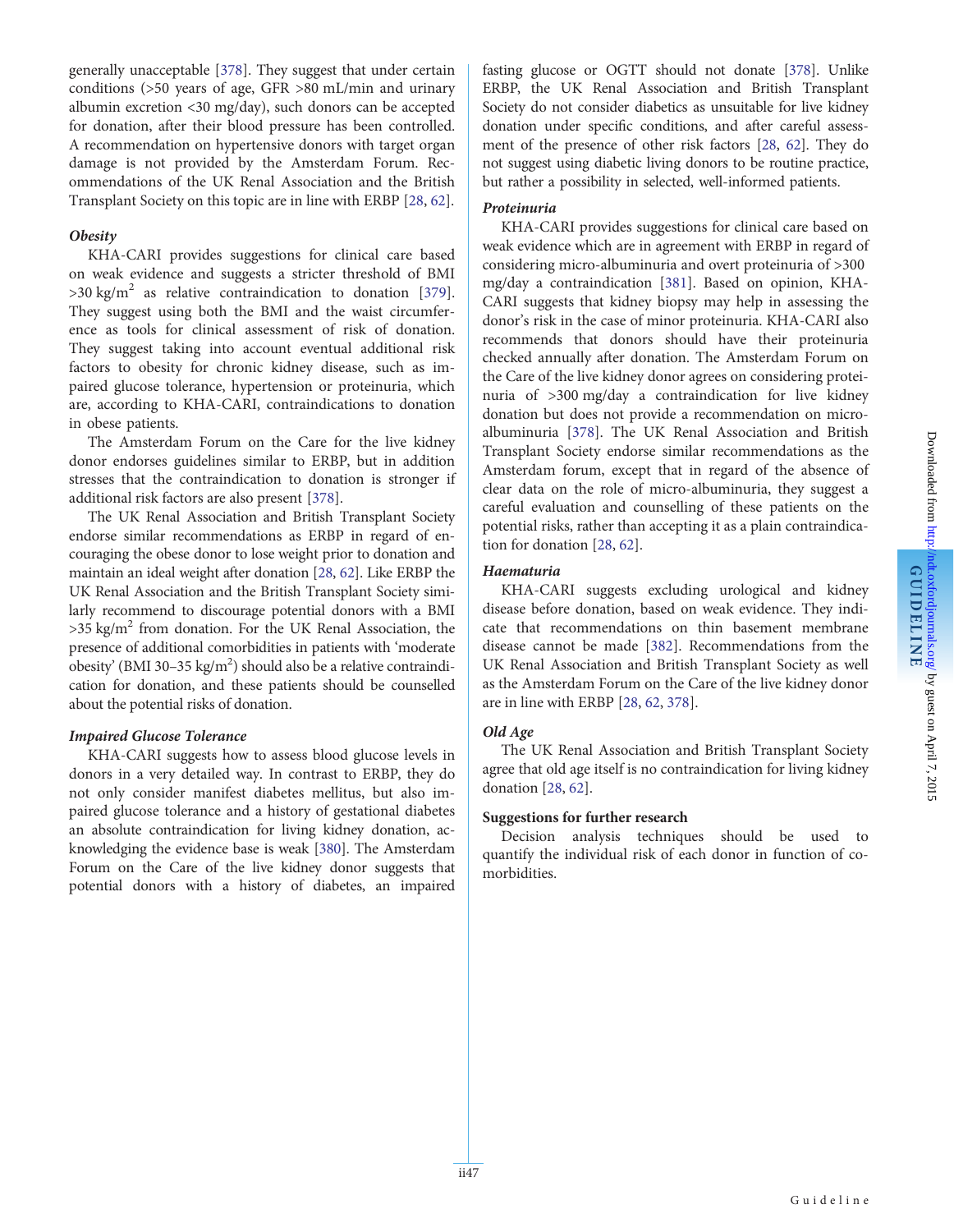### <span id="page-47-0"></span>3.6. What lower level of kidney function precludes living donation?

We recommend that all potential living kidney donors have their GFR assessed. (1C)

We recommend that in cases where more exact knowledge on GFR is needed or where is doubt regarding the accuracy of GFR from estimation methods, a direct measurement of GFR is undertaken by exogenous clearance methods. (Ungraded Statement)

We recommend that all potential donors should have a predicted GFR that is projected to remain above a satisfactory level after donation within the life-time of the donor as indicated in figure 3. (Ungraded Statement)

### Rationale

#### Why this question?

Assessment of a potential living donor's kidney function is essential to ensure that they will have sufficient residual kidney function after donation to live out their life without any adverse consequences related to their reduced renal mass. A secondary consideration is ensuring that the transplanted kidney will provide sufficient function for the intended recipient.

#### What did we find?

GUIDELINE

**GUIDELINE** 

An accurate assessment of the GFR should be undertaken in all potential kidney donors. Although there is currently no evidence that favours the use of a directly measured GFR (iothalamate, EDTA, DTPA or iohexol) over an estimated GFR in donor assessment, some guidelines organizations make this recommendation, given the imprecision of the estimated methods [[62](#page-59-0)].

Much of the evidence relating to kidney function in living donors comes from underpowered, retrospective cohort studies, with poor follow-up and without suitable matched controls [[383](#page-68-0)]. However, the long-term outcome of a reasonably sized cohort of living donors (2199 out of a total of 3404 who were still alive and consented to provide data) carefully assessed at a single US centre from 1963 to 2007 is widely cited [\[356\]](#page-68-0). All donors had a GFR  $>80$  mL/min/1.73 m<sup>2</sup> at the time of donation. The survival of kidney donors was similar to that of controls in the general population, who were matched for age, sex and race or ethnic group. End-stage kidney disease that necessitated dialysis or transplantation developed in 11 donors, a incidence of 180 cases per million persons per year compared with an incidence of 268 per million per year in the general population. A subset of 255 donors randomly selected but stratified by sex and years since donation underwent measurement of their GFR, urinary albumin to creatinine ratio and quality of life assessment. At a mean of  $12.2 \pm 9.2$  years after donation, 86% of this subgroup had a GFR  $\geq$ 60 mL/min/ 1.73 m<sup>2</sup> (none had a GFR <30 mL/min/1.73 m<sup>2</sup>), 32% had hypertension and 13% had albuminuria. Older age and higher body mass index, but not a longer time since donation, were associated with both a GFR that was  $\leq 60$  mL/min/1.73 m<sup>2</sup> and hypertension. A longer time since donation was independently associated with albuminuria. Most donors had quality-of-life scores that were better than those in the general population and the prevalence of co-morbidities was similar to that of controls. However, the mean age of the subset at the time of donation was 41 years, 99% were white and 60% were women.

After the age of 40, kidney function declines at a mean speed of ~ 0.9 mL/min/1.73 m<sup>2</sup>/year [[384](#page-68-0)]. These data have been used for defining minimal age-dependent GFRs in living donors such that the GFR of the remaining kidney will be  $>37.5$  mL/min/1.73 m<sup>2</sup> at the age of 80 [[62\]](#page-59-0).

One needs to be careful when extrapolating these data to potential donors from different racial and ethnic groups. In a



FIGURE 3: Expected decline in kidney function due to ageing. \*Adapted with permission from [[386\]](#page-69-0).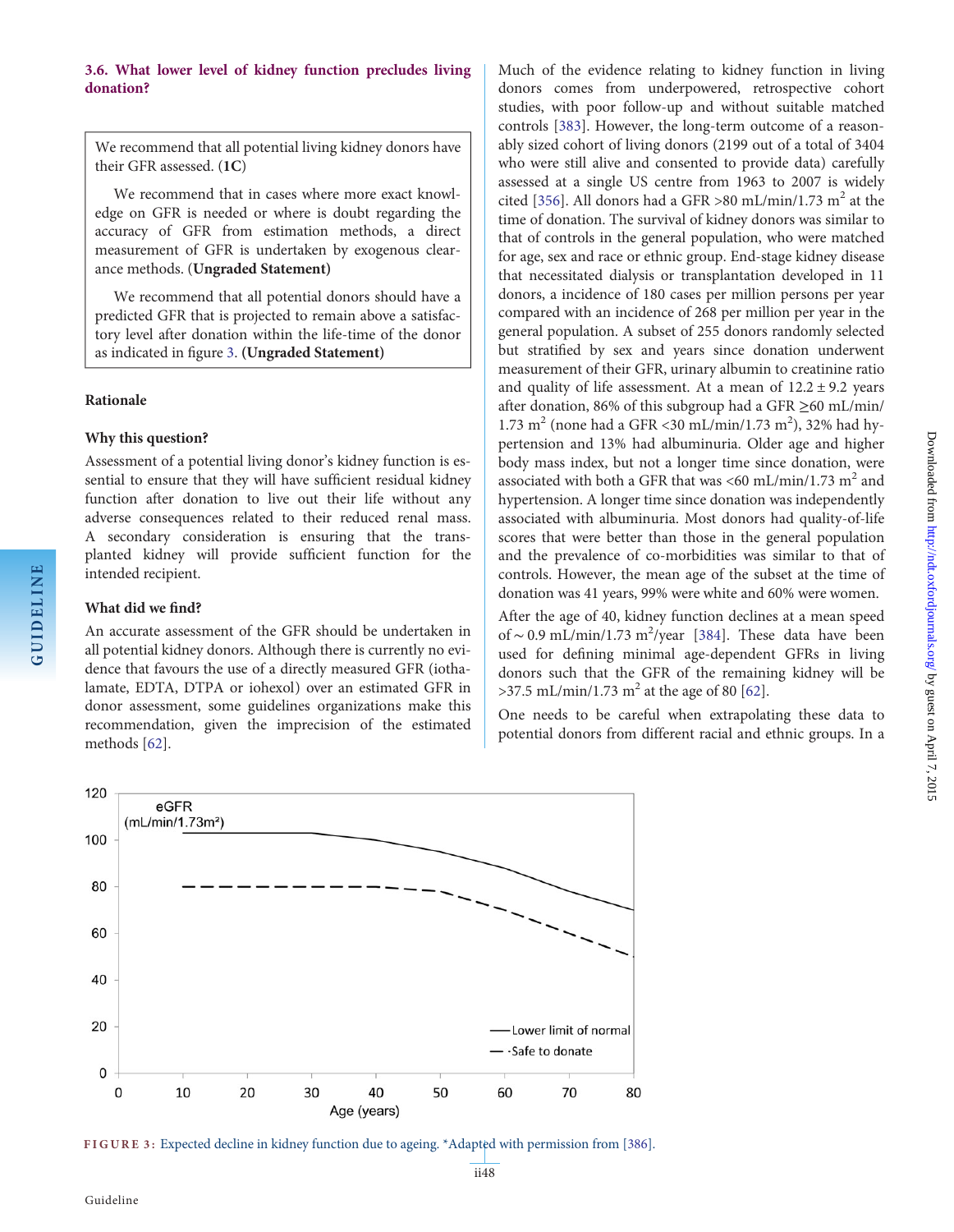large US registry study, the rate of established kidney failure occurring in living kidney donors while being low overall was nearly five times higher for black donors than for white donors (and two times higher for males than for females) [[385](#page-68-0)]. Although the authors note that these ethnic differences are similar to those observed in the general population, the absence of prospective measures of kidney function in black donors after donation with adequate follow-up and appropriately matched controls introduces uncertainty which should be shared with the potential donor during their pre-donation assessment. The growing willingness to consider and accept donors with isolated medical problems such as hypertension, glucose intolerance, obesity etc., should, until appropriate data become available, be avoided in this ethnic group.

#### How did we translate the evidence into the statement?

We recommend that all potential living kidney donors should have their GFR assessed and that where there is doubt regarding the accuracy of GFR from estimated methods, a direct measurement of GFR should be undertaken by exogenous clearance methods. We recommend that all potential donors should have a predicted GFR that will remain above a satisfactory level within their life-time. We suggest using figure [3](#page-47-0) as a reference to predict evolution of GFR after donation. The upper line in this graph represents the lower limit of normal at different ages, as determined in 428 living donors (courtesy to British Transplant Society and UK Renal Association) [\[386\]](#page-69-0). The lower line depicts the lower boundary of GFR before donation for different ages that will still lead to an acceptable GFR at 80 years. For potential living donors >50 years old, a measured GFR >80 mL/min per  $1.73 \text{ m}^2$  will provide sufficient kidney function not to cause ill health in the future.

What do the other guidelines state? KHA-CARI provides suggestions for clinical care in regard of donor kidney function but no recommendations based on high level evidence [[383](#page-68-0)]. KHA-CARI suggests that serum creatinine and estimated clearances can be used, as there is no evidence in living donation that more expensive and laborious techniques such as CrEDTA, provide any additional benefit. KHA-CARI does not suggest making an age-dependent cut-off for accepting donors. The Amsterdam Forum on the Care of the live kidney donor recommendations are in line with ERBP [[378](#page-68-0)]. They also state an age-dependent estimated GFR cut-off for not accepting a live kidney donor. The UK Renal Association and British Transplant Society recommend GFR measurement using a reference GFR procedure, e.g. 51Cr EDTA and discourage using eGFR methods, as they state these are not validated in the field of living donation [\[28,](#page-58-0) [62\]](#page-59-0). Concerning a cut-off for the minimum acceptable GFR in a potential donor the UK Renal Association and BTS recommend a predicted GFR of at least 37.5 mL/min/1.73 m<sup>2</sup> at the age of 80 after donation.

#### Suggestions for future research

Prospective studies examining long-term kidney function, cardiovascular disease or surrogate markers and complications of chronic kidney disease in older donors with appropriately matched controls.

Prospective studies examining the relationship between pre-donation GFR and long-term kidney function, cardiovascular disease or surrogate markers, and complications of chronic kidney disease with appropriately matched controls in both white and black populations.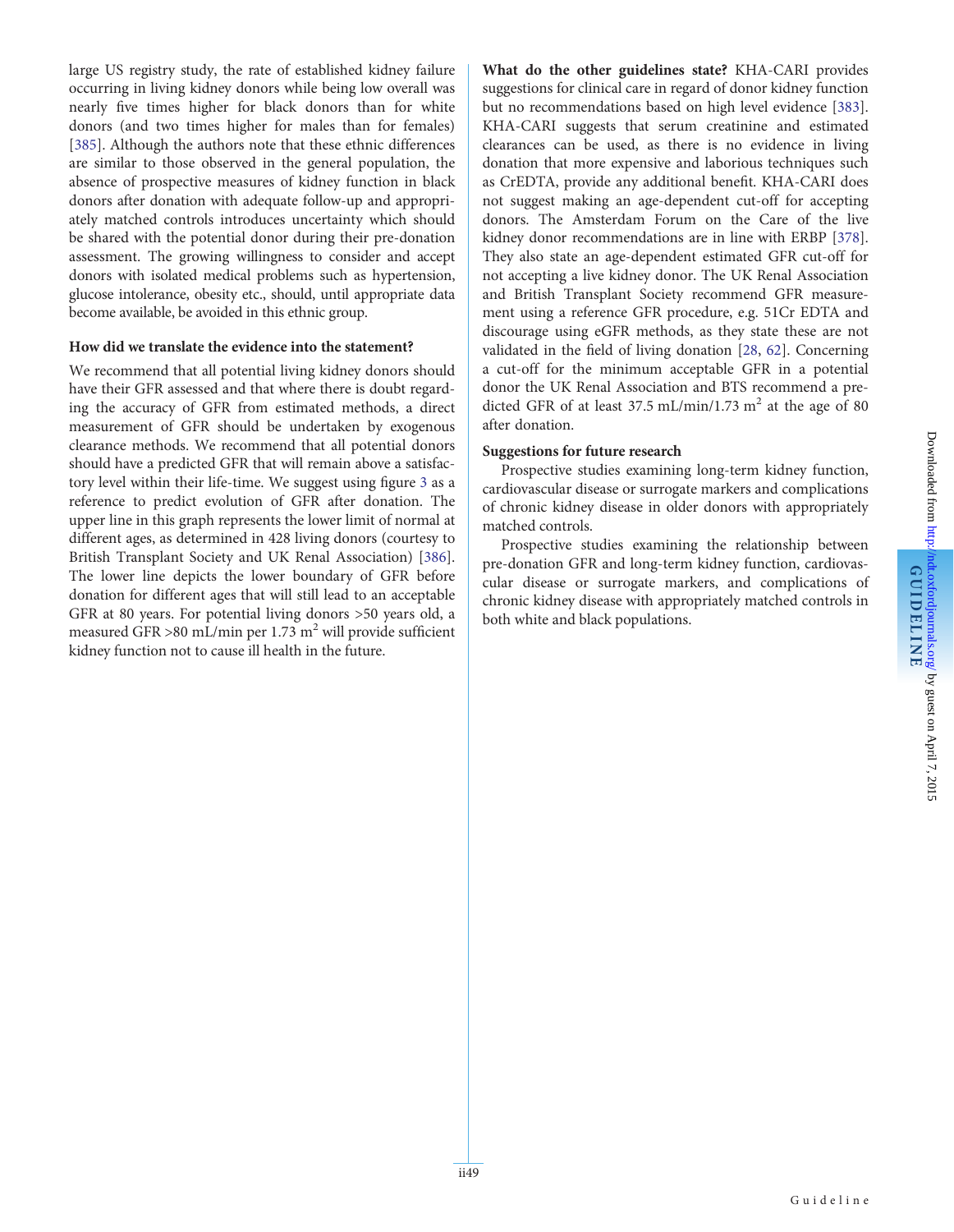3.7. What are the risks of pregnancy in a woman with a single kidney after living kidney donation?

We recommend informing women of childbearing age that as they are a selected from a very healthy subpopulation, donation increases their individual risk from below that of the general population, to that of the general population. (1B)

#### Rationale

#### Why this question?

In women of child bearing age, the wish for future pregnancy can be an obstacle for living donation. Women with a single kidney might be at enhanced risk during pregnancy, itself a cause of hyperfiltration, proteinuria and hypertension.

### What did we find?

Buszta et al. reported a retrospective, single-centre experience of 39 pregnancies in 23 patients after living kidney donation [[387](#page-69-0)]. Transient proteinuria >300 mg on dipstick was seen in two patients in the third trimester, and trace proteinuria in seven pregnancies. In a larger single-centre retrospective cohort, Ibrahim et al. reported 1085 women with in total 3213 pregnancies and 504 women without pregnancy [\[388\]](#page-69-0). Foetal and maternal outcomes in post-donation pregnancies were comparable with published rates in the general population. Post-donation versus pre-donation pregnancies were associated with a lower likelihood of full-term deliveries (73.7 versus 84.6%,  $P = 0.0004$ ), a higher likelihood of foetal loss (19.2%) versus  $11.3\%$ ,  $P < 0.0001$ ) and were also associated with a higher risk of gestational diabetes (2.7 versus 0.7%,  $P = 0.0001$ ), gestational hypertension (5.7 versus 0.6%,  $P < 0.0001$ ), proteinuria (4.3 versus 1.1%,  $P < 0.0001$ ) and preeclampsia (5.5 versus 0.8%, P < 0.0001). In a separate analysis including women who had both pre- and post-donation pregnancies, similar results were observed.

Reisater et al. identified a cohort of 326 donors, with 726 pregnancies, of which 106 after donation [[389](#page-69-0)]. In univariate analysis, no differences were observed in the occurrence of pre-eclampsia ( $P = 0.22$ ), but after adjustment, it was more common in pregnancies after than before donation (6/106

versus 16/620,  $P = 0.026$ ). The occurrence of stillbirths was higher after versus before donation (3/106 versus 7/620), where it was equal to controls from the general population. No differences were observed in the occurrence of adverse pregnancy outcome in kidney donors and in the general population in unadjusted analysis.

Wrenshall et al. reported 45 pregnancies in 33 women who donated a kidney [[390\]](#page-69-0). Complications incurred during gestation were grossly comparable with those reported in the general population (miscarriage 13.3%, pre-eclampsia 4.4%, gestational hypertension 4.4%, proteinuria 4.4% and tubal pregnancy 2.2%). Foetal abnormalities, persistent hypertension, proteinuria or changes in kidney function were not noted. Infertility was a problem in 8.3% (3/36) of the respondents, compared with a worldwide incidence of 16.7%.

#### How did we translate the evidence into the statement?

There is no evidence for increased problems to conceive for women post-donation, at least when compared with the general population.

There is no evidence that nephrectomy results in serious adverse events during pregnancy. In general, the risk of pregnancy is comparable with that of the general population. However, it should be noted (and explained to the potential living donor), that the results of the general population include outcomes of all types of women, some of which with known or unknown comorbidities, such as diabetes, hypertension, underlying genetic or systemic disease. On the other hand, accepted candidates for living donation are highly selected, and generally have no comorbidity. Therefore in principle, there risk should be much lower than in the general population.

#### What do the other guidelines state?

KHA-CARI states that there is no evidence of increased pregnancy complications after previous donation when compared with the general population. However, they do not draw attention to the fact that live donors are a selected subpopulation that should in principle have a lower risk than the general population [\[391](#page-69-0)].

### Suggestions for future research

No suggestions.

GUIDELINE

**GUIDELINE**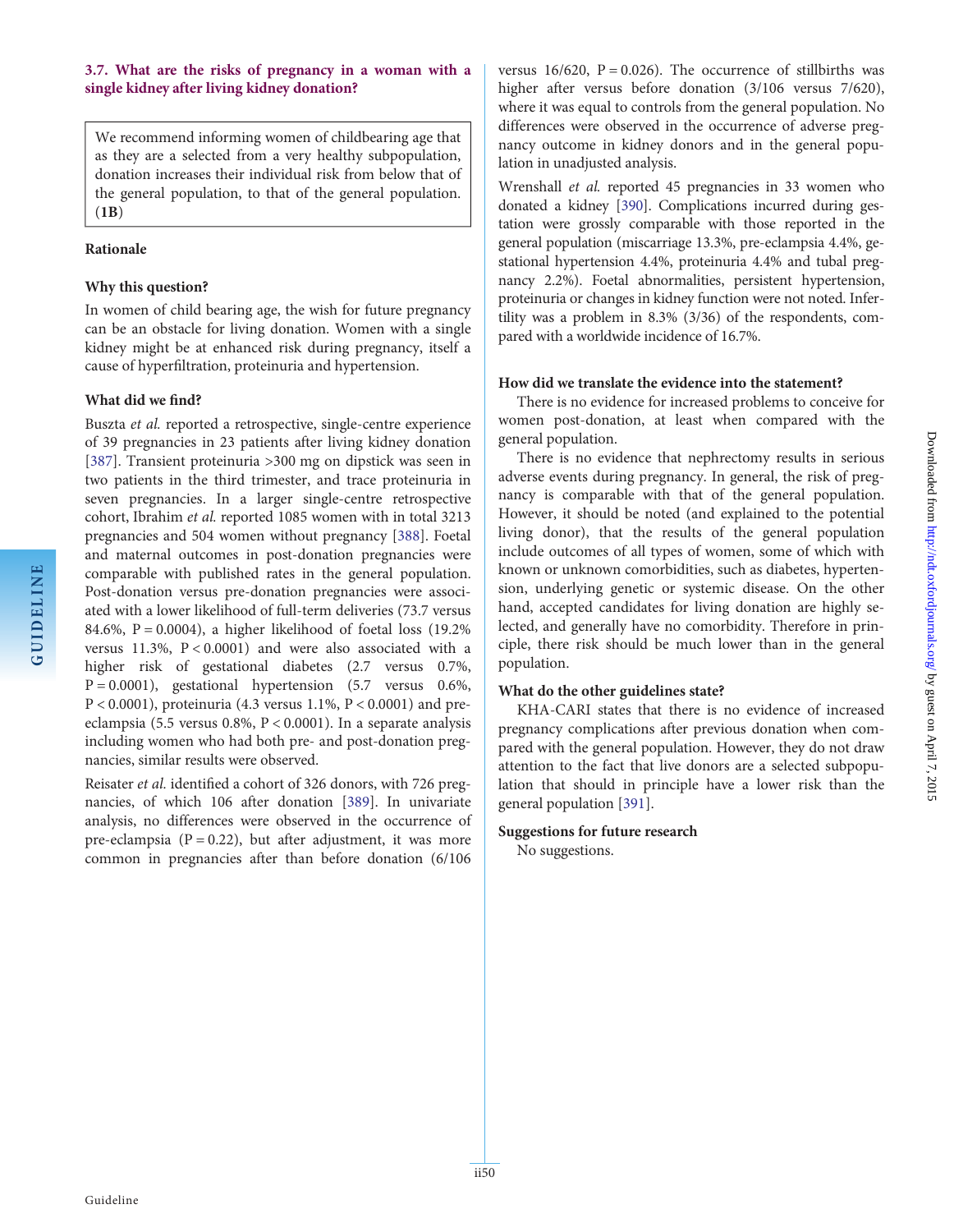For living donor nephrectomy, we suggest either a minimally invasive or laparoscopic approach rather than a flank subcostal retroperitoneal one. The choice between minimal invasive and laparoscopic procedure should be based on the local expertise. (2C)

### Rationale

### Why this question?

Different surgical techniques to harvest a kidney from a living donor have been described. It is unclear whether one method has advantages over the other with regard to donor safety, donor comfort or graft function and survival. The major disincentive for relatives and partners contemplating kidney donation is the pain, scarring and morbidity associated with the large incision of a conventional surgical approach [[392](#page-69-0), [393\]](#page-69-0). The conventional methods of donor nephrectomy have recently been challenged by potentially less-invasive operations using laparoscopic techniques.

### What did we find?

Different surgical techniques have been described to harvest kidneys from living donors. In the classic transperitoneal approach, the kidney is harvested through a midline or through a left or right subcostal incision, whereby the peritoneum is opened. The sub or supra costal approach can also be performed without opening the peritoneal space. In the dorsal lumbar technique, an incision is performed underneath the 12th rib, and the 12th rib is resected. As an alternative, the incision goes above the 12th rib; in both cases, the approach is extraperitoneal, and care should be taken not to open the pleural space. Harvesting of the kidney can also be done by laparoscopy. In this case, the approach can be either transperitoneal or retroperitoneal. On the right side, the liver may make dissection difficult in a transperitoneal approach.

A Cochrane review comparing open surgery (different approaches) to laparoscopy (different approaches) for harvesting living donor kidneys has been published in 2011 . Six studies were identified that randomized 596 live kidney donors to either laparoscopic donor nephrectomy or open donor nephrectomy arms. All studies were assessed as having low or unclear risk for selection bias, allocation bias, incomplete outcome data and selective reporting bias. Four of six studies had high risk of bias for blinding. As various different combinations of techniques were used in each study, there was substantial heterogeneity in the results. One to 1.8% of the laparoscopic approaches had to be converted to open donor nephrectomy. Laparoscopic donor nephrectomy was generally found to be associated with reduced analgesia use, shorter hospital stay and faster return to normal physical functioning. The extracted kidney was exposed to longer warm ischaemia periods (2–17 min) with no associated short-term consequences. Open donor nephrectomy was associated with shorter duration of procedure. For those outcomes that could be meta-analysed there were no significant differences between laparoscopic and open donor nephrectomy with regard to perioperative complications (RR: 0.87, 95% CI: 0.47–4.59), reoperations (RR: 0.57, 95% CI: 0.09–3.64), early graft loss (RR: 0.31, 95% CI: 0.06– 1.48), DGF (RR: 1.09, 95% CI: 0.52–2.30), acute rejection (RR: 1.41, 95 % CI: 0.87–2.27), ureteral complications (RR: 1.51, 95% CI 0.69–3.31), kidney function at 1 year (SMD: 0.15, 95% CI: −0.11 to 0.41) or graft loss at 1 year (RR: 0.76, 95% CI: 0.15– 3.85). The authors conclude that laparoscopic donor nephrectomy is associated with less pain compared with open surgery. However, there are equivalent numbers of complications and occurrences of perioperative events that require further intervention. Kidneys obtained using laparoscopic versus open donor nephrectomy procedures were exposed to longer warm ischaemia periods, although this has not been reported as being associated with short-term consequences.

#### How did we translate the evidence into the statement?

Based on this Cochrane review, it can be concluded that laparoscopic and open approach to harvesting living donor kidney have comparable outcomes with regard to donor safety and graft function [\[394](#page-69-0)]. The laparoscopic approach seems to have some advantage in terms of comfort for the donor. It should however be stressed that, as for most surgical techniques, local experience might play an important role. These results are based on randomized controlled trials performed in centres with great experience in the laparoscopic approach, by a limited number of surgeons, which reduces the generalizibility of the findings. No health economic analyses have been provided. None of these randomized controlled trials was truly blinded.

The guideline development group concluded that there was insufficient evidence to recommend either open or laparoscopic approach as a general rule.

### What do the other guidelines state?

KHA-CARI states that recipient outcome is equivalent with laparoscopic and open nephrectomy for living kidney donation and that recommendations in regard to donor mortality and morbidity cannot be made based on high quality evidence [[395](#page-69-0)]. The UK Renal Association and British Transplant Society recommend laparoscopic over minimal invasive open surgery, and, as ERBP, do not prefer a flank subcostal approach [\[28,](#page-58-0) [62](#page-59-0)]. The European Association of Urology describes the possible surgical approaches in more detail [[29](#page-58-0)]. They state that laparoscopic techniques have equal outcomes to open surgery techniques, but result in shorter recovery and less post-operative morbidity, although they add the recommendation that this procedure should only be performed by surgeons with experience with this technique. They do recommend using the flank costal approach with retroperitoneal dissection over the transperitoneal approach.

### Suggestions for future research

More large-scale, multi-centre randomized controlled trials are needed to establish the safety of the laparoscopic approach when applied in a generalized context, and to better quantify the gain in donor comfort of this approach.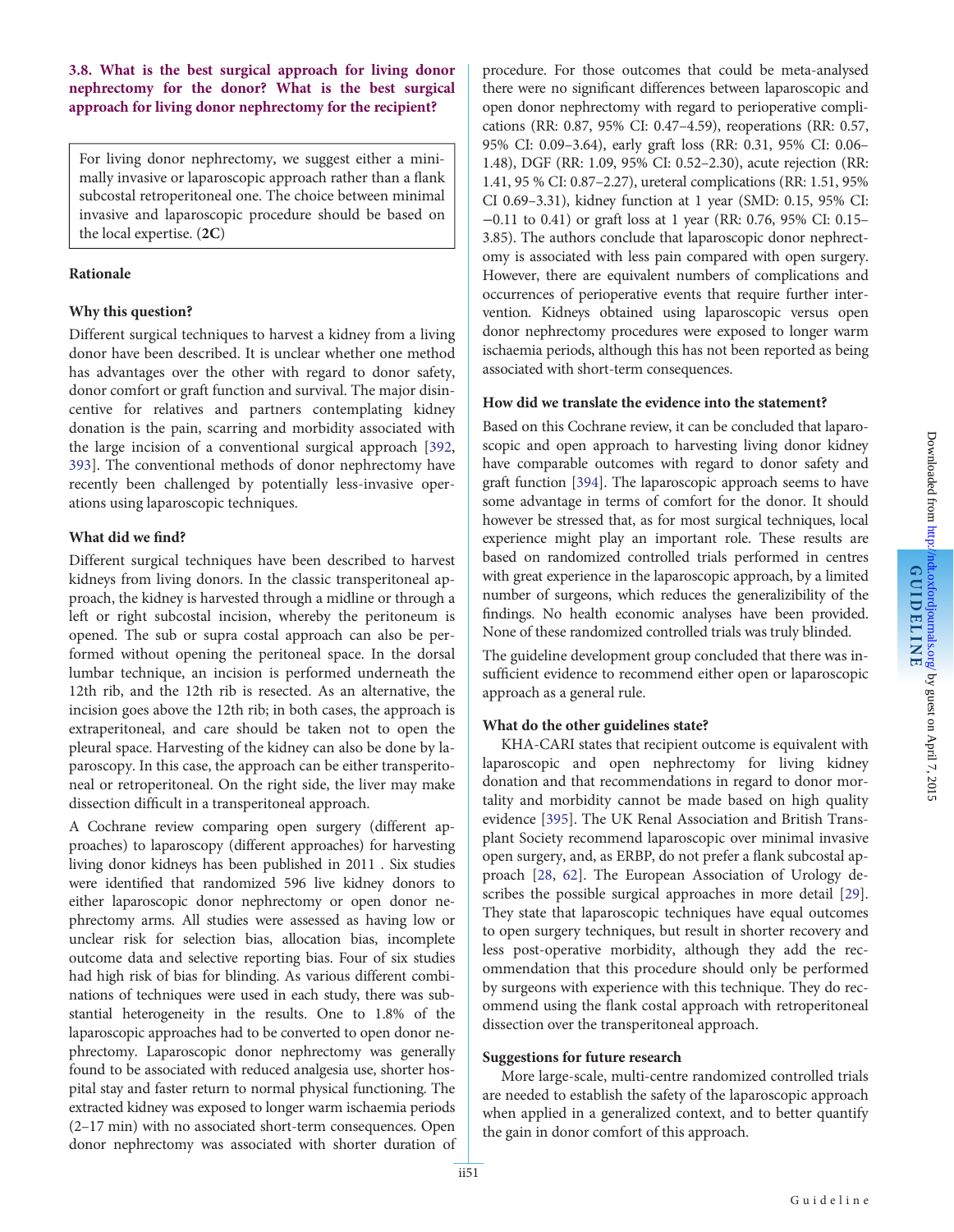### CHAPTER 4. PERIOPERATIVE CARE OF THE KIDNEY TRANSPLANT RECIPIENT

### 4.1. What are the indications for an additional haemodialysis session in the recipient immediately before the transplantation procedure?

We recommend not routinely performing a haemodialysis session immediately before the actual transplantation procedure unless there are specific clinical indications. (1C)

When additional haemodialysis is performed immediately before the transplantation procedure, we recommend not using ultrafiltration unless there is evidence of fluid overload. (1C)

### Rationale

#### Why this question?

In some dialysis centres, a routine haemodialysis session immediately before the transplantation procedure is carried out to improve the metabolic status of the patient. However, this is not routinely done in other centres where dialysis is performed only in case of some clinical indications (hyperkalaemia, fluid overload). Performing an additional dialysis before transplantation may increase CIT and activate inflammation. Ultrafiltration during pre-transplant dialysis is avoided in some centres, while some argue for ultrafiltration to improve cardiac function before surgery; it is unclear whether dehydration might jeopardize graft perfusion and diuresis in the perioperative phase.

### What did we find?

In a small  $(n = 110)$  randomized control trial, Kikic et al. found no influence of haemodialysis without ultrafiltration and using biocompatible membranes versus no haemodialysis on the risk of DGF, and eGFR at Day 5 in deceased kidney transplantation. In this study arm, patients with hyperkalaemia >5 mmol/L were excluded [\[396\]](#page-69-0).

In a retrospective cohort, Van Loo et al. found the use of bioincompatible dialysis membranes along with the application of ultrafiltration to be associated with the risk of DGF [[397](#page-69-0)]. The negative effect of a haemodialysis session immediately before transplantation, especially when ultrafiltration was performed, on immediate graft function was also pointed out by Schmidt et al. [[398\]](#page-69-0).

### How did we translate the evidence into the statement?

There is no evidence for a benefit of performing a haemodialysis session just immediately before transplantation. The logistical organization of such a dialysis session may result in a delay in the surgery and hence increase CIT.

There is evidence that ultrafiltration just prior to transplantation is associated with more DGF after transplantation.

As a consequence, the guideline development group recommends to perform an additional dialysis session immediately before the transplantation procedure only when there is a clear clinical or biochemical indication that cannot be resolved by conservative measures alone.

### What do the other guidelines state?

No other guideline body provides a statement on this topic.

Suggestions for future research No suggestions.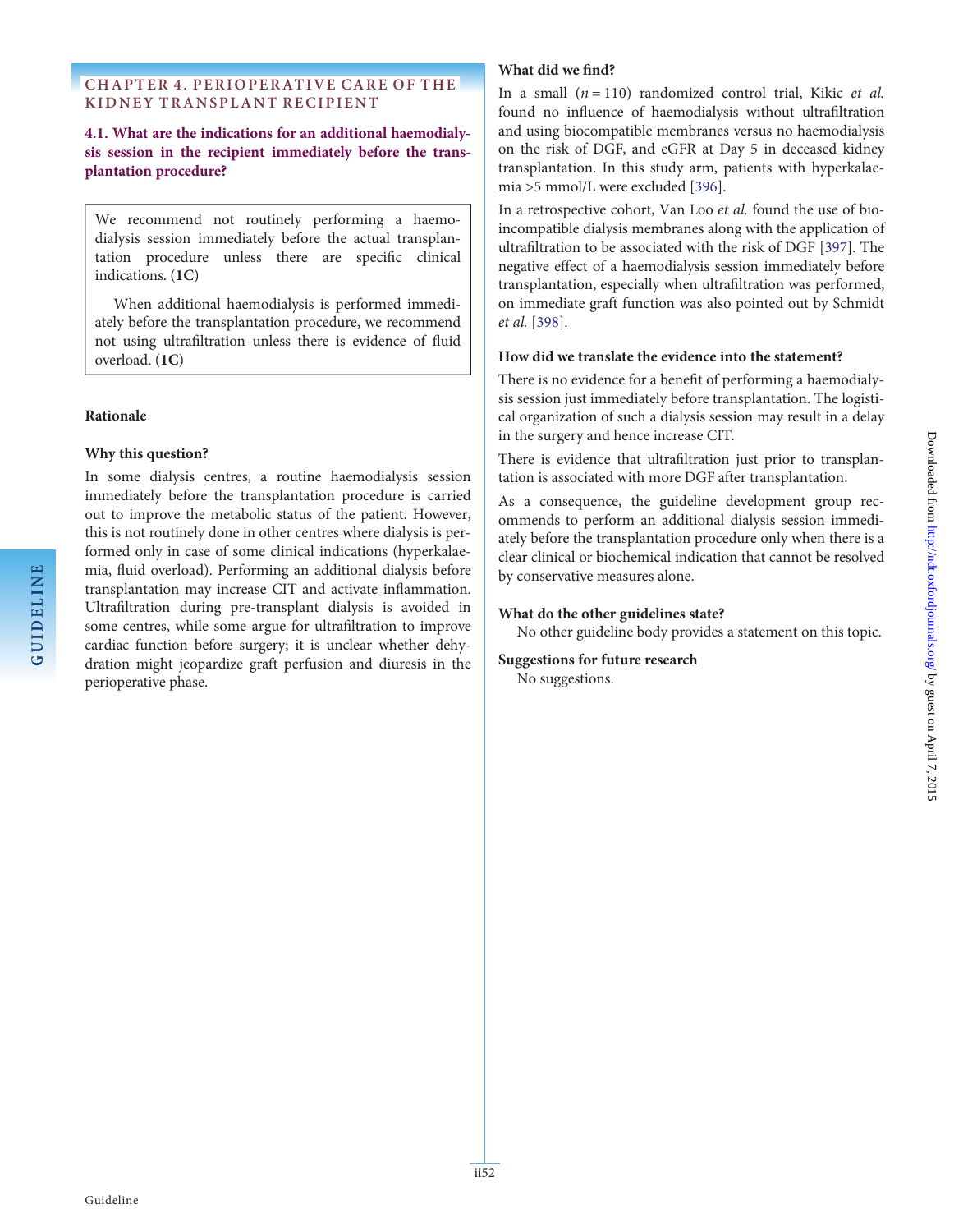4.2. Does the use of central venous pressure measurement as a guidance tool for fluid management in kidney transplant recipients improve the outcome after transplantation?

We suggest that central venous pressure (CVP) is measured and corrected in the early post-operative period to prevent hypovolaemia and DGF. (2D)

### Rationale

### Why this question?

Assessment of adequate hydration status during first hours and days in kidney transplant patients is important for proper patient management. Dehydration might cause DGF due to decreased renal perfusion; on the other hand, fluid overload might result if fluid loading is done in patients who remain anuric in the post-operative period. It is not clear whether measurement of CVP measurement provides additional information to guide fluid management on top of clinical assessment of the patient.

### What did we find?

There is limited evidence in the setting of kidney transplantation on the impact of CVP measurement on graft function in adults, both on short and long term. Most of the published trials are retrospective descriptive observations.

Othman et al. showed in a small prospective randomized open trial in 40-living donor kidney transplant recipients that hydration with normal saline using CVP >15 mmHg as aim versus at a continuous rate without CVP monitoring is associated with earlier onset of diuresis and better first day graft function measured by serum creatinine [\[399](#page-69-0)]. It was unclear whether this manoeuvre was associated with decreased incidence of DGF or better graft survival.

In a retrospective case–control study in deceased donor kidney transplantation, it was demonstrated that CVP <8 mmHg measured during transplantation was associated with a 3.5 times higher risk for DGF defined as the need for dialysis in the first week after transplantation [\[400](#page-69-0)]. In another retrospective study, intraoperative hydration aiming at a CVP of 7–9 mmHg had no effect on early kidney graft function [\[401](#page-69-0)]. Ferris et al. observed that after reperfusion of a transplanted kidney, CVP decreased irrespective of fluid loading [[402\]](#page-69-0). This CVP drop was not associated with DGF.

### How did we translate the evidence into the statement?

This suggestion is based on low grade evidence. However, there was general consensus in the guideline development group that good hydration is crucial to avoid DGF.

As most recipients of a kidney graft do have a central line in place in the immediate perioperative period, measurement of CVP can easily be obtained. Under these conditions, using CVP as for guiding hydration seems to decrease the occurrence of DGF. Especially sharp increases in CVP should be taken as an indicator of potential overhydration, or at least as a sign that further fluid loading is unlikely to result in improved cardiac output, and that fluid loading should be avoided accordingly.

The guideline development group judges that placement of a central venous line just for the measurement of CVP cannot be defended however. In the same line of reasoning, the central venous line should also not be maintained with the sole aim to measure CVP.

### What do the other guidelines state?

No other guideline bodies provide a statement on this topic.

#### Suggestions for future research

A randomized controlled trial dealing with hydration according to CVP measurement in deceased donor kidney transplantation, and comparing different levels of CVP, or alternative means to evaluate cardiac filling pressure would be welcomed.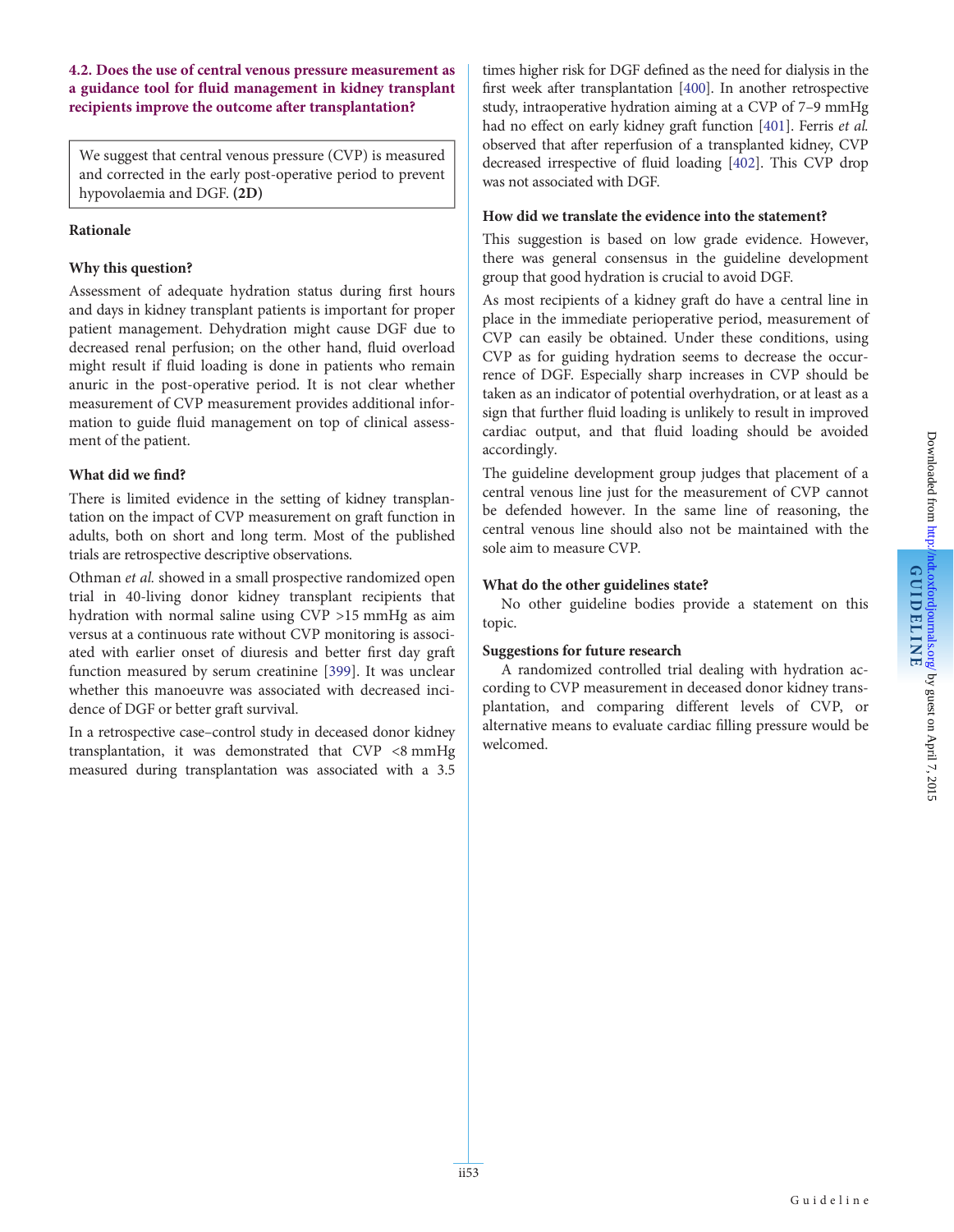There is no evidence to prefer one type of solution (crystalloids versus colloids, normal saline versus Ringer) for intravenous volume management of the recipient during kidney transplant surgery.

In view of the available data in the literature, and in line with the ERBP position on prevention of acute kidney injury, we suggest to be cautious with the use of starches in the kidney transplant recipient during the perioperative period, although specific data in this setting are lacking. (Ungraded Statement)

We recommend monitoring for metabolic acidosis when normal saline is used as the only intravenous fluid in the perioperative and post-operative period. (1B)

#### Rationale

#### Why this question?

Patients receiving kidney grafts should be properly hydrated to allow immediate kidney graft function. Post-operative management differs in various centres and it is unclear whether crystalloid or colloid solutions are the first choice of volume replacement.

#### What did we find?

In a small randomized controlled double blind trial, O'Malley et al. compared normal saline versus lactated Ringer's solution for intraoperative intravenous fluid therapy in predominantly living donor kidney transplantation [\[403\]](#page-69-0). The study was prematurely stopped since patients treated with normal saline experienced significantly more acidosis and hyperkalaemia. There was no difference between the two solutions on postoperative graft function. Five (19%) patients in the normal saline group versus none in the lactate Ringer group had potassium concentrations  $>6$  mmol/L (P < 0.05). Eight (31%) patients in the normal saline group versus none in the Ringer's lactate group were treated for metabolic acidosis (P < 0.004).

Another randomized controlled trial compared normal saline, lactated Ringer's solution and Plasmalyte at comparable

infusion rates (20–30 mL/kg/h) in 90 living donor kidney transplant recipients [[404](#page-69-0)]. Normal saline decreased pH  $(7.44 \pm 0.5 \text{ to } 7.36 \pm 0.05 \text{ and base excess from } 0.4 \pm 3.1 \text{ to }$ −4.3 ± 2.1 mmol/L ), whereas Ringer's lactate was associated with increased lactate levels (from  $0.48 \pm 0.29$  to  $1.95 \pm 0.48$ mmol/L). None of the solutions resulted in hyperkalaemia. Although the best metabolic profile was associated with Plasmalyte, kidney function at first post-operative week was similar. Comparable results were reported by Khajavi et al. [\[405\]](#page-69-0).

### How did we translate the evidence into the statement?

There is evidence that maintenance of adequate perfusion pressure during the perioperative phase is of importance to avoid DGF. There is no evidence comparing crystalloid versus colloid solutions during kidney transplantation. In other areas of medicine, all evidence seems to point towards no advantage of colloid solutions over colloid solutions in patients thought to need volume replacement [\[406,](#page-69-0) [407](#page-69-0)]. If anything, high doses of starches might even be associated with increased mortality and risk for acute kidney injury [\[407](#page-69-0)].

The type of crystalloid solution seems to have no impact on graft outcome; however, the use of normal saline can result in metabolic acidosis, and associated with that, increase in potassium. These can be corrected by using 1.4% sodium bicarbonate when appropriate.

#### What do the other guidelines state?

KDIGO suggests using isotonic crystalloids rather than colloids (albumin or starches) as initial management for expansion of intravascular volume in patients at risk for or with acute kidney injury. They have no specific recommendation in the perioperative setting of kidney transplantation [\[408\]](#page-69-0).

#### Suggestions for future research

The effect of 0.9% saline versus buffered solutions as perfusion fluid in the perioperative phase in kidney transplant recipients needs further investigations with the setting of a randomized controlled trial.

The effect of lower molecular weight iso-osmolar starches when compared with crystalloid solutions in the perioperative phase in kidney transplant recipients needs further investigation within a randomized controlled trial.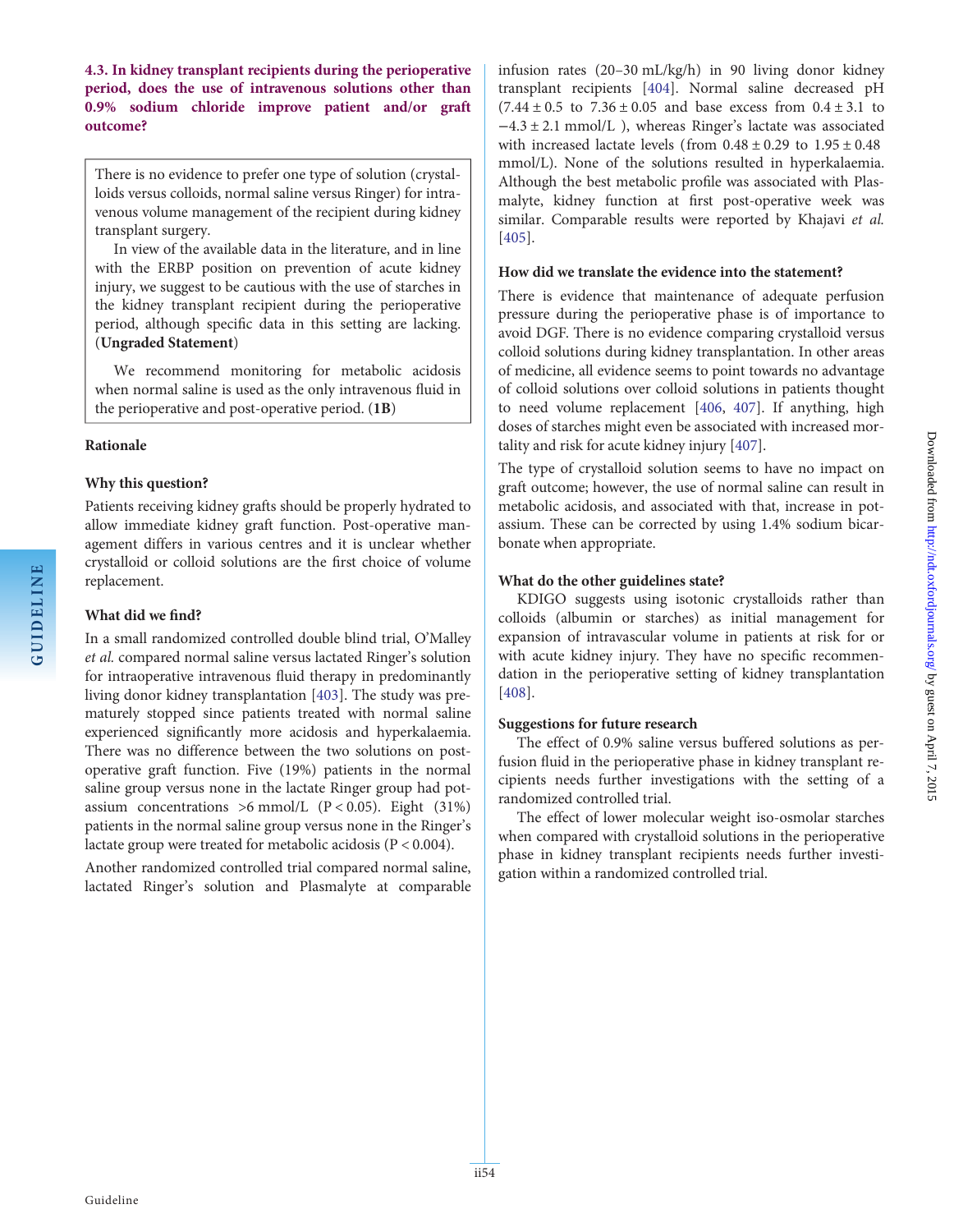### 4.4. Does the use of dopaminergic agents (dopamine and its alternatives) improve early post-operative graft function?

We do not recommend the use of 'renal doses' of dopaminergic agents in the early post-operative period, since it does not improve graft function or survival. (1B)

### Rationale

### Why this question?

Low-dose dopamine (<5 µg/kg/min) and alternative drugs, e.g. fenoldopam, have been proposed to kidney graft recipients as renoprotective agents in the early post-operative period aiming at improving graft function and survival. Such a benefit would decrease the risk of delayed graft function and therefore improve the long-term graft function and survival.

### What did we find?

In patients with acute kidney injury in the non-kidney transplant population, there is no good evidence for an effect of the use of 'renal dose dopamine' [[409](#page-69-0)].

In a small  $(n = 20)$  randomized controlled trial (RCT) in the first 9 h after clamp release, patients were randomized to receive low-dose dopamine in the first 3 h and from 6 to 9 h versus only in the period 3–6h[\[410](#page-69-0)]. During low-dose dopamine infusion, urine flow rate, effective renal plasma flow, creatinine clearance and total urinary sodium excretion were enhanced; however, no data on DGF, or later graft function were available. In another largely underpowered RCT  $(n = 18)$ , McCune *et al.* did not find a difference in serum creatinine at 48 h and at 30 days between patients treated with fenoldopam or placebo [[411\]](#page-69-0).

Three small randomized controlled trials showed better shortterm graft function and reduced risk of DGF with low-dose dopamine in comparison with no dopamine, but all were at high risk of bias (multiple testing, potentially selective outcome reporting, patient selection, immunosuppression era, adjustment from confounding factors, limited information due to congress abstract source, number of patients) [\[412](#page-69-0)– [414](#page-69-0)]. Another slightly larger RCT at moderate risk of bias found no evidence for a clear effect of treatment on short-term outcomes [[415](#page-69-0)].

When it comes to outcomes at 3 months to 1 year after transplantation, four small retrospective cohort studies also failed to show evidence suggesting benefit for patients treated with low-dose dopamine, both in terms of patient and graft [\[416](#page-69-0)– [419](#page-70-0)].

### How did we translate the evidence into the statement?

There is no evidence to support that low-dose dopamine can improve graft outcome in terms of relevant outcomes as DGF, or serum creatinine levels in the mid-long and long term. The use of low-dose dopamine might induce arrhythmias. As such, the guideline development group judged that the use of lowdose dopamine could not be recommended. The existing evidence does not support that alternative dopamine agonists, such as fenoldopam, have a more positive profile. As a consequence, also the use of these agents cannot be recommended.

### What do the other guidelines state?

No other guideline body provides a statement on this topic.

### Suggestions for future research

No suggestions.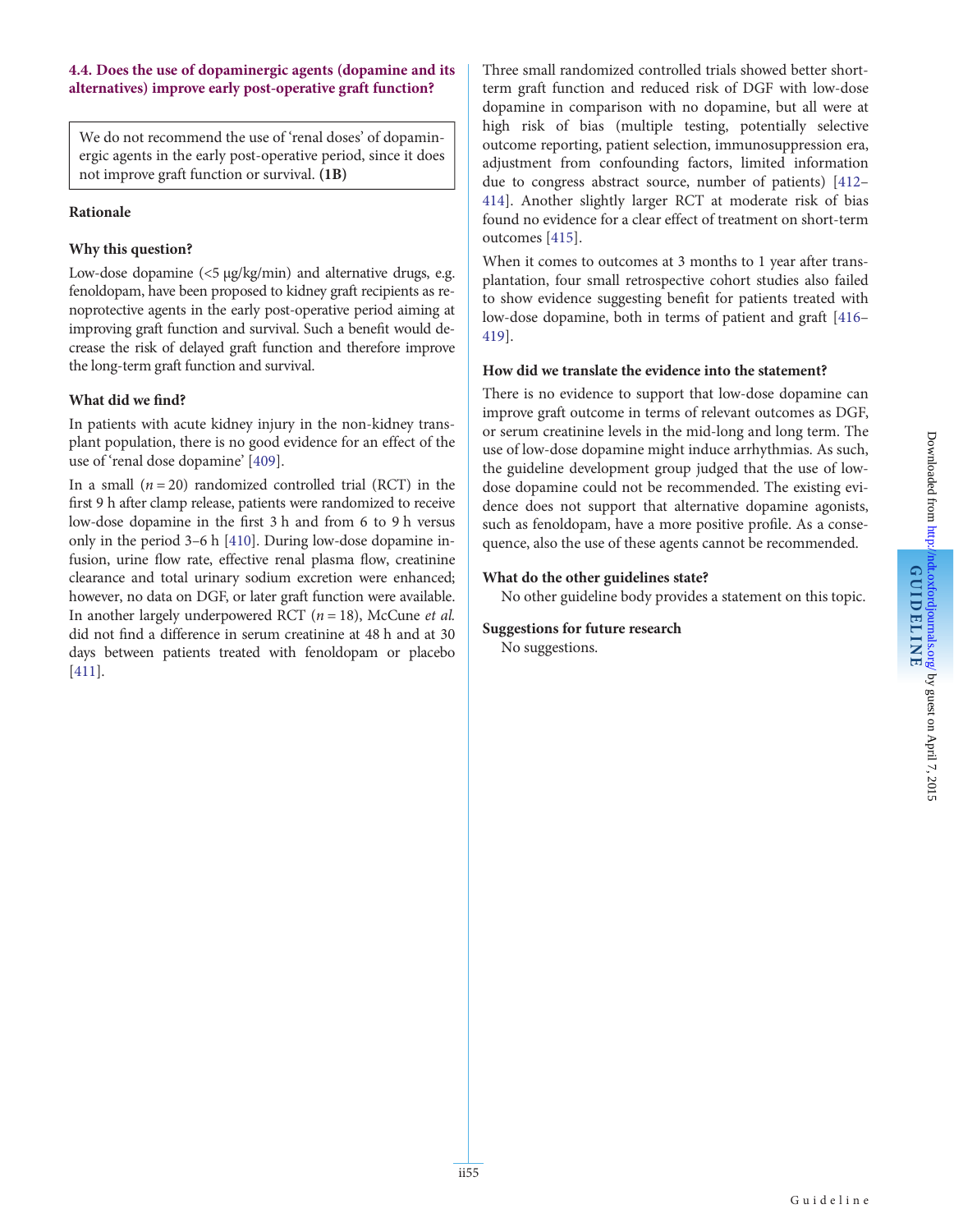### 4.5. Should we use prophylactic antithrombotic agents during the perioperative period?

We do not recommend routinely using low-molecularweight heparin, unfractionated heparin or aspirin before transplantation to prevent graft thrombosis. (1B)

#### Rationale

#### Why this question?

Patients treated with dialysis might be at higher risk for thromboembolic events, especially arterio-venous fistula thrombosis, deep vein thrombosis and embolism for reasons that are poorly understood. In some of those patients graft vein thrombosis or other thromboembolic events may occur after kidney transplantation. Prophylactic use of antithrombotic agents potentially reduces that risk at the cost of increased bleeding in the immediate post-operative period, with the potential need for re-intervention and damage to the transplanted organ.

#### What did we find?

GUIDELINE

**GUIDELINE** 

In a randomized trial in 75 living donor kidney transplant recipients, there was no event of thromboembolism in either the treatment arms (low-molecular-weight heparin or unfractionated heparin) or the placebo arm during the first week after transplantation, while there was a small comparable risk for bleeding complications in both arms [[420\]](#page-70-0).

In a small moderate quality randomized control trial in deceased donor kidney transplantation, Horvath et al. evaluated pre-operative injection of 2500 units of heparin or placebo followed by 17 days of therapy [[421\]](#page-70-0). Three-month graft survival and the number of thrombotic events were similar in both arms. Bleeding events were numerically more frequent in the intervention arm but low event numbers made confidence intervals wide and results not statistically significant (RR: 11.00, 95% CI: 0.65–185).

Lundin et al. conducted a retrospective study in 120 kidney transplant recipients [\[422](#page-70-0)]. Fifty-six patients received prophylaxis with low-molecular-weight heparin, two patients received low-dose unfractionated heparin and the remaining patients received no prophylaxis. Graft thrombosis occurred in a single case in the control arm. Bleeding events were similar in both arms, and although there were numerically more graft nephrectomies in the control arm (4/64 control versus 0/56), the result was not statistically significant and reasons for this observation were not reported. There was a slightly higher incidence of ultrasonographically diagnosed lymphoceles in the interventional arm (RR: 2.11, 95% CI: 1.19–3.74), but the number of lymphoceles needing intervention was similar (10/56 versus 11/64).

We found one retrospective cohort study  $(n = 200)$  in which low-dose heparin given just before vascular clamping was compared with no prophylaxis [\[423](#page-70-0)]. Although both the number of patients experiencing graft thrombosis and the

number needing blood transfusions were numerically higher in the control group, results were not statistically significant and confidence intervals wide.

We found one study in which 105 patients treated with aspirin during the first 3 months along with low-molecular-weight heparin for first 5 days after transplantation were compared with 121 historical controls [\[424](#page-70-0)]. They found numerically fewer events of graft thrombosis and biopsy-proven chronic allograft nephropathy at 1 year. None of these results was adjusted for confounding or statistically significant and confidence intervals were very wide.

In another retrospective cohort study, Nagra et al. found similar numbers of graft thrombosis leading to graft loss after heparin prophylaxis compared with no prophylactic anticoagulation. Among the 254 patients, there was one bleeding incident leading to graft loss [[425\]](#page-70-0).

Finally, we found two retrospective cohort studies comparing low-dose aspirin with no prophylaxis during the first moth after transplantation. Both found fewer cases of graft thrombosis but used a historical control group and did not attempt adjustment for potential confounding in their analysis [\[426,](#page-70-0) [427](#page-70-0)].

### How did we translate the evidence into the statement?

There is no consistent and convincing evidence for routine antithrombotic therapy by unfractionated or low-molecularweight heparin. There is no study dealing with low dose heparin or low-molecular-weight heparin prophylaxis in patients with obvious risk of thrombosis such as genetic mutation of factor V Leiden, prothrombin mutation or those already on anticoagulation therapy. As these patients do have an indication for anticoagulation anyway, and as there is no convincing consistent evidence for an increased bleeding risk, we suggest such patients to receive low-molecular-weight heparin prophylaxis for 4 weeks as recommended by the Haematological Society. (2B)

Aspirin with the sole purpose of preventing renal vein thrombosis should not be started in patients who are not already on the treatment for other indications. In patients who have an indication for chronic antiplatelet drugs, aspirin should not be stopped, as the pharmacodynamic action on platelet activity lasts >7 days.

#### What do the other guidelines state?

No other guideline body provides a statement on this topic.

#### Suggestions for future research

We need an adequately powered randomized controlled study to clarify the risks and benefits of prophylactic treatment with low-molecular-weight heparin in the perioperative period in kidney transplantation.

Insufficient evidence is reported on safety and bleeding risk of kidney biopsy in kidney transplant patients under antiplatelet aggregating drugs, and more reports in this regard are needed.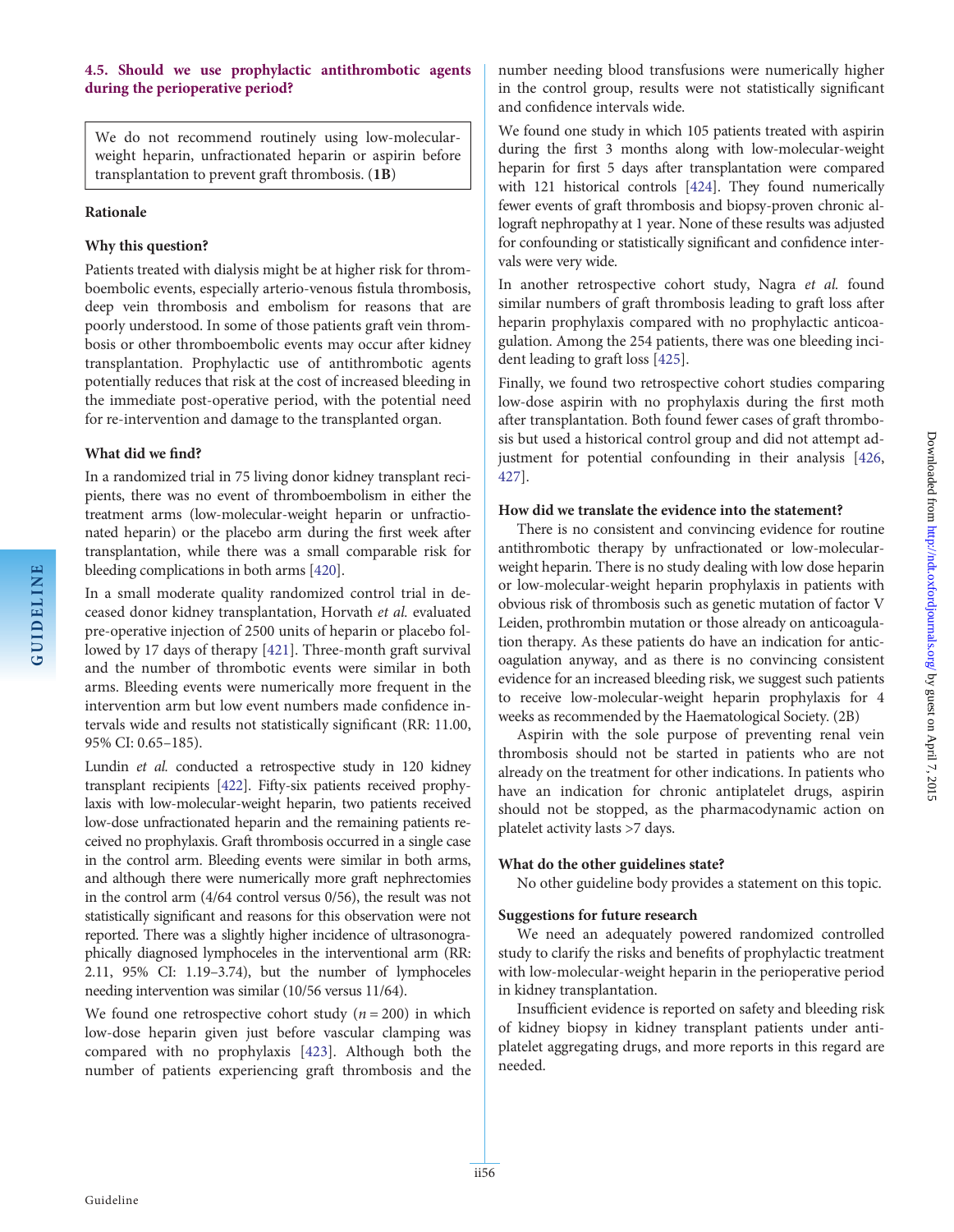### 4.6. In kidney transplant recipients, what are the effects of using a JJ stent at the time of operation on outcomes?

We recommend prophylactic JJ stent placement as a routine surgical practice in adult kidney transplantation. (1B)

We suggest that if a JJ stent is in place, cotrimoxazole is given as antibiotic prophylaxis. (2D)

We suggest removing the JJ stent within 4–6 weeks. (Ungraded Statement)

#### Rationale

### Why this question?

Placement of a prophylactic ureteric stent is mostly done to protect the connection of the donor ureter with the bladder of the recipient, to avoid urinary leakage in the post-operative phase and to avoid strictures. However, placement of a JJ stent enhances the risk of infection and reflux. In addition, the removal of the JJ stent in a second stage can pose logistical problems and cause inconvenience and discomfort for the recipient.

### What did we find?

A recent Cochrane review on this topic included seven randomized controlled trials (total 1154 patients) of low or moderate quality [[428\]](#page-70-0). In this systematic review, the incidence of major urological complications was significantly reduced (RR: 0.24, 95% CI: 0.07–0.77, P = 0.02, NNT 13) in patients who had a prophylactic stent in place. However, the authors pointed out that the result was dependent on whether the same surgeon performed or attended the operations, so there might be a decreased effect in surgeons with high experience. However, also in the subgroup where all interventions were done by the same surgeon, a beneficial effect of prophylactic stenting was observed (RR: 0.39, 95% CI: 0.08–1.86, NNT = 30). The incidence of major urological complications in the non-stented group differed widely between the different studies (0–17%), whereas this was far less in the stented group (0–4%). Two patients lost their grafts to infective urinary tract complications in the stented group. Urinary tract infections were more common in stented versus not stented patients (RR: 1.49, 95% CI: 1.04–2.15), unless the patients were prescribed co-trimoxazole 480 mg/day. In that case, the incidence was equivalent (RR: 0.97, 95% CI: 0.71– 1.33).

In a recent retrospective single-centre study cohort ( $n = 961$ , 32% of whom did not receive a stent), ureteral complication rate was 1.9% in stent versus 5.8% in the no-stent group  $(P = 0.007)$  [[429](#page-70-0)]. Urinary tract infection rate was 14% with stent versus 8% without stent ( $P = 0.003$ ). Stent use was independently associated with reduction in ureteral complications (incidence rate ratio 0.40, 95% CI: 0.17–0.96) and an increase in risk for urinary tract infection (RR: 1.79, 95% CI: 1.18– 2.74). Stent protective effect was primarily related to reduction in stricture risk (RR: 0.23, 95% CI: 0.05–0.99). Stents were reported in this study to be associated with a decrease in ureteral complications in deceased donor recipients (RR: 0.34, 95% CI: 0.13–0.88), but not living donors (RR: 1.24, 95% CI: 0.15– 10.2), but only 10% of living donation recipients (23/263) did actually receive a stent, so there is a high risk for bias by indication and lack of power for this subgroup analysis.

There is no evidence for such a benefit in children and there is no consensus among paediatric transplant surgeons for using prophylactic ureteral stenting.

### How did we translate the evidence into the statement?

In view of the published evidence, prophylactic placement of a stent should be recommended. In experienced hands, the expected benefits are lower, but still present.

Some members of the guideline development group judged that in experienced hands, and when logistical circumstances to remove the stent in a second stage are difficult, performing a transplant without placement of a stent can be acceptable.

The major complication of stenting is urinary tract infection. As the risk seems to be similar for those who do not receive a stent when patients are given cotrimoxazole, we suggest cotrimoxazole is given as antibiotic prophylaxis.

### What do the other guidelines state?

No other guideline body provides a statement on this topic.

#### Suggestions for future research

It is deemed unlikely that further RCTs will change the evidence we have so far. However, RCTs on the most optimal timing of removal of the stent are needed. Also studies to clarify under which conditions and/or in which type of patients no JJ stent might be a safe option, would be welcomed.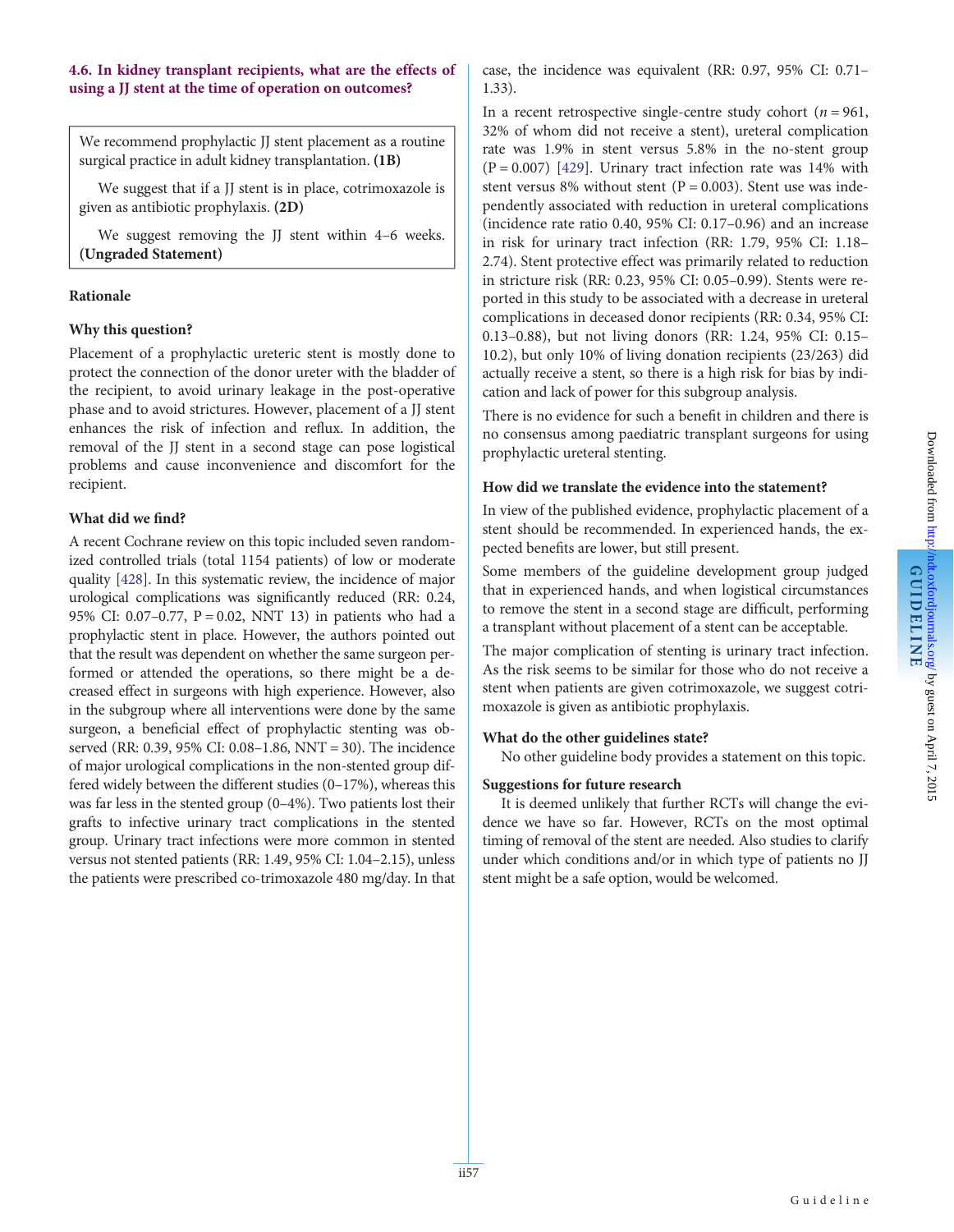### <span id="page-57-0"></span>4.7. What is the optimal post-operative time for removal of the indwelling bladder catheter in kidney transplant recipients?

We suggest removing the urinary bladder catheter as soon as possible after transplantation, balancing the risk of urinary leak against that of urinary tract infection. (2D)

We recommend monitoring adverse event rates (urinary tract infection, urinary leakage) in each centre, to inform the decision over when to remove the indwelling bladder catheter. (1D)

#### Rationale

#### Why this question?

An indwelling bladder catheter can protect the fresh suture of the ureter on the bladder and reduce major urological complications. On the other hand, it can be an additional source of infection, prolonging the initial hospitalization due to urinary tract infection [[430\]](#page-70-0). There is still a controversy as to the most optimal post-operative day to remove the indwelling catheter [[431](#page-70-0)].

### What did we find?

GUIDELINE

**GUIDELINE** 

We did not find any randomized trial on this topic.

A single-centre retrospective analysis compared patients in whom the bladder catheter was removed on the second postoperative day ( $n = 66$ ) to those in whom it was removed later  $(n = 75)$  [[432](#page-70-0)]. All patients had also a ureteral JJ stent. The median length of stay was 3 days in group A compared with 5 days in group B  $(P = 0.001)$ . Urinary retention requiring reinsertion of the urethral catheter occurred once in group A (1.5%) and twice in group B (2.6%). There were no urine leaks in neither of the groups. Readmission within 30 days of transplantation was significantly associated with DGF ( $P = 0.016$ ) and longer post-transplant length of stay  $(P = 0.001)$ , but not with the post-operative day of urethral catheter removal  $(P =$ 0.14). By its design this study was highly prone to bias by indication however. This risk of bias is also substantial in two other reports demonstrating a similar  $(2.6 \pm 1.4 \text{ versus } 2.4 \pm 1.1 \text{ days})$ in those with versus without urinary tract infection in the first months post-transplantation) [\[431](#page-70-0)] and a longer bladder catheterization  $(6.5 \pm 5.5$  versus  $5.2 \pm 2.9$  days in those with versus without urinary tract infection in the first year after transplantation) in kidney recipients, respectively [[433\]](#page-70-0).

In a small  $(n = 57)$  observational single-centre cohort, the odds ratio for developing a urinary tract infection while having a bladder catheter in place for >3 days was 1.48 (95% CI: 0.35– 6.19) [\[434\]](#page-70-0). The analysis was, however, not adjusted for potential confounders. Finally, we found one retrospective cohort study comparing catheter removal between the second and third day with leaving the bladder catheter in place for >1 week. On average, the risk for developing urinary tract infection was twice as large for patients in the early catheter removal group. Both groups had, however, received antibiotic prophylaxis and the analysis was not corrected for possible confounding [\[435\]](#page-70-0).

### How did we translate the evidence into the statement?

The evidence came only from a few retrospective studies, with poor design and probable bias. Nevertheless, early catheter removal (2 days) was associated with shorter length of the hospital stay, and less risk of infection. There were no numbers to assess the potential influence on urological complications of early removal of the bladder catheter.

As such, the guideline development group judged that pros and cons of removal of the bladder catheter should be weighed on an individual patient basis daily from the second post-operative day onwards. As information, even observational, is grossly lacking, centres should document their own experience to help steering the decision process. It is important that this is done by individual centres, as the ideal day might be dependent upon factors related to local procedures and techniques.

### What do the other guidelines state?

No other guideline body provides a statement on this topic.

#### Suggestions for future research

A randomized clinical trial on the adverse event rates (urinary tract infection, urinary leakage) in patients in whom the bladder catheter is removed early versus later in the postoperative period is highly needed.

Transplant centres should be stimulated to register their own complication rates (infections and urological complications), and adapt timing of removal of the indwelling bladder catheter accordingly.

### REFERENCES

- 1. Kidney Disease: Improving Global Outcomes (KDIGO) Transplant Work Group. KDIGO clinical practice guideline for the care of kidney transplant recipients. Am J Transplant 2009; 9: s1–s157
- 2. Heemann U, Abramowicz D, Spasovski G, Vanholder R. European Renal Best Practice Work Group on Kidney Transplantation. Endorsement of the Kidney Disease Improving Global Outcomes (KDIGO) guidelines on kidney transplantation: a European Renal Best Practice (ERBP) position statement. Nephrol Dial Transpl 2011; 26: 2099–2106
- 3. Counsell C. Formulating questions and locating primary studies for inclusion in systematic reviews. Ann Intern Med 1997; 127: 380–387
- 4. Shea BJ, Grimshaw JM, Wells GA et al. Development of AMSTAR: a measurement tool to assess the methodological quality of systematic reviews. BMC Med Res Methodol 2007; 7: 10
- 5. Higgins JPT, Altman DG. Chapter 8: Assessing risk of bias in included studies. In: Higgins JPT, Green S (eds). Cochrane Handbook for Systematic Reviews of Interventions. Version 5.0.1. The Cochrane Collaboration, 2008
- 6. Wells GA, Shea BJ, O'Connell D et al. The Newcastle-Ottawa Scale (NOS) for assessing the quality of nonrandomized studies in meta-analyses. Department of Epidemiology and Community Medicine, University of Ottawa, Canada. Retrieved from: [www.ohri.ca/programs/clinical\\_epidemiology/oxford.asp](www.ohri.ca/programs/clinical_epidemiology/oxford.asp)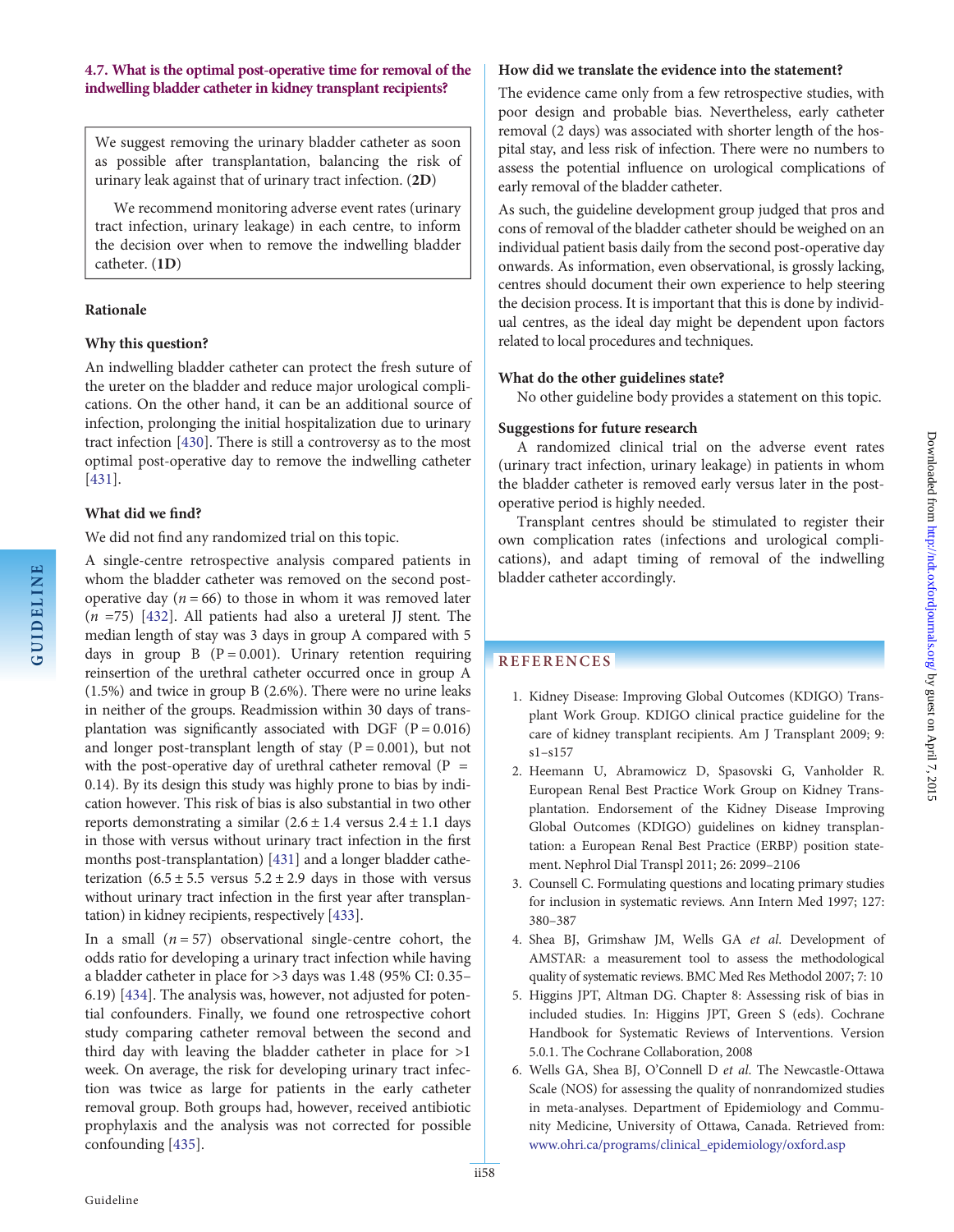- <span id="page-58-0"></span>7. Guyatt GH, Oxman AD, Kunz R et al. Going from evidence to recommendations. Br Med J 2008; 336: 1049–1051
- 8. Balshem H, Helfand M, Schunemann HJ et al. GRADE guidelines: 3. Rating the quality of evidence. J Clin Epidemiol 2011; 64: 401–406
- 9. Kasiske BL, Snyder JJ, Gilbertson DT, Wang C. Cancer after kidney transplantation in the United States. Am J Transplant 2004; 4: 905–913
- 10. Kessler M, Jay N, Molle R, Guillemin F. Excess risk of cancer in renal transplant patients. Transpl Int 2006; 19: 908–914
- 11. Vajdic CM, McDonald SP, McCredie MR et al. Cancer incidence before and after kidney transplantation. JAMA 2006; 296: 2823–2831
- 12. Webster AC, Craig JC, Simpson JM, Jones MP, Chapman JR. Identifying high risk groups and quantifying absolute risk of cancer after kidney transplantation: a cohort study of 15,183 recipients. Am J Transplant 2007; 7: 2140–2151
- 13. Villeneuve PJ, Schaubel DE, Fenton SS, Shepherd FA, Jiang Y, Mao Y. Cancer incidence among Canadian kidney transplant recipients. Am J Transplant 2007; 7: 941–948
- 14. Stewart JH, Vajdic CM, van Leeuwen MT et al. The pattern of excess cancer in dialysis and transplantation. Nephrol Dial Transpl 2009; 24: 3225–3231
- 15. Buzzeo BD, Heisey DM, Messing EM. Bladder cancer in renal transplant recipients. Urology 1997; 50: 525–528
- 16. Gulanikar AC, Daily PP, Kilambi NK, Hamrick-Turner JE, Butkus DE. Prospective pretransplant ultrasound screening in 206 patients for acquired renal cysts and renal cell carcinoma. Transplantation 1998; 66: 1669–1672
- 17. Maisonneuve P, Agodoa L, Gellert R et al. Cancer in patients on dialysis for end-stage renal disease: an International Collaborative Study. Lancet 1999; 354: 93–99
- 18. Fischereder M, Jauch KW. Prevalence of cancer history prior to renal transplantation. Transpl Int 2005; 18: 779–784
- 19. Schwarz A, Vatandaslar S, Merkel S, Haller H. Renal cell carcinoma in transplant recipients with acquired cystic kidney disease. Clin J Am Soc Nephrol 2007; 2: 750–756
- 20. Lemy A, Wissing KM, Rorive S et al. Late onset of bladder urothelial carcinoma after kidney transplantation for end-stage aristolochic acid nephropathy: a case series with 15-year followup. Am J Kidney Dis 2008; 51: 471–477
- 21. Klatte T, Seitz C, Waldert M et al. Features and outcomes of renal cell carcinoma of native kidneys in renal transplant recipients. BJU Int 2010; 105: 1260–1265
- 22. Veroux M, Giuffrida G, Gagliano M et al. Evaluation of thyroid disease in kidney transplantation candidates: management and follow-up. Transplant Proc 2009; 41: 1142–1144
- 23. Karamchandani D, Arias-Amaya R, Donaldson N, Gilbert J, Schulte KM. Thyroid cancer and renal transplantation: a metaanalysis. Endocr-Relat Cancer 2010; 17: 159–167
- 24. Penn I. Occurrence of cancers in immunosuppressed organ transplant recipients. Clin Transplant 1998; 147–158
- 25. Chapman JR, Sheil AG, Disney AP. Recurrence of cancer after renal transplantation. Transplant Proc 2001; 33: 1830–1831
- 26. Penn I. Evaluation of transplant candidates with pre-existing malignancies. Ann Transplant 1997; 2: 14–17
- 27. Mulley W. The KHA-CARI Guidelines. Recipient assessment for transplantation: Malignancy. KHA-CARI; 2011. Retrieved from:

[http://www.cari.org.au/TRANS\\_recipient\\_assessment/Malignancy\\_](http://www.cari.org.au/TRANS_recipient_assessment/Malignancy_31_Aug_2011.pdf) [31\\_Aug\\_2011.pdf](http://www.cari.org.au/TRANS_recipient_assessment/Malignancy_31_Aug_2011.pdf)

- 28. Dudley C, Harden P. Renal Association Clinical Practice Guideline on the assessment of the potential kidney transplant recipient. Nephron Clin Pract 2011; 118: s209–s224
- 29. Karam G, Kälbe T, Alcarez A et al. Guidelines on Renal Transplantation. The European Association of Urology; 2009. Retrieved from: [http://www.uroweb.org/gls/pdf/26\\_Renal\\_](http://www.uroweb.org/gls/pdf/26_Renal_Transplant_LR.pdf) [Transplant\\_LR.pdf](http://www.uroweb.org/gls/pdf/26_Renal_Transplant_LR.pdf)
- 30. Trullas JC, Cofan F, Tuset M et al. Renal transplantation in HIV-infected patients: 2010 update. Kidney Int 2011; 79: 825–843
- 31. EBPG Expert Group on Renal Transplantation. I.4 Contraindications for transplantation. Nephrol Dial Transpl 2000; 15: 5–6
- 32. Swanson SJ, Kirk AD, Ko CW, Jones CA, Agodoa LY, Abbott KC. Impact of HIV seropositivity on graft and patient survival after cadaveric renal transplantation in the United States in the pre highly active antiretroviral therapy (HAART) era: an historical cohort analysis of the United States Renal Data System. Tranplant Infect Dis 2002; 4: 144–147
- 33. Abbott KC, Swanson SJ, Agodoa LY, Kimmel PL. Human immunodeficiency virus infection and kidney transplantation in the era of highly active antiretroviral therapy and modern immunosuppression. J Am Soc Nephrol 2004; 15: 1633–1639
- 34. Gruber SA, Doshi MD, Cincotta E et al. Preliminary experience with renal transplantation in HIV+ recipients: low acute rejection and infection rates. Transplantation 2008; 86: 269–274
- 35. Kumar MS, Sierka DR, Damask AM et al. Safety and success of kidney transplantation and concomitant immunosuppression in HIV-positive patients. Kidney Int 2005; 67: 1622–1629
- 36. Landin L, Rodriguez-Perez JC, Garcia-Bello MA et al. Kidney transplants in HIV-positive recipients under HAART. A comprehensive review and meta-analysis of 12 series. Nephrol Dial Transpl 2010; 25: 3106–3115
- 37. Locke JE, Montgomery RA, Warren DS, Subramanian A, Segev DL. Renal transplant in HIV-positive patients: long-term outcomes and risk factors for graft loss. Arch Surg 2009; 144: 83–86
- 38. Mazuecos A, Fernandez A, Andres A et al. HIV infection and renal transplantation. Nephrol Dial Transpl 2011; 26: 7
- 39. Qiu J, Terasaki PI, Waki K, Cai J, Gjertson DW. HIV-positive renal recipients can achieve survival rates similar to those of HIV-negative patients. Transplantation 2006; 81: 1658–1661
- 40. Roland ME. Solid-organ transplantation in HIV-infected patients in the potent antiretroviral therapy era. Top HIV Med 2004; 12: 73–76
- 41. Stock PG, Barin B, Murphy B et al. Outcomes of kidney transplantation in HIV-infected recipients. N Engl J Med 2010; 363: 2004–2014
- 42. Touzot M, Pillebout E, Matignon M et al. Renal transplantation in HIV-infected patients: the Paris experience. Am J Transplant 2010; 10: 2263–2269
- 43. Tricot L, Teicher E, Peytavin G et al. Safety and efficacy of raltegravir in HIV-infected transplant patients cotreated with immunosuppressive drugs. Am J Transplant 2009; 9: 1946–1952
- 44. Yoon SC, Hurst FP, Jindal RM et al. Trends in renal transplantation in patients with human immunodeficiency virus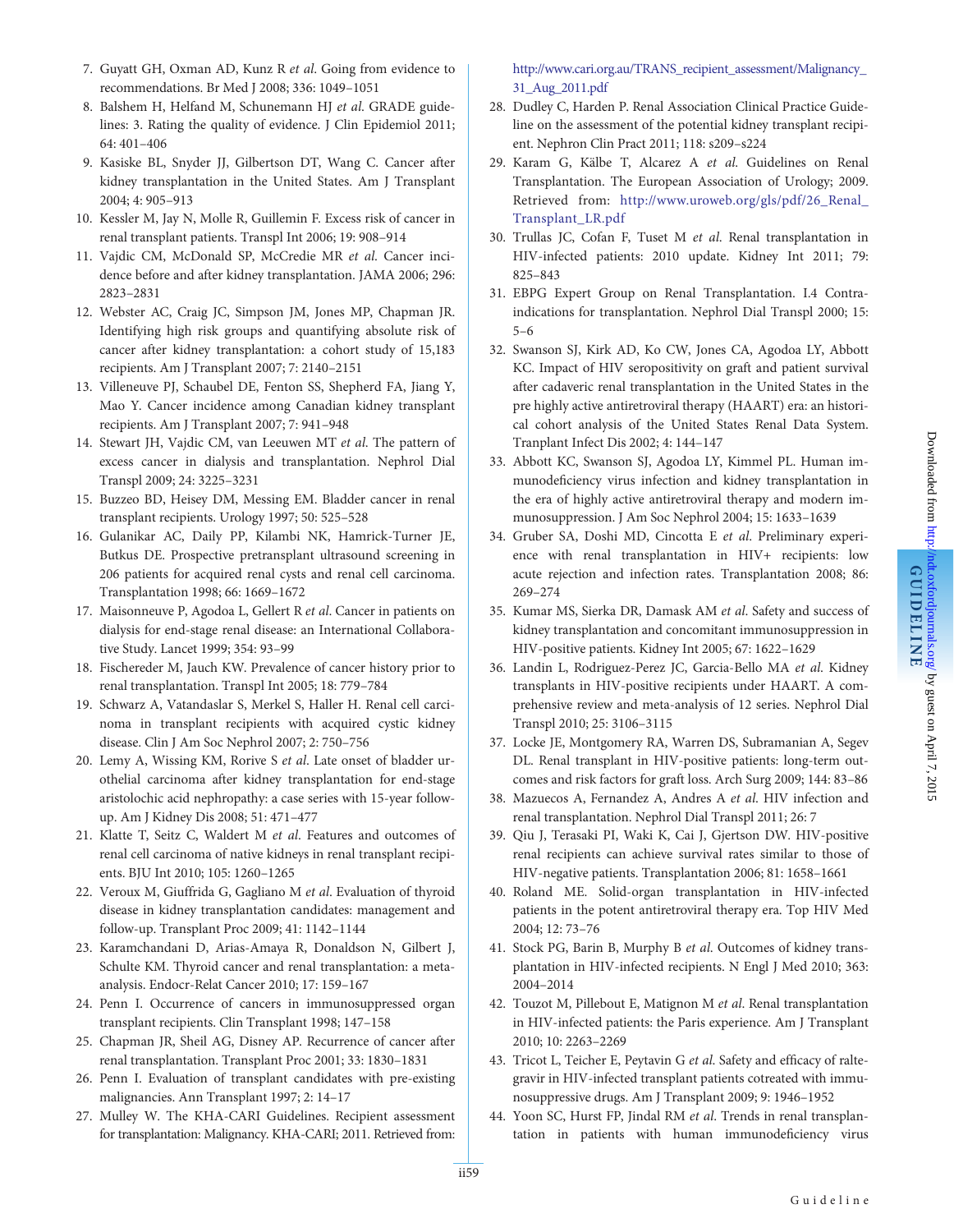infection: an analysis of the United States renal data system. Transplantation 2011; 91: 5

- <span id="page-59-0"></span>45. Gracey D. The CARI Guidelines. Recipient assessment for trans-Q2 plantation: HIV, HBV and HCV infection. 2011. DOI:
	- 46. Furth SL, Hogg RJ, Tarver J et al. Varicella vaccination in children with chronic renal failure. A report of the Southwest Pediatric Nephrology Study Group. Pediatr Nephrol 2003; 18: 33–38
	- 47. Crespo JF, Gorriz JL, Avila A et al. Prevalence of past varicella zoster virus infection in candidates for kidney transplantation: vaccination in seronegative patients. Transplant Proc 2002; 34: 77
	- 48. Geel AL, Landman TS, Kal JA, van Doomum GJ, Weimar W. Varicella zoster virus serostatus before and after kidney transplantation, and vaccination of adult kidney transplant candidates. Transplant Proc 2006; 38: 3418–3419
	- 49. Giacchino R, Marcellini M, Timitilli A et al. Varicella vaccine in children requiring renal or hepatic transplantation. Transplantation 1995; 60: 1055–1056
	- 50. Webb NJ, Fitzpatrick MM, Hughes DA et al. Immunisation against varicella in end stage and pre-end stage renal failure. Trans-Pennine Paediatric Nephrology Study Group. Arch Dis Child 2000; 82: 141–143
	- 51. Broyer M, Tete MJ, Guest G, Gagnadoux MF, Rouzioux C. Varicella and zoster in children after kidney transplantation: longterm results of vaccination. Pediatrics 1997; 99: 35–39
	- 52. Kitai IC, King S, Gafni A. An economic evaluation of varicella vaccine for pediatric liver and kidney transplant recipients. Clin Infect Dis 1993; 17: 441–447
	- 53. Olson AD, Shope TC, Flynn JT. Pretransplant varicella vaccination is cost-effective in pediatric renal transplantation. Pediatr Transplant 2001; 5: 44–50
	- 54. Chadban SJ, Barraclough KA, Campbell SB et al. KHA-CARI guideline: KHA-CARI adaptation of the KDIGO Clinical Practice Guideline for the Care of Kidney Transplant Recipients. Nephrology 2012; 17: 204–214
	- 55. Artz MA, Steenbergen EJ, Hoitsma AJ, Monnens LAH, Wetzels JFM. Renal transplantation in patients with hemolytic uremic syndrome: high rate of recurrence and increased incidence of acute rejections. Transplantation 2003; 76: 821–826
	- 56. Ferraris JR, Ramirez JA, Ruiz S et al. Shiga toxin-associated hemolytic uremic syndrome: absence of recurrence after renal transplantation. Pediatr Nephrol 2002; 17: 809–814
	- 57. Loirat C, Niaudet P. The risk of recurrence of hemolytic uremic syndrome after renal transplantation in children. Pediatr Nephrol 2003; 18: 1095–1101
	- 58. Bresin E, Daina E, Noris M et al. Outcome of renal transplantation in patients with non-Shiga toxin-associated hemolytic uremic syndrome: prognostic significance of genetic background. Clin J Am Soc Nephrol 2006; 1: 88–99
	- 59. Noris M, Caprioli J, Bresin E et al. Relative role of genetic complement abnormalities in sporadic and familial aHUS and their impact on clinical phenotype. Clin J Am Soc Nephrol 2010; 5: 1844–1859
	- 60. Lahlou A, Lang P, Charpentier B et al. Hemolytic uremic syndrome. Recurrence after renal transplantation. Groupe Cooperatif de l'Ile-de-France (GCIF). Medicine 2000; 79: 90–102
	- 61. Zuber J, Le Quintrec M, Sberro-Soussan R, Loirat C, Fremeaux-Bacchi V, Legendre C. New insights into postrenal transplant hemolytic uremic syndrome. Nat Rev Nephrol 2011; 7: 23–35
- 62. Andrews PA, Burnapp L, Manas D et al. Summary of the British Transplantation Society/Renal Association U.K. guidelines for living donor kidney transplantation. Transplantation 2012; 93: 666–673
- 63. Briganti EM, Russ GR, McNeil JJ, Atkins RC, Chadban SJ. Risk of renal allograft loss from recurrent glomerulonephritis. N Engl J Med 2002; 347: 103–109
- 64. Canaud G, Dion D, Zuber J et al. Recurrence of nephrotic syndrome after transplantation in a mixed population of children and adults: course of glomerular lesions and value of the Columbia classification of histological variants of focal and segmental glomerulosclerosis (FSGS). Nephrol Dial Transpl 2009; 25: 1321–1328
- 65. Cara-Fuentes GM, Meseguer CG, Carrion AP et al. Long-term outcome of focal segmental glomerulosclerosis after pediatric renal transplantation. Pediatr Nephrol 2010; 25: 529–534
- 66. Hickson LJ, Gera M, Amer H et al. Kidney transplantation for primary focal segmental glomerulosclerosis: outcomes and response to therapy for recurrence. Transplantation 2009; 87: 1232–1239
- 67. Jungraithmayr TC, Bulla M, Dippell J et al. Primary focal segmental glomerulosclerosis–long-term outcome after pediatric renal transplantation. Pediatr Transplant 2005; 9: 226–231
- 68. Pardon A, Audard V, Caillard S et al. Risk factors and outcome of focal and segmental glomerulosclerosis recurrence in adult renal transplant recipients. Nephrol Dial Transpl 2006; 21: 1053–1059
- 69. Baum MA, Stablein DM, Panzarino VM, Tejani A, Harmon WE, Alexander SR. Loss of living donor renal allograft survival advantage in children with focal segmental glomerulosclerosis. Kidney Int 2001; 59: 328–333
- 70. Moroni G, Gallelli B, Quaglini S, Banfi G, Montagnino G, Messa P. Long-term outcome of renal transplantation in adults with focal segmental glomerulosclerosis. Transpl Int 2010; 23: 208–216
- 71. Ruf RG, Lichtenberger A, Karle SM et al. Patients with mutations in NPHS2 ( podocin) do not respond to standard steroid treatment of nephrotic syndrome. J Am Soc Nephrol 2004; 15: 722–732
- 72. Anderson P, Gual A, Colom J. Alcohol and Primary Health Care: Clinical Guidelines on Identification and Brief Interventions. Barcelona: Department of Health of the Government of Catalonia, 2005
- 73. Fierz K, Steiger J, Denhaerynck K, Dobbels F, Bock A, De Geest S. Prevalence, severity and correlates of alcohol use in adult renal transplant recipients. Clin Transplant 2006; 20: 171–178
- 74. Gueye AS, Chelamcharla M, Baird BC et al. The association between recipient alcohol dependency and long-term graft and recipient survival. Nephrol Dial Transpl 2007; 22: 891–898
- 75. John D, Callender CO, Flores J et al. Renal transplantation in substance abusers revisited: the Howard University Hospital experience. Transplant Proc 1989; 21: 1422–1424
- 76. Cho S, Toledo-Pereyra LH, Whitten JI, Mittal V, Allaben R. Kidney transplantation in drug-addicts. Bol Asoc Med P R 1985; 77: 136–137
- 77. Gordon MJ, White R, Matas AJ et al. Renal transplantation in patients with a history of heroin abuse. Transplantation 1986;

GUIDELINE

**GUIDELINE**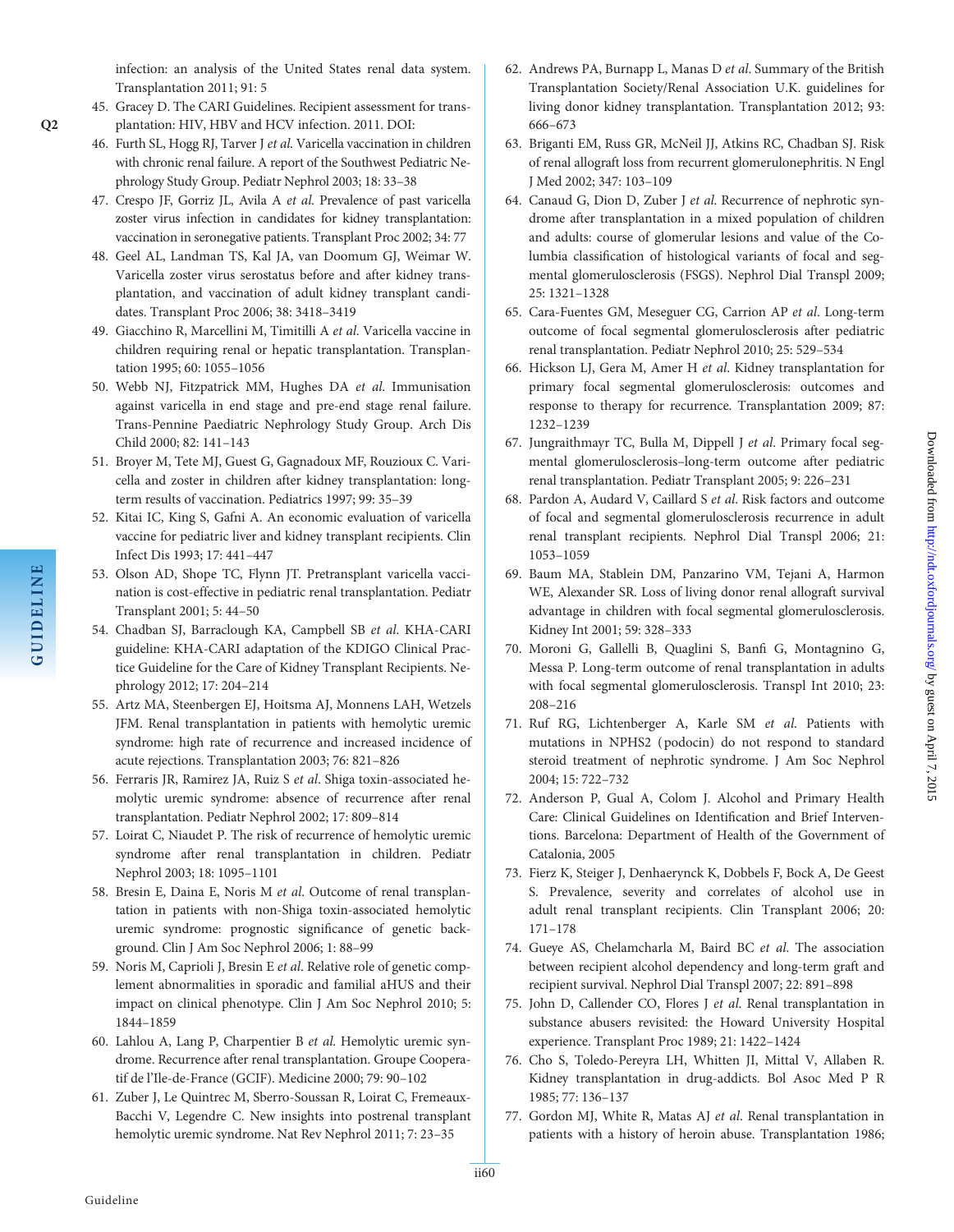<span id="page-60-0"></span>42: 556–557 [Erratum appears in Transplantation 1987 Mar;43 (3):459]

- 78. Aker S, Ivens K, Grabensee B, Heering P. Cardiovascular risk factors and diseases after renal transplantation. Int Urol Nephrol 1998; 30: 777–788
- 79. Arend SM, Mallat MJ, Westendorp RJ, van der Woude FJ, van Es LA. Patient survival after renal transplantation; more than 25 years follow-up. Nephrol Dial Transpl 1997; 12: 1672–1679
- 80. Aull-Watschinger S, Konstantin H, Demetriou D et al. Pretransplant predictors of cerebrovascular events after kidney transplantation. Nephrol Dial Transpl 2008; 23: 1429–1435
- 81. Cardinal H, Hebert MJ, Rahme E et al. Modifiable factors predicting patient survival in elderly kidney transplant recipients. Kidney Int 2005; 68: 345–351
- 82. Chuang P, Gibney EM, Chan L, Ho PM, Parikh CR. Predictors of cardiovascular events and associated mortality within two years of kidney transplantation. Transplant Proc 2004; 36: 1387–1391
- 83. Cosio FG, Alamir A, Yim S et al. Patient survival after renal transplantation: I. The impact of dialysis pre-transplant. Kidney Int 1998; 53: 767–772
- 84. de Mattos AM, Prather J, Olyaei AJ et al. Cardiovascular events following renal transplantation: role of traditional and transplant-specific risk factors. Kidney Int 2006; 70: 757–764
- 85. Doyle SE, Matas AJ, Gillingham K, Rosenberg ME. Predicting clinical outcome in the elderly renal transplant recipient. Kidney Int 2000; 57: 2144–2150
- 86. Fellstrom B, Holdaas H, Jardine AG et al. Risk factors for reaching renal endpoints in the assessment of Lescol in renal transplantation (ALERT) trial. Transplantation 2005; 79: 205–212
- 87. Feyssa E, Jones-Burton C, Ellison G, Philosophe B, Howell C. Racial/ethnic disparity in kidney transplantation outcomes: influence of donor and recipient characteristics. J Natl Med Assoc 2009; 101: 111–115
- 88. Gordon EJ, Prohaska TR, Gallant MP et al. Longitudinal analysis of physical activity, fluid intake, and graft function among kidney transplant recipients. Transpl Int 2009; 22: 990–998
- 89. Hernandez D, Hanson E, Kasiske MK, Danielson B, Roel J, Kasiske BL. Cytomegalovirus disease is not a major risk factor for ischemic heart disease after renal transplantation. Transplantation 2001; 72: 1395–1399
- 90. Humar A, Kerr SR, Ramcharan T, Gillingham KJ, Matas AJ. Peri-operative cardiac morbidity in kidney transplant recipients: incidence and risk factors. Clin Transplant 2001; 15: 154–158
- 91. Israni AK, Snyder JJ, Skeans MA et al. Predicting coronary heart disease after kidney transplantation: Patient Outcomes in Renal Transplantation (PORT) Study. Am J Transplant 2010; 10: 338–353
- 92. Jardine AG, Fellstrom B, Logan JO et al. Cardiovascular risk and renal transplantation: post hoc analyses of the Assessment of Lescol in Renal Transplantation (ALERT) Study. Am J Kidney Dis 2005; 46: 529–536
- 93. Kasiske BL. Epidemiology of cardiovascular disease after renal transplantation. Transplantation 2001; 72: S5–S8
- 94. Kasiske BL, Chakkera HA, Roel J. Explained and unexplained ischemic heart disease risk after renal transplantation. J Am Soc Nephrol 2000; 11: 1735–1743
- 95. Kasiske BL, Klinger D. Cigarette smoking in renal transplant recipients. J Am Soc Nephrol 2000; 11: 753–759
- 96. Lentine KL, Rocca Rey LA, Kolli S et al. Variations in the risk for cerebrovascular events after kidney transplant compared with experience on the waiting list and after graft failure. Clin J Am Soc Nephrol 2008; 3: 1090–1101
- 97. Lentine KL, Schnitzler MA, Abbott KC et al. De novo congestive heart failure after kidney transplantation: a common condition with poor prognostic implications. Am J Kidney Dis 2005; 46: 720–733
- 98. Marcen R, Morales JM, Arias M et al. Ischemic heart disease after renal transplantation in patients on cyclosporine in Spain. J Am Soc Nephrol 2006; 17: S286–S290
- 99. Matas AJ, Payne WD, Sutherland DE et al. 2,500 living donor kidney transplants: a single-center experience. Ann Surg 2001; 234: 149–164
- 100. Mohamed Ali AA, Abraham G, Mathew M et al. Can serial eGFR, body mass index and smoking predict renal allograft survival in south Asian patients. Saudi J Kidney Dis Transpl 2009; 20: 984–990
- 101. Nankivell BJ, Lau SG, Chapman JR, O'Connell PJ, Fletcher JP, Allen RD. Progression of macrovascular disease after transplantation. Transplantation 2000; 69: 574–581
- 102. Nogueira JM, Haririan A, Jacobs SC, Cooper M, Weir MR. Cigarette smoking, kidney function, and mortality after live donor kidney transplant. Am J Kidney Dis 2010; 55: 907–915
- 103. Oschatz E, Benesch T, Kodras K, Hoffmann U, Haas M. Changes of coronary calcification after kidney transplantation. Am J Kidney Dis 2006; 48: 307–313
- 104. Ozdemir FN, Karakan S, Akgul A, Haberal M. Metabolic syndrome is related to long-term graft function in renal transplant recipients. Transplant Proc 2009; 41: 2808–2810
- 105. Ponticelli C, Villa M, Cesana B, Montagnino G, Tarantino A. Risk factors for late kidney allograft failure. Kidney Int 2002; 62: 1848–1854
- 106. Siedlecki A, Foushee M, Curtis JJ et al. The impact of left ventricular systolic dysfunction on survival after renal transplantation. Transplantation 2007; 84: 1610–1617
- 107. Sung RS, Althoen M, Howell TA, Ojo AO, Merion RM. Excess risk of renal allograft loss associated with cigarette smoking. Transplantation 2001; 71: 1752–1757
- 108. Valdes-Canedo F, Pita-Fernandez S, Seijo-Bestilleiro R et al. Incidence of cardiovascular events in renal transplant recipients and clinical relevance of modifiable variables. Transplant Proc 2007; 39: 2239–2241
- 109. Yango AF, Gohh RY, Monaco AP et al. Excess risk of renal allograft loss and early mortality among elderly recipients is associated with poor exercise capacity. Clin Nephrol 2006; 65: 401–407
- 110. Bosma RJ, Kwakernaak AJ, van der Heide JJ, de Jong PE, Navis GJ. Body mass index and glomerular hyperfiltration in renal transplant recipients: cross-sectional analysis and long-term impact. Am J Transplant 2007; 7: 645–652
- 111. Bumgardner GL, Henry ML, Elkhammas E et al. Obesity as a risk factor after combined pancreas/kidney transplantation. Transplantation 1995; 60: 1426–1430
- 112. Burroughs TE, Swindle J, Takemoto S et al. Diabetic complications associated with new-onset diabetes mellitus in renal transplant recipients. Transplantation 2007; 83: 1027–1034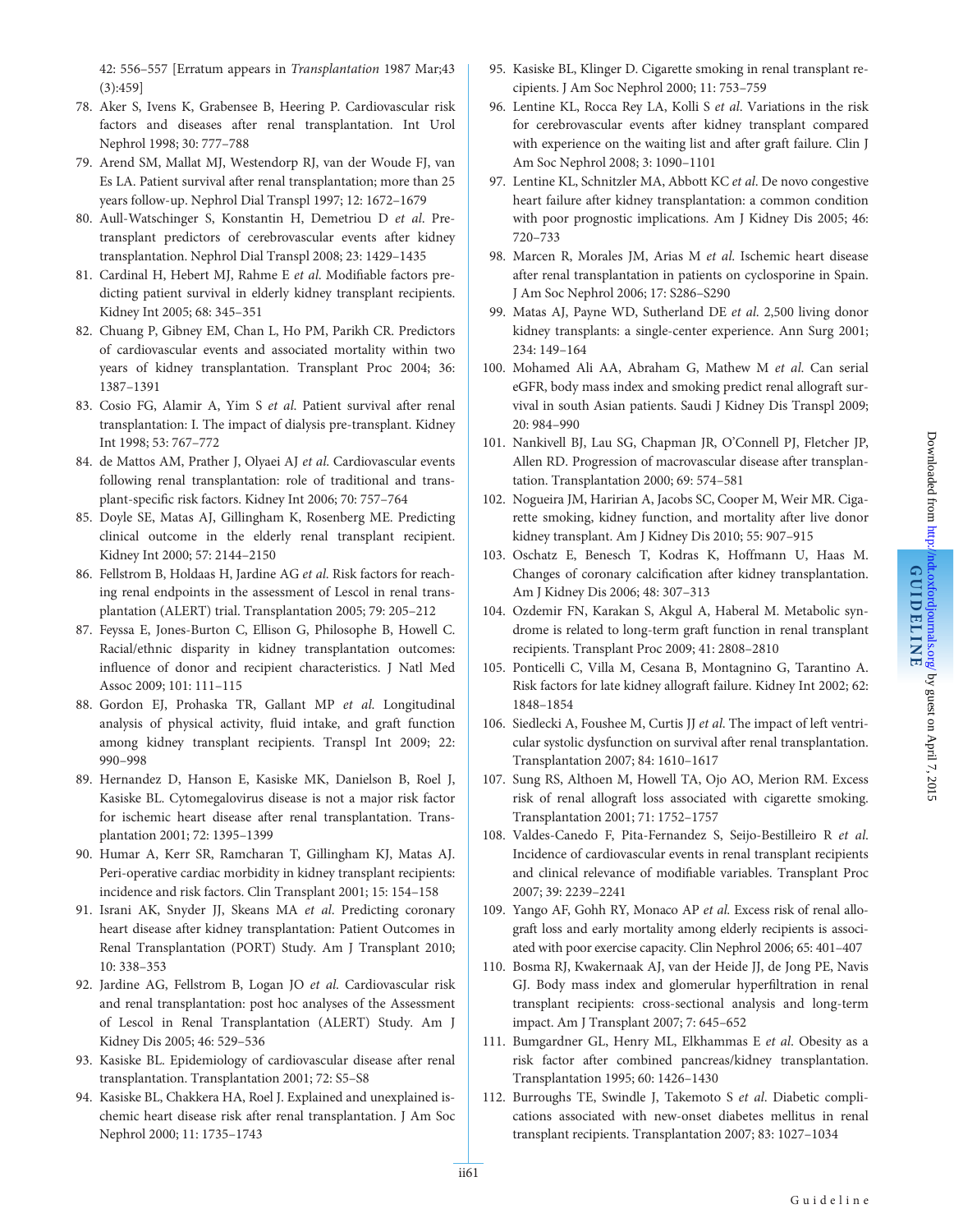- <span id="page-61-0"></span>113. Chang SH, Coates PT, McDonald SP. Effects of body mass index at transplant on outcomes of kidney transplantation. Transplantation 2007; 84: 981–987
- 114. Cheung CY, Chan YH, Chan HW, Chau KF, Li CS. Optimal body mass index that can predict long-term graft outcome in Asian renal transplant recipients. Nephrology 2010; 15: 259–265
- 115. el Agroudy AE, Wafa EW, Gheith OE, Shehab el-Dein AB, Ghoneim MA. Weight gain after renal transplantation is a risk factor for patient and graft outcome. Transplantation 2004; 77: 1381–1385
- 116. Gore JL, Pham PT, Danovitch GM et al. Obesity and outcome following renal transplantation. Am J Transplant 2006; 6: 357–363
- 117. Hoogeveen EK, Aalten J, Rothman KJ et al. Effect of obesity on the outcome of kidney transplantation: a 20-year follow-up. Transplantation 2011; 91: 869–874
- 118. Johnson DW, Isbel NM, Brown AM et al. The effect of obesity on renal transplant outcomes. Transplantation 2002; 74: 675–681
- 119. Kovesdy CP, Czira ME, Rudas A et al. Body mass index, waist circumference and mortality in kidney transplant recipients. Am J Transplant 2010; 10: 2644–2651
- 120. Lentine KL, Xiao H, Brennan DC et al. The impact of kidney transplantation on heart failure risk varies with candidate body mass index. Am Heart J 2009; 158: 972–982
- 121. Meier-Kriesche H-U, Arndorfer JA, Kaplan B. The impact of body mass index on renal transplant outcomes: a significant independent risk factor for graft failure and patient death. Transplantation 2002; 73: 70–74
- 122. Papalia T, Greco R, Lofaro D, Maestripieri S, Mancuso D, Bonofiglio R. Impact of body mass index on graft loss in normal and overweight patients: retrospective analysis of 206 renal transplants. Clin Transplant 2010; 24: E241–E246
- 123. Drafts HH, Anjum MR, Wynn JJ, Mulloy LL, Bowley JN, Humphries AL. The impact of pre-transplant obesity on renal transplant outcomes. Clin Transplant 1997; 11: 493–496
- 124. Glanton CW, Kao TC, Cruess D, Agodoa LY, Abbott KC. Impact of renal transplantation on survival in end-stage renal disease patients with elevated body mass index. Kidney Int 2003; 63: 647–653
- 125. Torres A, Rodriguez AP, Concepcion MT et al. Parathyroid function in long-term renal transplant patients: importance of pre-transplant PTH concentrations. Nephrol Dial Transpl 1998; 13: s94–s97
- 126. Evenepoel P, Claes K, Kuypers D, Maes B, Bammens B, Vanrenterghem Y. Natural history of parathyroid function and calcium metabolism after kidney transplantation: a single-centre study. Nephrol Dial Transplant 2004; 19: 1281–1287
- 127. Egbuna OI, Taylor JG, Bushinsky DA, Zand MS. Elevated calcium phosphate product after renal transplantation is a risk factor for graft failure. Clin Transplant 2007; 21: 558–566
- 128. Gwinner W, Suppa S, Mengel M et al. Early calcification of renal allografts detected by protocol biopsies: causes and clinical implications. Am J Transplant 2005; 5: 1934–1941
- 129. Roodnat JI, van Gurp EA, Mulder PG et al. High pretransplant parathyroid hormone levels increase the risk for graft failure after renal transplantation. Transplantation 2006; 82: 362–367
- 130. Kandil E, Florman S, Alabbas H et al. Exploring the effect of parathyroidectomy for tertiary hyperparathyroidism after kidney transplantation. Am J Med Sci 2010; 339: 420–424
- 131. Chou FF, Hsieh KC, Chen YT, Lee CT. Parathyroidectomy followed by kidney transplantation can improve bone mineral density in patients with secondary hyperparathyroidism. Transplantation 2008; 86: 554–557
- 132. Bubenicek P, Sotornik I, Vitko S, Teplan V. Early bone mineral density loss after renal transplantation and pre-transplant PTH: a prospective study. Kidney Blood Press Res 2008; 31: 196–202
- 133. Kidney Disease: Improving Global Outcomes (KDIGO) CKD– MBD Work Group. KDIGO clinical practice guideline for the diagnosis, evaluation, prevention, and treatment of Chronic Kidney Disease–Mineral and Bone Disorder (CKD–MBD). Kidney Int 2009; 76: s1–s130
- 134. Goldsmith DJA, Covic A, Fouque D et al. Endorsement of the Kidney Disease Improving Global Outcomes (KDIGO) Chronic Kidney Disease–Mineral and Bone Disorder (CKD-MBD) Guidelines: a European Renal Best Practice (ERBP) commentary statement. Nephrol Dial Transpl 2010; 25: 3823–3832
- 135. Evenepoel P, Sprangers B, Lerut E et al. Mineral metabolism in renal transplant recipients discontinuing cinacalcet at the time of transplantation: a prospective observational study. Clin Transplant 2012; 26: 393–402
- 136. Ali M, Giblin L, Farhad K et al. Pretransplant cardiac investigations in the Irish renal transplant population—the effectiveness of our current screening techniques in predicting cardiac events. Ren Fail 2004; 26: 375–380
- 137. Eschertzhuber S, Hohlrieder M, Boesmueller C et al. Incidence of coronary heart disease and cardiac events in patients undergoing kidney and pancreatic transplantation. Transplant Proc 2005; 37: 1297–1300
- 138. Lin K, Stewart D, Cooper S, Davis CL. Pre-transplant cardiac testing for kidney-pancreas transplant candidates and association with cardiac outcomes. Clin Transplant 2001; 15: 269–275
- 139. Kasiske BL, Malik MA, Herzog CA. Risk-stratified screening for ischemic heart disease in kidney transplant candidates. Transplantation 2005; 80: 815–820
- 140. Manske CL, Wang Y, Rector T, Wilson RF, White CW. Coronary revascularisation in insulin-dependent diabetic patients with chronic renal failure. Lancet 1992; 340: 998–1002
- 141. Manske CL, Thomas W, Wang Y, Wilson RF. Screening diabetic transplant candidates for coronary artery disease: identification of a low risk subgroup. Kidney Int 1993; 44: 617–621
- 142. Manske CL, Wilson RF, Wang Y, Thomas W. Atherosclerotic vascular complications in diabetic transplant candidates. Am J Kidney Dis 1997; 29: 601–607
- 143. De Lima JJ, Gowdak LH, de Paula FJ et al. Treatment of coronary artery disease in hemodialysis patients evaluated for transplant—a registry study. Transplantation 2010; 89: 845–850
- 144. Jeloka TK, Ross H, Smith R et al. Renal transplant outcome in high-cardiovascular risk recipients. Clin Transplant 2007; 21: 609–614
- 145. Koch M, Gradaus F, Schoebel FC, Leschke M, Grabensee B. Relevance of conventional cardiovascular risk factors for the prediction of coronary artery disease in diabetic patients on renal replacement therapy. Nephrol Dial Transpl 1997; 12: 1187–1191

GUIDELINE

**GUIDELINE**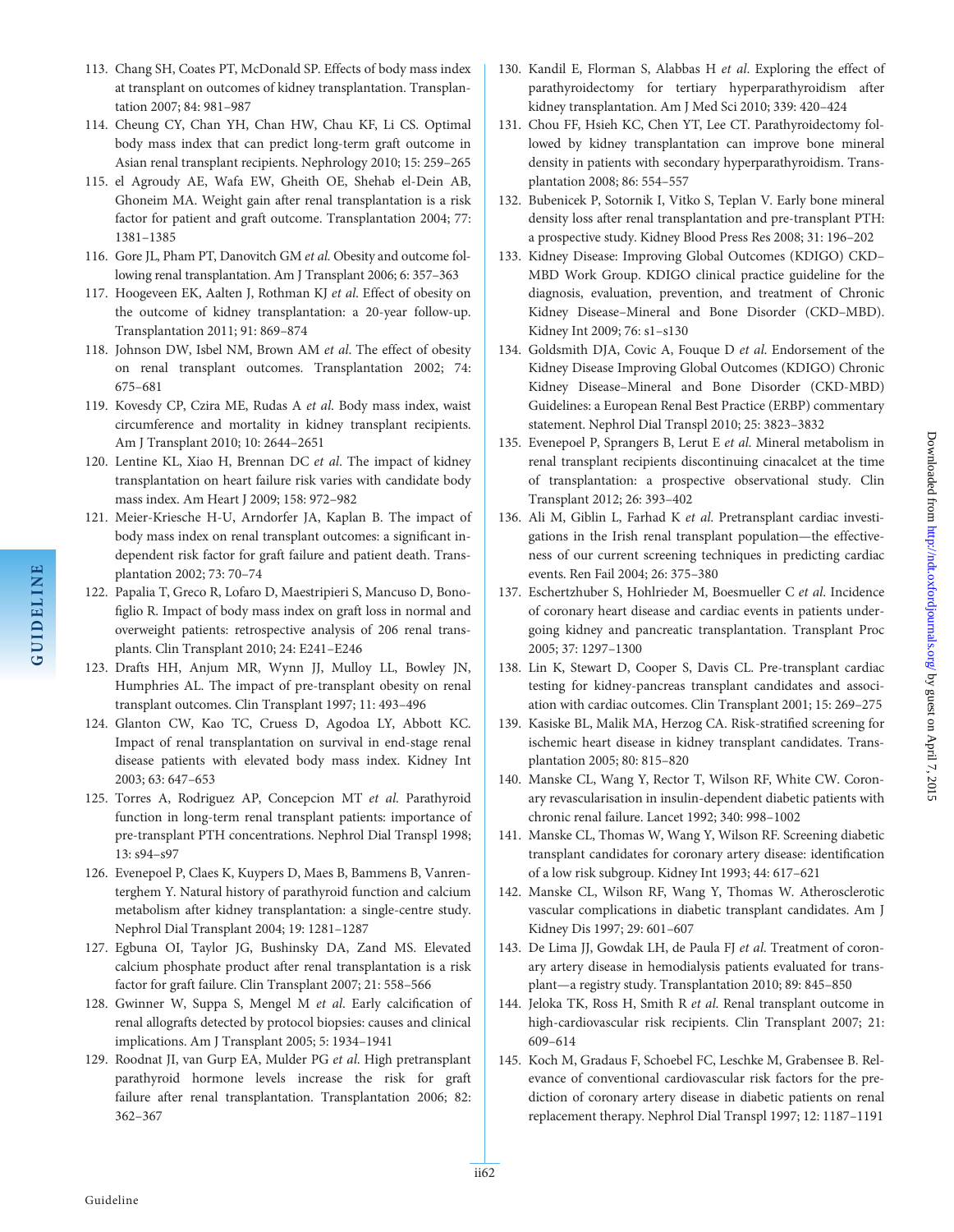- <span id="page-62-0"></span>146. Barrionuevo JD, Vargas-Machuca MF, Pulido FG, Sacaluga LG, Govantes MA, Martinez MA. Prevalence of cardiovascular disease in kidney transplant candidates: outpatient cardiac evaluation. Transplant Proc 2010; 42: 3126–3127
- 147. Charytan D, Kuntz RE, Mauri L, DeFilippi C. Distribution of coronary artery disease and relation to mortality in asymptomatic hemodialysis patients. Am J Kidney Dis 2007; 49: 409–416
- 148. Wang LW, Fahim MA, Hayen A et al. Cardiac testing for coronary artery disease in potential kidney transplant recipients: a systematic review of test accuracy studies. Am J Kidney Dis 2011; 57: 476–487
- 149. Patel AD, Abo-Auda WS, Davis JM et al. Prognostic value of myocardial perfusion imaging in predicting outcome after renal transplantation. Am J Cardiol 2003; 92: 146–151
- 150. Reis G, Marcovitz PA, Leichtman AB et al. Usefulness of dobutamine stress echocardiography in detecting coronary artery disease in end-stage renal disease. Am J Cardiol 1995; 75: 707–710
- 151. West JC, Napoliello DA, Costello JM et al. Preoperative dobutamine stress echocardiography versus cardiac arteriography for risk assessment prior to renal transplantation. Transpl Int 2000; 13: s27–s30
- 152. Venkataraman R, Hage FG, Dorfman T et al. Role of myocardial perfusion imaging in patients with end-stage renal disease undergoing coronary angiography. Am J Cardiol 2008; 102: 1451–1456
- 153. Hage FG, Smalheiser S, Zoghbi GJ et al. Predictors of survival in patients with end-stage renal disease evaluated for kidney transplantation. Am J Cardiol 2007; 100: 1020–1025
- 154. Patel RK, Mark PB, Johnston N et al. Prognostic value of cardiovascular screening in potential renal transplant recipients: a single-center prospective observational study. Am J Transplant 2008; 8: 1673–1683
- 155. Sharma R, Chemla E, Tome M et al. Echocardiography-based score to predict outcome after renal transplantation. Heart 2007; 93: 464–469
- 156. Jones DG, Taylor AM, Enkiri SA et al. Extent and severity of coronary disease and mortality in patients with end-stage renal failure evaluated for renal transplantation. Am J Transplant 2009; 9: 1846–1852
- 157. Lee J. Live kidney donor assessment in the UK and Ireland. Br J Surg 1999; 86: 1588
- 158. Drognitz O, Kirste G, Schramm I et al. Kidney transplantation with concomitant unilateral nephrectomy: a matched-pair analysis on complications and outcome. Transplantation 2006; 81: 874–880
- 159. Erturk E, Burzon DT, Orloff M, Rabinowitz R. Outcome of patients with vesicoureteral reflux after renal transplantation: the effect of pretransplantation surgery on posttransplant urinary tract infections. Urology 1998; 51: 27–30
- 160. Fuller TF, Brennan TV, Feng S, Kang S-M, Stock PG, Freise CE. End stage polycystic kidney disease: indications and timing of native nephrectomy relative to kidney transplantation. J Urol 2005; 174: 2284–2288
- 161. Glassman DT, Nipkow L, Bartlett ST, Jacobs SC. Bilateral nephrectomy with concomitant renal graft transplantation for

autosomal dominant polycystic kidney disease. J Urol 2000; 164: 661–664

- 162. Kirkman MA, van Dellen D, Mehra S et al. Native nephrectomy for autosomal dominant polycystic kidney disease: before or after kidney transplantation? BJU Int 2011; 108: 590–594
- 163. Midtvedt K, Hartmann A, Bentdal O, Brekke IB, Fauchald P. Bilateral nephrectomy simultaneously with renal allografting does not alleviate hypertension 3 months following living-donor transplantation. Nephrol Dial Transpl 1996; 11: 2045–2049
- 164. Rozanski J, Kozlowska I, Myslak M et al. Pretransplant nephrectomy in patients with autosomal dominant polycystic kidney disease. Transplant Proc 2005; 37: 666–668
- 165. Salehipour M, Jalaeian H, Salahi H et al. Are large nonfunctional kidneys risk factors for posttransplantation urinary tract infection in patients with end-stage renal disease due to autosomal dominant polycystic kidney disease? Transplant Proc 2007; 39: 887–888
- 166. Sanfilippo F, Vaughn WK, Spees EK. The association of pretransplant native nephrectomy with decreased renal allograft rejection. Transplantation 1984; 37: 256–260
- 167. Sulikowski T, Tejchman K, Zietek Z et al. Experience with autosomal dominant polycystic kidney disease in patients before and after renal transplantation: a 7-year observation. Transplant Proc 2009; 41: 177–180
- 168. Tabibi A, Simforoosh N, Abadpour P, Gholamrezaie HR, Nafar M. Concomitant nephrectomy of massively enlarged kidneys and renal transplantation in autosomal dominant polycystic kidney disease. Transplant Proc 2005; 37: 2939–2940
- 169. Wagner MD, Prather JC, Barry JM. Selective, concurrent bilateral nephrectomies at renal transplantation for autosomal dominant polycystic kidney disease. J Urol 2007; 177: 2250–2254
- 170. Bryan CF, Harrell KM, Nelson PW et al. HLA-DR and DQ typing by polymerase chain reaction using sequencespecific primer mixes reduces the incidence of phenotypic homozygosity (blanks) over serology. Transplantation 1996; 62: 1819–1824
- 171. Mytilineos J, Scherer S, Dunckley H et al. DNA HLA-DR typing results of 4000 kidney transplants. Transplantation 1993; 55: 778–781
- 172. Lardy NM, van der Horst AR, ten BI, Surachno S, Wilmink JM, de Waal LP. Influence of HLA-DRB1\* incompatibility on the occurrence of rejection episodes and graft survival in serologically HLA-DR-matched renal transplant combinations. Transplantation 1997; 64: 612–616
- 173. Mytilineos J, Scherer S, Opelz G. Comparison of RFLP-DR beta and serological HLA-DR typing in 1500 individuals. Transplantation 1990; 50: 870–873
- 174. Mytilineos J, Lempert M, Middleton D et al. HLA class I DNA typing of 215 'HLA-A, -B, -DR zero mismatched' kidney transplants. Tissue Antigens 1997; 50: 355–358
- 175. Opelz G. HLA matching in Asian recipients of kidney grafts from unrelated living or cadaveric donors. The Collaborative Transplant Study. Hum Immunol 2000; 61: 115–119
- 176. Laux G, Opelz G. Immunological relevance of CREG matching in cadaver kidney transplantation. Transplantation 2004; 78: 442–446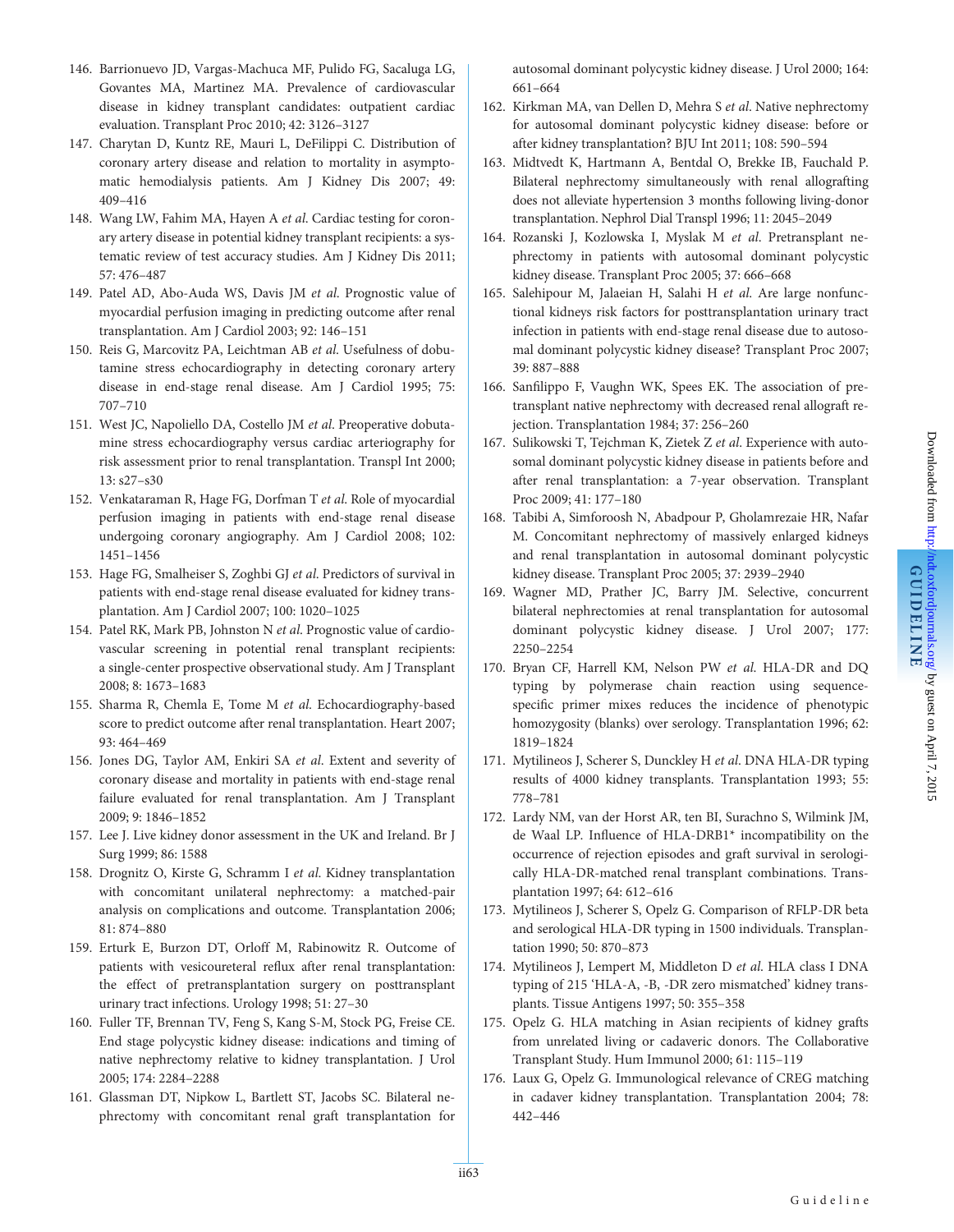- <span id="page-63-0"></span>177. Meier-Kriesche HU, Scornik JC, Susskind B, Rehman S, Schold JD. A lifetime versus a graft life approach redefines the importance of HLA matching in kidney transplant patients. Transplantation 2009; 88: 23–29
- 178. McKenna RM, Lee KR, Gough JC et al. Matching for private or public HLA epitopes reduces acute rejection episodes and improves two-year renal allograft function. Transplantation 1998; 66: 38–43
- 179. Bryan CF, Harrell KM, Mitchell SI et al. HLA points assigned in cadaveric kidney allocation should be revisited: an analysis of HLA class II molecularly typed patients and donors. Am J Transplant 2003; 3: 459–464
- 180. Ichikawa Y, Hashimoto M, Nojima M et al. The significant effect of HLA-DRB1 matching on long-term kidney graft outcome. Transplantation 1993; 56: 1368–1371
- 181. Meier-Kriesche HU, Ojo AO, Leichtman AB et al. Interaction of mycophenolate mofetil and HLA matching on renal allograft survival. Transplantation 2001; 71: 398–401
- 182. Leivestad T, Reisaeter AV, Brekke IB, Vartdal F, Thorsby E. The role of HLA matching in renal transplantation: experience from one center. Rev Immunogenet 1999; 1: 343–350
- 183. Terasaki PI. The HLA-matching effect in different cohorts of kidney transplant recipients. Clin Transpl 2000; 497–514
- 184. Frohn C, Fricke L, Puchta JC, Kirchner H. The effect of HLA-C matching on acute renal transplant rejection. Nephrol Dial Transpl 2001; 16: 355–360
- 185. Hata Y, Cecka JM, Takemoto S, Ozawa M, Cho YW, Terasaki PI. Effects of changes in the criteria for nationally shared kidney transplants for HLA-matched patients. Transplantation 1998; 65: 208–212
- 186. Edwards EB, Bennett LE, Cecka JM. Effect of HLA matching on the relative risk of mortality for kidney recipients: a comparison of the mortality risk after transplant to the mortality risk of remaining on the waiting list. Transplantation 1997; 64: 1274–1277
- 187. Egfjord M, Jakobsen BK, Ladefoged J. No impact of crossreactive group human leucocyte antigen class I matching on long-term kidney graft survival. Scand J Immunol 2003; 57: 362–365
- 188. Kerman RH, Kimball PM, Lindholm A et al. Influence of HLA matching on rejections and short- and long-term primary cadaveric allograft survival. Transplantation 1993; 56: 1242–1247
- 189. Cecka JM. Kidney transplantation in the United States. Clin Transpl 2008; 1–18
- 190. Opelz G, Dohler B. Pediatric kidney transplantation: analysis of donor age, HLA match, and posttransplant non-Hodgkin lymphoma: a collaborative transplant study report. Transplantation 2010; 90: 292–297
- 191. Opelz G, Dohler B. Effect of human leukocyte antigen compatibility on kidney graft survival: comparative analysis of two decades. Transplantation 2007; 84: 137–143
- 192. Doxiadis IIN, de Fijter JW, Mallat MJK et al. Simpler and equitable allocation of kidneys from postmortem donors primarily based on full HLA-DR compatibility. Transplantation 2007; 83: 1207–1213
- 193. Tran TH, Dohler B, Heinold A, Scherer S, Ruhenstroth A, Opelz G. Deleterious impact of mismatching for human leukocyte antigen-C in presensitized recipients of kidney transplants. Transplantation 2011; 92: 419–425
- 194. Billen EV, Christiaans MH, Doxiadis II, Voorter CE, van den Berg-Loonen EM. HLA-DP antibodies before and after renal transplantation. Tissue Antigens 2010; 75: 278–285
- 195. Qiu J, Cai J, Terasaki PI, El-Awar N, Lee JH. Detection of antibodies to HLA-DP in renal transplant recipients using single antigen beads. Transplantation 2005; 80: 1511–1513
- 196. Mytilineos J, Deufel A, Opelz G. Clinical relevance of HLA-DPB locus matching for cadaver kidney retransplants: a report of the Collaborative Transplant Study. Transplantation 1997; 63: 1351–1354
- 197. Laux G, Mansmann U, Deufel A, Opelz G, Mytilineos J. A new epitope-based HLA-DPB matching approach for cadaver kidney retransplants. Transplantation 2003; 75: 1527–1532
- 198. Mizutani K, Terasaki P, Bignon JD et al. Association of kidney transplant failure and antibodies against MICA. Hum Immunol 2006; 67: 683–691
- 199. Panigrahi A, Gupta N, Siddiqui JA et al. Post transplant development of MICA and anti-HLA antibodies is associated with acute rejection episodes and renal allograft loss. Hum Immunol 2007; 68: 362–367
- 200. Zou Y, Heinemann FM, Grosse-Wilde H et al. Detection of anti-MICA antibodies in patients awaiting kidney transplantation, during the post-transplant course, and in eluates from rejected kidney allografts by Luminex flow cytometry. Hum Immunol 2006; 67: 230–237
- 201. Li L, Chen A, Chaudhuri A et al. Compartmental localization and clinical relevance of MICA antibodies after renal transplantation. Transplantation 2010; 89: 312–319
- 202. Zou Y, Stastny P, sal C, hler B, Opelz G. Antibodies against MICA antigens and kidney-transplant rejection. N Engl J Med 2007; 357: 1293–1300
- 203. Lemy A, Andrien M, Wissing KM et al. Major histocompatibility complex class 1 chain-related antigen a antibodies: sensitizing events and impact on renal graft outcomes. Transplantation 2010; 90: 168–174
- 204. Gratwohl A, Dohler B, Stern M, Opelz G. H-Y as a minor histocompatibility antigen in kidney transplantation: a retrospective cohort study. Lancet 2008; 372: 49–53
- 205. Kim SJ, Gill JS. H-Y incompatibility predicts short-term outcomes for kidney transplant recipients. J Am Soc Nephrol 2009; 20: 2025–2033
- 206. Tan JC, Wadia PP, Coram M et al. H-Y antibody development associates with acute rejection in female patients with male kidney transplants. Transplantation 2008; 86: 75–81
- 207. van Bergen J, Thompson A, Haasnoot GW et al. KIR-ligand mismatches are associated with reduced long-term graft survival in HLA-compatible kidney transplantation. Am J Transplant 2011; 11: 1959–1964
- 208. Kunert K, Seiler M, Mashreghi MF et al. KIR/HLA ligand incompatibility in kidney transplantation. Transplantation 2007; 84: 1527–1533
- 209. Le Bas-Bernardet S, Hourmant M, Coupel S, Bignon JD, Soulillou JP, Charreau B. Non-HLA-type endothelial cell reactive alloantibodies in pre-transplant sera of kidney recipients trigger apoptosis. Am J Transplant 2003; 3: 167–177
- 210. Dragun D, ller DN, sen JH et al. Angiotensin II type 1-receptor activating antibodies in renal-allograft rejection. N Engl J Med 2005; 352: 558–569

GUIDELINE

**GUIDELINE**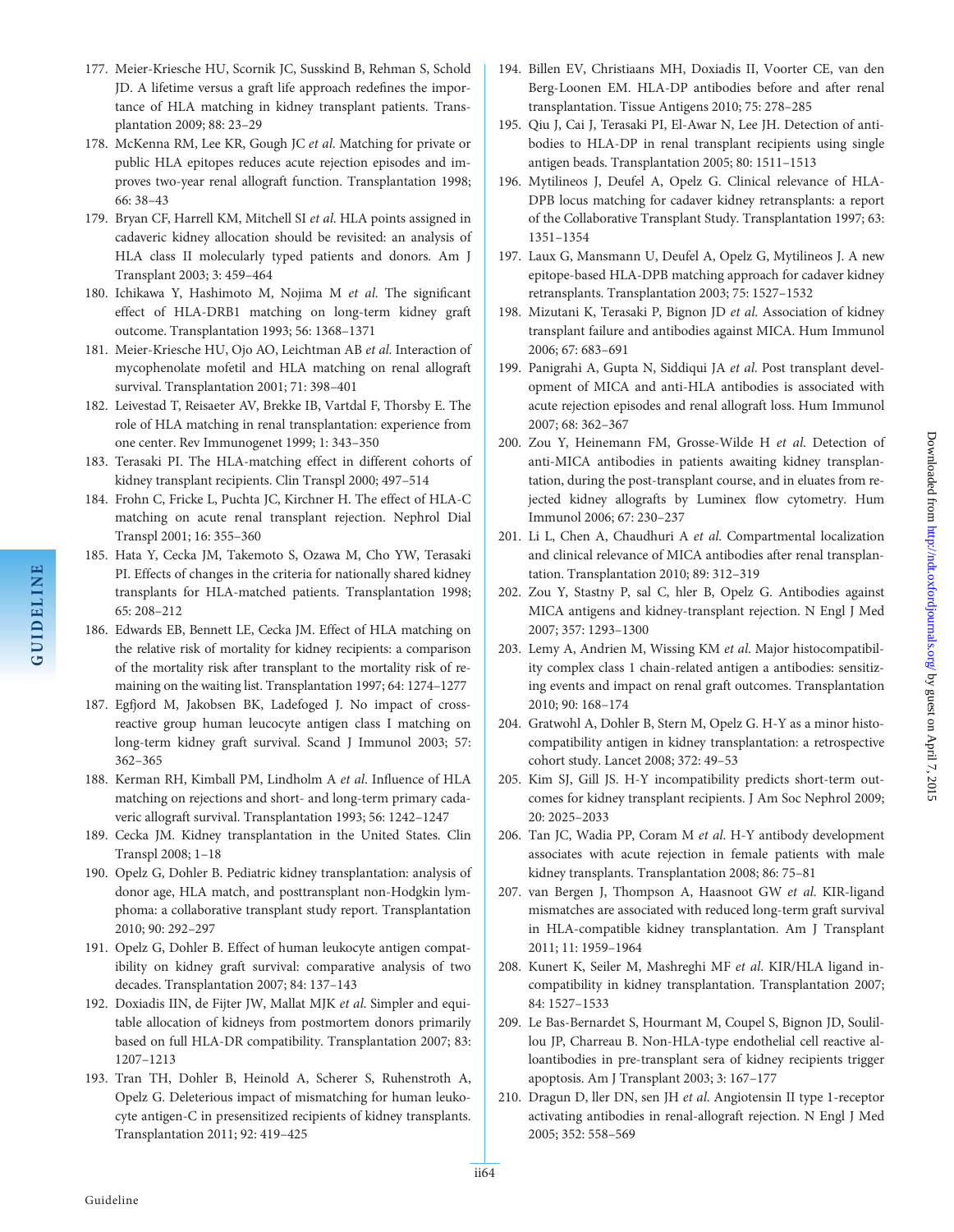- <span id="page-64-0"></span>211. Amico P, Honger G, Bielmann D et al. Incidence and prediction of early antibody-mediated rejection due to nonhuman leukocyte antigen-antibodies. Transplantation 2008; 85: 1557–1563
- 212. Scornik JC, Guerra G, Schold JD, Srinivas TR, Dragun D, Meier-Kriesche HU. Value of posttransplant antibody tests in the evaluation of patients with renal graft dysfunction. Am J Transplant 2007; 7: 1808–1814
- 213. Aguilera I, varez-Marquez A, Gentil MA et al. Anti-glutathione S-transferase T1 antibody-mediated rejection in C4d-positive renal allograft recipients. Nephrol Dial Transplant 2008; 23: 2393–2398
- 214. Alvarez M, Aguilera I, Gentil MA et al. Donor-specific antibodies against HLA, MICA, and GSTT1 in patients with allograft rejection and C4d deposition in renal biopsies. Transplantation 2009; 87: 94–99
- 215. Claas FH, Rahmel A, Doxiadis II. Enhanced kidney allocation to highly sensitized patients by the acceptable mismatch program (Review). Transplantation 2009; 88: 447–452
- 216. Montgomery RA, Lonze BE, Jackson AM. Using donor exchange paradigms with desensitization to enhance transplant rates among highly sensitized patients. Curr Opin Organ Tran 2011; 16: 439–444
- 217. Morath C, Beimler J, Opelz G et al. An integrative approach for the transplantation of high-risk sensitized patients. Transplantation 2010; 90: 645–653
- 218. Marfo K, Lu A, Ling M, Akalin E. Desensitization protocols and their outcome. Clin J Am Soc Nephrol 2011; 6: 922–936
- 219. Glotz D, Antoine C, Julia P et al. Desensitization and subsequent kidney transplantation of patients using intravenous immunoglobulins (IVIg). Am J Transplant 2002; 2: 758–760
- 220. Montgomery RA, Lonze BE, King KE et al. Desensitization in HLA-incompatible kidney recipients and survival. N Engl J Med 2011; 365: 318–326
- 221. Stegall MD, Gloor J, Winters JL, Moore SB, Degoey S. A comparison of plasmapheresis versus high-dose IVIG desensitization in renal allograft recipients with high levels of donor specific alloantibody. Am J Transplant 2006; 6: 346–351
- 222. Bartel G, Wahrmann M, Regele H et al. Peritransplant immunoadsorption for positive crossmatch deceased donor kidney transplantation. Am J Transplant 2010; 10: 2033–2042
- 223. Vo AA, Peng A, Toyoda M et al. Use of intravenous immune globulin and rituximab for desensitization of highly HLA-sensitized patients awaiting kidney transplantation. Transplantation 2010; 89: 1095–1102
- 224. Loupy A, Suberbielle-Boissel C, Zuber J et al. Combined posttransplant prophylactic IVIg/anti-CD 20/plasmapheresis in kidney recipients with preformed donor-specific antibodies: a pilot study. Transplantation 2010; 89: 1403–1410
- 225. Perry DK, Burns JM, Pollinger HS et al. Proteasome inhibition causes apoptosis of normal human plasma cells preventing alloantibody production. Am J Transplant 2009; 9: 201–209
- 226. Stegall MD, Diwan T, Raghavaiah S et al. Terminal complement inhibition decreases antibody-mediated rejection in sensitized renal transplant recipients. Am J Transplant 2011; 11: 2405–2413
- 227. Douzdjian V, Rice JC, Carson RW, Gugliuzza KK, Fish JC. Renal retransplants: effect of primary allograft nephrectomy on

early function, acute rejection and outcome. Clin Transplant 1996; 10: 203–208

- 228. Fernandez AT, Minana LB, Polo VG et al. Impact of transplantectomy of the first graft on the clinical course of cadaver renal retransplantation. Actas Urol Esp 1999; 23: 864–872 (Spanish)
- 229. Abouljoud MS, Deierhoi MH, Hudson SL, Diethelm AG. Risk factors affecting second renal transplant outcome, with special reference to primary allograft nephrectomy. Transplantation 1995; 60: 138–144
- 230. Schleicher C, Wolters H, Kebschull L et al. Impact of failed allograft nephrectomy on initial function and graft survival after kidney retransplantation. Transpl Int 2011; 24: 284–291
- 231. Sumrani N, Delaney V, Hong JH, Daskalakis P, Sommer BG. The influence of nephrectomy of the primary allograft on retransplant graft outcome in the cyclosporine era. Transplantation 1992; 53: 52–55
- 232. Marrari M, Duquesnoy RJ. Detection of donor-specific HLA antibodies before and after removal of a rejected kidney transplant. Transpl Immunol 2010; 22: 105–109
- 233. Yagmurdur MC, Emiroglu R, Ayvaz I, Sozen H, Karakayali H, Haberal M. The effect of graft nephrectomy on long-term graft function and survival in kidney retransplantation. Transplant Proc 2005; 37: 2957–2961
- 234. Ahmad N, Ahmed K, Mamode N. Does nephrectomy of failed allograft influence graft survival after re-transplantation? Nephrol Dial Transpl 2009; 24: 639–642
- 235. Johnston O, Rose C, Landsberg D, Gourlay WA, Gill JS. Nephrectomy after transplant failure: current practice and outcomes. Am J Transplant 2007; 7: 1961–1967
- 236. Ayus JC, Achinger SG, Lee S, Sayegh MH, Go AS. Transplant nephrectomy improves survival following a failed renal allograft. J Am Soc Nephrol 2010; 21: 374–380
- 237. Del Bello A, Congy N, Sallusto F et al. Anti-human leukocyte antigen immunization after early allograft nephrectomy. Transplantation 2012; 93: 936–941
- 238. Kissmeyer-Nielsen F, Olsen S, Petersen VP, Fjeldborg O. Hyperacute rejection of kidney allografts, associated with pre-existing humoral antibodies against donor cells. Lancet 1966; 2: 662–665
- 239. Patel R, Terasaki PI. Significance of the positive crossmatch test in kidney transplantation. N Engl J Med 1969; 280: 735–739
- 240. Noreen HJ, McKinley DM, Gillingham KJ, Matas AJ, Segall M. Positive remote crossmatch: impact on short-term and longterm outcome in cadaver renal transplantation. Transplantation 2003; 75: 501–505
- 241. Baron C, Pastural M, Lang P et al. Long-term kidney graft survival across a positive historic but negative current sensitized cross-match. Transplantation 2002; 73: 232–236
- 242. Praticò-Barbato L, Conca R, Magistroni P et al. B cell positive cross-match not due to anti-HLA Class I antibodies and first kidney graft outcome. Transpl Immunol 2008; 19: 238–243
- 243. Le Bas-Bernardet S, Hourmant M, Valentin N et al. Identification of the antibodies involved in B-cell crossmatch positivity in renal transplantation. Transplantation 2003; 75: 477–482
- 244. Eng HS, Bennett G, Tsiopelas E et al. Anti-HLA donor-specific antibodies detected in positive B-cell crossmatches by Luminex predict late graft loss. Am J Transplant 2008; 8: 2335–2342
- 245. Bryan CF, Baier KA, Nelson PW et al. Long-term graft survival is improved in cadaveric renal retransplantation by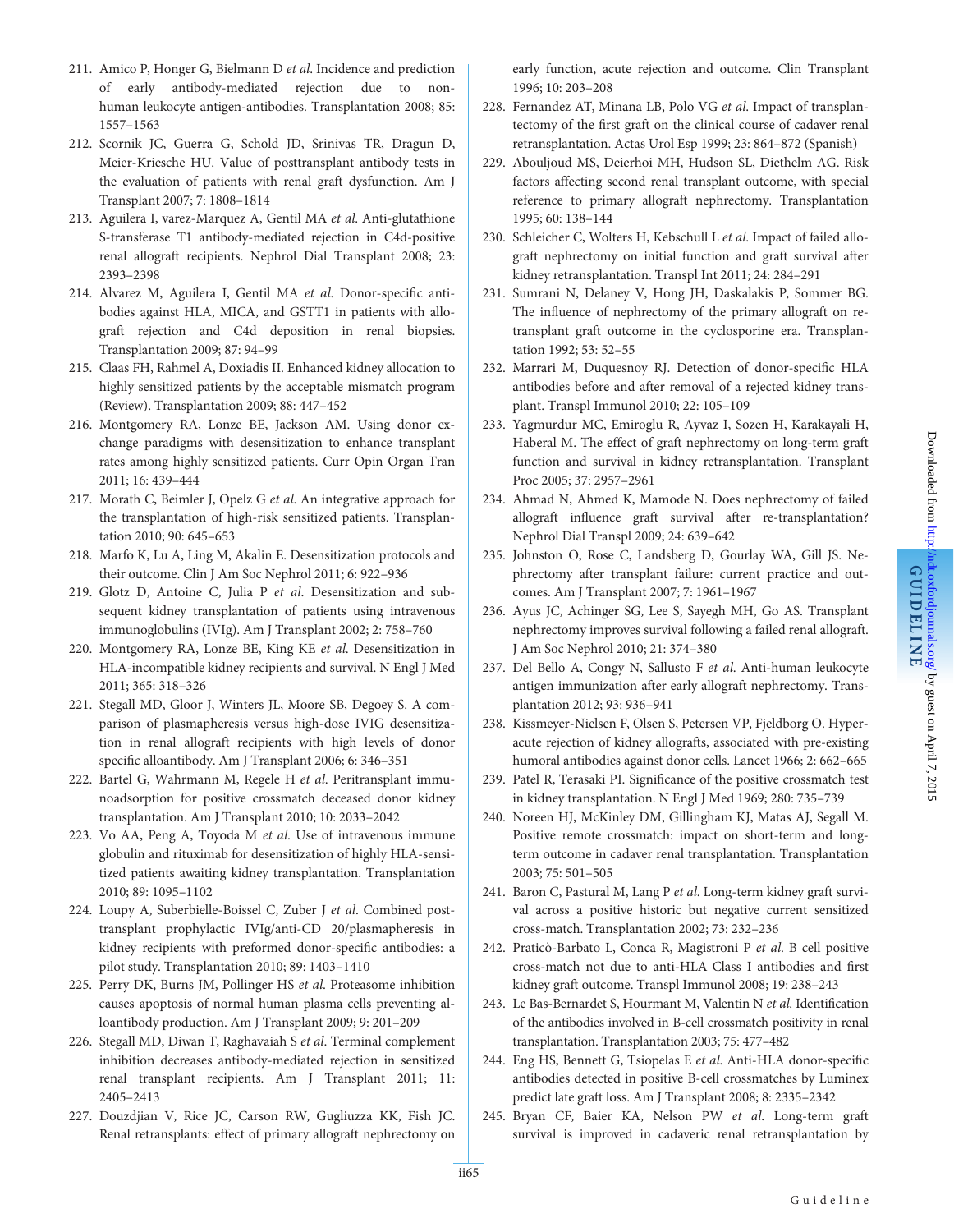<span id="page-65-0"></span>flow cytometric crossmatching. Transplantation 1998; 66: 1827–1832

- 246. Couzi L, Araujo C, Guidicelli G et al. Interpretation of positive flow cytometric crossmatch in the era of the single-antigen bead assay. Transplantation 2011; 91: 527–535
- 247. Karpinski M, Rush D, Jeffery J et al. Flow cytometric crossmatching in primary renal transplant recipients with a negative anti-human globulin enhanced cytotoxicity crossmatch. J Am Soc Nephrol 2001; 12: 2807–2814
- 248. Lindemann M, Nyadu B, Heinemann FM et al. High negative predictive value of an amplified flow cytometry crossmatch before living donor kidney transplantation. Hum Immunol 2010; 71: 771–776
- 249. Christiaans MH, Overhof R, ten HA, Nieman F, van Hooff JP, van den Berg-Loonen EM. No advantage of flow cytometry crossmatch over complement-dependent cytotoxicity in immunologically well-documented renal allograft recipients. Transplantation 1996; 62: 1341–1347
- 250. Kerman RH, Susskind B, Buyse I et al. Flow cytometry-detected IgG is not a contraindication to renal transplantation: IgM may be beneficial to outcome. Transplantation 1999; 68: 1855–1858
- 251. Opelz G, hler B, sal C. Analysis of positive kidney, heart, and liver transplant crossmatches reported to the Collaborative Transplant Study. Hum Immunol 2009; 70: 627–630
- 252. Bryan CF, McDonald SB, Luger AM et al. Successful renal transplantation despite low levels of donor-specific HLA class I antibody without IVIg or plasmapheresis. Clin Transplant 2006; 20: 563–570
- 253. Lobo PI, Isaacs RB, Spencer CE et al. Improved specificity and sensitivity when using pronase-digested lymphocytes to perform flow-cytometric crossmatch prior to renal transplantation. Transpl Int 2002; 15: 563–569
- 254. Vaidya S, Cooper TY, Avandsalehi J et al. Improved flow cytometric detection of HLA alloantibodies using pronase: potential implications in renal transplantation. Transplantation 2001; 71: 422–428
- 255. Billen EV, Christiaans MH, van den Berg-Loonen EM. Clinical relevance of Luminex donor-specific crossmatches: data from 165 renal transplants. Tissue Antigens 2009; 74: 205–212
- 256. Breimer ME, Rydberg L, Jackson AM et al. Multicenter evaluation of a novel endothelial cell crossmatch test in kidney transplantation. Transplantation 2009; 87: 549–556
- 257. Bielmann D, nger G, Lutz D, Mihatsch MJ, Steiger J, Schaub S. Pretransplant risk assessment in renal allograft recipients using virtual crossmatching. Am J Transplant 2007; 7: 626–632
- 258. Gloor JM, Winters JL, Cornell LD et al. Baseline donor-specific antibody levels and outcomes in positive crossmatch kidney transplantation. Am J Transplant 2010; 10: 582–589
- 259. Morris GP, Phelan DL, Jendrisak MD, Mohanakumar T. Virtual crossmatch by identification of donor-specific anti-human leukocyte antigen antibodies by solid-phase immunoassay: a 30 month analysis in living donor kidney transplantation. Hum Immunol 2010; 71: 268–273
- 260. Riethm\x81ller S, Ferrari-Lacraz S, M\x81ller MK et al. Donorspecific antibody levels and three generations of crossmatches to predict antibody-mediated rejection in kidney transplantation. Transplantation 2010; 90: 160–167
- 261. Tambur AR, Leventhal JR, Friedewald JJ, Ramon DS. The complexity of human leukocyte antigen (HLA)-DQ antibodies and its effect on virtual crossmatching. Transplantation 2010; 90: 1117–1124
- 262. Taylor CJ, Kosmoliaptsis V, Sharples LD et al. Ten-year experience of selective omission of the pretransplant crossmatch test in deceased donor kidney transplantation. Transplantation 2010; 89: 185–193
- 263. Futagawa Y, Terasaki PI. ABO incompatible kidney transplantation—an analysis of UNOS Registry data. Clin Transplant 2006; 20: 122–126
- 264. Hurst FP, Sajjad I, Elster EA et al. Transplantation of A2 kidneys into B and O recipients leads to reduction in waiting time: USRDS experience. Transplantation 2010; 89: 1396–1402
- 265. Takahashi K, Saito K, Takahara S et al. Excellent long-term outcome of ABO-incompatible living donor kidney transplantation in Japan. Am J Transplant 2004; 4: 1089–1096
- 266. Tyden G, Donauer J, Wadstrom J et al. Implementation of a protocol for ABO-incompatible kidney transplantation—a three-center experience with 60 consecutive transplantations. Transplantation 2007; 83: 1153–1155
- 267. Ishida H, Miyamoto N, Shirakawa H et al. Evaluation of immunosuppressive regimens in ABO-incompatible living kidney transplantation–single center analysis. Am J Transplant 2007; 7: 825–831
- 268. Shimmura H, Tanabe K, Ishida H et al. Lack of correlation between results of ABO-incompatible living kidney transplantation and anti-ABO blood type antibody titers under our current immunosuppression. Transplantation 2005; 80: 985–988
- 269. Norden G, Briggs D, Cockwell P et al. ABO-incompatible live donor renal transplantation using blood group A/B carbohydrate antigen immunoadsorption and anti-CD20 antibody treatment. Xenotransplantation 2006; 13: 148–153
- 270. Genberg H, Kumlien G, Wennberg L, Berg U, Tyden G. ABOincompatible kidney transplantation using antigen-specific immunoadsorption and rituximab: a 3-year follow-up. Transplantation 2008; 85: 1745–1754
- 271. Genberg H, Kumlien G, Wennberg L, Tyden G. Long-term results of ABO-incompatible kidney transplantation with antigen-specific immunoadsorption and rituximab. Transplantation 2007; 84: s44–s47
- 272. Geyer M, Fischer KG, Drognitz O, Walz G, Pisarski P, Wilpert J. ABO-incompatible kidney transplantation with antigen-specific immunoadsorption and rituximab – insights and uncertainties. Contrib Nephrol 2009; 162: 47–60
- 273. Toki D, Ishida H, Setoguchi K et al. Acute antibody-mediated rejection in living ABO-incompatible kidney transplantation: long-term impact and risk factors. Am J Transplant 2009; 9: 567–577
- 274. Flint SM, Walker RG, Hogan C et al. Successful ABO-incompatible kidney transplantation with antibody removal and standard immunosuppression. Am J Transplant 2011; 11: 1016–1024
- 275. Fuchinoue S, Ishii Y, Sawada T et al. The 5-year outcome of ABO-incompatible kidney transplantation with rituximab induction. Transplantation 2011; 91: 853–857
- 276. Wilpert J, Fischer K-G, Pisarski P et al. Long-term outcome of ABO-incompatible living donor kidney transplantation based

GUIDELINE

**GUIDELINE**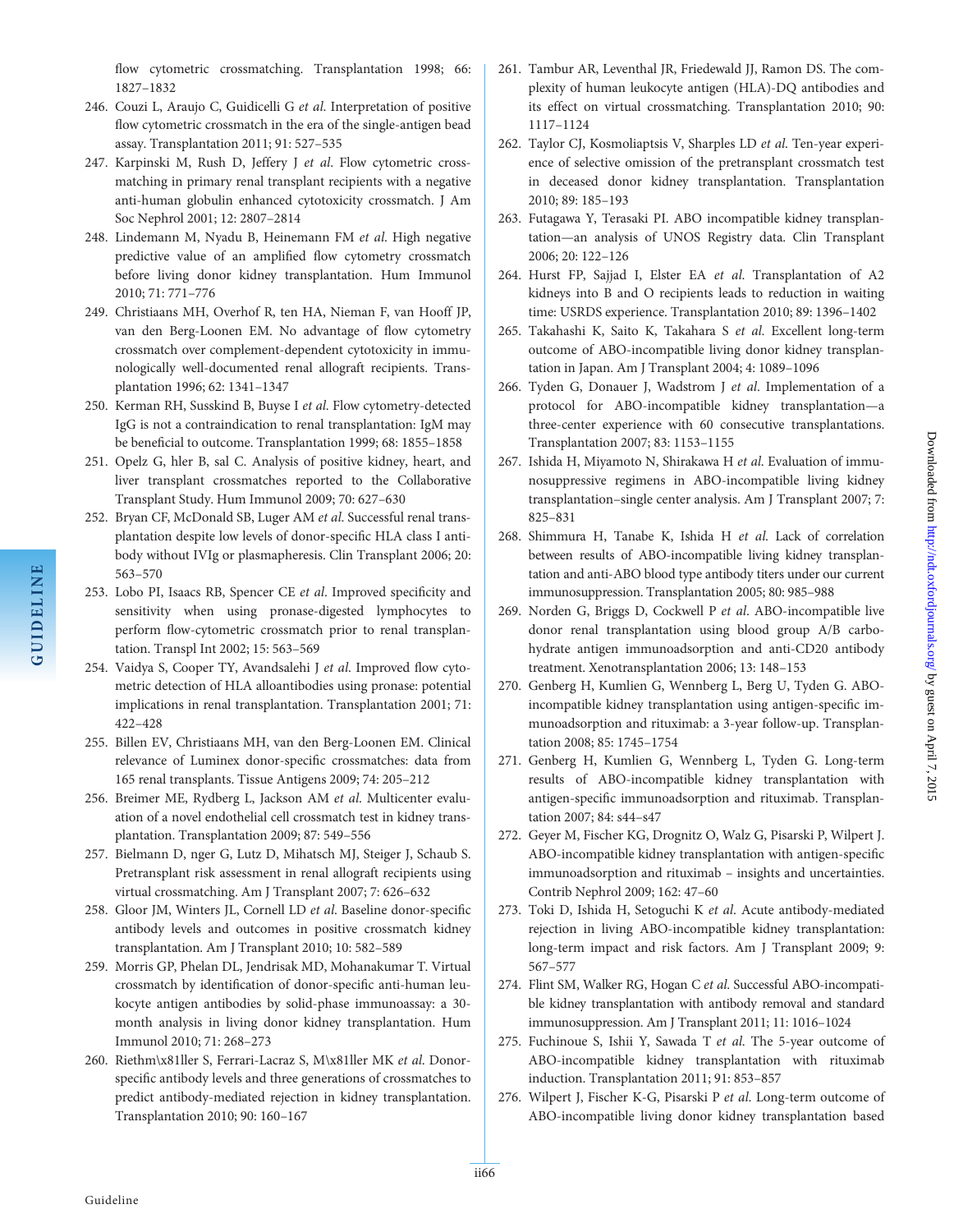<span id="page-66-0"></span>on antigen-specific desensitization. An observational comparative analysis. Nephrol Dial Transpl 2010; 25: 3778–3786

- 277. Kenmochi T, Saigo K, Maruyama M et al. Results of kidney transplantation from ABO-incompatible living donors in a single institution. Transplant Proc 2008; 40: 2289–2291
- 278. Gloor JM, Lager DJ, Fidler ME et al. A Comparison of splenectomy versus intensive posttransplant antidonor blood group antibody monitoring without splenectomy in ABO-incompatible kidney transplantation. Transplantation 2005; 80: 1572–1577
- 279. Montgomery RA, Locke JE, King KE et al. ABO incompatible renal transplantation: a paradigm ready for broad implementation. Transplantation 2009; 87: 1246–1255
- 280. Segev DL, Simpkins CE, Warren DS et al. ABO incompatible high-titer renal transplantation without splenectomy or anti-CD20 treatment. Am J Transplant 2005; 5: 2570–2575
- 281. Kaihara S, Okamoto M, Akioka K et al. Improved graft survival in ABO-incompatible living donor kidney transplantation. Transplant Proc 2005; 37: 1804–1805
- 282. Schwartz J, Stegall MD, Kremers WK, Gloor J. Complications, resource utilization, and cost of ABO-incompatible living donor kidney transplantation. Transplantation 2006; 82: 155–163
- 283. Shimmura H, Tanabe K, Tokumoto T et al. Impact of HLAidentity on results of ABO-incompatible living kidney transplantation. Transplant Proc 2004; 36: 2172–2174
- 284. Lipshutz GS, McGuire S, Zhu Q et al. ABO blood type-incompatible kidney transplantation and access to organs. Arch Surg 2011; 146: 453–458
- 285. Gelfand EW. Intravenous immune globulin in autoimmune and inflammatory diseases. N Engl J Med 2012; 367: 2015–2025
- 286. Kumlien G, Ullstrom L, Losvall A, Persson LG, Tyden G. Clinical experience with a new apheresis filter that specifically depletes ABO blood group antibodies. Transfusion 2006; 46: 1568–1575
- 287. Oettl T, Halter J, Bachmann A et al. ABO blood groupincompatible living donor kidney transplantation: a prospective, single-centre analysis including serial protocol biopsies. Nephrol Dial Transpl 2009; 24: 298–303
- 288. Montgomery RA, Locke JE. ABO-incompatible transplantation: less may be more. Transplantation 2007; 84: S8–S9
- 289. Aikawa A, Ohara T, Arai K et al. Clinical outcome and accommodation in ABO incompatible kidney transplantation. Clin Transpl 2004: 135–142
- 290. Shimmura H, Tanabe K, Ishikawa N, Tokumoto T, Takahashi K, Toma H. Role of anti-A/B antibody titers in results of ABO-incompatible kidney transplantation. Transplantation 2000; 70: 1331–1335
- 291. Winters JL, Gloor JM, Pineda AA, Stegall MD, Moore SB. Plasma exchange conditioning for ABO-incompatible renal transplantation. J Clin Apheresis 2004; 19: 79–85
- 292. Chikaraishi T, Sasaki H, Tsutsumi H et al. ABO blood type incompatible kidney transplantation without splenectomy prepared with plasma exchange and rituximab. Transplant Proc 2008; 40: 3445–3447
- 293. Gloor J, Matas AJ. Steroid-free maintenance immunosuppression and ABO-incompatible transplantation. Transplantation 2010; 89: 648–649
- 294. Oettl T, Zuliani E, Gaspert A, Hopfer H, Dickenmann M, Fehr T. Late steroid withdrawal after ABO blood group-incompatible

living donor kidney transplantation: high rate of mild cellular rejection. Transplantation 2010; 89: 702–706

- 295. Cecka JM, Terasaki PI. Repeating HLA antigen mismatches in renal retransplants—a second class mistake? Transplantation 1994; 57: 515–519
- 296. Gjertson DW. A multi-factor analysis of kidney regraft outcomes. Clin Transpl 2002; 335–349
- 297. Cho YW, Cecka JM. Cadaver-donor renal retransplants. Clin Transpl 1993; 469–484
- 298. Heise ER, Thacker LR, MacQueen JM, Peters TG. Repeated HLA mismatches and second renal graft survival in centers of the South-Eastern Organ Procurement Foundation. Clin Transplant 1996; 10: 579–585
- 299. Welsh KI, van DM, Bewick ME et al. Successful transplantation of kidneys bearing previously mismatched HLA A and B locus antigens. Transpl Int 1988; 1: 190–195
- 300. Farney AC, Matas AJ, Noreen HJ et al. Does re-exposure to mismatched HLA antigens decrease renal re-transplant allograft survival? Clin Transplant 1996; 10: 147–156
- 301. Mjörnstedt L, Konar J, Nyberg G, Olausson M, Sandberg L, Karlberg I. Renal retransplantation in patients with HLA-antibodies. Transpl Int 1992; 5: S32–S34
- 302. Tufveson G, Bengtsson M, Bergström C et al. Is repeated mismatching at regrafting deleterious? Transpl Int 1992; 5(Suppl. 1): S140–S142
- 303. Doxiadis II, de LP, D'Amaro J, de MJ, Schreuder GM, Claas FH. Repeated HLA mismatches in cadaveric renal transplantation: is it safe to transplant? Transplant Proc 1997; 29: 1408–1409
- 304. Caskey FJ, Johnson RJ, Fuggle SV, Start S, Pugh D, Dudley CR. Renal after cardiothoracic transplant: the effect of repeat mismatches on outcome. Transplantation 2009; 87: 1727–1732
- 305. Alexander JW, Bennett LE, Breen TJ. Effect of donor age on outcome of kidney transplantation. A two-year analysis of transplants reported to the United Network for Organ Sharing Registry. Transplantation 1994; 57: 871–876
- 306. Merion RM, Ashby VB, Wolfe RA et al. Deceased-donor characteristics and the survival benefit of kidney transplantation. JAMA 2005; 294: 2726–2733
- 307. Chavalitdhamrong D, Gill J, Takemoto S et al. Patient and graft outcomes from deceased kidney donors age 70 years and older: an analysis of the Organ Procurement Transplant Network/ United Network of Organ Sharing database. Transplantation 2008; 85: 1573–1579
- 308. Johnson LB, Kno PC, Dafoe DC et al. Double adult renal allografts: a technique for expansion of the cadaveric kidney donor pool. Surgery 1996; 120: 580–584
- 309. Remuzzi G, Grinyo J, Ruggenenti P et al. Early experience with dual kidney transplantation in adults using expanded donor criteria. Double Kidney Transplant Group (DKG). J Am Soc Nephrol 1999; 10: 2591–2598
- 310. Schneider JR, Sutherland DE, Simmons RL, Fryd DS, Najarian JS. Long-term success with double pediatric cadaver donor renal transplants. Ann Surg 1983; 197: 439–442
- 311. Alfrey EJ, Lee CM, Scandling JD, Pavlakis M, Markezich AJ, Dafoe DC. When should expanded criteria donor kidneys be used for single versus dual kidney transplants? Transplantation 1997; 64: 1142–1146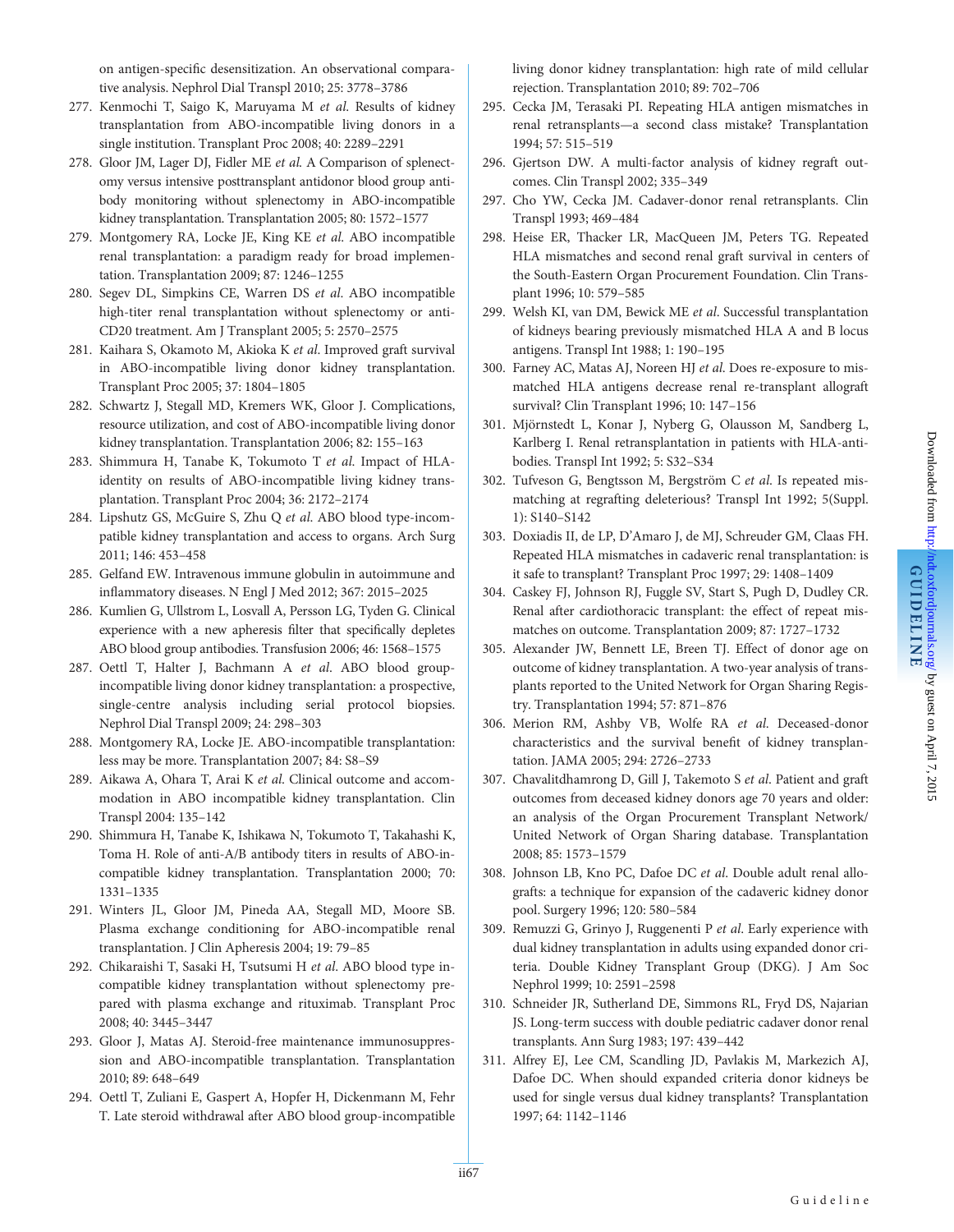- <span id="page-67-0"></span>312. Satterthwaite R, Aswad S, Sunga V et al. Outcome of en bloc and single kidney transplantation from very young cadaveric donors. Transplantation 1997; 63: 1405–1410
- 313. Hobart MG, Modlin CS, Kapoor A et al. Transplantation of pediatric en bloc cadaver kidneys into adult recipients. Transplantation 1998; 66: 1689–1694
- 314. Lee CM, Carter JT, Weinstein RJ et al. Dual kidney transplantation: older donors for older recipients. J Am Coll Surg 1999; 189: 82–82
- 315. Jerius JT, Taylor RJ, Murillo D, Leone JP. Double renal transplants from marginal donors: 2-year results. J Urol 2000; 163: 423–425
- 316. Andres A, Morales JM, Herrero JC et al. Double versus single renal allografts from aged donors. Transplantation 2000; 69: 2060–2066
- 317. Alfrey EJ, Boissy AR, Lerner SM, Dual KR. Dual-kidney transplants: long-term results. Transplantation 2003; 75: 1232–1236
- 318. Bunnapradist S, Gritsch HA, Peng A, Jordan SC, Cho YW. Dual kidneys from marginal adult donors as a source for cadaveric renal transplantation in the United States. J Am Soc Nephrol 2003; 14: 1031–1036
- 319. Sanchez-Fructuoso AI, Prats D, Perez-Contin MJ et al. Increasing the donor pool using en bloc pediatric kidneys for transplant. Transplantation 2003; 76: 1180–1184
- 320. Tan JC, Alfrey EJ, Dafoe DC, Millan MT, Scandling JD. Dualkidney transplantation with organs from expanded criteria donors: a long-term follow-up. Transplantation 2004; 78: 692–696
- 321. Rigotti P, Baldan N, Valente M et al. Evaluation of 84 elderly donors in renal transplantation. Clin Transplant 2004; 18: 440–445
- 322. Palmes D, Wolters HH, Brockmann J, Senninger N, Spiegel HU, Dietl KH. Strategies for compensating for the declining numbers of cadaver donor kidney transplants. Nephrol Dial Transpl 2004; 19: 952–962
- 323. Boggi U, Barsotti M, Collini A et al. Kidney transplantation from donors aged 65 years or more as single or dual grafts. Transplant Proc 2005; 37: 577–580
- 324. Dharnidharka VR, Stevens G, Howard RJ. En-bloc kidney transplantation in the United states: an analysis of united network of organ sharing (UNOS) data from 1987 to 2003. Am J Transplant 2005; 5: 1513–1517
- 325. Pelletier SJ, Guidinger MK, Merion RM et al. Recovery and utilization of deceased donor kidneys from small pediatric donors. Am J Transplant 2006; 6: 1646–1652
- 326. Remuzzi G, Cravedi P, Perna A et al. Long-term outcome of renal transplantation from older donors. N Engl J Med 2006; 354: 343–352
- 327. Rigotti P, Ekser B, Furian L et al. Outcome of renal transplantation from very old donors. N Engl J Med 2009; 360: 1464–1465
- 328. Moore PS, Farney AC, Sundberg AK et al. Dual kidney transplantation: a case-control comparison with single kidney transplantation from standard and expanded criteria donors. Transplantation 2007; 83: 1551–1556
- 329. Mohanka R, Basu A, Shapiro R, Kayler LK. Single versus en bloc kidney transplantation from pediatric donors less than or equal to 15 kg. Transplantation 2008; 86: 264–268
- 330. Gill J, Cho YW, Danovitch GM et al. Outcomes of dual adult kidney transplants in the United States: an analysis of the OPTN/UNOS database. Transplantation 2008; 85: 62–68
- 331. Salifu MO, Norin AJ, O'Mahony C et al. Long-term outcomes of dual kidney transplantation-a single center experience. Clin Transplant 2009; 23: 400–406
- 332. Kayler LK, Magliocca J, Kim RD, Howard R, Schold JD. Single kidney transplantation from young pediatric donors in the United States. Am J Transplant 2009; 9: 2745–2751
- 333. Kayler LK, Mohanka R, Basu A, Shapiro R, Randhawa PS. Single versus dual renal transplantation from donors with significant arteriosclerosis on pre-implant biopsy. Clin Transplant 2009; 23: 525–531
- 334. Thomusch O, Tittelbach-Helmrich D, Meyer S, Drognitz O, Pisarski P. Twenty-year graft survival and graft function analysis by a matched pair study between pediatric en bloc kidney and deceased adult donors grafts. Transplantation 2009; 88: 920–925
- 335. Snanoudj R, Rabant M, Timsit MO et al. Donor-estimated GFR as an appropriate criterion for allocation of ECD kidneys into single or dual kidney transplantation. Am J Transplant 2009; 9: 2542–2551
- 336. De Serres SA, Caumartin Y, Noel R et al. Dual-kidney transplants as an alternative for very marginal donors: long-term follow-up in 63 patients. Transplantation 2010; 90: 1125–1130
- 337. Bhayana S, Kuo YF, Madan P et al. Pediatric en bloc kidney transplantation to adult recipients: more than suboptimal? Transplantation 2010; 90: 248–254
- 338. Ratner LE, Cigarroa FG, Bender JS, Magnuson T, Kraus ES. Transplantation of single and paired pediatric kidneys into adult recipients. J Am Coll Surg 1997; 185: 437–445
- 339. Ekser B, Furian L, Broggiato A et al. Technical aspects of unilateral dual kidney transplantation from expanded criteria donors: experience of 100 patients. Am J Transplant 2010; 10: 2000–2007
- 340. O'Callaghan JM, Knight SR, Morgan RD, Morris PJ. Preservation solutions for static cold storage of kidney allografts: a systematic review and meta-analysis. Am J Transplant 2012; 12: 896–906
- 341. Jadad AR, Moore RA, Carroll D et al. Assessing the quality of reports of randomized clinical trials: is blinding necessary? Control Clin Trials 1996; 17: 1–12
- 342. Wight J, Chilcott J, Holmes M, Brewer N. The clinical and costeffectiveness of pulsatile machine perfusion versus cold storage of kidneys for transplantation retrieved from heart-beating and non-heart-beating donors. Health Technol Assess 2003; 7: 1–94
- 343. Moers C, Smits JM, Maathuis MH et al. Machine perfusion or cold storage in deceased-donor kidney transplantation. N Engl J Med 2009; 360: 7–19
- 344. Jochmans I, Moers C, Smits JM et al. Machine perfusion versus cold storage for the preservation of kidneys donated after cardiac death: a multicenter, randomized, controlled trial. Ann Surg 2010; 252: 756–764
- 345. Watson CJ, Wells AC, Roberts RJ et al. Cold machine perfusion versus static cold storage of kidneys donated after cardiac death: a UK multicenter randomized controlled trial. Am J Transplant 2010; 10: 1991–1999
- 346. Opelz G, Dohler B. Multicenter analysis of kidney preservation. Transplantation 2007; 83: 247–253

GUIDELINE

**GUIDELINE**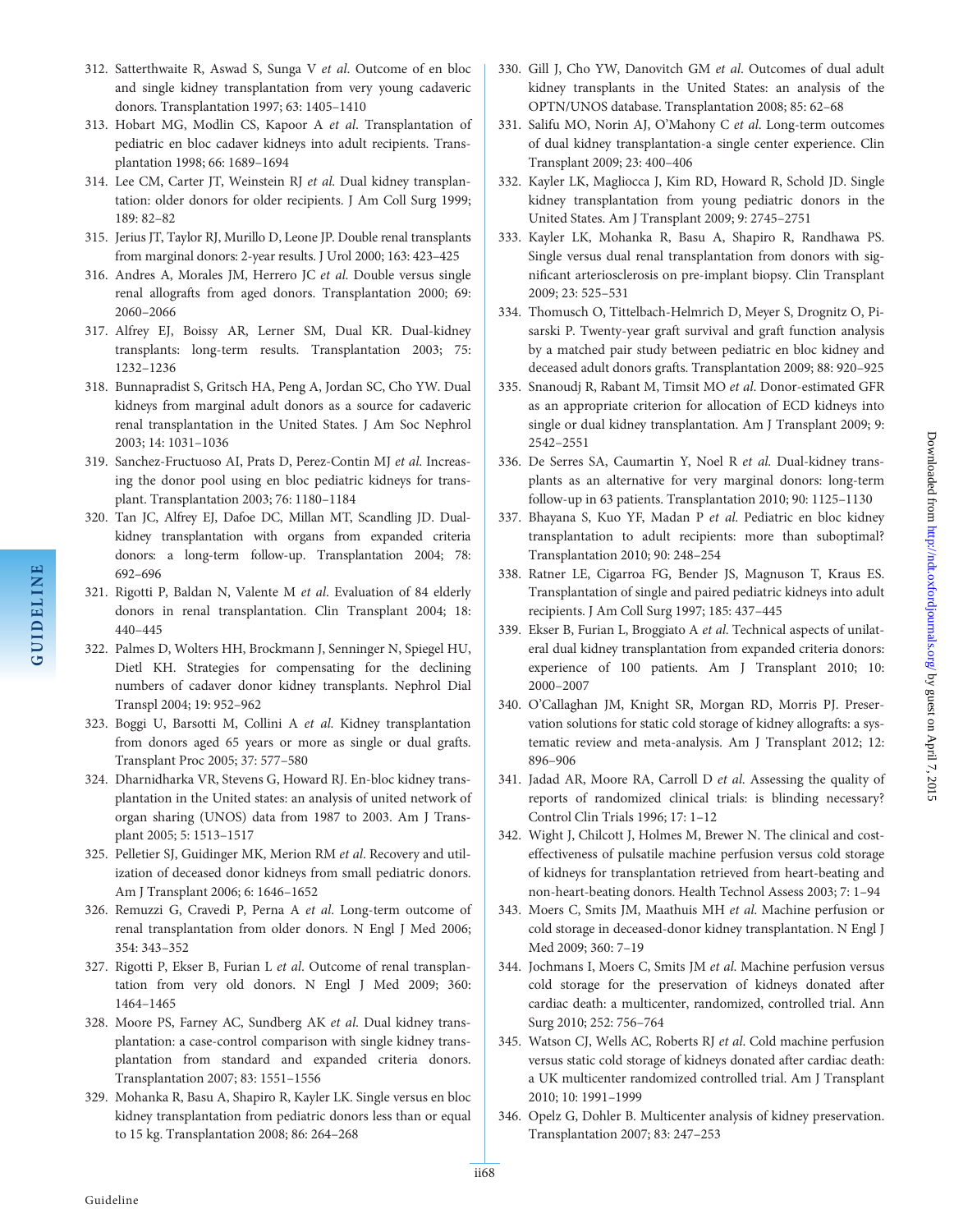- <span id="page-68-0"></span>347. Johnston TD, Thacker LR, Jeon H, Lucas BA, Ranjan D. Sensitivity of expanded-criteria donor kidneys to cold ischaemia time. Clin Transplant 2004; 18: s28–s32
- 348. Summers DM, Johnson RJ, Allen J et al. Analysis of factors that affect outcome after transplantation of kidneys donated after cardiac death in the UK: a cohort study. Lancet 2010; 376: 1303–1311
- 349. Hernandez D, Estupinan S, Perez G et al. Impact of cold ischemia time on renal allograft outcome using kidneys from young donors. Transpl Int 2008; 21: 955–962
- 350. Cecka JM. The OPTN/UNOS renal transplant registry. Clin Transpl 2004; 1–16
- 351. Quiroga I, McShane P, Koo DDH et al. Major effects of delayed graft function and cold ischaemia time on renal allograft survival. Nephrol Dial Transpl 2006; 21: 1689–1696
- 352. Mikhalski D, Wissing KM, Ghisdal L et al. Cold ischemia is a major determinant of acute rejection and renal graft survival in the modern era of immunosuppression. Transplantation 2008; 85: S3–S9
- 353. Reese PP, Feldman HI, McBride MA, Anderson K, Asch DA, Bloom RD. Substantial variation in the acceptance of medically complex live kidney donors across US renal transplant centers. Am J Transplant 2008; 8: 2062–2070
- 354. Narkun-Burgess DM, Nolan CR, Norman JE, Page WF, Miller PL, Meyer TW. Forty-five year follow-up after uninephrectomy. Kidney Int 1993; 43: 1110–1115
- 355. Najarian JS, Chavers BM, McHugh LE, Matas AJ. 20 years or more of follow-up of living kidney donors. Lancet 1992; 340: 807–810
- 356. Ibrahim HN, Foley R, Tan L et al. Long-term consequences of kidney donation. N Engl J Med 2009; 360: 459–469
- 357. Davis CL, Cooper M. The state of U.S. living kidney donors. Clin J Am Soc Nephrol 2010; 5: 1873–1880
- 358. Lentine KL, Schnitzler MA, Xiao H et al. Racial variation in medical outcomes among living kidney donors. N Engl J Med 2010; 363: 724–732
- 359. Segev DL, Muzaale AD, Caffo BS et al. Perioperative mortality and long-term survival following live kidney donation. JAMA 2010; 303: 959–966
- 360. Young A, Storsley L, Garg AX et al. Health outcomes for living kidney donors with isolated medical abnormalities: a systematic review. Am J Transplant 2008; 8: 1878–1890
- 361. Textor SC, Taler SJ, Driscoll N et al. Blood pressure and renal function after kidney donation from hypertensive living donors. Transplantation 2004; 78: 276–282
- 362. Tent H, Sanders J-SF, Rook M et al. Effects of preexistent hypertension on blood pressure and residual renal function after donor nephrectomy. Transplantation 2012; 93: 412–417
- 363. Heimbach JK, Taler SJ, Prieto M et al. Obesity in living kidney donors: clinical characteristics and outcomes in the era of laparoscopic donor nephrectomy. Am J Transplant 2005; 5: 1057–1064
- 364. Mjoen G, Oyen O, Holdaas H, Midtvedt K, Line PD. Morbidity and mortality in 1022 consecutive living donor nephrectomies: benefits of a living donor registry. Transplantation 2009; 88: 1273–1279
- 365. Tavakol MM, Vincenti FG, Assadi H et al. Long-term renal function and cardiovascular disease risk in obese kidney donors. Clin J Am Soc Nephro 2009; 4: 1230–1238
- 366. Nogueira JM, Weir MR, Jacobs S et al. A study of renal outcomes in obese living kidney donors. Transplantation 2010; 90: 993–999
- 367. Torres VE, Offord KP, Anderson CF et al. Blood pressure determinants in living-related renal allograft donors and their recipients. Kidney Int 1987; 31: 1383–1390
- 368. Okamoto M, Suzuki T, Fujiki M et al. The consequences for live kidney donors with preexisting glucose intolerance without diabetic complication: analysis at a single Japanese center. Transplantation 2010; 89: 1391–1395
- 369. Tsinalis D, Binet I, Steiger J, Gasser T, Thiel G. Can 'borderline' living kidney donors (BLKD) be used safely for transplantation? Kidney Blood Press Res 1999; 22: 388–390
- 370. Koselj M, Rott T, Kandus A, Vizjak A, Malovrh M. Donortransmitted IgA nephropathy: long-term follow-up of kidney donors and recipients. Transplant Proc 1997; 29: 3406–3407
- 371. Koushik R, Garvey C, Manivel JC, Matas AJ, Kasiske BL. Persistent, asymptomatic, microscopic hematuria in prospective kidney donors. Transplantation 2005; 80: 1425–1429
- 372. Gross O, Weber M, Fries JWU, Muller G-A. Living donor kidney transplantation from relatives with mild urinary abnormalities in Alport syndrome: long-term risk, benefit and outcome. Nephrol Dial Transpl 2009; 24: 1626–1630
- 373. Kido R, Shibagaki Y, Iwadoh K et al. Persistent glomerular hematuria in living kidney donors confers a risk of progressive kidney disease in donors after heminephrectomy. Am J Transplant 2010; 10: 1597–1604
- 374. Fauchald P, Sodal G, Albrechtsen D, Leivestad T, Berg KJ, Flatmark A. The use of elderly living donors in renal transplantation. Transpl Int 1991; 4: 51–53
- 375. Dols LFC, Weimar W, Ijzermans JNM. Long-term consequences of kidney donation. N Engl J Med 2009; 360: 2371–2372
- 376. Gracida C, Espinoza R, Cedillo U, Cancino J. Kidney transplantation with living donors: nine years of follow-up of 628 living donors. Transplant Proc 2003; 35: 946–947
- 377. Ierino F, Boudville N, Kanellis J. The CARI guidelines. Donors at risk: hypertension. Nephrology 2010; 15: s114–s120
- 378. Delmonico F. A Report of the Amsterdam Forum on the Care of the Live Kidney Donor: Data and Medical Guidelines. Transplantation 2005; 79: s53–s66
- 379. Isbel N. The CARI guidelines. Donors at risk: obesity. Nephrology 2010; 15: s121–s132
- 380. Boudville N, Isbel N. The CARI guidelines. Donors at risk: impaired glucose tolerance. Nephrology 2010; 15: s133–s136
- 381. Boudville N, Kanellis J. The CARI guidelines. Donors at risk: proteinuria. Nephrology 2010; 15: s106–s110
- 382. Ierino F, Kanellis J. The CARI guidelines. Donors at risk: haematuria. Nephrology 2010; 15: s111–s113
- 383. Cohney S, Kanellis J, Howell M, Cari. The CARI Guidelines. Donor renal function. Nephrology 2010; 15: s137–s145
- 384. Grewal GS, Blake GM. Reference data for 51Cr-EDTA measurements of the glomerular filtration rate derived from live kidney donors. Nucl Med Commun 2005; 26: 61–65
- 385. Cherikh WS, Young CJ, Kramer BF, Taranto SE, Randall HB, Fan PY. Ethnic and gender related differences in the risk of endstage renal disease after living kidney donation. Am J Transplant 2011; 11: 1650–1655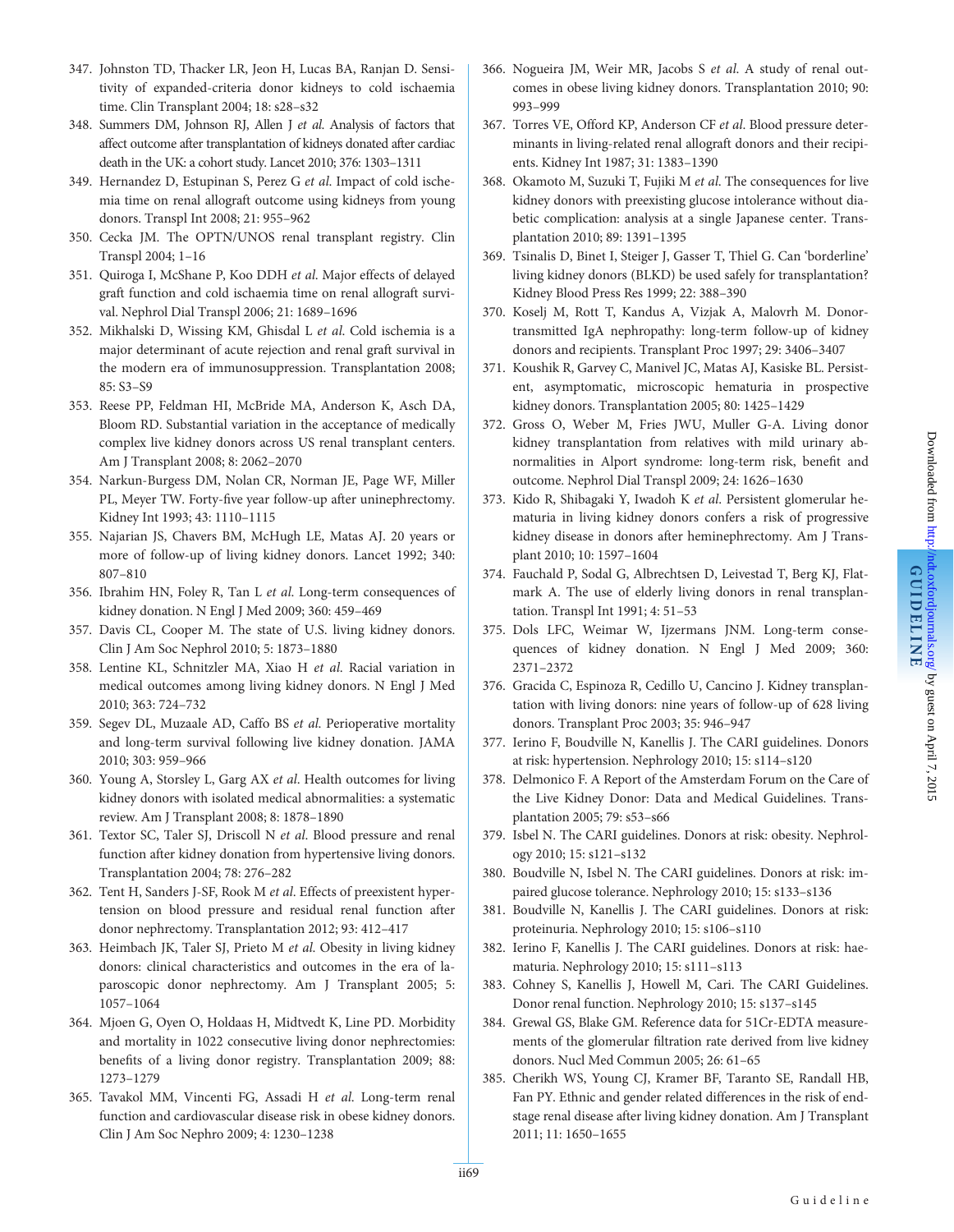Downloaded from http://ndt.oxfordjournals.org/ by guest on April 7, 2015 Downloaded from <http://ndt.oxfordjournals.org/> by guest on April 7, 2015

- <span id="page-69-0"></span>386. Manas D, Burnapp L, Andrews PA, Bradley JA, Dudley C. United Kingdom Guidelines for Living Donor Kidney Transplantation. Chapter 5.5 Assessment of Renal Function. The Birtish Transplant Society; 2011. Retrieved from: <www.bts.org.uk>
- 387. Buszta C, Steinmuller DR, Novick AC et al. Pregnancy after donor nephrectomy. Transplantation 1985; 40: 651–654
- 388. Ibrahim HN, Akkina SK, Leister E et al. Pregnancy outcomes after kidney donation. Am J Transplant 2009; 9: 825–834
- 389. Reisaeter AV, Roislien J, Henriksen T, Irgens LM, Hartmann A. Pregnancy and birth after kidney donation: the Norwegian experience. Am J Transplant 2009; 9: 820–824
- 390. Wrenshall LE, McHugh L, Felton P, Dunn DL, Matas AJ. Pregnancy after donor nephrectomy. Transplantation 1996; 62: 1934–1936
- 391. Mackie F. The CARI guidelines. Potential child-bearing donors. Nephrology 2010; 15: s99–s100
- 392. Cecka J. Living donor transplants. In: Cecka J, Terasaki P (eds). Clin Transpl Los Angeles. UCLA Tissue Typing Laboratory, 1995, pp. 263–277
- 393. Ratner LE, Hiller J, Sroka M et al. Laparoscopic live donor nephrectomy removes disincentives to live donation. Transplant Proc 1997; 29: 3402–3403
- 394. Wilson CH, Sanni A, Rix DA, Soomro NA. Laparoscopic versus open nephrectomy for live kidney donors. Cochrane Database Syst Rev 2011 Issue 11. DOI: 10.1002/14651858.CD006124. pub2
- 395. Gibbons N, Nicol D. The CARI guidelines. Surgical techniques in living donor nephrectomy. Nephrology 2010; 15: s88–s95
- 396. Kikic Z, Lorenz M, Sunder-Plassmann G et al. Effect of hemodialysis before transplant surgery on renal allograft function—a pair of randomized controlled trials. Transplantation 2009; 88: 1377–1385
- 397. Van Loo AA, Vanholder RC, Bernaert PR, Vermassen FE, Van dV, Lameire NH. Pretransplantation hemodialysis strategy influences early renal graft function. J Am Soc Nephrol 1998; 9: 473–481
- 398. Schmidt R, Kupin W, Dumler F, Venkat KK, Mozes M. Influence of the pretransplant hematocrit level on early graft function in primary cadaveric renal transplantation. Transplantation 1993; 55: 1034–1040
- 399. Othman MM, Ismael AZ, Hammouda GE. The impact of timing of maximal crystalloid hydration on early graft function during kidney transplantation. Anesth Analg 2010; 110: 1440–1446
- 400. Bacchi G, Buscaroli A, Fusari M et al. The influence of intraoperative central venous pressure on delayed graft function in renal transplantation: a single-center experience. Transplant Proc 2010; 42: 3387–3391
- 401. De Gasperi A, Narcisi S, Mazza E et al. Perioperative fluid management in kidney transplantation: is volume overload still mandatory for graft function? Transplant Proc 2006; 38: 807–809
- 402. Ferris RL, Kittur DS, Wilasrusmee C, Shah G, Krause E, Ratner L. Early hemodynamic changes after renal transplantation: determinants of low central venous pressure in the recipients and correlation with acute renal dysfunction. Med Sci Monit 2003; 9: CR61–CR66
- 403. O'Malley CM, Frumento RJ, Hardy MA et al. A randomized, double-blind comparison of lactated Ringer's solution and 0.9% NaCl during renal transplantation. Anesth Analg 2005; 100: 1518–1524
- 404. Hadimioglu N, Saadawy I, Saglam T, Ertug Z, Dinckan A. The effect of different crystalloid solutions on acid-base balance and early kidney function after kidney transplantation. Anesth Analg 2008; 107: 264–269
- 405. Khajavi MR, Etezadi F, Moharari RS et al. Effects of normal saline vs. lactated ringer's during renal transplantation. Ren Fail 2008; 30: 535–539
- 406. Bunn F, Trivedi D. Colloid solutions for fluid resuscitation. Cochrane Database Syst Rev 2012; 7. DOI: 10.1002/14651858. CD001319.pub5 Q3
- 407. Perel P, Roberts I. Colloids versus crystalloids for fluid resuscitation in critically ill patients. Cochrane Database Syst Rev 2012; 6. DOI: 10.1002/14651858.CD000567.pub5
- 408. Kidney Disease: Improving Global Outcomes (KDIGO) Acute Kidney Injury Work Group. KDIGO Clinical Practice Guideline for Acute Kidney Injury. Kidney Int 2012; 2: s1–s138
- 409. Fliser D, Laville M, Covic A et al. A European Renal Best Practice (ERBP) position statement on the Kidney Disease Improving Global Outcomes (KDIGO) Clinical Practice Guidelines on Acute Kidney Injury: Part 1: definitions, conservative management and contrast-induced nephropathy. Nephrol Dial Transpl 2012, DOI: 10.1093/ndt/gfs375 Q4
- 410. Dalton RS, Webber JN, Cameron C et al. Physiologic impact of low-dose dopamine on renal function in the early post renal transplant period. Transplantation 2005; 79: 1561–1567
- 411. McCune TR, Wombolt DG, Whelan TV, Thacker LR, Colonna JO. Vasodilatation vs. immunotherapy to prevent delayed graft function: delayed graft function as an indication of immune activation. Int Immunopharmacol 2005; 5: 85–92
- 412. Whelan TV, Chidester PD, Higgins MR, Connito DJ, Yeh BPY. Effect of postoperative low dose dopamine infusion on early renal allograft function [abstract]. J Am Soc Nephrol 1993; 4: 966
- 413. Chazot C, Lloveras JJ. Dopamine and fluid load prevent acute renal failure after kidney transplantation (abstract). Nephrol Dial Transpl 1987; 2: 460
- 414. Carmellini M, Romagnoli J, Giulianotti PC et al. Dopamine lowers the incidence of delayed graft function in transplanted kidney patients treated with cyclosporine A. Transplant Proc 1994; 26: 2626–2629
- 415. Grundmann R, Kindler J, Meider G, St'we H, Sieberth HG, Pichlmaier H. Dopamine treatment of human cadaver kidney graft recipients: a prospectively randomized trial. Klin Wochenschr 1982; 60: 193–197
- 416. O'Dair J, Evans L, Rigg KM, Shehata M. Routine use of renaldose dopamine during living donor nephrectomy has no beneficial effect to either donor or recipient. Transplant Proc 2005; 37: 637–639
- 417. Ciapetti M, di Valvasone S, di Filippo A, Cecchi A, Bonizzoli M, Peris A. Low-dose dopamine in kidney transplantation. Transplant Proc 2009; 41: 4165–4168
- 418. Kadieva VS, Friedman L, Margolius LP, Jackson SA, Morrell DF. The effect of dopamine on graft function in patients undergoing renal transplantation. Anesth Analg 1993; 76: 362–365

GUIDELINE

**GUIDELINE**